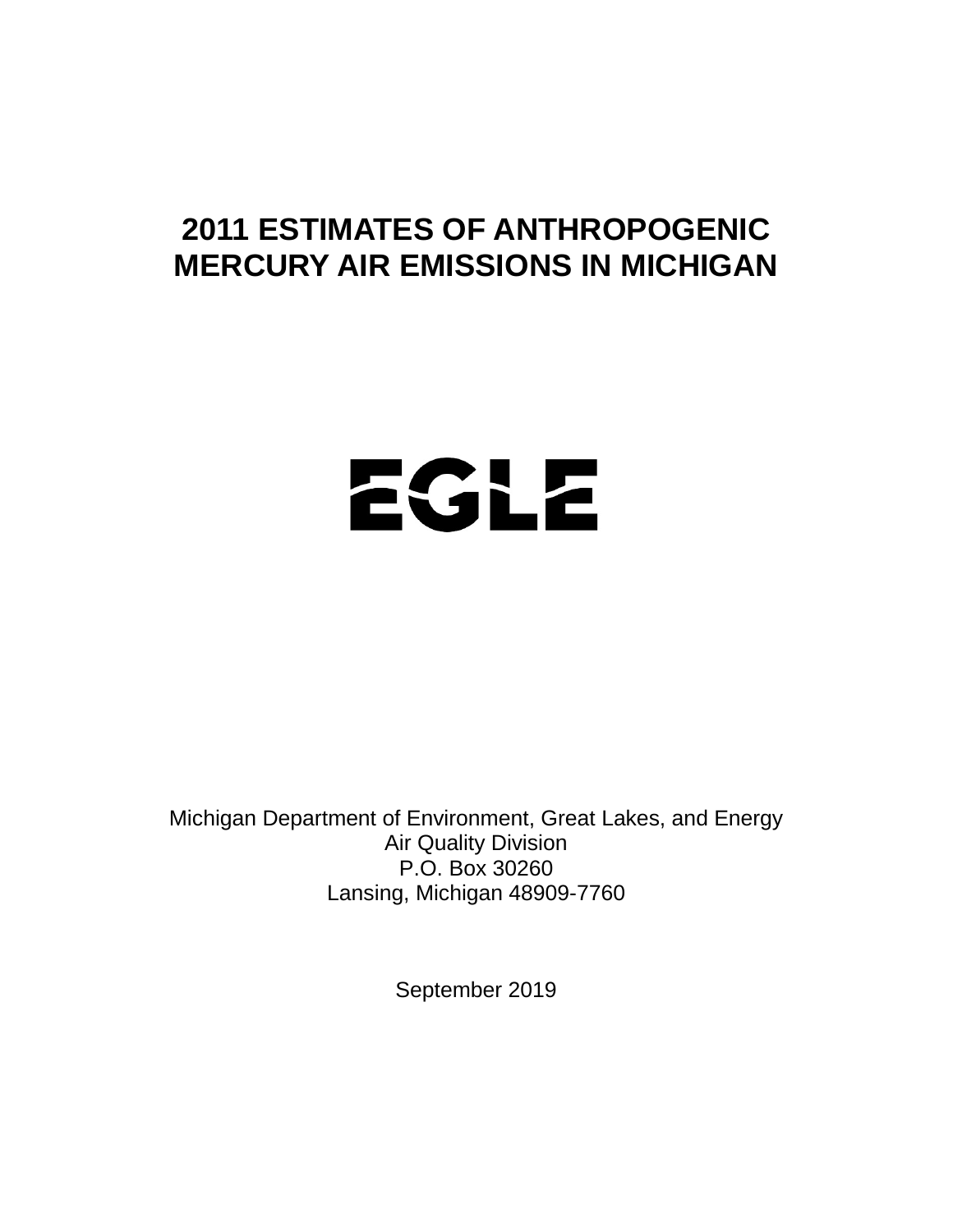#### **Executive Summary**

This report is a compilation of estimates from the 2011 triennial inventory of anthropogenic mercury emissions prepared by the Michigan Department of Environment, Great Lakes, and Energy (EGLE), Air Quality Division (AQD).

The estimates for many point sources were obtained from the Michigan Air Emissions Reporting System (MAERS). Estimated emissions are reported annually to MAERS by approximately 1700 facilities and are subject to limited quality assurance efforts by EGLE to identify, verify, and correct outlier data. Values were also obtained from United States Environmental Protection Agency's (USEPA) Toxics Release Inventory (TRI) and the 2011 National Emissions Inventory (NEI). Where facility-reported values were not available, estimates were calculated by the AQD through application of emission factors or stack test emission rates to facility-reported throughput data.

In addition to point source estimates of mercury, values are included for area sources. Mercury calculations were prepared by the AQD for the stationary nonpoint sector based on county employment, population data, and other inputs. Values for some categories and the mobile source sector were obtained from the USEPA.

The triennial mercury inventory was prepared using the best available estimates at the time of the inventory's development. Due to the use of stack test-based calculations and emission factors obtained from published reports, the augmented inventory is considered more likely to represent the emissions from individual sources than values based on default emission factors. It should be noted that the enhanced estimates are not quality-assured by the facilities themselves.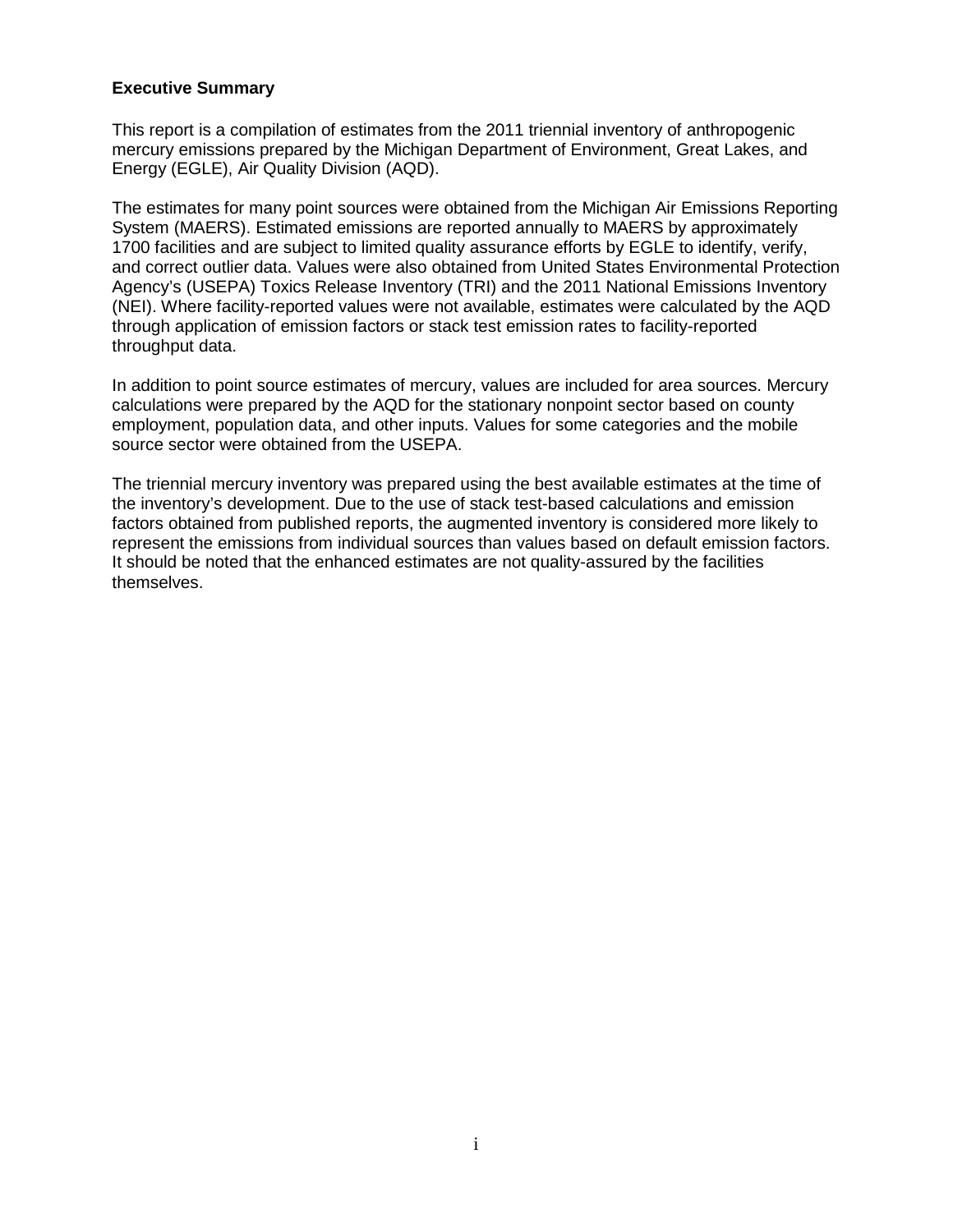# **TABLE OF CONTENTS**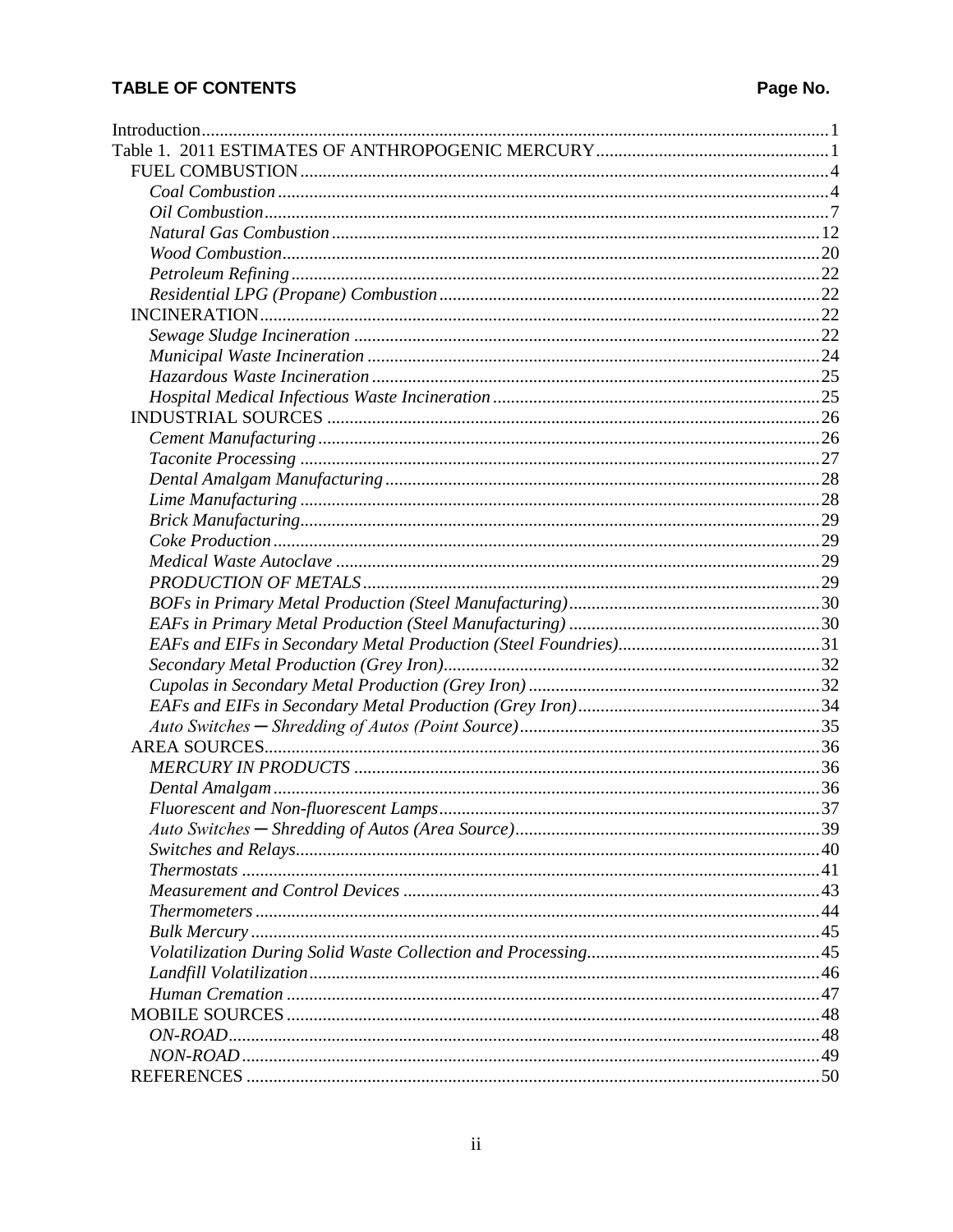# **2011 ESTIMATES OF ANTHROPOGENIC MERCURY AIR EMISSIONS IN MICHIGAN**

#### <span id="page-3-0"></span>**Introduction**

Table 1 presents the estimated values of mercury for different sectors and the statewide totals. For some categories more than one estimate was arrived at, based on different methodologies and information sources. In these instances, a range of values is presented.

Speciation profiles were applied to the mercury estimates in order to quantify the different forms of the pollutant for each sector. These forms are particulate mercury or Hg(P), Reactive Gaseous Mercury or RGM, and elemental mercury or Hg(0).

| <b>Emission Source</b>                                             | Hg (lbs/yr)<br>in 2011 | <b>2011, low</b><br>range | 2011.<br>high<br>range | Hg(p)    | <b>RGM</b> | Hg(0)    |
|--------------------------------------------------------------------|------------------------|---------------------------|------------------------|----------|------------|----------|
| <b>FUEL COMBUSTION</b>                                             |                        |                           |                        |          |            |          |
| COAL COMBUSTION                                                    |                        |                           |                        |          |            |          |
| <b>Electric Utilities</b>                                          | 2,634.67               | 2,634.67                  | 2,634.67               | 406.17   | 766.48     | 1462.03  |
| Residential                                                        | 8.82                   | 8.82                      | 8.82                   | 1.76     | 2.65       | 4.41     |
| Industrial/Commercial                                              | 263.19                 | 263.19                    | 263.19                 | 52.64    | 78.96      | 131.60   |
| OIL COMBUSTION                                                     |                        |                           |                        |          |            |          |
| <b>Electric Utilities, Boilers</b>                                 | 4.17                   | 4.17                      | 4.17                   | 0.83     | 1.25       | 2.08     |
| Electric Utilities, ICE                                            | 0.15                   | 0.15                      | 0.15                   | 0.03     | 0.04       | 0.07     |
| Residential                                                        | 17.40                  | 17.40                     | 17.40                  | 3.48     | 5.22       | 8.70     |
| Industrial/Commercial<br><b>Boilers</b>                            | 3.36E-04               | 3.36E-04                  | 3.36E-04               | 6.72E-05 | 1.01E-04   | 1.68E-04 |
| Industrial/Commercial.<br><b>ICE</b>                               | 0.14                   | 0.14                      | 0.14                   | 0.03     | 0.04       | 0.07     |
| <b>NATURAL GAS</b><br><b>COMBUSTION</b>                            |                        |                           |                        |          |            |          |
| <b>Electric Utilities</b>                                          | 7.02E-06               | 7.02E-06                  | 7.02E-06               | 1.40E-06 | 2.11E-06   | 3.51E-06 |
| Residential                                                        | 2.53E-04               | 2.53E-04                  | 2.53E-04               | 5.06E-05 | 7.59E-05   | 1.27E-04 |
| Industrial/Commercial<br><b>Boilers</b>                            | 5.34E-05               | 5.34E-05                  | 5.34E-05               | 1.07E-05 | 1.60E-05   | 2.67E-05 |
| Stationary Internal<br><b>Combustion Engines</b>                   | 1.20E-05               | 1.20E-05                  | 1.20E-05               | 2.40E-06 | 3.60E-06   | 6.00E-06 |
| <b>WOOD COMBUSTION</b>                                             |                        |                           |                        |          |            |          |
| <b>Electric Utilities</b>                                          | 38.78                  | 38.78                     | 38.78                  | 7.76     | 11.63      | 19.39    |
| Residential                                                        | 11.94                  | 11.94                     | 11.94                  | 2.39     | 3.58       | 5.97     |
| Industrial/Commercial                                              | 35.29                  | 35.29                     | 35.29                  | 7.058    | 10.587     | 17.645   |
| Refuse-derived fuel                                                | 276.19                 | 276.19                    | 276.19                 | 55.24    | 82.86      | 138.10   |
| PETROLEUM<br><b>REFINING</b>                                       | 7.66                   | 7.66                      | 7.66                   | 1.532    | 2.298      | 3.83     |
| <b>RESIDENTIAL LPG</b><br><b>PROPANE</b><br><b>COMBUSTION</b>      | 4.61                   | 4.61                      | 4.61                   | 0.922    | 1.383      | 2.305    |
| <b>TOTAL FUEL</b><br><b>COMBUSTION</b>                             | 3303.00                | 3303.00                   | 3303.00                | 539.83   | 966.98     | 1796.19  |
|                                                                    |                        |                           |                        |          |            |          |
| <b>INCINERATION</b>                                                |                        |                           |                        |          |            |          |
| Sewage Sludge<br>Incineration                                      | 154.63                 | 154.63                    | 154.63                 | 30.93    | 89.69      | 34.02    |
| <b>Municipal Waste</b>                                             | 72.82                  | 72.82                     | 72.82                  | 14.56    | 42.24      | 16.02    |
| <b>Hazardous Waste</b><br>Incineration                             | 1.39                   | 1.39                      | 1.39                   | 0.28     | 0.81       | 0.31     |
| <b>Hospital Medical</b><br><b>Infectious Waste</b><br>Incineration | <b>NA</b>              | <b>NA</b>                 | <b>NA</b>              | 0        | 0          | 0        |

<span id="page-3-1"></span>Table 1. 2011 ESTIMATES OF ANTHROPOGENIC MERCURY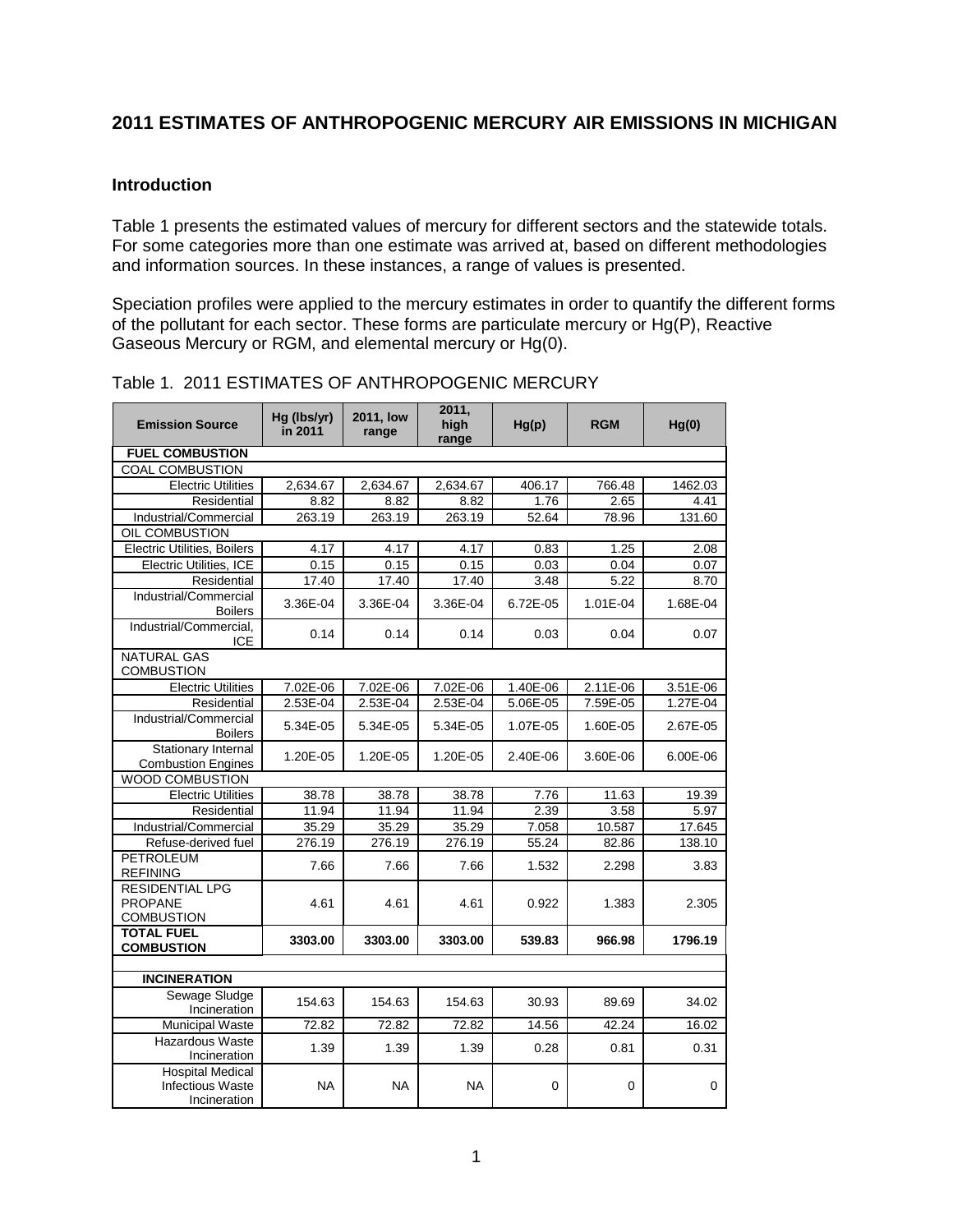| <b>Emission Source</b>                                                        | Hg (lbs/yr)<br>in 2011 | <b>2011, low</b><br>range | 2011,<br>high<br>range | Hg(p)        | <b>RGM</b>   | Hg(0)           |
|-------------------------------------------------------------------------------|------------------------|---------------------------|------------------------|--------------|--------------|-----------------|
| Human and Animal<br>Cremation (point<br>source)                               | 4.56E-05               | 4.56E-05                  | 4.56E-05               | 9.12E-06     | 2.64E-05     | 1.00E-05        |
| Pathological Waste<br>Incineration                                            | 9.53E-03               | 9.53E-03                  | 9.53E-03               | 1.91E-03     | 7.15E-03     | 4.76E-04        |
| <b>INCINERATION</b><br><b>TOTALS</b>                                          | 228.85                 | 228.85                    | 228.85                 | 45.77        | 132.73       | 50.35           |
| <b>INDUSTRIAL</b><br><b>SOURCES</b>                                           |                        |                           |                        |              |              |                 |
| <b>Cement Manufacturing</b>                                                   | 184.09                 | 184.09                    | 184.09                 | 2.20         | 159.88       | 22.01           |
| Taconite processing                                                           | 67.55                  | 67.55                     | 67.55                  | 6.76         | 6.76         | 54.04           |
| Lime Manufacturing                                                            | 58.12                  | 58.12                     | 58.12                  | 5.81         | 5.81         | 46.50           |
| Dental Amalgam                                                                | 4                      | 4                         | 4                      | $\mathbf 0$  | 0            | 4               |
| Manufacturing<br><b>Brick Manufacturing</b>                                   | 0.34                   | 0.34                      | 0.34                   | 0.03         | 0.03         | 0.27            |
| <b>Coke Production</b>                                                        | 52.56                  | 52.56                     | 52.56                  | 5.26         | 5.26         | 42.05           |
| Thermometer                                                                   |                        |                           |                        |              |              |                 |
| Manufacturing                                                                 |                        |                           |                        | $\mathbf 0$  | 0            | 0               |
| <b>Medical Waste</b><br>Autoclave                                             | <b>NA</b>              | <b>NA</b>                 | <b>NA</b>              | $\mathbf 0$  | 0            | 0               |
| Auto Switches-<br>shredding of autos<br>(point source)                        | 16.54                  | 16.54                     | 16.54                  | 1.65         | 1.65         | 13.23           |
| Relay/Switch<br>Manufacturing                                                 | 80.5                   | 80.5                      | 80.5                   | 0            | 0            | 80.5            |
| PRODUCTION OF<br><b>METALS</b>                                                |                        |                           |                        |              |              |                 |
| Primary metal<br>production (Blast/BOF<br>Steel Manufacturing)                | 58.06                  | 58.06                     | 58.06                  | 5.81         | 5.81         | 46.45           |
| EAFs in primary metal<br>production (Steel<br>Manufacturing)                  | 261.48                 | 261.48                    | 261.48                 | 26.15        | 26.15        | 209.18          |
| EAFs & EIFs in<br>secondary metal<br>production (Steel<br>Foundries)          | 39.72                  | 39.72                     | 39.72                  | 3.97         | 3.97         | 31.78           |
| Secondary metal<br>production (Grey Iron),<br>excluding EAFs                  | 74.31 -<br>97.60       | 74.31                     | 97.6                   | $9.8 - 13.1$ | $9.8 - 13.1$ | 78.4 -<br>104.8 |
| EAFs & EIFs in<br>Secondary metal<br>production (Grey Iron)                   | $22.21 -$<br>82.83     | 22.21                     | 82.83                  | $2.2 - 8.3$  | $2.2 - 8.3$  | $17.8 - 66.3$   |
| <b>INDUSTRIAL SOURCE</b><br><b>TOTALS</b>                                     | $914 - 998$            | 919.48                    | 1003.39                | $67 - 75$    | 224 - 233    | 623 - 690       |
|                                                                               |                        |                           |                        |              |              |                 |
| <b>AREA SOURCES</b><br><b>MERCURY</b><br><b>CONTAINING</b><br><b>PRODUCTS</b> |                        |                           |                        |              |              |                 |
| Dental Amalgam                                                                | 132.37                 | 132.37                    | 132.37                 | 0            | 0            | 132.37          |
| Auto Switches-<br>shredding of autos                                          | 59.53                  | 59.53                     | 59.53                  | 5.95         | 5.95         | 47.62           |
| (area source)<br>Switches and Relays                                          | 64.44                  | 64.44                     | 64.44                  | 0            | 0            | 64.44           |
| Measurement and                                                               |                        |                           |                        |              |              |                 |
| <b>Control Devices</b>                                                        | 29.50                  | 29.50                     | 29.50                  | 0            | 0            | 29.50           |
| Consumer Use of Bulk<br>Mercury                                               | 8.82                   | 8.82                      | 8.82                   | 0            | 0            | 8.82            |
| Thermostats                                                                   | 8.90                   | 8.90                      | 8.90                   | 0            | 0            | 8.90            |
| Fluorescent and Non-<br>Fluorescent Lamp                                      | 6.64                   | 6.64                      | 6.64                   | 0            | 0            | 6.64            |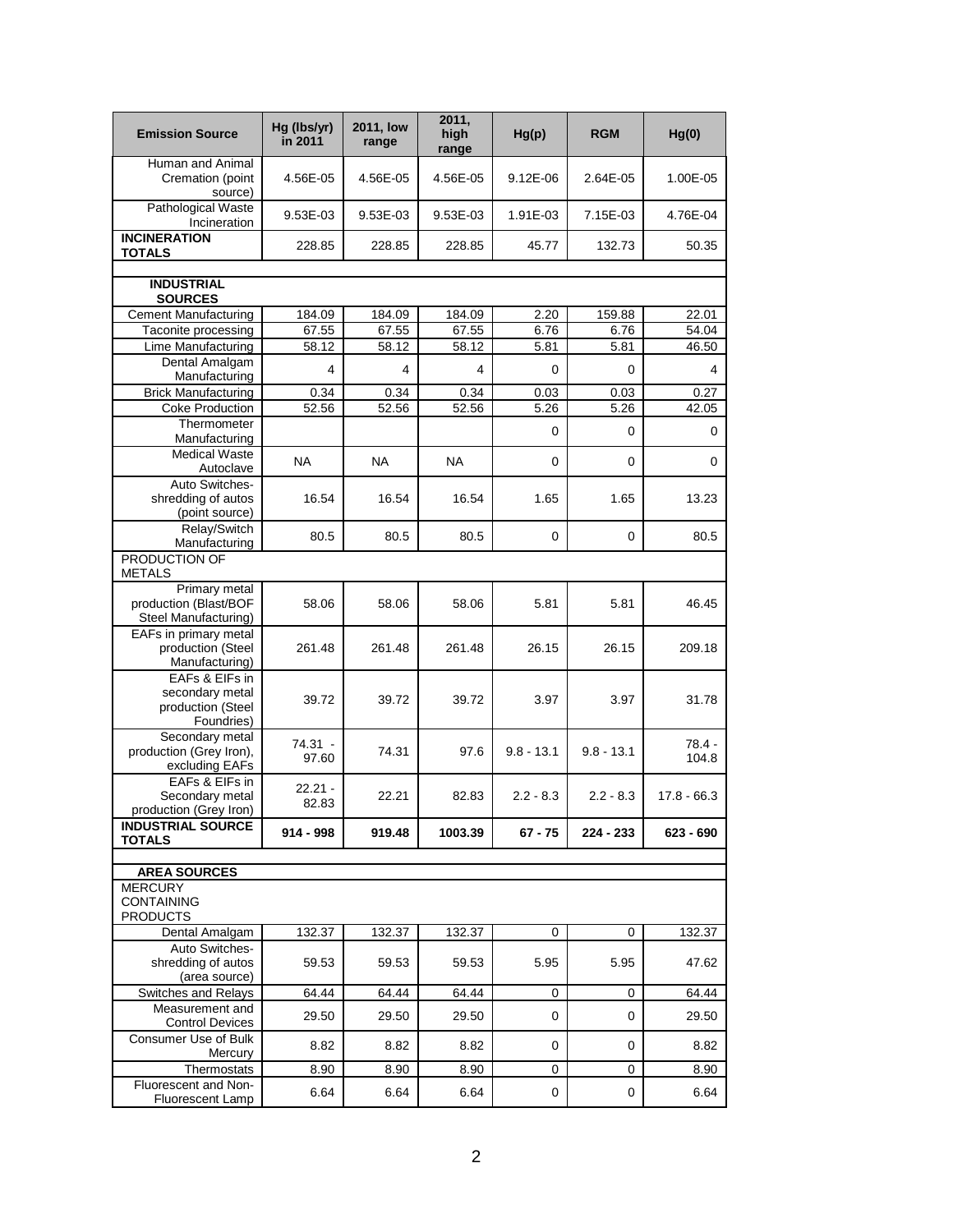| <b>Emission Source</b>                             | Hg (lbs/yr)<br>in 2011 | <b>2011, low</b><br>range | 2011,<br>high<br>range | Hg(p)      | <b>RGM</b>  | Hg(0)          |
|----------------------------------------------------|------------------------|---------------------------|------------------------|------------|-------------|----------------|
| <b>Breakage</b>                                    |                        |                           |                        |            |             |                |
| Drum-top Crushing                                  | $0.07 - 0.16$          | 0.07                      | 0.16                   | 0          | 0           | $0.07 - 0.16$  |
| Thermometers<br><b>WASTE DISPOSAL</b>              | 0                      | 0                         | 0                      | 0          | 0           | 0              |
| Volatilization during                              |                        |                           |                        |            |             |                |
| solid waste collection &<br>processing             | 514.95                 | 514.95                    | 514.95                 | 51.495     | 51.495      | 411.96         |
| Fluorescent and Non-<br><b>Fluorescent Lamps</b>   | 62.59                  | 62.59                     | 62.59                  | 0          | 0           | 62.59          |
| <b>Switches and Relays</b>                         | 15.28                  | 15.28                     | 15.28                  | 0          | 0           | 15.28          |
| Measurement and<br><b>Control Devices</b>          | 0.60                   | 0.60                      | 0.60                   | 0          | 0           | 0.60           |
| <b>Thermometers</b>                                | 0                      | 0                         | 0                      | 0          | 0           | 0              |
| <b>Thermostats</b>                                 | 12.85                  | 12.85                     | 12.85                  | 0          | 0           | 12.85          |
| <b>Bulk Mercury</b>                                | 3.15<br>0.31           | 3.15                      | 3.15<br>0.31           | 0<br>0     | 0<br>0      | 3.15           |
| Dental Amalgam<br>Landfill volatilization          | 39.43                  | 0.31<br>39.43             | 39.43                  | 3.943      | 3.943       | 0.31<br>31.544 |
| <b>Switches and Relays</b>                         | 7.05                   | 7.05                      | 7.05                   | 0          | 0           | 7.05           |
| Measurement and<br><b>Control Devices</b>          | 0.29                   | 0.29                      | 0.29                   | 0          | 0           | 0.29           |
| Fluorescent and Non-                               | 4.43                   | 4.43                      | 4.43                   | 0          | 0           | 4.43           |
| <b>Fluorescent Lamps</b><br><b>Thermostats</b>     | 7.23                   | 7.23                      | 7.23                   | 0          | 0           | 7.23           |
| Dental Amalgam                                     | 1.87                   | 1.87                      | 1.87                   | 0          | 0           | 1.87           |
| <b>Thermometers</b>                                | 0                      | 0                         | 0                      | 0          | 0           | 0              |
| Disposal of products in<br>burn barrels            | $106 - 841$            | 106                       | 841                    | $21 - 168$ | $32 - 252$  | $53 - 421$     |
| Switches and Relays                                | 30.38                  | 30.38                     | 30.38                  | 0          | 0           | 30.38          |
| Measurement and<br><b>Control Devices</b>          | 1.19                   | 1.19                      | 1.19                   | 0          | 0           | 1.19           |
| <b>Thermostats</b>                                 | 23.77                  | 23.77                     | 23.77                  | 0          | 0           | 23.77          |
| Fluorescent and Non-<br><b>Fluorescent Lamps</b>   | 8.53                   | 8.53                      | 8.53                   | 0          | 0           | 8.53           |
| Thermometers                                       | 0                      | 0                         | 0                      | 0          | 0           | 0              |
| <b>RECYCLING</b>                                   |                        |                           |                        |            |             |                |
| Volatilization during<br>collection for recycling  |                        |                           |                        |            |             |                |
| Switches and Relays                                | 20.37                  | 20.37                     | 20.37                  | 0          | 0           | 20.37          |
| Measurement and<br><b>Control Devices</b>          | 0.31                   | 0.31                      | 0.31                   | 0          | 0           | 0.31           |
| Thermostats                                        | 0.37                   | 0.37                      | 0.37                   | 0          | 0           | 0.37           |
| Fluorescent and Non-<br><b>Fluorescent Lamps</b>   | 1.76                   | 1.76                      | 1.76                   | 0          | 0           | 1.76           |
| Release during<br>recycling                        |                        |                           |                        |            |             |                |
| Switches and Relays                                | 19.95                  | 19.95                     | 19.95                  | 0          | 0           | 19.95          |
| Measurement and<br><b>Control Devices</b>          | 0.31                   | 0.31                      | 0.31                   | 0          | 0           | 0.31           |
| Thermostats                                        | 0.18                   | 0.18                      | 0.18                   | 0          | $\mathbf 0$ | 0.18           |
| Fluorescent and Non-<br><b>Fluorescent Lamps</b>   | 3.5                    | 3.5                       | 3.5                    | 0          | 0           | 3.5            |
| <b>OTHER</b>                                       |                        |                           |                        |            |             |                |
| Cremation                                          | 223.40                 | 223.40                    | 223.40                 | 44.68      | 129.57      | 49.15          |
| Disposal of Bulk Hg to<br><b>Clean Sweep Sites</b> | 3.15                   | 3.15                      | 3.15                   | 0          | 0           | 3.15           |
| Volatilization: land<br>application of sludge      | 2.9                    | 2.9                       | 2.9                    | 0.29       | 0.29        | 2.32           |
| <b>Contaminated Site</b><br>Remediation            | 0                      | 0                         | 0                      | 0          | 0           | 0              |
| <b>AREA SOURCE</b><br><b>TOTALS</b>                | $1200 -$<br>1935       | 1246.85                   | 1981.94                | 128 - 275  | 143 - 363   | 929 - 1298     |
|                                                    |                        |                           |                        |            |             |                |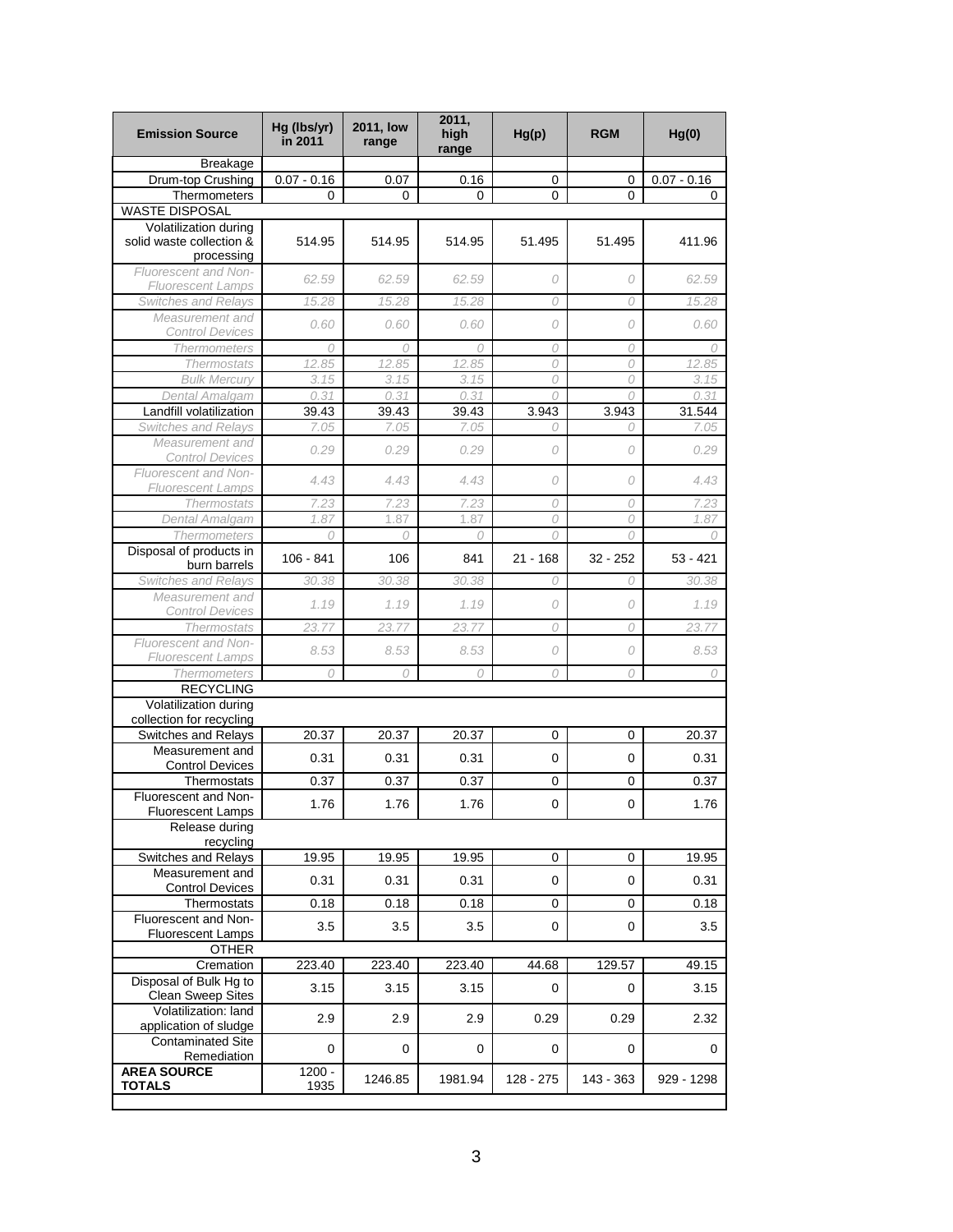| <b>Emission Source</b>                        | $Hq$ (lbs/yr)<br>in 2011 | 2011, low<br>range | 2011,<br>high<br>range | Hg(p)            | <b>RGM</b>       | Hg(0)             |  |  |
|-----------------------------------------------|--------------------------|--------------------|------------------------|------------------|------------------|-------------------|--|--|
| <b>MOBILE SOURCES</b>                         |                          |                    |                        |                  |                  |                   |  |  |
| On Road                                       | $0.18 -$<br>23.53        | 0.18               | 23.53                  | $0 - 0.09$       | $0.02 -$<br>2.02 | $0.16 -$<br>21.41 |  |  |
| Non-Road Rail and<br><b>Commercial Marine</b> | 11.00                    | 11.00              | 11.00                  | 1.65             | 3.19             | 6.16              |  |  |
| Non-Road Coal-fired<br>Car Ferry              | $0.24 -$<br>10.80        | 0.24               | 10.80                  | 0.04             | 0.07             | 0.13              |  |  |
| Nonroad Equipment<br>and Vehicles - diesel    | 0.20                     | 0.20               | 0.20                   | 0.03             | 0.06             | 0.11              |  |  |
| Nonroad Equipment<br>and Vehicles - gasoline  | 1.16                     | 1.16               | 1.16                   | 0.00             | 0.10             | 1.06              |  |  |
| <b>MOBILE SOURCE</b><br><b>TOTALS</b>         | $11.42 -$<br>45.33       | 11.42              | 45.33                  | $1.69 -$<br>3.36 | $3.28 -$<br>8.35 | $6.46 -$<br>33.62 |  |  |
|                                               |                          |                    |                        |                  |                  |                   |  |  |
| <b>TOTAL Hg AIR</b><br><b>EMISSIONS</b>       | 5710-6563                | 5709.60            | 6562.51                | 782-939          | $1551 -$<br>1785 | 3376-3838         |  |  |

#### <span id="page-6-0"></span>**Fuel combustion**

#### <span id="page-6-1"></span>*Coal Combustion*

#### *Electric Utilities*

The amount of mercury released from coal-fired electric utilities was extracted from the Michigan Air Emissions Reporting System (MAERS) 2011 emissions inventory data, the United States Environmental Protection Agency's (USEPA) 2011 Toxics Release Inventory (TRI), and the USEPA's Mercury and Air Toxics Standards (MATS) rule. Highest preference was given to facility-estimated process level mercury emissions reported to MAERS. Calculations by the Michigan Department of Environment, Great Lakes, and Energy<sup>[1](#page-6-2)</sup> (EGLE), Air Quality Division (AQD), utilizing emission factors from the MATS rule were given second preference. Facilitywide TRI values for mercury were used in instances where neither MAERS "reported by owner" estimates or MATS values were available. Default MAERS "emission estimator" values, which are based on facility-reported activity data and standard USEPA WebFIRE emission factors, were selected as the final option.

<span id="page-6-2"></span><sup>&</sup>lt;sup>1</sup> Formerly the Michigan Department of Environmental Quality (MDEQ).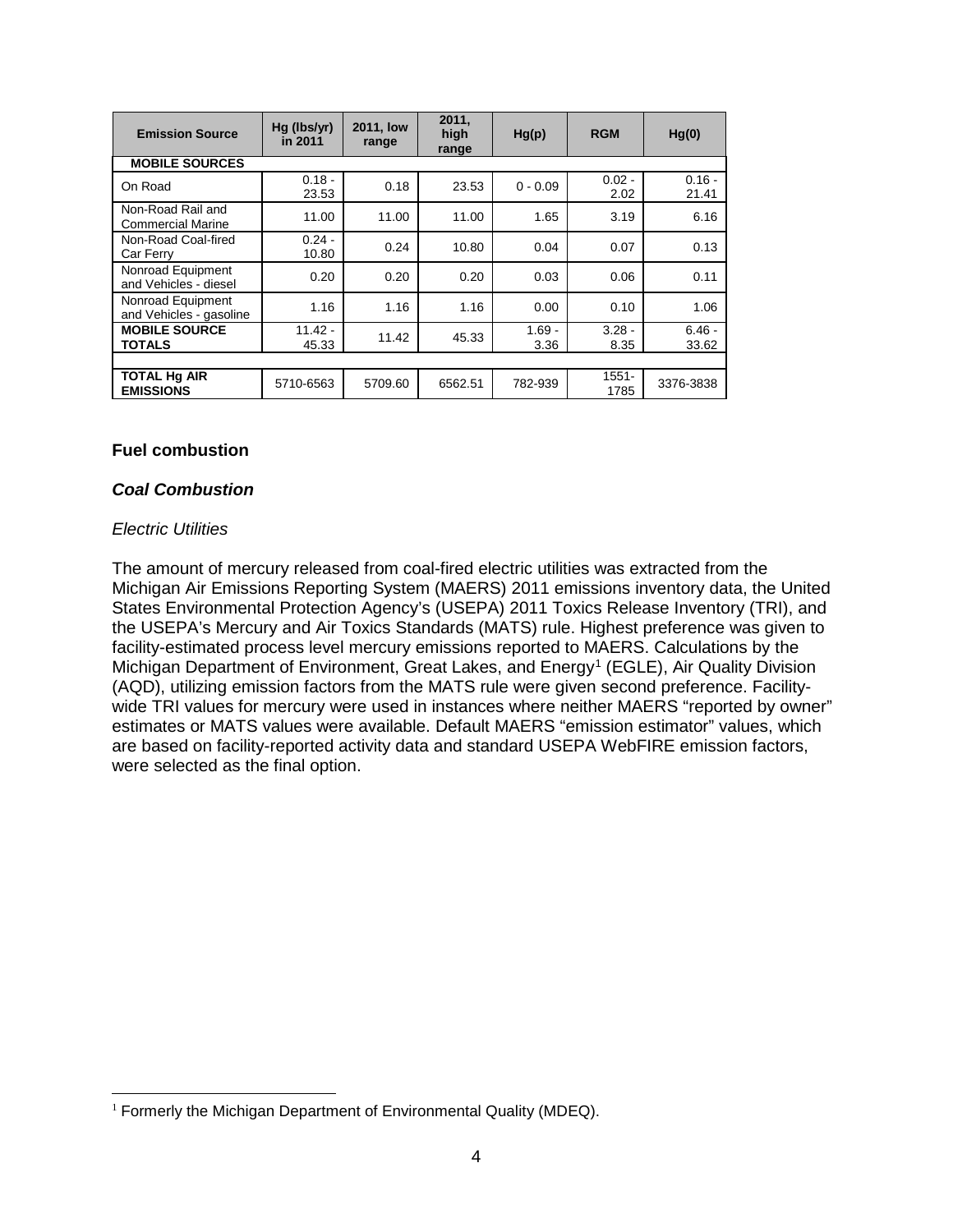| abie |
|------|
|------|

| <b>SRN</b> | <b>Facility Name</b>                                     | SCC*     | Coal<br>tons | <b>Final</b><br><b>MAERS</b><br><b>Mercury</b><br><b>Value lbs</b> | <b>Facility-</b><br>wide TRI<br><b>Values</b><br><b>lbs</b> | <b>MATS</b><br><b>Values</b><br>by<br><b>Process</b><br><b>lbs</b> | <b>Best</b><br>Estimate** |
|------------|----------------------------------------------------------|----------|--------------|--------------------------------------------------------------------|-------------------------------------------------------------|--------------------------------------------------------------------|---------------------------|
| B1573      | Escanaba Power Plant                                     | 10100205 | 53,304.20    | 22.17                                                              |                                                             | 7.5                                                                | 7.5                       |
| B1833      | Marquette Board of Light & Power                         | 10100204 | 6,667.00     | 2.77                                                               |                                                             | 0.01                                                               | 0.01                      |
| B1833      | Marquette Board of Light & Power                         | 10100226 | 192,151.00   | 79.93                                                              | 18                                                          | 16.88                                                              | 16.88                     |
| B1976      | J.B. Sims Generating Station                             | 10100202 | 158,770.50   | 66.05                                                              | 2.384                                                       | 5.14                                                               | 5.14                      |
| B1966      | White Pine Power, LCC                                    | 10200202 | 2,417.30     | 0.54                                                               |                                                             | 0.10                                                               | 0.10                      |
| B1966      | White Pine Power, LCC                                    | 10200204 | 0.00         | 0.00                                                               | $\Omega$                                                    | $\Omega$                                                           | 0.00                      |
| B2132      | Wyandotte Dept. Muni. Power Plant                        | 10100202 | 54,201.84    | 22.55                                                              |                                                             | 13.91                                                              | 13.91                     |
| B2132      | Wyandotte Dept. Muni. Power Plant                        | 10100218 | 35,662.68    | 2.96                                                               |                                                             | 0.04                                                               | 0.04                      |
| B2357      | Holland BPW, Generating Station &<br><b>WWTP</b>         | 10100202 | 141,863.00   | 3.30                                                               | 3.651                                                       | 17.3889                                                            | 3.30                      |
| B2647      | LBWL, Eckert, Moores Park & REO<br>Cogen                 | 10100222 | 912,044.00   | 379.41                                                             | 110.44                                                      | 53.11                                                              | 53.11                     |
| B2796      | St. Clair/Belle River Power Plant                        | 10100202 | 0.00         | 0.00                                                               |                                                             | $\Omega$                                                           | 0.00                      |
| B2796      | St. Clair/Belle River Power Plant                        | 10100212 | 0.00         | 0.00                                                               | 891.51                                                      | $\mathbf{0}$                                                       | 0.00                      |
| B2796      | St. Clair/Belle River Power Plant                        | 10100222 | 6,011,719.00 | 547.30                                                             |                                                             | 362.23                                                             | 547.30                    |
| B2796      | St. Clair/Belle River Power Plant                        | 10100226 | 1,909,663.00 | 137.20                                                             |                                                             | 211.53                                                             | 137.20                    |
| B2810      | DTE Electric Company, River Rouge                        | 10100202 | 0.00         | 0.00                                                               |                                                             | $\mathbf{0}$                                                       | 0.00                      |
| B2810      | DTE Electric Company, River Rouge                        | 10100212 | 0.00         | 0.00                                                               | 150.57                                                      | $\Omega$                                                           | 0.00                      |
| B2810      | DTE Electric Company, River Rouge                        | 10100222 | 638,170.30   | 72.40                                                              |                                                             | 70.58                                                              | 72.40                     |
| B2810      | DTE Electric Company, River Rouge                        | 10100226 | 689,837.50   | 78.20                                                              |                                                             | 42.77                                                              | 78.20                     |
| B2811      | DTE Electric Company, Trenton Channel                    | 10100202 | 0.00         | 0.00                                                               | 229.63                                                      | $\Omega$                                                           | 0.00                      |
| B2811      | DTE Electric Company, Trenton Channel                    | 10100222 | 1,820,618.00 | 150.30                                                             |                                                             | 159.96                                                             | 150.30                    |
| B2815      | DTE Electric Company, Harbor Beach<br><b>Power Plant</b> | 10100202 | 85,922.00    | 8.40                                                               | 8.52                                                        | 11.84                                                              | 8.40                      |
| B2815      | DTE Electric Company, Harbor Beach<br>Power Plant        | 10100222 | 0.00         | 0.00                                                               |                                                             | $\Omega$                                                           | 0.00                      |
| B2816      | DTE Electric Company, Monroe Power                       | 10100202 | 0.00         | 0.00                                                               | 1103.83                                                     | $\mathbf{0}$                                                       | 0.00                      |
| B2816      | DTE Electric Company, Monroe Power                       | 10100222 | 8,504,819.00 | 707.20                                                             |                                                             | 597.816                                                            | 707.20                    |
| B2835      | J.H. Campbell Plant                                      | 10100202 | 737,075.00   | 71.26                                                              | 553.62                                                      | 10.87                                                              | 71.26                     |
| B2835      | J.H. Campbell Plant                                      | 10100222 | 3,916,230.00 | 374.13                                                             |                                                             | 48.39                                                              | 374.13                    |
| B2836      | B.C. Cobb Plant                                          | 10100212 | 822,616.00   | 70.26                                                              | 72.53                                                       | 49.99                                                              | 70.26                     |
| B2840      | <b>Consumers Energy Karn-Weadock Facility</b>            | 10100212 | 2,372,101.00 | 196.88                                                             | 166.94                                                      | 146.72                                                             | 146.72                    |
| B2846      | J.R. Whiting Co.                                         | 10100202 | 942,725.00   | 88.52                                                              | 115.19                                                      | 56.06                                                              | 88.52                     |
| B4001      | LBWL, Erickson Station                                   | 10100222 | 491,630.00   | 204.52                                                             | 54.55                                                       | 21.15                                                              | 21.15                     |
| B4261      | Wisconsin Electric Power Company                         | 10100202 | 360,914.00   | 150.14                                                             | 51.6                                                        | 0.34                                                               | 0.34                      |
| B4261      | Wisconsin Electric Power Company                         | 10100222 | 1.041.478.00 | 433.25                                                             |                                                             | 57.06                                                              | 57.06                     |
| B6611      | MI SO Central Power Agency                               | 10100202 | 123,661.45   | 51.44                                                              | 10.26                                                       | 3.75                                                               | 3.75                      |
| N1685      | <b>TES Filer City Station</b>                            | 10100204 | 200,598.70   | 83.45                                                              | 1.76                                                        | 0.49                                                               | 0.49                      |
| N7786      | DTE Pontiac North, LLC                                   | 10100204 | 0.00         | 0.00                                                               |                                                             | $\Omega$                                                           | 0.00                      |
|            | <b>TOTAL</b>                                             |          |              | 4,004.55                                                           |                                                             | 1,965.63                                                           | 2,634.67                  |

\*SCC = Source Classification Codes

\*\* Values reported by owner to MAERS are given highest preference.

In the absence of a reported by owner value, the MATS values for a process are generally given preference after weighing them against the facility-reported, facility wide TRI values.

All the MATS factors were selected by the USEPA from bins with the exception of B2835 for which unit / facility factors were available.

MAERS owner-reported values are displayed in green, TRI values are in purple, and values based on MATS factors are in blue.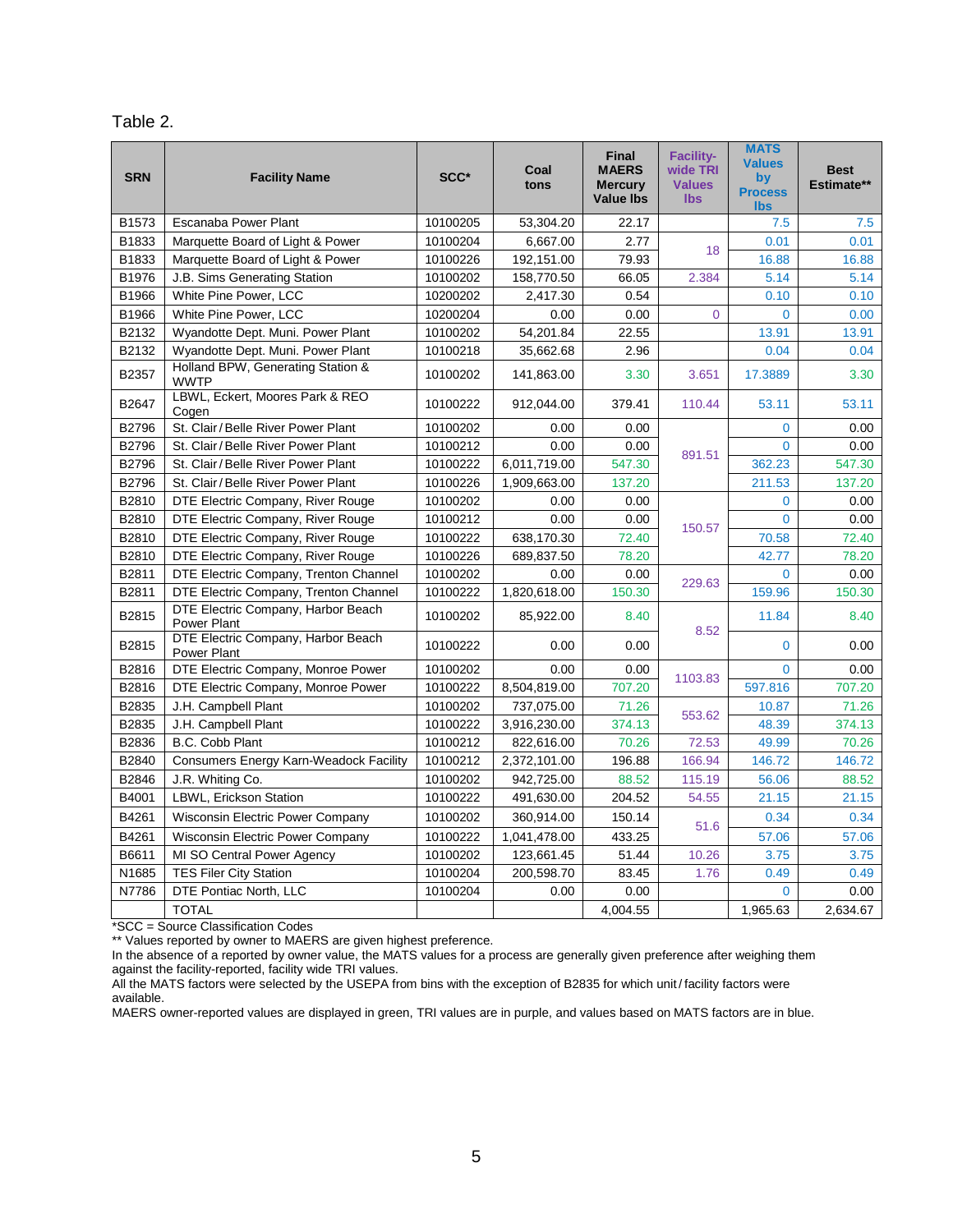#### *Residential*

Residential fuel combustion estimates were generated as part of EGLE's submittal to the USEPA's 2011 National Emissions Inventory (NEI). For residential coal combustion, an emission factor of 0.00042 lbs/ton was used, along with year 2010 Census data on household heating and 2010 statewide fuel consumption data from the Energy Information Administration (EIA) of the United States Department of Energy (USDoE) to generate estimated emissions of mercury (MDEQ, 2014).

Table 3.

| Category                           | <b>Throughput</b><br>tons | Emission<br>Factor | <b>Lbs Emitted</b> |
|------------------------------------|---------------------------|--------------------|--------------------|
| <b>Residential Coal Combustion</b> | 21.000.00                 | 4.20E-04           | 8.82               |

#### *Industrial/Commercial*

Point source estimates, such as those for industrial and commercial combustion of coal, were collected from MAERS. These point source estimates were generated as part of Michigan's submittal to USEPA's 2011 NEI (MDEQ, 2014).

The following industrial and commercial sources of coal combustion were included in the estimate:

Table 4.

| <b>SRN</b> | <b>Facility Name</b>                           | <b>SCC</b> | Coal<br>tons | <b>Emission</b><br>Factor<br>$lb$ /ton | <b>Emissions</b><br><b>Ibs</b> |
|------------|------------------------------------------------|------------|--------------|----------------------------------------|--------------------------------|
| A0884      | Escanaba Paper Company                         | 10200212   | 105,745.00   | 4.16E-04                               | 8.80                           |
| A6175      | Nexteer Automotive Corporation                 | 10100204   | 0.00         | 4.16E-04                               | 0.00                           |
| A6175      | <b>Nexteer Automotive Corporation</b>          | 10200204   | 31,246.00    | 4.16E-04                               | 13.00                          |
| A6240      | Cargill Salt, Inc.                             | 10100204   | 27,579.00    | 4.16E-04                               | 11.47                          |
| A6380      | <b>Abbott Nutrition</b>                        | 10200205   | 1,280.60     | 4.16E-04                               | 0.53                           |
| A6475      | MPI Acquisition, LLC                           | 10200204   | 37,811.00    | 4.16E-04                               | 15.73                          |
| B1470      | Neenah Paper - Michigan, Inc.                  | 10200204   | 47,758.00    | 4.16E-04                               | 19.87                          |
| B1476      | Decorative Panels International, Inc.          | 10200204   | 33,568.00    | 4.16E-04                               | 13.96                          |
| B1563      | <b>Great Lakes Tissue</b>                      | 10200205   | 0.00         | 4.16E-04                               | 0.00                           |
| B1824      | Morton Salt, Inc.                              | 10100205   | 43,840.00    | 4.16E-04                               | 3.20                           |
| B1855      | Clearwater Paper, Menominee                    | 10200204   | 17,647.00    | 4.16E-04                               | 7.34                           |
| B2873      | Michigan Sugar Company, Sebewaing Factory      | 10100204   | 21,482.00    | 4.16E-04                               | 8.94                           |
| B2875      | Michigan Sugar Company, Caro Factory           | 10100204   | 22,480.00    | 4.16E-04                               | 9.35                           |
| B2876      | Michigan Sugar Company, Croswell Factory       | 10100204   | 16,216.00    | 4.16E-04                               | 6.75                           |
| B3610      | Pharmacia & Upjohn Co., a subsidiary of Pfizer | 10200204   | 46,575.74    | 4.16E-04                               | 19.38                          |
| B3692      | Packaging Corp. of America, Filer City Mill    | 10100202   | 62,148.00    | 4.16E-04                               | 25.85                          |
| B6420      | E.B. Eddy Paper, Inc.                          | 10200202   | 55,941.00    | 4.16E-04                               | 23.27                          |
| B7192      | Verso Paper - Quinnesec                        | 10200204   | 507.00       | 4.16E-04                               | 0.21                           |
| B7227      | General Motors, Orion Assembly                 | 10200204   | 0.00         | 4.16E-04                               | 0.00                           |
| K3249      | Michigan State University                      | 10300206   | 100,727.70   | 4.16E-04                               | 41.90                          |
| K3249      | Michigan State University                      | 10300218   | 61,753.90    | 4.16E-04                               | 25.69                          |
| N0677      | Steelcase Inc.- Kentwood Complex               | 10100204   | 19,099.30    | 4.16E-04                               | 7.95                           |
|            | TOTAL                                          |            |              |                                        | 263.19                         |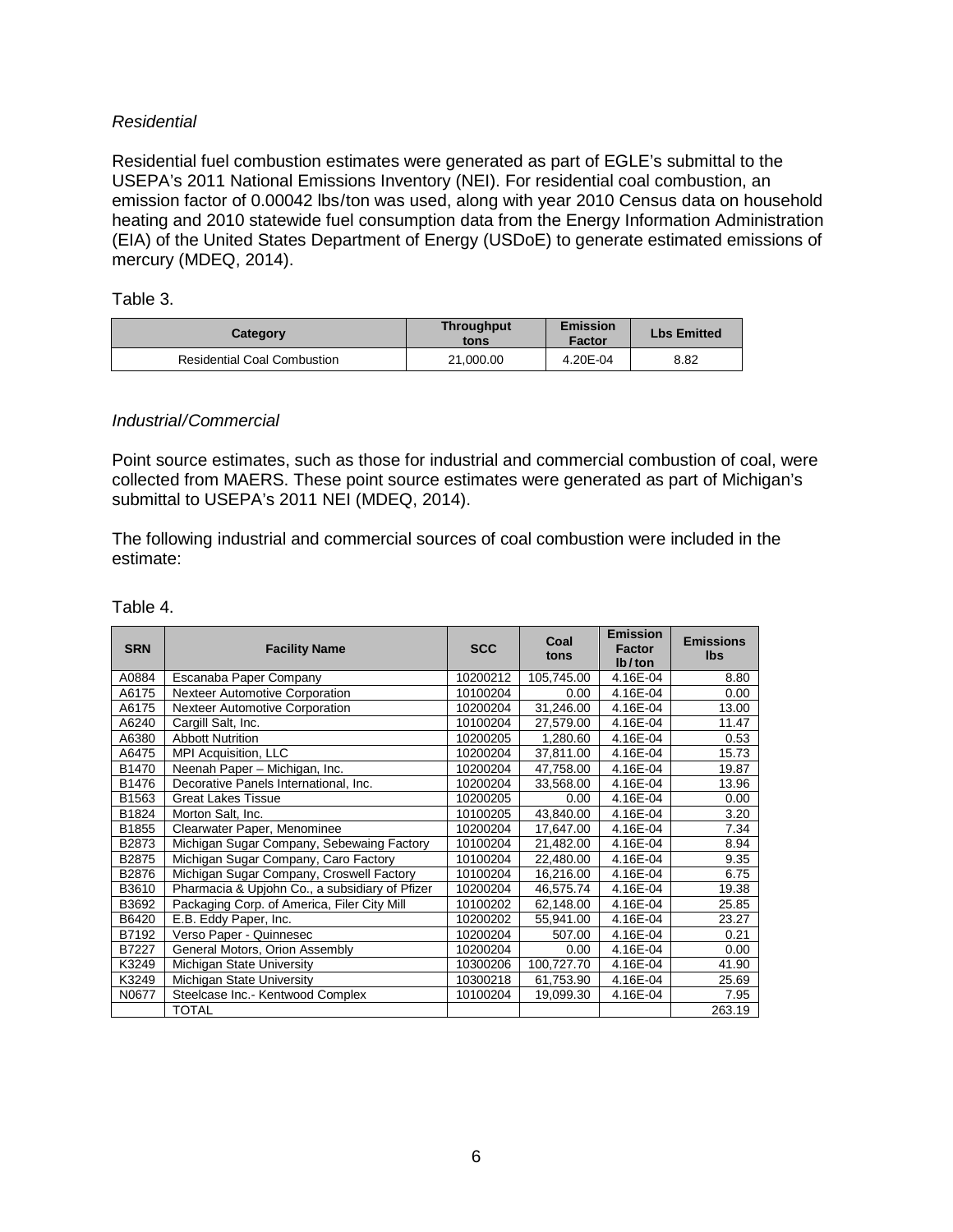#### <span id="page-9-0"></span>*Oil Combustion*

#### *Electric Utilities, External Combustion Boilers*

Mercury emissions from oil-fired electric utilities were estimated using data from MAERS as part of Michigan's submittal to the USEPA's 2011 NEI (MDEQ, 2014). The oil combustion, or throughput, is expressed in thousands of gallons (E3GAL). The following sources were included in the estimate, for oil-fired boilers:

| able |  |  |
|------|--|--|
|------|--|--|

| <b>SRN</b> | <b>Facility Name</b>                           | <b>SCC</b> | <b>Factor</b><br>Ib/E3GAL | Oil<br>E3GAL | Lbs<br><b>Emitted</b> |
|------------|------------------------------------------------|------------|---------------------------|--------------|-----------------------|
| B4252      | <b>AEP Cook Nuclear Plant</b>                  | 10100501   | 4.20E-04                  | 12.80        | 0.0054                |
| B2840      | Consumers Energy Karn-Weadock Facility         | 10100401   | 1.13E-04                  | 1,020.85     | 0.1154                |
| B2840      | <b>Consumers Energy Karn-Weadock Facility</b>  | 10100501   | 4.20E-04                  | 1.928.79     | 0.8101                |
| M4148      | Detroit Renewable Power, LLC                   | 10100501   | 4.20E-04                  | 298.80       | 0.1255                |
| B6145      | DTE Electric Company, Greenwood Energy Center  | 10100401   | 1.13E-04                  | 600.00       | 0.0678                |
| B6145      | DTE Electric Company, Greenwood Energy Center  | 10100501   | 4.20E-04                  | 76.34        | 0.0321                |
| B2815      | DTE Electric Company, Harbor Beach Power Plant | 10100501   | 4.20E-04                  | 157.08       | 0.0660                |
| B2816      | DTE Electric Company, Monroe Power             | 10100501   | 4.20E-04                  | 1,443.35     | 0.6062                |
| B2811      | DTE Electric Company, Trenton Channel          | 10100501   | 4.20E-04                  | 503.76       | 0.2116                |
| B2835      | J.H. Campbell Plant                            | 10100501   | 4.20E-04                  | 774.44       | 0.3253                |
| B2846      | J.R. Whiting Company                           | 10100501   | 4.20E-04                  | 814.79       | 0.3422                |
| B2647      | LBWL, Eckert, Moores Park & REO Cogeneration   | 10100501   | 4.20E-04                  | 402.81       | 0.1692                |
| B4001      | LBWL, Erickson Station                         | 10100501   | 4.20E-04                  | 164.78       | 0.0692                |
| B1833      | Marquette Board of Light & Power               | 10100501   | 4.20E-04                  | 18.00        | 0.0076                |
| B6611      | MI SO Central Power Agency                     | 10100501   | 4.20E-04                  | 91.39        | 0.0384                |
| B2796      | St. Clair / Belle River Power Plant            | 10100401   | 1.13E-04                  | 0.00         | 0.0000                |
| B2796      | St. Clair / Belle River Power Plant            | 10100501   | 4.20E-04                  | 2,102.35     | 0.8830                |
| B2838      | Veolia Energy Grand Rapids, LLC                | 10100401   | 1.13E-04                  | 0.00         | 0.0000                |
| B4261      | <b>Wisconsin Electric Power Company</b>        | 10100501   | 4.20E-04                  | 692.00       | 0.2906                |
|            | <b>TOTAL</b>                                   |            |                           | 11,102.31    | 4.1654                |

#### *Electric Utilities, Stationary Internal Combustion Engines*

Oil-fired, stationary internal combustion engines were separated from oil-fired, external combustion boilers in the report to provide greater clarity. Throughput and emissions from facilities with electric-generating units (EGU) are presented below for 2011, based on data from MAERS and standard USEPA emission factors. Mercury in the amount of 0.15 lbs was estimated for this sector.

| Table 6 |  |
|---------|--|
|---------|--|

| <b>SRN</b>        | <b>Facility Name</b>                                     | <b>SCC</b> | Emission<br>Factor<br>Ib/E3GAL | <b>Diesel</b><br>Fuel.<br>E3GAL | <b>Lbs Emitted</b> |
|-------------------|----------------------------------------------------------|------------|--------------------------------|---------------------------------|--------------------|
| B2942             | <b>Consumers Energy Gaylord Combustion Turbine Plant</b> | 20200102   | 4.129E-05                      | 0.16                            | 0.0000             |
| B2840             | Consumers Energy Karn-Weadock Facility                   | 20200102   | 4.129E-05                      | 0.23                            | 0.0000             |
| N6252             | <b>Consumers Energy Morrow Combustion Turbine Plant</b>  | 20200102   | 4.129E-05                      | 0.22                            | 0.0000             |
| B2918             | Consumers Energy Thetford Combustion Turbine Plant       | 20200102   | 4.129E-05                      | 0.23                            | 0.0000             |
| B2185             | Detroit Public Lighting Dept.                            | 20100101   | 1.644E-04                      | 9.78                            | 0.0016             |
| B2808             | DTE - Electric Company Northeast Station                 | 20100101   | 1.644E-04                      | 100.81                          | 0.0166             |
| B2806             | DTE - Electric Company Superior                          | 20100101   | 1.644E-04                      | 37.69                           | 0.0062             |
| B4321             | DTE Electric Company - Fermi Energy Center               | 20100101   | 1.644E-04                      | 579.08                          | 0.0952             |
| B <sub>1573</sub> | Escanaba Power Plant                                     | 20100101   | 1.644E-04                      | 78.34                           | 0.0129             |
| N6000             | <b>Holland Board of Public Works</b>                     | 20100101   | 1.644E-04                      | 16.42                           | 0.0027             |
| N2586             | Holland Board of Public Works, 48th St. Peaking Station  | 20100101   | 1.644E-04                      | 20.17                           | 0.0033             |
| B2835             | J.H. Campbell Plant                                      | 20100101   | 1.644E-04                      | 7.73                            | 0.0013             |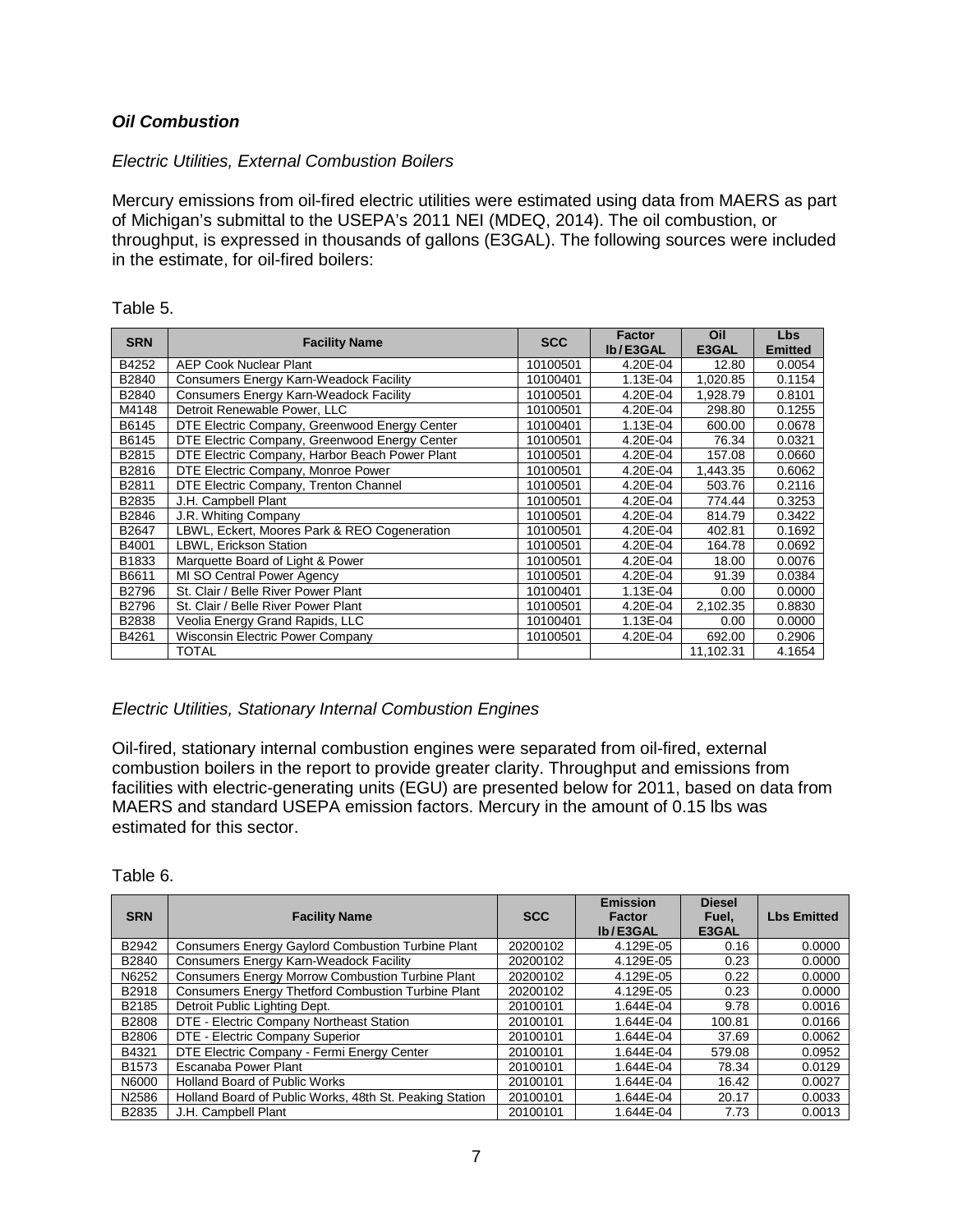| <b>SRN</b> | <b>Facility Name</b>                   | <b>SCC</b> | <b>Emission</b><br><b>Factor</b><br>Ib/E3GAL | <b>Diesel</b><br>Fuel.<br>E3GAL | <b>Lbs Emitted</b> |
|------------|----------------------------------------|------------|----------------------------------------------|---------------------------------|--------------------|
| B2846      | J.R. Whiting Company                   | 20100101   | 1.644E-04                                    | 0.00                            | 0.0000             |
| B6553      | <b>UPPCO Portage Station</b>           | 20100101   | 1.644E-04                                    | 0.00                            | 0.0000             |
| N6171      | Wolverine Power, Tower Power Plant     | 20100101   | 1.644E-04                                    | 31.69                           | 0.0052             |
| N6249      | Wolverine Power, Vestaburg Power Plant | 20100101   | 1.644E-04                                    | 0.00                            | 0.0000             |
|            | TOTAL                                  |            |                                              | 882.53                          | 0.1450             |

#### *Residential*

Residential fuel combustion estimates were generated as part of Michigan's submittal to the USEPA's 2011 NEI. For residential oil combustion, an emission factor of 0.00042 lbs/1,000 gallons was used along with year 2010 Census data on household heating and 2010 statewide fuel consumption data from the EIA, USDoE to generate estimated emissions of mercury (MDEQ, 2014).

#### Table 7.

| Category                          | <b>Throughput</b><br>E3GAL | <b>Emission Factor</b> | <b>Lbs Emitted</b> |
|-----------------------------------|----------------------------|------------------------|--------------------|
| <b>Residential Oil Combustion</b> | 41.432.00                  | 4.200E-04              | 17.40              |

#### *Industrial/Commercial (External Combustion Boilers)*

Point source estimates such as those for industrial and commercial combustion of oil were collected from MAERS (MDEQ, 2011). These point source estimates were generated as part of Michigan's submittal to USEPA's 2011 NEI. The following industrial and commercial oil-fired, external combustion boilers were included in the estimate:

#### Table 8.

| <b>SRN</b> | <b>Facility Name</b>       | <b>SCC</b> | Factor<br>Ib/E3GAL | <b>Oil. E3GAL</b> | <b>Lbs Emitted</b> |
|------------|----------------------------|------------|--------------------|-------------------|--------------------|
| A2402      | Access Business Group, LLC | 10100501   | 4.20E-04           | 0.8               | 0.000336           |
| B1548      | Post Foods                 | 10100501   | 4.20E-04           |                   |                    |
| B1677      | Allnex USA, Inc.           | 10100401   | $1.13E - 04$       |                   |                    |
| N5930      | Delta College              | 10100501   | 4.20E-04           |                   |                    |
| N5930      | Delta College              | 10100501   | 4.20E-04           |                   |                    |
| N5930      | Delta College              | 10100501   | 4.20E-04           |                   |                    |
|            | TOTAL                      |            |                    | 0.8               | 0.000336           |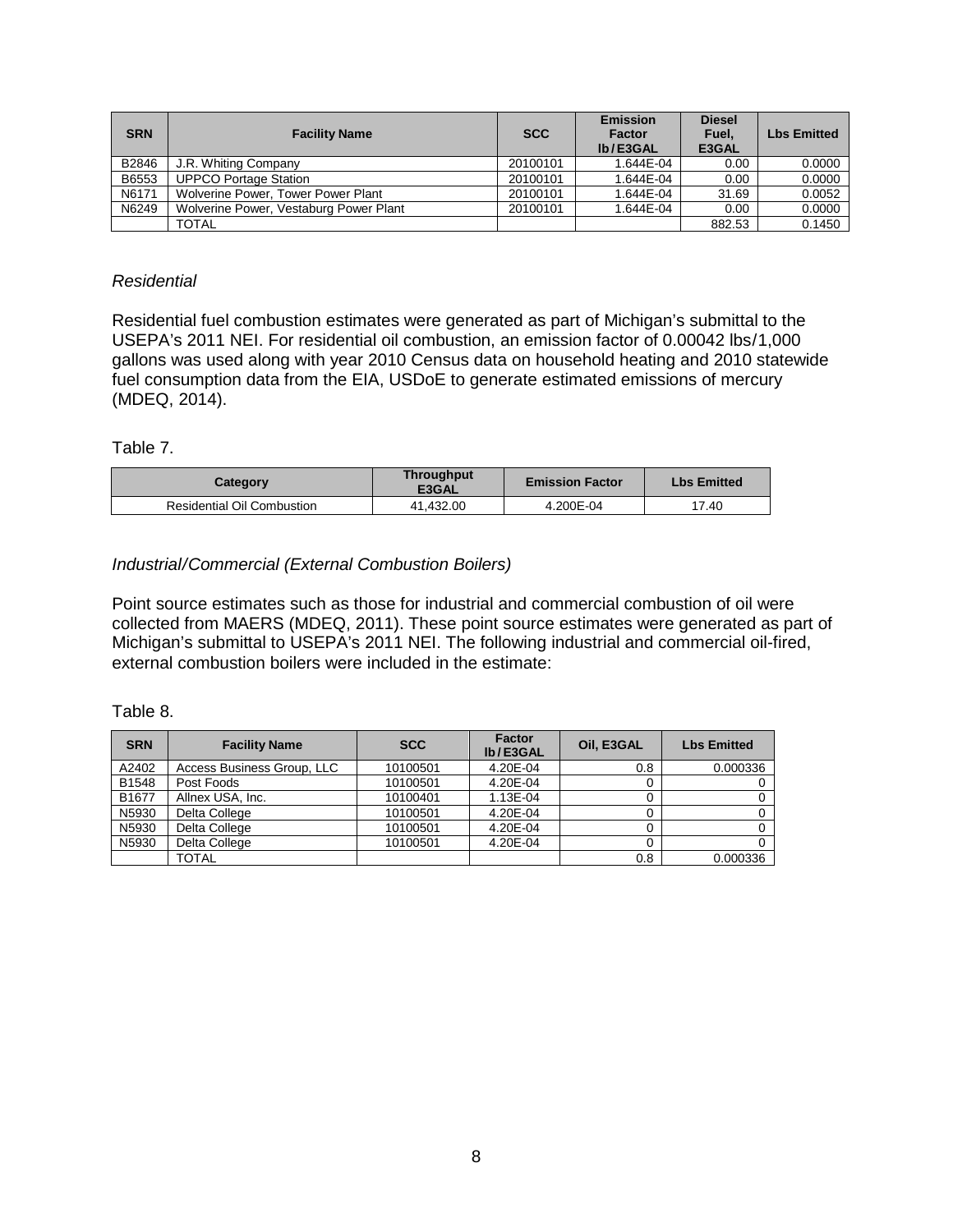#### *Stationary Internal Combustion Engines (Oil-Fired, Industrial / Commercial)*

Oil-fired, stationary internal combustion engines were separated from oil-fired, external combustion boilers in the report to provide greater clarity. Throughput and emissions from commercial/industrial facilities are presented below for 2011, based on data from MAERS and standard USEPA emission factors. Mercury in the amount of 0.14 lbs was estimated for this sector.

|            |                                                        |            | <b>Emission</b><br><b>Factor</b> | <b>Diesel</b><br><b>Fuel</b> |                              |
|------------|--------------------------------------------------------|------------|----------------------------------|------------------------------|------------------------------|
| <b>SRN</b> | <b>Facility Name</b>                                   | <b>SCC</b> | Ib/                              |                              | <b>Lbs</b><br><b>Emitted</b> |
|            |                                                        |            | E3GAL                            | E3GAL                        |                              |
| N3396      | A & E Agg., Inc. (Plant 1)                             | 20200102   | 4.13E-05                         | 24.4                         | 0.0010075                    |
| N6439      | Ace-Saginaw Paving Co. (Plant 10)                      | 20200102   | 4.13E-05                         | 1.79                         | 0.0000738                    |
| N5816      | Aggregate & Developing, LLC                            | 20200102   | 4.13E-05                         | 39                           | 0.0016103                    |
| N7981      | Aggregate & Developing, LLC, Superior Pit              | 20200102   | 4.13E-05                         | 14.98                        | 0.0006186                    |
| N6197      | Aggregate Industries, AC3 Portable Plant               | 20200102   | 4.13E-05                         | 6.41                         | 0.0002647                    |
| N3177      | Aggregate Industries, AC3 Portable Plant               | 20200102   | 4.13E-05                         | 25.73                        | 0.0010624                    |
| N6283      | Aggregate Industries, Day Road                         | 20200102   | 4.13E-05                         | 33.52                        | 0.001384                     |
| N5998      | Aggregate Industries, NB1 Portable Plant               | 20200102   | 4.13E-05                         | 26.07                        | 0.0010764                    |
| M4731      | Ajax Paving Industries, Inc.                           | 20200102   | 4.13E-05                         | 28                           | 0.0011561                    |
| N1917      | Ajax Paving Industries, Inc.                           | 20200102   | 4.13E-05                         | 1.5                          | 0.0000619                    |
| N1656      | Albrecht Sand and Gravel                               | 20200102   | 4.13E-05                         | 15.9                         | 0.0006565                    |
| N7259      | Alpena Aggregate, Inc.                                 | 20200102   | 4.13E-05                         | 49.28                        | 0.0020348                    |
| N3152      | American Aggregates of Michigan, Inc. Eljay 54         | 20200102   | 4.13E-05                         | 2.35                         | 0.0000972                    |
| N7601      | American Aggregates of Michigan, Inc., Metso Plant     | 20200102   | 4.13E-05                         | 21.11                        | 0.0008715                    |
| N7375      | American Aggregates of Michigan, Inc., Sandvik<br>Cone | 20200102   | 4.13E-05                         | 11.42                        | 0.0004715                    |
| N7390      | Balkema Excavating, Plant 104                          | 20200102   | 4.13E-05                         | 0                            | 0                            |
| N6589      | Balkema Excavating, Portable Plant 101                 | 20200102   | 4.13E-05                         | $\Omega$                     | 0                            |
| N3435      | Balkema Excavating/Agg. Resources, Plant 102           | 20200102   | 4.13E-05                         | 12.14                        | 0.0005012                    |
| N5131      | Balkema Excavating/Agg. Resources, Plant 103           | 20200102   | 4.13E-05                         | 6.53                         | 0.0002694                    |
| N8252      | Barber Creek Sand and Gravel, Inc.                     | 20200102   | 4.13E-05                         | 15.36                        | 0.0006342                    |
| N7407      | Barber Creek Sand and Gravel, Inc.                     | 20200102   | 4.13E-05                         | 20.9                         | 0.000863                     |
| P0197      | Bierlein Companies, Inc.                               | 20200102   | 4.13E-05                         | 1.82                         | 0.0000751                    |
| N5488      | <b>Bierlein Demolition Contract</b>                    | 20200102   | 4.13E-05                         | 0                            | 0                            |
| B4164      | Bolen Asphalt Paving, Inc.                             | 20200102   | 4.13E-05                         | 9.8                          | 0.0004046                    |
| N1905      | Bolen Asphalt Paving, Inc.                             | 20200102   | 4.13E-05                         | 13.3                         | 0.0005492                    |
| N7232      | Carl Schlegel, Inc.                                    | 20200102   | 4.13E-05                         | 9.46                         | 0.0003906                    |
| N6533      | Carlo Construction                                     | 20200102   | 4.13E-05                         | $\Omega$                     | 0                            |
| N6883      | Carr Brothers & Sons Inc., Plant 1                     | 20200102   | 4.13E-05                         | 11.38                        | 0.0004699                    |
| N6880      | Carr Brothers & Sons Inc., Plant 2                     | 20200102   | 4.13E-05                         | 11.6                         | 0.000479                     |
| N6749      | Carrick Gravel and Crushing                            | 20200102   | 4.13E-05                         | 12.12                        | 0.0005004                    |
| N8162      | <b>Clayton Unit</b>                                    | 20200102   | 4.13E-05                         | 0.68                         | 0.000028                     |
| B6508      | Clinton, Village of                                    | 20200102   | 4.13E-05                         | 0.27                         | 0.0000109                    |
| N7659      | Crystal Aggregates, LLC                                | 20200102   | 4.13E-05                         | 0                            | 0                            |
| N6664      | Custom Crushing & Recycle, Inc.                        | 20200102   | 4.13E-05                         | 66.1                         | 0.0027293                    |
| N6861      | <b>Custom Crushing Lakeshore</b>                       | 20200102   | 4.13E-05                         | 35.2                         | 0.0014534                    |
| N6631      | Dearborn Industrial Generation                         | 20200102   | 4.13E-05                         | 2.78                         | 0.0001149                    |
| M4164      | Delta Air Lines, Inc.                                  | 20200102   | 4.13E-05                         | $\mathbf 0$                  | 0                            |
| M4174      | Detroit Metropolitan Wayne County Airport              | 20100101   | 1.64E-04                         | 1.62                         | 0.0002655                    |
| B2816      | DTE Electric Company, Monroe Power                     | 20200102   | 4.13E-05                         | 0.23                         | 0.0000095                    |
| N6762      | Dykema Excavators, Inc.                                | 20200102   | 4.13E-05                         | 10.45                        | 0.0004314                    |
| B2209      | Eaton Corporation - Galesburg Campus                   | 20200102   | 4.13E-05                         | 98.11                        | 0.0040508                    |
| B3534      | Edw. C. Levy Co., Plant 2 Portable Crusher             | 20200102   | 4.13E-05                         | 3.61                         | 0.0001491                    |
| N5748      | Elmer's Crane and Dozer, Inc.                          | 20200102   | 4.13E-05                         | 3.02                         | 0.0001245                    |

#### Table 9.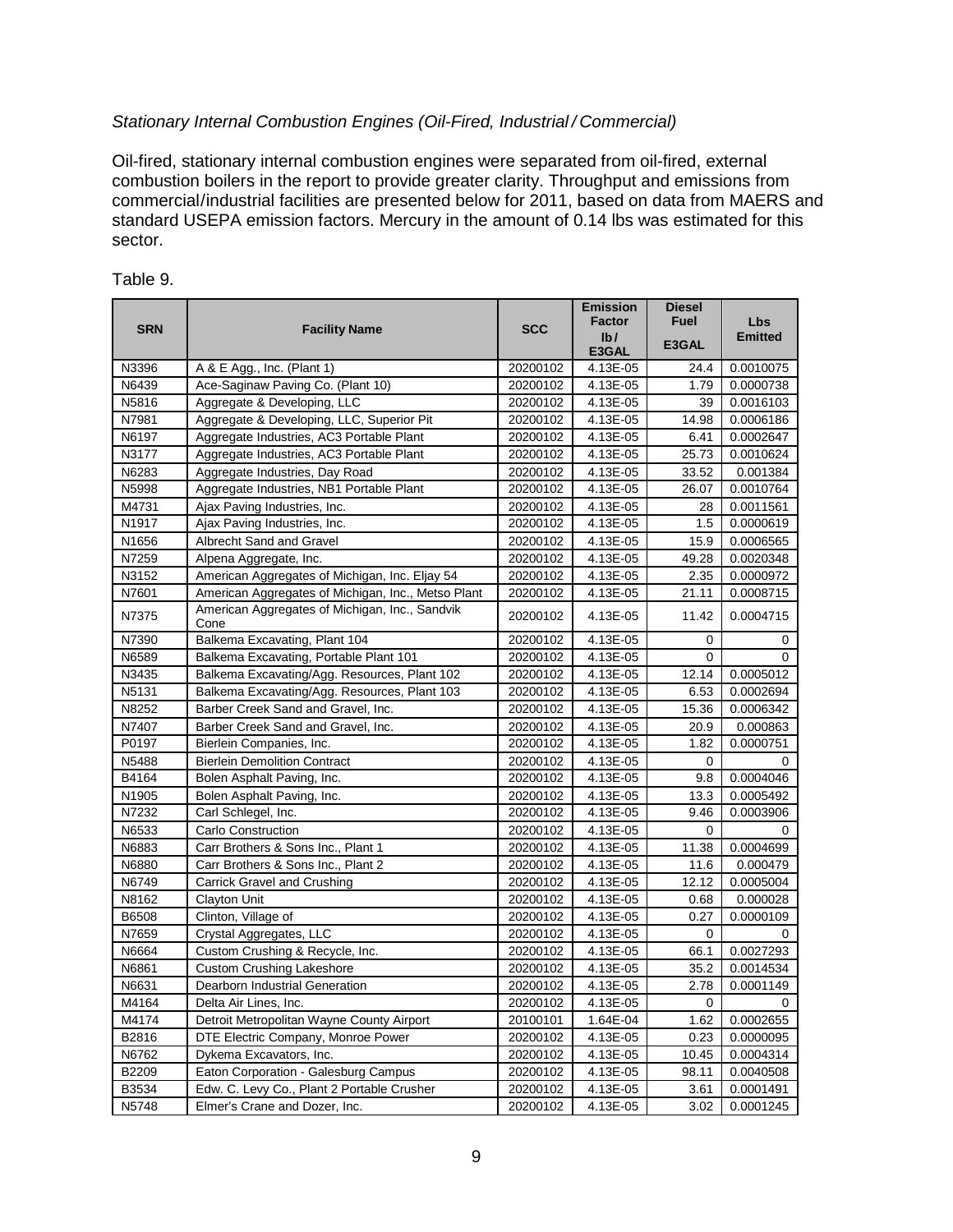|            |                                                  |            | <b>Emission</b>          | <b>Diesel</b> |                |
|------------|--------------------------------------------------|------------|--------------------------|---------------|----------------|
| <b>SRN</b> | <b>Facility Name</b>                             | <b>SCC</b> | Factor                   | <b>Fuel</b>   | <b>Lbs</b>     |
|            |                                                  |            | $I\mathbf{b}/I$<br>E3GAL | E3GAL         | <b>Emitted</b> |
| N6453      | Elmer's Crane and Dozer, Inc.                    | 20200102   | 4.13E-05                 | 1.49          | 0.0000615      |
| N6750      | Elmer's Crane and Dozer, Inc.                    | 20200102   | 4.13E-05                 | 1.01          | 0.0000416      |
| N7052      | Elmer's Crane and Dozer, Inc.                    | 20200102   | 4.13E-05                 | 0.87          | 0.000036       |
| N7837      | Elmer's Crane and Dozer, Inc.                    | 20200102   | 4.13E-05                 | 0.52          | 0.0000216      |
| B2063      | Faurecia Interior Systems Saline, LLC            | 20200102   | 4.13E-05                 | 1.61          | 0.0000664      |
| N6600      | Florence Cement Co., Inc.                        | 20200102   | 4.13E-05                 | 1.58          | 0.0000651      |
| N6599      | Florence Cement Co., Inc.                        | 20200102   | 4.13E-05                 | 2.87          | 0.0001186      |
| N7996      | Florence Cement, Plant 741                       | 20200102   | 4.13E-05                 | 5.19          | 0.0002143      |
| A8648      | Ford Motor Co., Rouge Complex                    | 20200102   | 4.13E-05                 | 0.54          | 0.0000223      |
| A8645      | Ford Motor Co., Livonia Transmission             | 20200102   | 4.13E-05                 | 0.51          | 0.0000211      |
| B2064      | Ford Motor Co., Rawsonville Plant                | 20200102   | 4.13E-05                 | 1.2           | 0.0000495      |
| B2869      | Ford Motor Co., Romeo Engine Plant               | 20200102   | 4.13E-05                 | 0.52          | 0.0000215      |
| A3567      | Ford Motor Co., Sterling Plant                   | 20200102   | 4.13E-05                 | 0.22          | 0.0000089      |
| B1771      | Ford Motor Co., Van Dyke Plant                   | 20200102   | 4.13E-05                 | 0.56          | 0.000023       |
| B4032      | General Motors, LLC - Pontiac North Campus       | 20200102   | 4.13E-05                 | 1.4           | 0.0000578      |
| N6834      | Gerken Materials, Inc.                           | 20200102   | 4.13E-05                 | 0             | 0              |
| G7126      | <b>Grand Valley State University</b>             | 20200102   | 4.13E-05                 | 0.81          | 0.0000336      |
| N2627      | Great Lakes Aggregates, HAZMAG Plant             | 20200102   | 4.13E-05                 | 40.28         | 0.001663       |
| N5241      | Great Lakes Aggregates, Sylvania Minerals        | 20200102   | 4.13E-05                 | 0             | 0              |
| N7383      | Green Plains Holdings II, LLC                    | 20200102   | 4.13E-05                 | 2.69          | 0.0001111      |
| N7011      | Grosso Trucking and Supply Company               | 20200102   | 4.13E-05                 | 4.2           | 0.0001734      |
| N3631      | GS Materials, LLC                                | 20200102   | 4.13E-05                 | 11.66         | 0.0004814      |
| B7205      | Guardian Fiberglass, Inc.                        | 20200102   | 4.13E-05                 | 5.31          | 0.000219       |
| N6429      | Halliday Sand & Gravel, 945 Cone                 | 20200102   | 4.13E-05                 | 10            | 0.0004129      |
| N5841      | Halliday Sand & Gravel, Plant 2                  | 20200102   | 4.13E-05                 | 20            | 0.0008258      |
| N5842      | Halliday Sand & Gravel, Plant 3                  | 20200102   | 4.13E-05                 | 15            | 0.0006193      |
| N6307      | Halliday Sand & Gravel, Plant 1 225-97A          | 20200102   | 4.13E-05                 | 13            | 0.0005368      |
| N6430      | Halliday Sand & Gravel                           | 20200102   | 4.13E-05                 | 1             | 0.0000413      |
| N6957      | Halliday Sand & Gravel, 6000 Cone Plant          | 20200102   | 4.13E-05                 | 3             | 0.0001239      |
| N6306      | Hanlee Equipment, LLC                            | 20200102   | 4.13E-05                 | 7.88          | 0.0003253      |
| N7730      | Heritage Resources, Inc.                         | 20200102   | 4.13E-05                 | 1.53          | 0.0000633      |
| N7518      | Heritage Resources, Inc.                         | 20200102   | 4.13E-05                 | 4.96          | 0.0002049      |
| N6704      | Hubscher & Son, Inc., Pioneer 50VE Portable      | 20200102   | 4.13E-05                 | 4             | 0.000165       |
| N6705      | Hubscher & Son, Inc., Cedarapids 443             | 20200102   | 4.13E-05                 | 4.97          | 0.0002052      |
| B7013      | Huron Casting, Inc. & Blue Diamond Steel Casting | 20300102   | 1.64E-04                 | 0             | 0              |
| B2835      | J.H. Campbell Plant                              | 20200102   | 4.13E-05                 | 1.6           | 0.0000662      |
| N7385      | K & K Crushing and Leasing                       | 20200102   | 4.13E-05                 | 5             | 0.0002065      |
| B4383      | Kasson Sand and Gravel                           | 20200102   | 4.13E-05                 | 9.45          | 0.0003902      |
| P0244      | KGL Associates, Inc.                             | 20200102   | 4.13E-05                 | 26.23         | 0.001083       |
| N6804      | Klett Recycle, Inc.                              | 20200102   | 4.13E-05                 | 10.23         | 0.0004224      |
| N6488      | LC Redi Mix, Inc.                                | 20200102   | 4.13E-05                 | 19.1          | 0.0007886      |
| N7361      | Les Miller & Sons Aggregates, Inc.               | 20200102   | 4.13E-05                 | 0             | 0              |
| P0068      | Ludington Pumped Storage Facility                | 20200102   | 4.13E-05                 | 0.09          | 0.0000037      |
| N0503      | Lyon Sand & Gravel, RAP Plant                    | 20200102   | 4.13E-05                 | 24.4          | 0.0010076      |
| N6448      | Manthei Development Corp., MDC Contracting       | 20200102   | 4.13E-05                 | 2.36          | 0.0000974      |
| A5858      | Mead Johnson & Company, LLC                      | 20200102   | 4.13E-05                 | 0.67          | 0.0000276      |
| B7090      | Michigan Milk Producers Association              | 20100101   | 1.64E-04                 | 4.2           | 0.0006905      |
| N6385      | Mid Michigan Materials, Inc.                     | 20200102   | 4.13E-05                 | 1.16          | 0.0000479      |
| B6527      | Midland Cogeneration Venture                     | 20200102   | 4.13E-05                 | 1.35          | 0.0000559      |
| N6767      | New Covert Generating Company, LLC               | 20200102   | 4.13E-05                 | 0.37          | 0.0000151      |
| N6548      | Ottawa Aggregates, Inc.                          | 20200102   | 4.13E-05                 | 0             | 0              |
| N7618      | Pamar Enterprise, Inc.                           | 20200102   | 4.13E-05                 | 7.64          | 0.0003153      |
| N6849      | Parker Excavating Gravel & Recycle, Inc.         | 20200102   | 4.13E-05                 | 0.15          | 0.0000061      |
| N6850      | Parker Excavating Gravel & Recycle, Inc.         | 20200102   | 4.13E-05                 | 1.69          | 0.0000698      |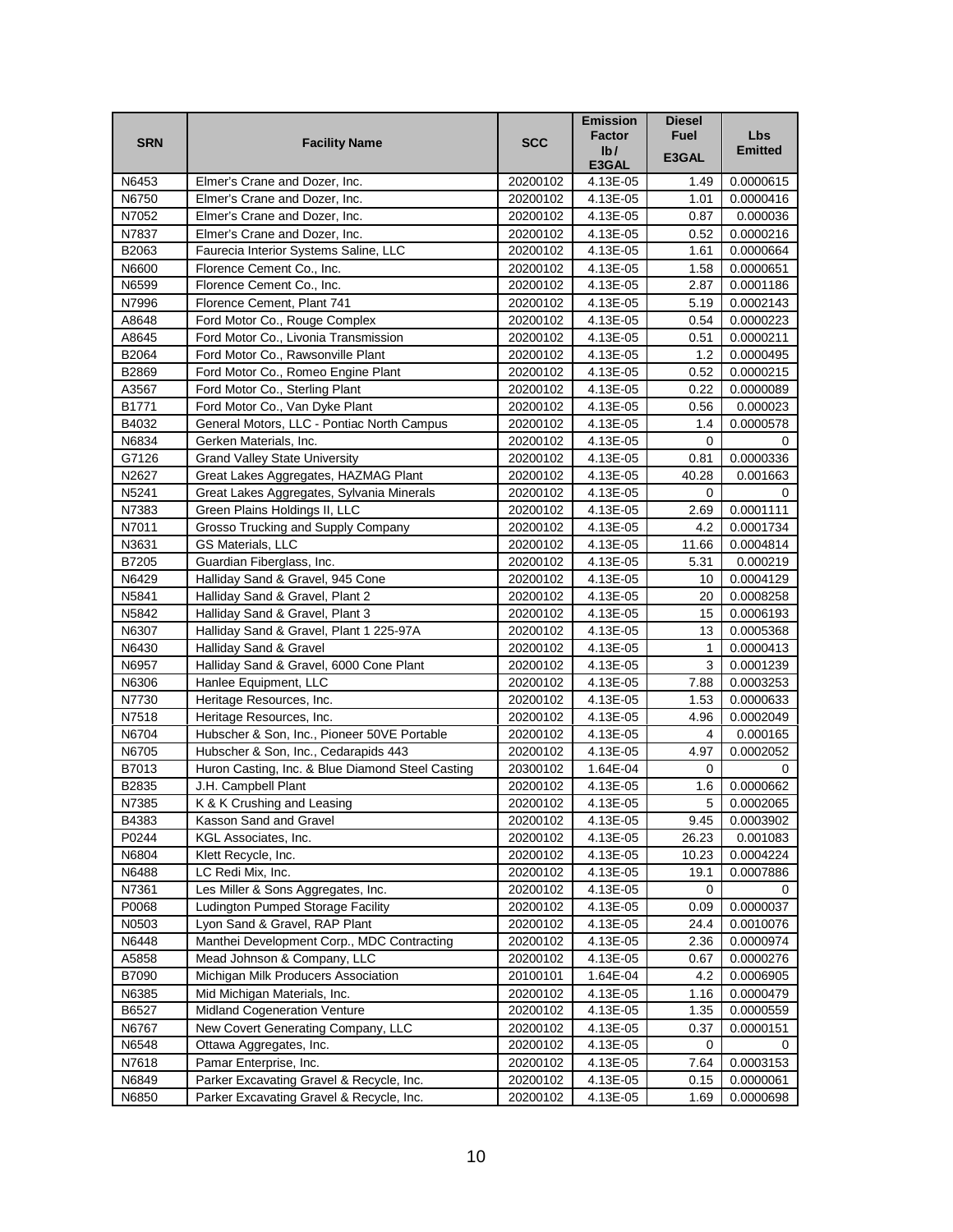|                   |                                                  |            | <b>Emission</b><br>Factor | <b>Diesel</b><br><b>Fuel</b> | <b>Lbs</b>     |
|-------------------|--------------------------------------------------|------------|---------------------------|------------------------------|----------------|
| <b>SRN</b>        | <b>Facility Name</b>                             | <b>SCC</b> | I <sub>b</sub>            | E3GAL                        | <b>Emitted</b> |
|                   |                                                  |            | E3GAL                     |                              |                |
| N6851             | Parker Excavating Gravel & Recycle, Inc.         | 20200102   | 4.13E-05                  | 5.15                         | 0.0002124      |
| N6848             | Parker Excavating Gravel & Recycle, Inc.         | 20200102   | 4.13E-05                  | 3.14                         | 0.0001296      |
| N7151             | Paul Bechtel Sand and Gravel, LLC                | 20200102   | 4.13E-05                  | 10.35                        | 0.0004274      |
| P0030             | Posen Construction, Inc.                         | 20200102   | 4.13E-05                  | 7.3                          | 0.0003014      |
| N7271             | Pyramid Paving & Contracting                     | 20200102   | 4.13E-05                  | 0                            | 0              |
| N5476             | R.E. Glancy, Inc.                                | 20200102   | 4.13E-05                  | 0                            | 0              |
| N5477             | R.E. Glancy, Inc.                                | 20200102   | 4.13E-05                  | 2.38                         | 0.0000983      |
| N5478             | R.E. Glancy, Inc.                                | 20200102   | 4.13E-05                  | 0                            | 0              |
| N5480             | R.E. Glancy, Inc.                                | 20200102   | 4.13E-05                  | 0                            | 0              |
| N5963             | R.E. Glancy, Inc.                                | 20200102   | 4.13E-05                  | 11.38                        | 0.0004699      |
| N6901             | R. Smith & Sons, Inc., Plant 1                   | 20200102   | 4.13E-05                  | 14                           | 0.0005781      |
| N7595             | R. Smith & Sons, Inc.                            | 20200102   | 4.13E-05                  | $2.2\,$                      | 0.0000908      |
| N6355             | R.E. Glancy, Inc.                                | 20200102   | 4.13E-05                  | 0.73                         | 0.0000301      |
| N6634             | R.E. Glancy, Inc.                                | 20200102   | 4.13E-05                  | 0                            | 0              |
| B4147             | Rieth Riley Construction Co., Inc.               | 20200102   | 4.13E-05                  | 19.42                        | 0.0008019      |
| N2184             | Rieth Riley Construction Co., Inc.               | 20200102   | 4.13E-05                  | 30.52                        | 0.0012602      |
| N1594             | Rieth Riley Construction Co., Inc.               | 20200102   | 4.13E-05                  | 0                            | 0              |
| B4058             | Rieth Riley Construction Co., Inc.               | 20200102   | 4.13E-05                  | 13.5                         | 0.0005574      |
| N6022             | Rieth Riley Construction Co., Inc.               | 20200102   | 4.13E-05                  | 13.04                        | 0.0005384      |
| N6413             | Rieth Riley Construction Co., Inc.               | 20200102   | 4.13E-05                  | 18.02                        | 0.000744       |
| N1357             | Rieth Riley Construction Co., Inc.               | 20200102   | 4.13E-05                  | 4.5                          | 0.0001858      |
| N6608             | Rieth Riley Construction Co., Inc.               | 20200102   | 4.13E-05                  | 13.04                        | 0.0005384      |
| N6837             | <b>Rock Recyclers</b>                            | 20200102   | 4.13E-05                  | 27.21                        | 0.0011234      |
| N <sub>1588</sub> | Searles Construction, 36 Plant                   | 20200102   | 4.13E-05                  | 5.67                         | 0.000234       |
| N6913             | Searles Construction, 45 Plant                   | 20200102   | 4.13E-05                  | 8.74                         | 0.0003608      |
| N6910             | Searles Construction, Extec Plant                | 20200102   | 4.13E-05                  | 0.25                         | 0.0000101      |
| N6914             | Searles Construction, Wash Plant                 | 20200102   | 4.13E-05                  | 6.87                         | 0.0002835      |
| F3254             | Selfridge Air National Guard Base                | 20300102   | 1.64E-04                  | 5.3                          | 0.0008713      |
| M4722             | Sora Limestone Quarry                            | 20200102   | 4.13E-05                  | 0                            | 0              |
| N0677             | Steelcase, Inc., Kentwood Complex                | 20100101   | 1.64E-04                  | 0.07                         | 0.0000118      |
| N3203             | Stoneco, Inc., 100th Street, Division 84         | 20200102   | 4.13E-05                  | 40                           | 0.0016516      |
| P0121             | Sungard Availability Services, LP                | 20300102   | 1.64E-04                  | 282                          | 0.0463608      |
| N7168             | TelSmith 52G Portable Crusher.                   | 20200102   | 4.13E-05                  | 4.93                         | 0.0002037      |
| N6338             | Tri City Aggregates                              | 20200102   | 4.13E-05                  | 2.44                         | 0.0001007      |
| N6341             | Tri City Aggregates                              | 20200102   | 4.13E-05                  | 1.92                         | 0.0000791      |
| N6432             | Tri City Aggregates                              | 20200102   | 4.13E-05                  | 6.67                         | 0.0002752      |
| B7748             | Tuscola Minerals Co                              | 20200102   | 4.13E-05                  | 32                           | 0.0013213      |
| B4102             | U.S. Gypsum Co.                                  | 20200102   | 4.13E-05                  | 3.74                         | 0.0001544      |
| M0675             | University of Michigan                           | 20200103   | 1.67E-04                  | 231.31                       | 0.038583       |
| B2328             | University of Michigan, former Pfizer Global R&D | 20200102   | 4.13E-05                  | 2.63                         | 0.0001084      |
| B2328             | University of Michigan, former Pfizer Global R&D | 20200103   | 1.67E-04                  | 0                            | 0              |
| B5421             | Vandyke Generating Plant                         | 20200102   | 4.13E-05                  | 0.08                         | 0.0000033      |
| N7288             | Weber Sand & Gravel, Inc., Cedar Rapids          | 20200102   | 4.13E-05                  | 10.44                        | 0.0004309      |
| B7302             | Weyerhaeuser N.R. Company                        | 20200102   | 4.13E-05                  | 1.22                         | 0.0000506      |
| N7391             | Wiegand's Crushing, Inc.                         | 20200102   | 4.13E-05                  | 8.57                         | 0.0003539      |
| N6833             | Wolverine Power, Gaylord Generating Station      | 20200102   | 4.13E-05                  | 0.45                         | 0.0000184      |
| N3519             | Zoetis P&U LLC                                   | 20200102   | 4.13E-05                  | 0                            | 0              |
|                   | <b>TOTAL</b>                                     |            |                           | 1,785.13                     | 0.1388341      |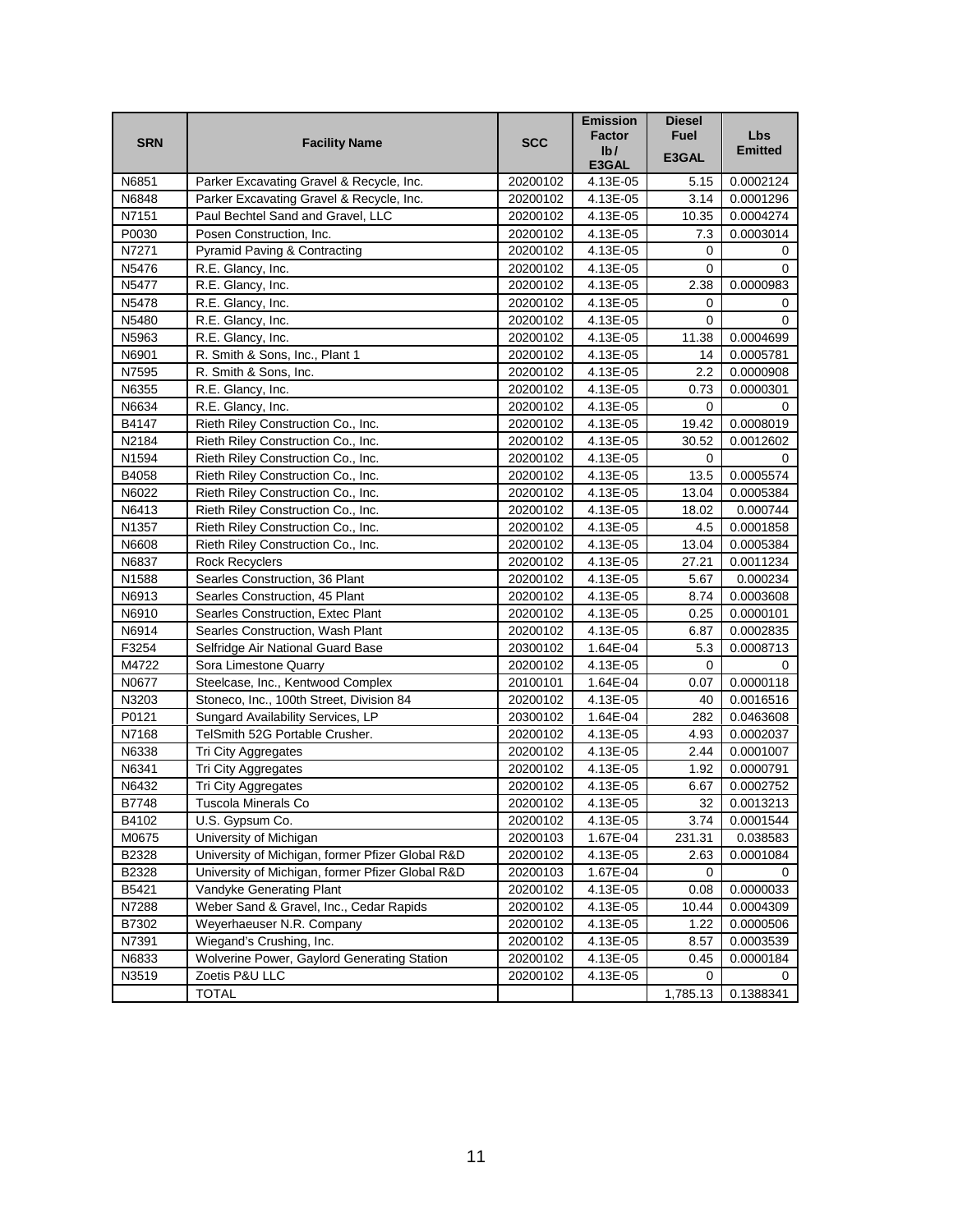# <span id="page-14-0"></span>*Natural Gas Combustion*

# *Electric Utilities*

Mercury emissions from natural gas-fired electric utilities were estimated using an emission factor published by the Electric Power Research Institute (EPRI 1996) for natural gas combustion. Throughput, or natural gas consumption, is expressed in millions of cubic feet (MMCF). The EPRI factor of 8.00E-10 lb/MMCF is several orders of magnitude lower than the USEPA emission factor used in MAERS, which is 2.6E-04 lb/MMCF. The result is that the estimated mercury emissions for this category drop to 7.02E-06 lbs statewide, compared to the MAERS estimate of 2.28 lbs for 2011.

Sources included in the estimate for emissions from natural gas-fired electric utilities:

| <b>SRN</b> | <b>Facility Name</b>                          | <b>SCC</b> | <b>EPRI Emission</b><br><b>Factor</b><br><b>Ib/MMCF</b> | <b>Throughpu</b><br>t MMCF | <b>Lbs</b><br><b>Emitted</b><br>per EPRI<br><b>Factor</b> |
|------------|-----------------------------------------------|------------|---------------------------------------------------------|----------------------------|-----------------------------------------------------------|
| N1784      | Ada Cogeneration, LP                          | 10100602   | 8.00E-10                                                | 243.38                     | 1.95E-07                                                  |
| B2836      | B.C. Cobb Plant                               | 10100604   | 8.00E-10                                                | 147.98                     | 1.18E-07                                                  |
| B2840      | <b>Consumers Energy Karn-Weadock Facility</b> | 10100601   | 8.00E-10                                                | 1768.19                    | 1.41E-06                                                  |
| B2840      | <b>Consumers Energy Karn-Weadock Facility</b> | 10100604   | 8.00E-10                                                | 144.19                     | 1.15E-07                                                  |
| B2812      | DTE Electric Company Conners Creek            | 10100601   | 8.00E-10                                                | 0.00                       | $0.00E + 00$                                              |
| B6145      | DTE Electric Company Greenwood Energy Center  | 10100601   | 8.00E-10                                                | 4012.57                    | 3.21E-06                                                  |
| B2813      | DTE Electric Company Marysville Power Plant   | 10100604   | 8.00E-10                                                | 0.00                       | $0.00E + 00$                                              |
| B2810      | DTE Electric Company River Rouge              | 10100601   | 8.00E-10                                                | 504.72                     | 4.04E-07                                                  |
| B2810      | DTE Electric Company River Rouge              | 10100604   | 8.00E-10                                                | 164.06                     | 1.31E-07                                                  |
| N2388      | Grayling Generating Station Ltd Partnership   | 10100601   | 8.00E-10                                                | 1.04                       | 8.32E-10                                                  |
| N1266      | Hillman Power Company                         | 10100602   | 8.00E-10                                                | 1.24                       | $9.92E - 10$                                              |
| B2357      | Holland BPW, Generating Station & WWTP        | 10100601   | 8.00E-10                                                | 9.76                       | 7.81E-09                                                  |
| B1976      | J.B. Sims Generating Station                  | 10100601   | 8.00E-10                                                | 21.32                      | 1.71E-08                                                  |
| B4260      | L'Anse Warden Electric Company                | 10100601   | 8.00E-10                                                | 3.05                       | 2.44E-09                                                  |
| B2796      | St. Clair/Belle River Power Plant             | 10100601   | 8.00E-10                                                | 53.72                      | 4.30E-08                                                  |
| B2796      | St. Clair / Belle River Power Plant           | 10100604   | 8.00E-10                                                | 263.14                     | 2.11E-07                                                  |
| N1160      | Viking Energy of McBain                       | 10100601   | 8.00E-10                                                | 1264.00                    | 1.01E-06                                                  |
| B2132      | Wyandotte Dept. Muni. Power Plant             | 10100601   | 8.00E-10                                                | 169.93                     | 1.36E-07                                                  |
|            | <b>TOTAL</b>                                  |            |                                                         | 8,772.29                   | 7.02E-06                                                  |

Table 10.

# *Residential*

For residential natural gas combustion, the EPRI emission factor of 8.0E-10 lb/MMCF was used along with year 2010 Census data on household heating and 2011 statewide fuel consumption data from the EIA, USDoE to generate estimated emissions of mercury (MDEQ, 2014). This resulted in statewide total emissions from this category of 2.53E-04 lbs, compared to the estimate of 82.18 lbs, which is based on the WebFIRE natural gas combustion factor of 2.60E-04 lb/MMCF.

#### Table 11.

| Category                                  | <b>Throughput</b><br><b>MMCF</b> | <b>Emission</b><br>Factor | <b>Lbs Emitted</b> |
|-------------------------------------------|----------------------------------|---------------------------|--------------------|
| <b>Residential Natural Gas Combustion</b> | 316.069.00                       | 8.00E-10                  | 0.000253           |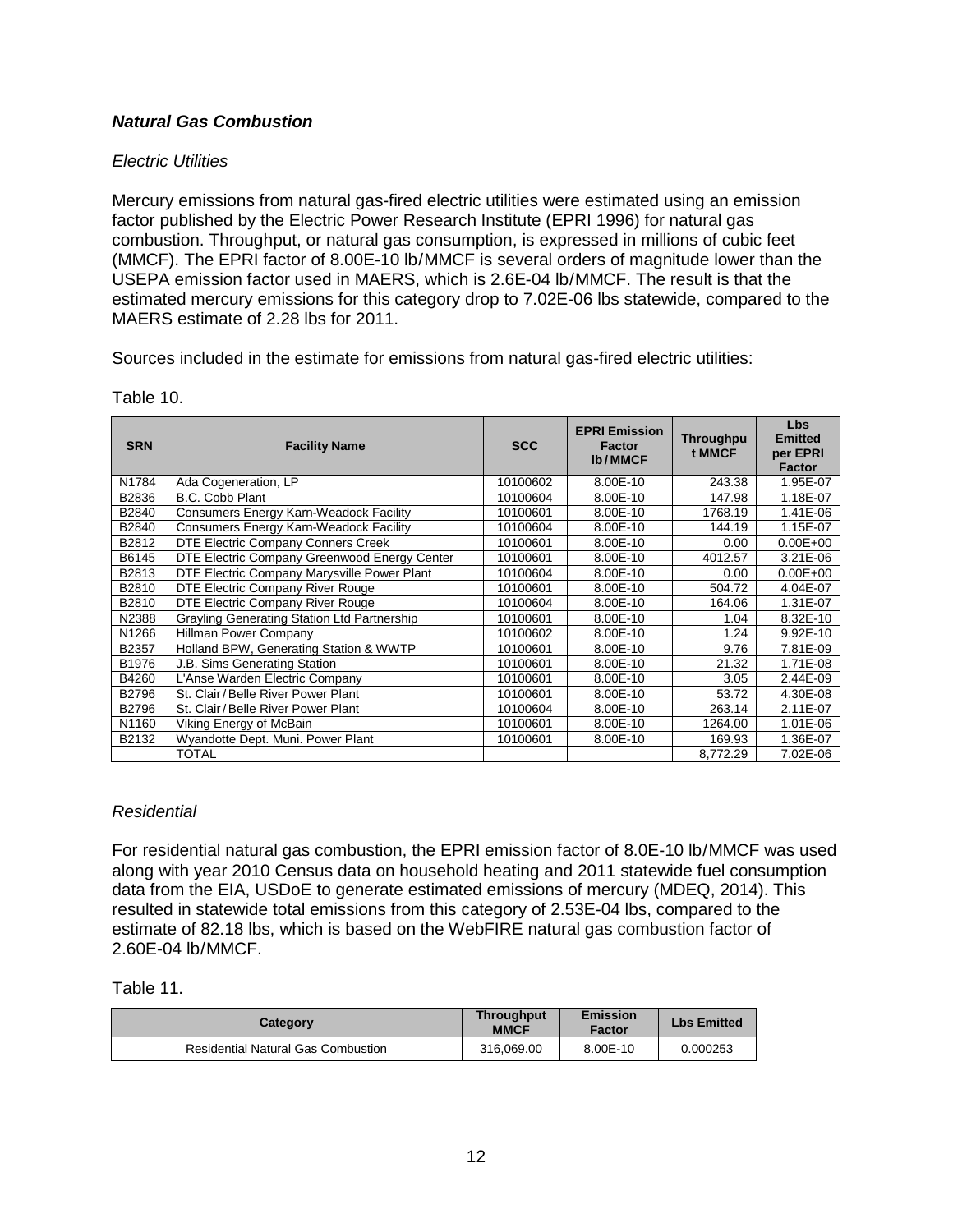#### *Industrial/Commercial Boilers*

For natural gas combustion from Industrial and Commercial boilers, the EPRI emission factor of 8.0E-10 lb/MMCF was utilized, along with 2011 activity data from MAERS. The statewide total mercury emissions estimated for this category were 5.34E-05 lbs. The MAERS estimate, based on the standard USEPA factor, was 17.30 lbs for this category.

The following industrial and commercial sources of natural gas combustion were included in the estimate:

|            |                                         |            | <b>EPRI</b>     |                   | Lbs            |
|------------|-----------------------------------------|------------|-----------------|-------------------|----------------|
|            |                                         |            | <b>Emission</b> | <b>Throughput</b> | <b>Emitted</b> |
| <b>SRN</b> | <b>Facility Name</b>                    | <b>SCC</b> | <b>Factor</b>   | <b>MMCF</b>       | per EPRI       |
|            |                                         |            | <b>Ib/MMCF)</b> |                   | <b>Factor</b>  |
| N2432      | A.G. SIMPSON (USA), INC.                | 10100602   | 8.00E-10        | 22.94             | 1.84E-08       |
| P0024      | A123 SYSTEMS                            | 10200602   | 8.00E-10        | 0.12              | 9.68E-11       |
| A6380      | <b>ABBOTT NUTRITION</b>                 | 10200602   | 8.00E-10        | 354.13            | 2.83E-07       |
| A2402      | ACCESS BUSINESS GROUP, LLC              | 10100602   | $8.00E-10$      | 8.00              | 6.40E-09       |
| A2402      | ACCESS BUSINESS GROUP, LLC              | 10200602   | 8.00E-10        | 87.58             | 7.01E-08       |
| N7809      | ADEPT PLASTIC FINISHING                 | 10200602   | 8.00E-10        | 31.70             | 2.54E-08       |
| B4311      | ADM GRAIN COMPANY                       | 10200602   | 8.00E-10        | 43.02             | 3.44E-08       |
| B8863      | <b>ADM GRAIN COMPANY</b>                | 10200602   | 8.00E-10        | 25.60             | 2.05E-08       |
| M3912      | <b>ADM GRAIN COMPANY</b>                | 10200602   | 8.00E-10        | 38.33             | 3.07E-08       |
| B5830      | AJAX METAL PROCESSING, INC.             | 10200602   | 8.00E-10        | 144.00            | 1.15E-07       |
| B6519      | ALBEMARLE CORP.                         | 10200602   | 8.00E-10        | 33.28             | 2.66E-08       |
| B1677      | ALLNEX USA, INC.                        | 10100602   | 8.00E-10        | 354.30            | 2.83E-07       |
| M4732      | AMCANE SUGAR, LLC                       | 10200602   | 8.00E-10        | 189.28            | 1.51E-07       |
| B6633      | AMERICAN AXLE & MANUFACTURING, INC.     | 10200602   | 8.00E-10        | 48.91             | 3.91E-08       |
| B1713      | AMERICAN SEATING COMPANY                | 10200602   | 8.00E-10        | 24.10             | 1.93E-08       |
| M4268      | AMERICAN SOY PRODUCTS                   | 10200602   | 8.00E-10        | 0.06              | 4.88E-11       |
| C5728      | ANDREWS UNIVERSITY                      | 10300602   | 8.00E-10        | 145.98            | 1.17E-07       |
| E4569      | ARKEMA, INC.                            | 10200602   | 8.00E-10        | 50.27             | 4.02E-08       |
|            | ATLAS EPS, A DIVISION OF ATLAS ROOFING  |            |                 |                   |                |
| N1794      | CORP.                                   | 10200602   | 8.00E-10        | 6.03              | 4.82E-09       |
|            | AXALTA COATING SYSTEMS, LLC, MT CLEMENS |            |                 |                   |                |
| A3569      | <b>PLANT</b>                            | 10200602   | 8.00E-10        | 16.66             | 1.33E-08       |
| B2836      | <b>B.C. COBB PLANT</b>                  | 10200602   | 8.00E-10        | 7.71              | 6.17E-09       |
| K2688      | BOP FEDERAL CORRECTIONAL INSTITUTE      | 10300602   | 8.00E-10        | 94.80             | 7.58E-08       |
| B4359      | <b>BASF CORP.</b>                       | 10200602   | 8.00E-10        | 0.00              | $0.00E + 00$   |
| N1336      | <b>BASF CORP.</b>                       | 10200602   | 8.00E-10        | 36.82             | 2.95E-08       |
| B6643      | BAYER CROPSCIENCE, LP                   | 10200602   | 8.00E-10        | 244.66            | 1.96E-07       |
|            | BEAUMONT INFORMATION TECHNOLOGY         |            |                 |                   |                |
| P0243      | <b>CENTER</b>                           | 10300603   | 8.00E-10        | 1.05              | 8.40E-10       |
| B2359      | <b>BIRDS EYE FOODS, LLC</b>             | 10200602   | 8.00E-10        | 66.63             | 5.33E-08       |
| N7303      | <b>BLUEWATER GAS STORAGE FACILITY</b>   | 10200602   | 8.00E-10        | 1.72              | 1.38E-09       |
| N5797      | BOAR'S HEAD PROVISIONS CO., INC.        | 10300602   | 8.00E-10        | 143.23            | $1.15E-07$     |
| K2729      | <b>BOTSFORD HOSPITAL</b>                | 10300602   | 8.00E-10        | 89.63             | 7.17E-08       |
| N3655      | <b>BRONSON BATTLE CREEK</b>             | 10300602   | 8.00E-10        | 0.09              | 6.88E-11       |
|            | BUCKEYE TERMINALS, LLC, WOODHAVEN       |            |                 |                   |                |
| B2158      | <b>TERMINAL</b>                         | 10300602   | 8.00E-10        | 0.00              | $0.00E + 00$   |
| L0550      | <b>CALVIN COLLEGE</b>                   | 10300602   | 8.00E-10        | 91.50             | 7.32E-08       |
| A6240      | CARGILL SALT, INC.                      | 10200601   | 8.00E-10        | 952.40            | 7.62E-07       |
| K2460      | CENTRAL MICHIGAN UNIVERSITY             | 10300601   | 8.00E-10        | 0.00              | $0.00E + 00$   |
| K2460      | CENTRAL MICHIGAN UNIVERSITY             | 10300602   | 8.00E-10        | 149.44            | 1.20E-07       |
|            | CHRYSLER GROUP, LLC, STERLING STAMPING  |            |                 |                   |                |
| B1801      | <b>PLANT</b>                            | 10100602   | 8.00E-10        | 238.66            | 1.91E-07       |
|            | CHRYSLER JEFFERSON NORTH ASSEMBLY       |            |                 |                   |                |
| N2155      | <b>PLANT</b>                            | 10200602   | 8.00E-10        | 316.48            | 2.53E-07       |
|            | CHRYSLER JEFFERSON NORTH ASSEMBLY       |            |                 |                   |                |
| N2155      | <b>PLANT</b>                            | 10300602   | 8.00E-10        | 447.06            | 3.58E-07       |
| B2767      | CHRYSLER WARREN TRUCK ASSEMBLY PLANT    | 10200601   | 8.00E-10        | 484.88            | 3.88E-07       |
| B2767      | CHRYSLER WARREN TRUCK ASSEMBLY PLANT    | 10200602   | 8.00E-10        | 2.27              | 1.82E-09       |

#### Table 12.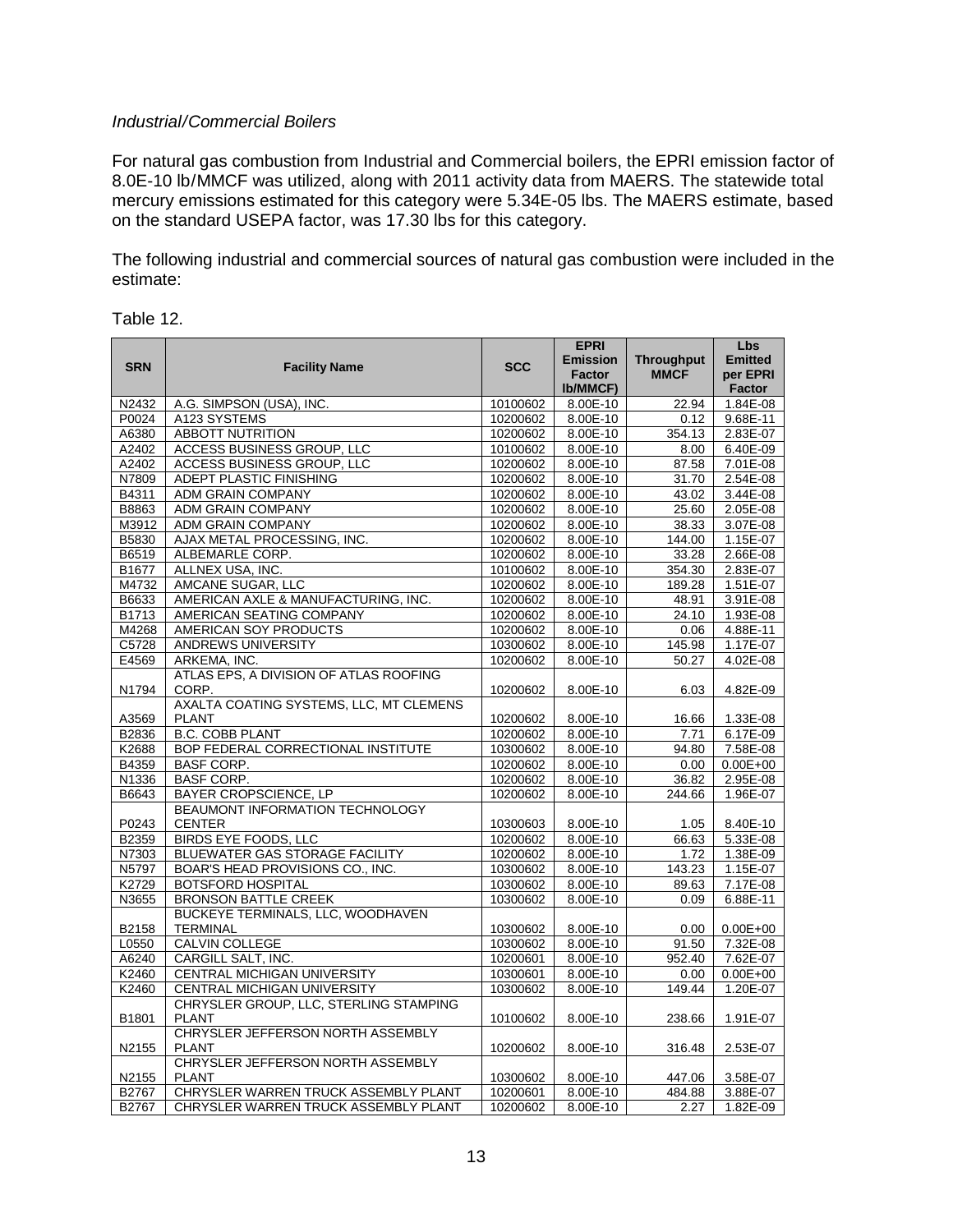|                       |                                                                              |                      | <b>EPRI</b>                                         |                                  | Lbs<br><b>Emitted</b>     |
|-----------------------|------------------------------------------------------------------------------|----------------------|-----------------------------------------------------|----------------------------------|---------------------------|
| <b>SRN</b>            | <b>Facility Name</b>                                                         | <b>SCC</b>           | <b>Emission</b><br><b>Factor</b><br><b>Ib/MMCF)</b> | <b>Throughput</b><br><b>MMCF</b> | per EPRI<br><b>Factor</b> |
| B7248                 | CHRYSLER STERLING HEIGHTS ASSEMBLY<br><b>PLANT</b>                           | 10200602             | 8.00E-10                                            | 667.74                           | 5.34E-07                  |
| B7248                 | CHRYSLER STERLING HEIGHTS ASSEMBLY<br><b>PLANT</b>                           | 10300602             | 8.00E-10                                            | 115.24                           | 9.22E-08                  |
| N1436                 | CHRYSLER TECHNOLOGY CENTER                                                   | 10200602             | 8.00E-10                                            | 415.60                           | 3.32E-07                  |
| B3350                 | <b>CHRYSLER TRENTON ENGINE</b>                                               | 10200601             | 8.00E-10                                            | 24.23                            | 1.94E-08                  |
| B3350                 | CHRYSLER TRENTON ENGINE                                                      | 10200602             | 8.00E-10                                            | 102.20                           | 8.18E-08                  |
| B1855                 | CLEARWATER PAPER, MENOMINEE                                                  | 10200602             | 8.00E-10                                            | 26.33                            | 2.11E-08                  |
| B5453                 | <b>COASTAL CONTAINER CORP.</b>                                               | 10200602             | 8.00E-10                                            | 0.00                             | $0.00E + 00$              |
| N5573                 | <b>CONSUMERS ENERGY, WHITE PIGEON</b>                                        | 10300603             | 8.00E-10                                            | 1.53                             | 1.22E-09                  |
| N1099<br>N6013        | CONSUMERS ENERGY, NORTHVILLE<br>CONTINENTAL ALUMINUM                         | 10300603<br>10200602 | 8.00E-10<br>8.00E-10                                | 3.14<br>73.30                    | 2.51E-09<br>5.86E-08      |
| M1954                 | <b>COVENANT HEALTH CARE</b>                                                  | 10300602             | 8.00E-10                                            | 300.00                           | 2.40E-07                  |
| A6902                 | DARLING INTERNATIONAL, INC.                                                  | 10200602             | 8.00E-10                                            | 77.70                            | $6.22E - 08$              |
| B1526                 | DARLING INTERNATIONAL, INC.                                                  | 10200602             | 8.00E-10                                            | 359.72                           | 2.88E-07                  |
| D8065                 | DART CONTAINER CORPORATION OF MICHIGAN                                       | 10200602             | 8.00E-10                                            | 211.89                           | 1.70E-07                  |
|                       | DAY INTERNATIONAL, INC. A FLINT GROUP                                        |                      |                                                     |                                  |                           |
| B2014                 | <b>COMPANY</b>                                                               | 10200602             | 8.00E-10                                            | 81.09                            | 6.49E-08                  |
| N6631                 | DEARBORN INDUSTRIAL GENERATION                                               | 10200601             | 8.00E-10                                            | 59.12                            | 4.73E-08                  |
| <b>B1476</b>          | DECORATIVE PANELS INTERNATIONAL, INC.                                        | 10200602             | 8.00E-10                                            | 1,839.00                         | 1.47E-06                  |
| A1177<br>N5930        | DELPHI FLINT EAST<br><b>DELTA COLLEGE</b>                                    | 10200602             | 8.00E-10                                            | 0.00                             | $0.00E + 00$              |
| N5930                 | <b>DELTA COLLEGE</b>                                                         | 10300602<br>10300603 | 8.00E-10<br>8.00E-10                                | 67.47<br>0.00                    | 5.40E-08<br>$0.00E + 00$  |
| A1640                 | DEMMER CORP.                                                                 | 10200602             | 8.00E-10                                            | 0.09                             | 7.04E-11                  |
| N1192                 | DENSO MANUFACTURING MICHIGAN, INC.                                           | 10200602             | 8.00E-10                                            | 99.43                            | 7.95E-08                  |
| A8638                 | DETROIT DIESEL CORP.                                                         | 10200602             | 8.00E-10                                            | 309.80                           | 2.48E-07                  |
| B5853                 | DETROIT MEDIA PARTNERSHIP                                                    | 10100602             | 8.00E-10                                            | 59.19                            | 4.74E-08                  |
|                       | DETROIT METROPOLITAN WAYNE COUNTY                                            |                      |                                                     |                                  |                           |
| M4174                 | <b>AIRPORT</b>                                                               | 10300602             | 8.00E-10                                            | 322.23                           | 2.58E-07                  |
| B2116                 | DETROIT STEEL CO., TRENTON                                                   | 10200601             | 8.00E-10                                            | 0.00                             | $0.00E + 00$              |
| B2814                 | DETROIT THERMAL, BEACON HEATING PLANT                                        | 10300601             | 8.00E-10                                            | 1,451.28                         | 1.16E-06                  |
| B3012<br>N6358        | DETROIT THERMAL, BLVD. HEATING PLANT<br>DETROIT THERMAL, HENRY HEATING PLANT | 10300602<br>10300602 | 8.00E-10                                            | 2.80                             | 2.24E-09                  |
| B2103                 | DETROIT WASTEWATER TREATMENT PLANT                                           | 10300602             | 8.00E-10<br>8.00E-10                                | 3.50<br>41.13                    | 2.80E-09<br>3.29E-08      |
| B1925                 | DIVERSIFIED MACHINE MONTAGUE, INC.                                           | 10200602             | 8.00E-10                                            | 18.40                            | 1.47E-08                  |
| B4942                 | DOW AGROSCIENCES, LLC                                                        | 10200602             | 8.00E-10                                            | 135.00                           | 1.08E-07                  |
| A4043                 | DOW CORNING, MIDLAND PLANT                                                   | 10200601             | 8.00E-10                                            | 1,541.30                         | 1.23E-06                  |
| A4043                 | DOW CORNING, MIDLAND PLANT                                                   | 10200602             | 8.00E-10                                            | 265.70                           | 2.13E-07                  |
| B2810                 | DTE ELECTRIC COMPANY, RIVER ROUGE                                            | 10200601             | 8.00E-10                                            | 0.46                             | 3.65E-10                  |
| B7221                 | DTE GAS CO., MILFORD COMPRESSOR STATION                                      | 10200601             | 8.00E-10                                            | 0.00                             | 2.24E-12                  |
| N7786                 | DTE PONTIAC NORTH, LLC                                                       | 10300601             | 8.00E-10                                            | 17.63                            | 1.41E-08                  |
| A6218                 | DUNN PAPER, INC.                                                             | 10200602             | 8.00E-10                                            | 418.16                           | 3.35E-07                  |
| A8448                 | DURR SYSTEMS, INC.                                                           | 10100602             | 8.00E-10                                            | 21.37                            | 1.71E-08                  |
| B5417<br><b>B6420</b> | DW-NATIONAL STANDARD-NILES, LLC<br>E.B. EDDY PAPER, INC.                     | 10200602<br>10200602 | 8.00E-10<br>8.00E-10                                | 105.59<br>37.37                  | 8.45E-08<br>2.99E-08      |
| B6420                 | E.B. EDDY PAPER, INC.                                                        | 10300603             | 8.00E-10                                            | 4.04                             | 3.23E-09                  |
| H5877                 | EASTERN MICHIGAN UNIVERSITY                                                  | 10300601             | 8.00E-10                                            | 191.29                           | 1.53E-07                  |
| H5877                 | <b>EASTERN MICHIGAN UNIVERSITY</b>                                           | 10300602             | 8.00E-10                                            | 54.80                            | $4.38E-08$                |
| B2217                 | EATON RESEARCH CENTER                                                        | 10300603             | 8.00E-10                                            | 16.40                            | 1.31E-08                  |
| H5265                 | EDWARD BROTHERS, INC.                                                        | 10300603             | 8.00E-10                                            | 23.80                            | 1.90E-08                  |
| B1827                 | EMPIRE IRON MINING PARTNERSHIP                                               | 10200602             | 8.00E-10                                            | 20.04                            | 1.60E-08                  |
| B9080                 | <b>ENVIROSOLIDS, LLC</b>                                                     | 10300603             | 8.00E-10                                            | 5.16                             | 4.13E-09                  |
| A0884                 | <b>ESCANABA PAPER COMPANY</b>                                                | 10200601             | 8.00E-10                                            | 790.47                           | $6.32E - 07$              |
| A0884                 | ESCANABA PAPER COMPANY                                                       | 10200602             | 8.00E-10                                            | 145.05                           | 1.16E-07                  |
| B4302<br>B8574        | ESCO COMPANY, LLC<br>EVERGREEN PACKAGING, INC.                               | 10200602<br>10100602 | 8.00E-10<br>8.00E-10                                | 73.70                            | 5.90E-08<br>6.90E-09      |
| B2429                 | <b>FAURECIA INTERIOR SYSTEMS</b>                                             | 10200602             | 8.00E-10                                            | 8.63<br>32.38                    | 2.59E-08                  |
| B2063                 | FAURECIA INTERIOR SYSTEMS SALINE, LLC                                        | 10200602             | 8.00E-10                                            | 75.27                            | 6.02E-08                  |
| K2155                 | FERRIS STATE UNIVERSITY                                                      | 10300602             | 8.00E-10                                            | 413.90                           | 3.31E-07                  |
| B3037                 | FITZGERALD FINISHING, LLC                                                    | 10300603             | 8.00E-10                                            | 106.00                           | 8.48E-08                  |
| M4768                 | FLAT ROCK METAL, INC.                                                        | 10200602             | 8.00E-10                                            | 64.18                            | $5.13E-08$                |
| N1280                 | FLINT HILLS RESOURCES POLYMERS, LLC                                          | 10300602             | 8.00E-10                                            | 23.65                            | 1.89E-08                  |
| B1598                 | FLINT WATER POLLUTION CONTROL FACILITY                                       | 10300602             | 8.00E-10                                            | 103.72                           | 8.30E-08                  |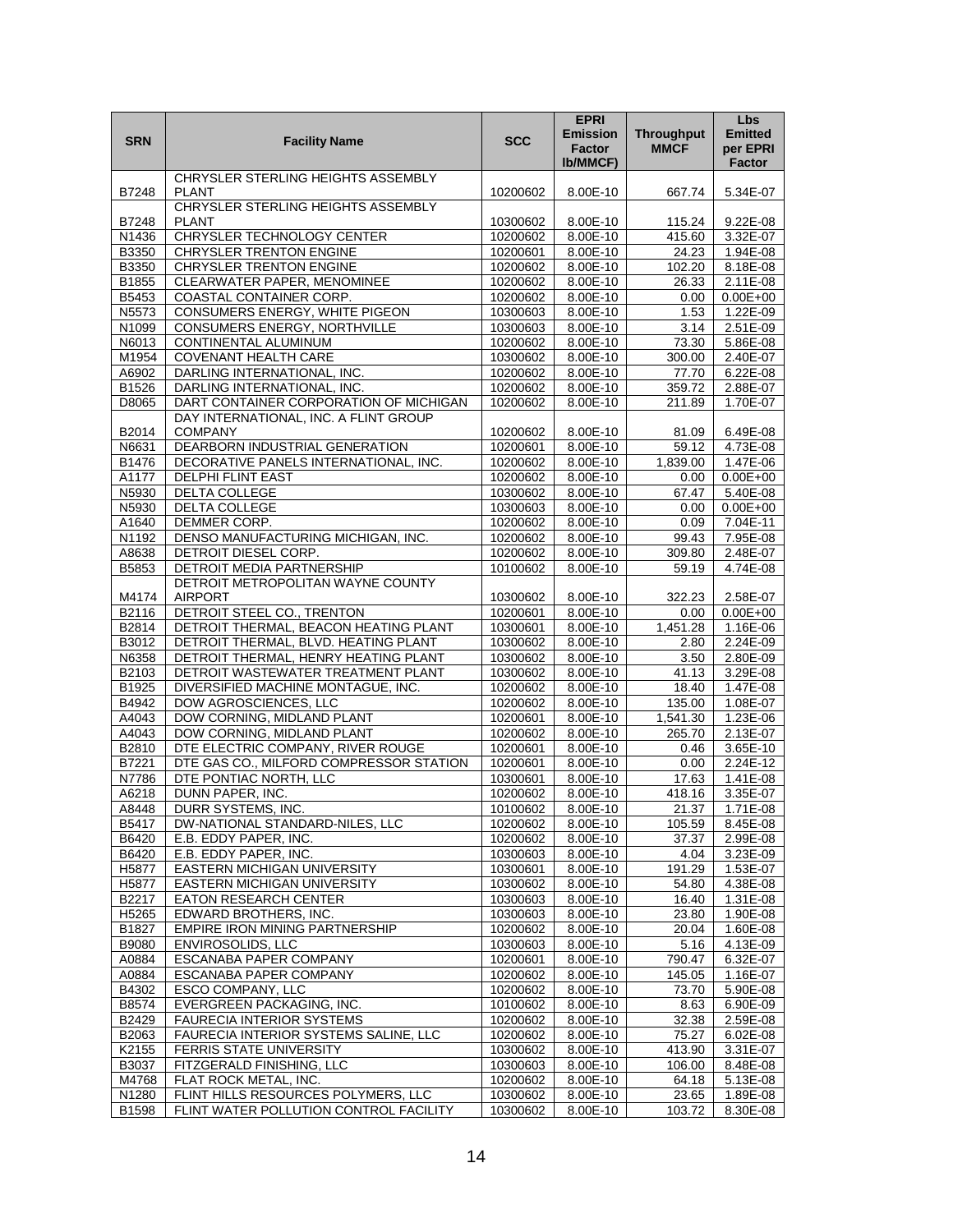|            |                                                                               |            | <b>EPRI</b>     |                   | <b>Lbs</b>               |
|------------|-------------------------------------------------------------------------------|------------|-----------------|-------------------|--------------------------|
| <b>SRN</b> | <b>Facility Name</b>                                                          | <b>SCC</b> | <b>Emission</b> | <b>Throughput</b> | <b>Emitted</b>           |
|            |                                                                               |            | <b>Factor</b>   | <b>MMCF</b>       | per EPRI                 |
|            |                                                                               |            | Ib/MMCF)        |                   | <b>Factor</b>            |
| M4175      | FORD MOTOR CO.                                                                | 10300602   | 8.00E-10        | 154.70            | 1.24E-07                 |
| B3241      | FORD MOTOR CO., BROWNSTOWN                                                    | 10200602   | 8.00E-10        | 37.29             | 2.98E-08                 |
| M4764      | FORD MOTOR CO., ELM STREET BOILERHOUSE                                        | 10200601   | 8.00E-10        | 602.87            | 4.82E-07                 |
| M4764      | FORD MOTOR CO., ELM STREET BOILERHOUSE                                        | 10200602   | 8.00E-10        | 630.57            | $5.04E - 07$             |
| A8648      | FORD MOTOR CO., ROUGE COMPLEX                                                 | 10200602   | 8.00E-10        | 52.98             | 4.24E-08                 |
| A8645      | FORD MOTOR CO., LIVONIA TRANSMISSION                                          | 10200601   | 8.00E-10        | 145.62            | 1.16E-07                 |
| A8645      | FORD MOTOR CO., LIVONIA TRANSMISSION                                          | 10200602   | 8.00E-10        | 195.25            | 1.56E-07                 |
| A8650      | FORD MOTOR CO., WAYNE COMPLEX                                                 | 10100602   | 8.00E-10        | 148.19            | $1.19E-07$               |
| B2064      | FORD MOTOR CO., RAWSONVILLE PLANT                                             | 10200602   | 8.00E-10        | 135.25            | 1.08E-07                 |
| N7081      | FORD MOTOR CO., DRIVEABILITY TEST FACILITY                                    | 10300602   | 8.00E-10        | 44.84             | 3.59E-08                 |
| A3567      | FORD MOTOR CO., STERLING PLANT                                                | 10200601   | 8.00E-10        | 127.10            | 1.02E-07                 |
| A3567      | FORD MOTOR CO., STERLING PLANT                                                | 10200602   | 8.00E-10        | 183.89            | 1.47E-07                 |
| A5260      | FORD MOTOR CO., WIXOM ASSEMBLY PLANT                                          | 10200602   | 8.00E-10        | 1.99              | 1.59E-09                 |
|            | FORD MOTOR CO., WOODHAVEN STAMPING                                            |            |                 |                   |                          |
| A8651      | <b>PLANT</b>                                                                  | 10200602   | 8.00E-10        | 2.17              | 1.73E-09                 |
| B1771      | FORD MOTOR CO., VAN DYKE PLANT                                                | 10200601   | 8.00E-10        | 22.96             | 1.84E-08                 |
| B1771      | FORD MOTOR CO., VAN DYKE PLANT                                                | 10200602   | 8.00E-10        | 96.56             | 7.73E-08                 |
| B4238      | FRENCH PAPER COMPANY                                                          | 10200602   | 8.00E-10        | 151.56            | 1.21E-07                 |
| M4547      | <b>FRITZ PRODUCTS</b>                                                         | 10200602   | 8.00E-10        |                   |                          |
| N0842      | <b>GAGE PRODUCTS COMPANY</b>                                                  | 10200602   | 8.00E-10        | 77.00<br>51.00    | 6.16E-08<br>$4.08E - 08$ |
|            |                                                                               |            |                 |                   |                          |
| M4199      | <b>GENERAL MOTORS, HAMTRAMCK</b>                                              | 10200602   | 8.00E-10        | 80.35             | 6.43E-08                 |
| B2460      | GENERAL MOTORS, BAY CITY                                                      | 10200602   | 8.00E-10        | 189.52            | $1.52E-07$               |
| A5262      | GENERAL MOTORS, MILFORD PROVING                                               |            |                 |                   |                          |
| B7227      | <b>GROUND</b><br><b>GENERAL MOTORS, ORION ASSEMBLY</b>                        | 10300602   | 8.00E-10        | 330.95            | 2.65E-07                 |
|            |                                                                               | 10200601   | 8.00E-10        | 507.83            | 4.06E-07                 |
| B7227      | GENERAL MOTORS, ORION ASSEMBLY<br><b>GENERAL MOTORS, PONTIAC NORTH CAMPUS</b> | 10200602   | 8.00E-10        | 38.34             | 3.07E-08                 |
| B4032      |                                                                               | 10200602   | 8.00E-10        | 300.89            | 2.41E-07                 |
| B1606      | GENERAL MOTORS, FLINT ASSEMBLY<br>GENERAL MOTORS, WARREN TRANSMISSION         | 10200601   | 8.00E-10        | 381.96            | 3.06E-07                 |
| B1798      | <b>PLANT</b>                                                                  | 10200602   | 8.00E-10        | 104.07            | 8.33E-08                 |
| N6950      | GENERAL MOTORS, LANSING DELTA TOWNSHIP                                        | 10200602   | 8.00E-10        | 62.96             | 5.04E-08                 |
| N6016      | GENESYS REGIONAL MEDICAL CENTER                                               | 10300602   | 8.00E-10        | 139.49            | 1.12E-07                 |
| N1237      | GEORGIA PACIFIC CHEMICALS, LLC                                                | 10200602   | 8.00E-10        | 14.61             | 1.17E-08                 |
| N6866      | GEORGIA PACIFIC CORRUGATED, III, LLC                                          | 10200602   | 8.00E-10        | 69.51             | 5.56E-08                 |
| A6714      | GEORGIA-PACIFIC CORRUGATED II, LLC                                            | 10200602   | 8.00E-10        | 58.56             | 4.68E-08                 |
| A4338      | <b>GERBER PRODUCTS CO.</b>                                                    | 10200601   | 8.00E-10        | 222.75            | 1.78E-07                 |
| A4338      | GERBER PRODUCTS CO.                                                           | 10200602   | 8.00E-10        | 290.03            | $2.32E-07$               |
| B7061      | GERDAU MACSTEEL MONROE                                                        | 10200602   | 8.00E-10        | 153.01            | 1.22E-07                 |
|            | GERDAU SPECIAL STEEL NORTH AMERICA,                                           |            |                 |                   |                          |
| B4306      | <b>JACKSON MILL</b>                                                           | 10200602   | 8.00E-10        | 105.79            | 8.46E-08                 |
| B3291      | GIBRALTER NATIONAL / QUIKRETE, DETROIT                                        | 10100602   | 8.00E-10        | 16.16             | 1.29E-08                 |
| A2620      | GM COMPONENTS HOLDINGS, LLC                                                   | 10200601   | 8.00E-10        | 5.72              | 4.58E-09                 |
| A2620      | GM COMPONENTS HOLDINGS ILC                                                    | 10200602   | 8.00F-10        | 148.96            | 1.19F-07                 |
|            | GM CUSTOMER CARE & AFTERSALES, SWARTZ                                         |            |                 |                   |                          |
| B1604      | <b>CREEK</b>                                                                  | 10200602   | 8.00E-10        | 144.90            | 1.16E-07                 |
|            | GM POWERTRAIN GROUP, SAGINAW METAL                                            |            |                 |                   |                          |
| B1991      | CASTING                                                                       | 10200602   | 8.00E-10        | 216.41            | 1.73E-07                 |
| B4049      | <b>GM TECHNICAL CENTER</b>                                                    | 10200601   | 8.00E-10        | 716.26            | 5.73E-07                 |
| B4049      | <b>GM TECHNICAL CENTER</b>                                                    | 10200602   | 8.00E-10        | 12.15             | 9.72E-09                 |
| K2528      | <b>GRAND RAPIDS COMMUNITY COLLEGE</b>                                         | 10300602   | 8.00E-10        | 83.03             | 6.64E-08                 |
| G7126      | GRAND VALLEY STATE UNIVERSITY                                                 | 10300602   | 8.00E-10        | 120.62            | 9.65E-08                 |
| B1534      | GRAPHIC PACKAGING INTERNATIONAL, INC.                                         | 10200601   | 8.00E-10        | 1,162.37          | 9.30E-07                 |
| B1678      | GRAPHIC PACKAGING INTERNATIONAL, INC.                                         | 10200601   | 8.00E-10        | 2,336.74          | 1.87E-06                 |
| B1563      | <b>GREAT LAKES TISSUE</b>                                                     | 10200602   | 8.00E-10        | 189.33            | 1.51E-07                 |
| B4752      | <b>GREAT LAKES PETROLEUM TERMINAL, LLC</b>                                    | 10200601   | 8.00E-10        | 62.89             | 5.03E-08                 |
|            | GREEN BAY PACKAGING, KALAMAZOO                                                |            |                 |                   |                          |
| N0888      | CONTAINER DIV.                                                                | 10200602   | 8.00E-10        | 34.13             | 2.73E-08                 |
|            | GREEN BAY PACKAGING, KALAMAZOO                                                |            |                 |                   |                          |
| N0888      | CONTAINER DIV.                                                                | 10300603   | 8.00E-10        | 7.11              | 5.69E-09                 |
| N7383      | GREEN PLAINS HOLDINGS II LLC                                                  | 10200602   | 8.00E-10        | 1,090.10          | 8.72E-07                 |
| B4045      | H.J. HEINZ COMPANY, LP                                                        | 10200602   | 8.00E-10        | 9.20              | 7.36E-09                 |
| A0171      | HASTINGS MANUFACTURING CO.                                                    | 10200602   | 8.00E-10        | 50.21             | 4.02E-08                 |
| N8270      | HEARTHSIDE FOOD SOLUTIONS                                                     | 10300603   | 8.00E-10        | 14.76             | 1.18E-08                 |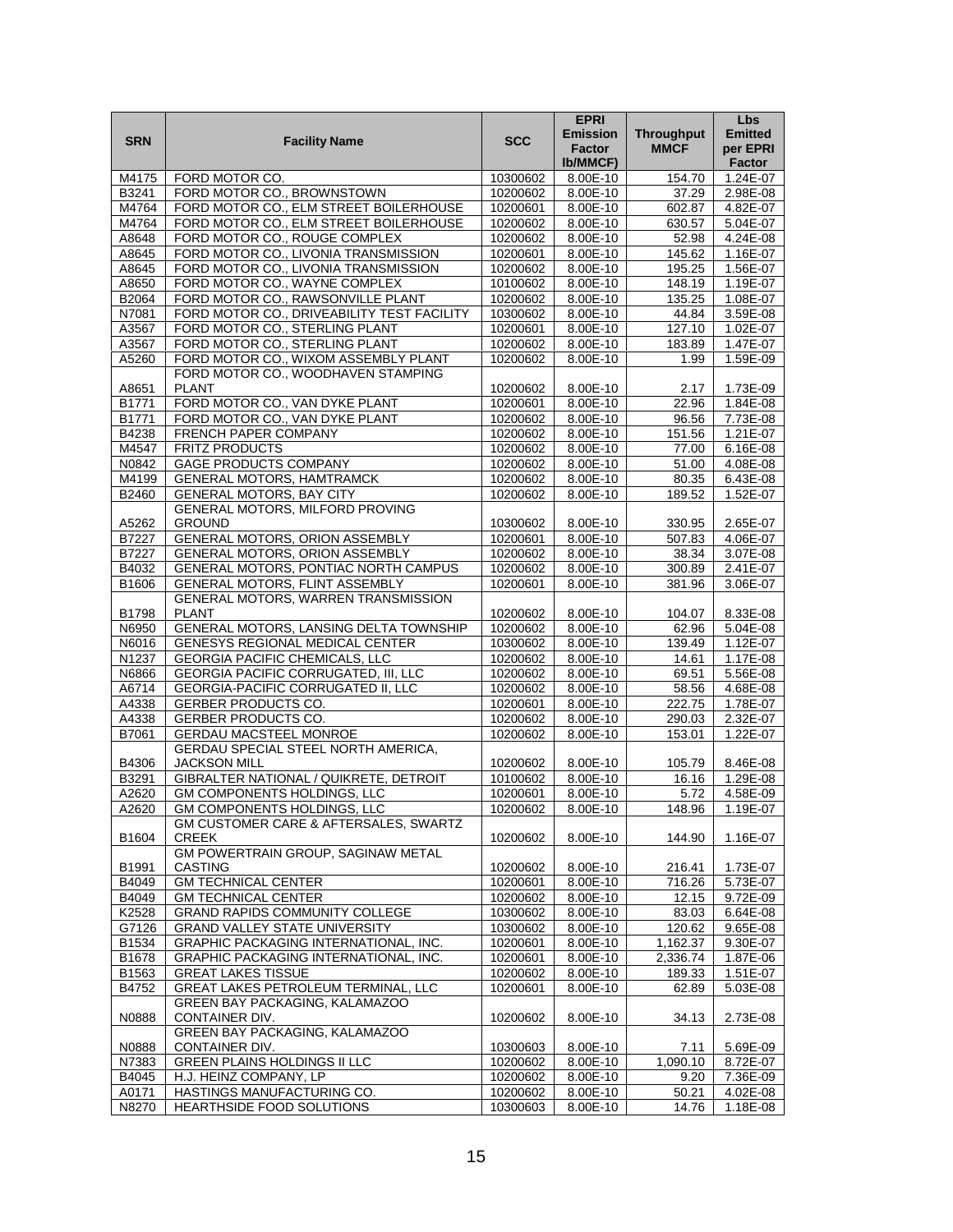|                |                                                                |                      | <b>EPRI</b>                                         |                                  | Lbs                                  |
|----------------|----------------------------------------------------------------|----------------------|-----------------------------------------------------|----------------------------------|--------------------------------------|
| <b>SRN</b>     | <b>Facility Name</b>                                           | <b>SCC</b>           | <b>Emission</b><br><b>Factor</b><br><b>Ib/MMCF)</b> | <b>Throughput</b><br><b>MMCF</b> | <b>Emitted</b><br>per EPRI<br>Factor |
| N8265          | HEARTHSIDE FOOD SOLUTIONS LLC                                  | 10300603             | 8.00E-10                                            | 23.98                            | 1.92E-08                             |
| N6726          | HEAT TREATING SERVICES CORP., PLANT 3                          | 10200602             | 8.00E-10                                            | 166.39                           | 1.33E-07                             |
|                | HEAT TREATING SERVICES CORP. OF AMERICA,                       |                      |                                                     |                                  |                                      |
| N7096          | PLANT <sub>1</sub>                                             | 10200602             | 8.00E-10                                            | 82.94                            | 6.64E-08                             |
| B2644          | HEMLOCK SEMICONDUCTOR CORP.                                    | 10200602             | 8.00E-10                                            | 1,375.87                         | $1.10E-06$                           |
| A6237          | HENKEL CORP.                                                   | 10300603             | 8.00E-10                                            | 30.70                            | 2.46E-08                             |
| B6569          | HENKEL CORP.                                                   | 10200602             | 8.00E-10                                            | 23.54                            | 1.88E-08                             |
| K1271          | <b>HENRY FORD HOSPITAL</b>                                     | 10300602             | 8.00E-10                                            | 345.10                           | 2.76E-07                             |
| P0336          | HENRY FORD WEST BLOOMFIELD HOSPITAL                            | 10300602             | 8.00E-10                                            | 155.00                           | 1.24E-07                             |
| N6734          | HERITAGE-CRYSTAL CLEAN, LLC                                    | 10200602             | 8.00E-10                                            | 7.49                             | 5.99E-09                             |
| A5806          | <b>HILLSHIRE BRANDS COMPANY</b>                                | 10200602             | 8.00E-10                                            | 153.41                           | 1.23E-07                             |
| M4153          | HOPE COLLEGE                                                   | 10300602             | 8.00E-10                                            | 135.78                           | 1.09E-07                             |
| N6976          | HUNTINGTON FOAM, LLC                                           | 10200602             | 8.00E-10                                            | 63.56                            | 5.08E-08                             |
| D3598<br>M4232 | HURLEY MEDICAL CENTER<br>HURON VALLEY, SINAI HOSPITAL          | 10300602<br>10200602 | 8.00E-10<br>8.00E-10                                | 200.01<br>57.50                  | 1.60E-07<br>4.60E-08                 |
| B6178          | HURON VALLEY STEEL CORP.                                       | 10200602             | 8.00E-10                                            | 11.93                            | 9.54E-09                             |
| A1864          | INDUSTRIAL STEEL TREAT CO.                                     | 10300603             | 8.00E-10                                            | 194.80                           | 1.56E-07                             |
| B7985          | <b>INTERNATIONAL PAPER</b>                                     | 10200602             | 8.00E-10                                            | 56.23                            | 4.50E-08                             |
| B4004          | <b>INTERNATIONAL PAPER</b>                                     | 10200602             | 8.00E-10                                            | 52.57                            | 4.21E-08                             |
| B6027          | INTEVA PRODUCTS, ADRIAN OPERATIONS                             | 10200602             | 8.00E-10                                            | 51.02                            | 4.08E-08                             |
| B1976          | J.B. SIMS GENERATING STATION                                   | 10200602             | 8.00E-10                                            | 1.33                             | 1.06E-09                             |
| B7244          | JBS PLAINWELL, INC.                                            | 10200602             | 8.00E-10                                            | 179.60                           | 1.44E-07                             |
| M4752          | JOHN D. DINGELL VA MEDICAL CENTER                              | 10300602             | 8.00E-10                                            | 197.70                           | 1.58E-07                             |
| A1991          | KALSEC, INC.                                                   | 10200602             | 8.00E-10                                            | 47.32                            | 3.79E-08                             |
| B4395          | KEEBLER CO.                                                    | 10200602             | 8.00E-10                                            | 44.29                            | $3.54E-08$                           |
| A0563          | KELLOGG USA, INC.                                              | 10200602             | 8.00E-10                                            | 402.24                           | 3.22E-07                             |
| N3225          | KENT CAREER TECHNICAL CENTER                                   | 10300602             | 8.00E-10                                            | 20.06                            | 1.60E-08                             |
| N1604          | KENT COUNTY WASTE TO ENERGY FACILITY                           | 10300602             | 8.00E-10                                            | 14.20                            | 1.14E-08                             |
| N0547          | <b>KRUGER COMMODITIES</b>                                      | 10200602             | 8.00E-10                                            | 282.21                           | 2.26E-07                             |
| B7276          | L. PERRIGO CO.                                                 | 10200602             | 8.00E-10                                            | 54.53                            | 4.36E-08                             |
|                | L-3 COMMUNICATIONS CORP., COMBAT                               |                      |                                                     |                                  |                                      |
| B1912          | PROPULSION SYS.                                                | 10200602             | 8.00E-10                                            | 70.09                            | 5.61E-08                             |
| K2087          | LAKELAND CORRECTIONAL FACILITY                                 | 10300602             | 8.00E-10                                            | 116.02                           | 9.28E-08                             |
| C5704          | LAKELAND MEDICAL CENTER (FORMERLY<br><b>MEMORIAL HOSPITAL)</b> | 10300602             | 8.00E-10                                            |                                  | 2.40E-08                             |
| A2396          | <b>LEON PLASTICS</b>                                           | 10300603             | 8.00E-10                                            | 30.00<br>0.10                    | 8.00E-11                             |
| P0087          | LG CHEM MICHIGAN, INC.                                         | 10200602             | 8.00E-10                                            | 35.93                            | 2.87E-08                             |
| B6179          | LOCKHART CHEMICAL COMPANY                                      | 10200602             | 8.00E-10                                            | 49.46                            | 3.96E-08                             |
| A4285          | <b>LORIN INDUSTRIES</b>                                        | 10200602             | 8.00E-10                                            | 37.20                            | 2.98E-08                             |
| N3417          | LYMTAL INTERNATIONAL, INC.                                     | 10200601             | 8.00E-10                                            | 4.78                             | 3.82E-09                             |
| B2751          | MAGNA MIRRORS CORP.                                            | 10300603             | 8.00E-10                                            | 31.32                            | 2.51E-08                             |
| N1781          | MAGNA MIRRORS CORP.                                            | 10300603             | 8.00E-10                                            | 84.48                            | 6.76E-08                             |
| N5056          | <b>NEWAYGO</b><br>MAGNA MIRRORS CORP.                          | 10300603             | 8.00E-10                                            | 15.55                            | $1.24F - 08$                         |
| A9831          | MARATHON PETROLEUM COMPANY, LP                                 | 10200601             | 8.00E-10                                            | 2,938.96                         | $2.35E - 06$                         |
| A9831          | MARATHON PETROLEUM COMPANY, LP                                 | 10200602             | 8.00E-10                                            | 933.64                           | 7.47E-07                             |
| N7493          | MARYSVILLE ETHANOL, LLC                                        | 10200601             | 8.00E-10                                            | 1,426.00                         | 1.14E-06                             |
| B2032          | MARYSVILLE NPDC                                                | 10200602             | 8.00E-10                                            | 8.99                             | 7.19E-09                             |
| A5858          | MEAD JOHNSON & COMPANY, LLC                                    | 10200602             | 8.00E-10                                            | 145.35                           | 1.16E-07                             |
| A0402          | MENASHA PACKAGING CO., LLC, COLOMA PLANT                       | 10200602             | 8.00E-10                                            | 43.40                            | 3.47E-08                             |
| M0037          | MERCY GENERAL HEALTH PARTNERS                                  | 10300602             | 8.00E-10                                            | 63.34                            | 5.07E-08                             |
|                | METAL TECHNOLOGIES, INC., RAVENNA                              |                      |                                                     |                                  |                                      |
| N5866          | <b>DUCTILE IRON</b>                                            | 10200602             | 8.00E-10                                            | 66.77                            | 5.34E-08                             |
| N7349          | <b>METRO HEALTH HOSPITAL</b>                                   | 10300602             | 8.00E-10                                            | 87.15                            | 6.97E-08                             |
| N1966          | MICHIGAN AUTOMOTIVE COMPRESSOR INC.                            | 10300603             | 8.00E-10                                            | 157.00                           | 1.26E-07                             |
|                | MICHIGAN ETHANOL DBA POET BIOREFINING,                         |                      |                                                     |                                  |                                      |
| N6996          | CARO                                                           | 10200602             | 8.00E-10                                            | 1,477.00                         | 1.18E-06                             |
| B7090          | MICHIGAN MILK PRODUCERS ASSOCIATION                            | 10200602             | 8.00E-10                                            | 253.02                           | 2.02E-07                             |
| N4975<br>A4741 | MICHIGAN POWER LP<br>MICHIGAN SEAMLESS TUBE, LLC               | 10200601<br>10200602 | 8.00E-10<br>8.00E-10                                | 148.91<br>103.57                 | 1.19E-07<br>8.29E-08                 |
| K3249          | MICHIGAN STATE UNIVERSITY                                      | 10200602             | 8.00E-10                                            | 8.24                             | 6.59E-09                             |
| K3249          | MICHIGAN STATE UNIVERSITY                                      | 10300601             | 8.00E-10                                            | 1,974.40                         | 1.58E-06                             |
| K3249          | MICHIGAN STATE UNIVERSITY                                      | 10300603             | 8.00E-10                                            | 22.73                            | 1.82E-08                             |
| B2331          | MICHIGAN STATE UNIVERSITY, BIOECONOMY                          | 10200602             | 8.00E-10                                            | 23.40                            | 1.87E-08                             |
|                |                                                                |                      |                                                     |                                  |                                      |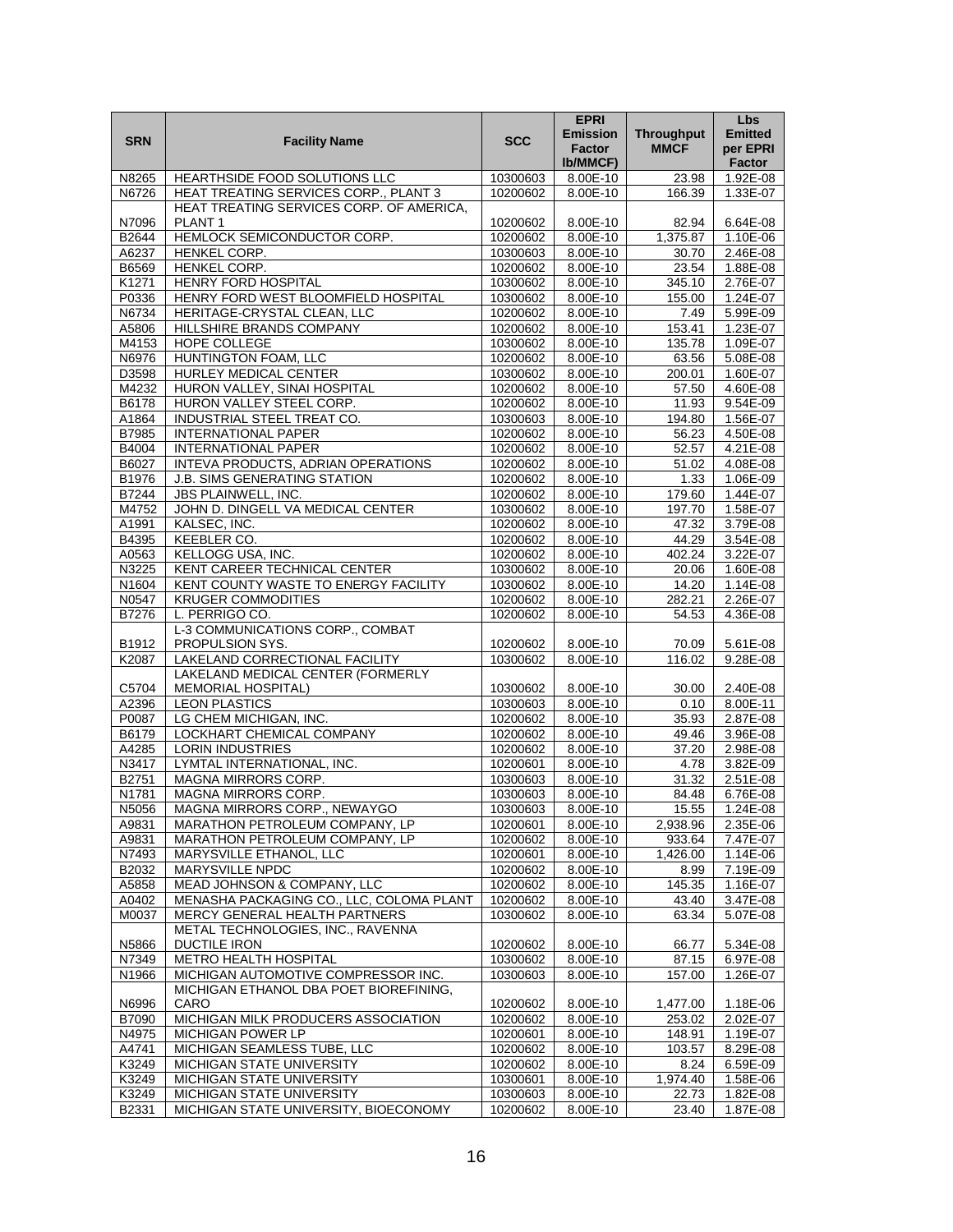| <b>SRN</b>        | <b>Facility Name</b>                                         | SCC                  | <b>EPRI</b><br><b>Emission</b><br><b>Factor</b><br><b>Ib/MMCF)</b> | <b>Throughput</b><br><b>MMCF</b> | <b>Lbs</b><br><b>Emitted</b><br>per EPRI<br>Factor |
|-------------------|--------------------------------------------------------------|----------------------|--------------------------------------------------------------------|----------------------------------|----------------------------------------------------|
|                   | <b>INSTITUTE</b>                                             |                      |                                                                    |                                  |                                                    |
| B <sub>1929</sub> | MICHIGAN STEEL, INC.                                         | 10300603             | 8.00E-10                                                           | 2.31                             | 1.85E-09                                           |
| B2873             | MICHIGAN SUGAR CO., SEBEWAING FACTORY                        | 10200602             | 8.00E-10                                                           | 250.00                           | 2.00E-07                                           |
| B1493             | MICHIGAN SUGAR CO., BAY CITY                                 | 10200601             | 8.00E-10                                                           | 1,863.00                         | 1.49E-06                                           |
| B2875             | MICHIGAN SUGAR CO., CARO FACTORY                             | 10200602             | 8.00E-10                                                           | 133.04                           | 1.06E-07                                           |
| B2876             | MICHIGAN SUGAR CO., CROSWELL FACTORY                         | 10200602             | $8.00E - 10$                                                       | 167.00                           | 1.34E-07                                           |
| B4131             | MNP CORP.                                                    | 10300602             | 8.00E-10                                                           | 130.81                           | $1.05E-07$                                         |
| N1701             | MORBARK. INC.                                                | 10200602             | 8.00E-10                                                           | 45.40                            | 3.63E-08                                           |
| B1824             | MORTON SALT, INC.                                            | 10100604             | 8.00E-10                                                           | 5.08                             | 4.06E-09                                           |
| B1824             | MORTON SALT, INC.                                            | 10200602             | 8.00E-10                                                           | 0.00                             | $0.00E + 00$                                       |
| N2954<br>A6475    | MOSAIC POTASH HERSEY, LLC<br>MPI ACQUISITION, LLC            | 10200602<br>10200602 | 8.00E-10<br>8.00E-10                                               | 194.40<br>0.00                   | 1.56E-07<br>$0.00E + 00$                           |
| B2050             | MPI RESEARCH                                                 | 10300602             | 8.00E-10                                                           | 163.52                           | 1.31E-07                                           |
| B2050             | MPI RESEARCH                                                 | 10300603             | $8.00E - 10$                                                       | 84.68                            | 6.77E-08                                           |
| N2614             | NBHX TRIM USA CORP.                                          | 10200602             | 8.00E-10                                                           | 22.21                            | 1.78E-08                                           |
| N6577             | ND INDUSTRIES, INC.                                          | 10300603             | 8.00E-10                                                           | 6.24                             | 4.99E-09                                           |
| B1470             | <b>NEENAH PAPER - MICHIGAN, INC.</b>                         | 10200601             | 8.00E-10                                                           | 5.40                             | 4.32E-09                                           |
| N6767             | NEW COVERT GENERATING CO., LLC                               | 10200602             | 8.00E-10                                                           | 24.23                            | 1.94E-08                                           |
| A6175             | NEXTEER AUTOMOTIVE CORP.                                     | 10200602             | 8.00E-10                                                           | 9.03                             | 7.22E-09                                           |
| M3792             | NORTHERN MICHIGAN UNIVERSITY                                 | 10300602             | 8.00E-10                                                           | 343.56                           | 2.75E-07                                           |
| E4437             | NORTHWEST HARDWOODS                                          | 10200602             | 8.00E-10                                                           | 27.10                            | 2.17E-08                                           |
| N0731             | NORTRU, LLC                                                  | 10300603             | 8.00E-10                                                           | 5.63                             | 4.50E-09                                           |
| G5252             | OAKLAND COUNTY SERVICE CENTER, CENTRAL<br><b>STEAM PLANT</b> | 10300602             | 8.00E-10                                                           | 154.40                           | 1.24E-07                                           |
| N3422             | OAKLAND UNIVERSITY                                           | 10300602             | 8.00E-10                                                           | 235.50                           | 1.88E-07                                           |
| K1260             | OAKWOOD HEALTHCARE, ANNAPOLIS                                | 10100602             | 8.00E-10                                                           | 72.00                            | 5.76E-08                                           |
| J4912             | OAKWOOD HOSPITAL                                             | 10300602             | 8.00E-10                                                           | 203.00                           | 1.62E-07                                           |
| B4925             | O-N MINERALS (MI) CO. DBA CARMEUSE LIME                      | 10200602             | 8.00E-10                                                           | 44.33                            | 3.55E-08                                           |
| A0023             | OTSEGO PAPER, INC.                                           | 10200601             | 8.00E-10                                                           | 21.28                            | 1.70E-08                                           |
| B2013             | OX PAPERBOARD OF MICHIGAN, LLC                               | 10200602             | 8.00E-10                                                           | 219.00                           | 1.75E-07                                           |
| B2561             | PACKAGING CORPORATION OF AMERICA                             | 10300602             | 8.00E-10                                                           | 60.49                            | 4.84E-08                                           |
| B3692             | PACKAGING CORPORATION OF AMERICA, FILER<br><b>CITY MILL</b>  | 10200601             | 8.00E-10                                                           | 1,636.55                         | 1.31E-06                                           |
| B2329             | PAR STERILE PRODUCTS, LLC                                    | 10200602             | 8.00E-10                                                           | 32.58                            | 2.61E-08                                           |
| E5094             | PAULSTRA CRC CORP.                                           | 10200602             | 8.00E-10                                                           | 35.66                            | 2.85E-08                                           |
| N5688             | PERRIGO HOLLAND, INC.                                        | 10200602             | 8.00E-10                                                           | 51.64                            | 4.13E-08                                           |
| B3610             | PHARMACIA & UPJOHN CO., LLC, A SUBSIDIARY<br>OF PFIZER       | 10200601             | 8.00E-10                                                           | 309.80                           | 2.48E-07                                           |
| B4977             | PINNACLE FOODS GROUP, LLC                                    | 10200602             | 8.00E-10                                                           | 117.02                           | 9.36E-08                                           |
| N6388             | PIONEER METAL FINISHING, STEPHENS ROAD                       | 10200602             | 8.00E-10                                                           | 36.65                            | 2.93E-08                                           |
| N5747             | PIONEER METAL FINISHING, INDUSTRIAL HWY.                     | 10300603             | 8.00E-10                                                           | 68.40                            | 5.47E-08                                           |
| N1622             | POLLARD (US), LTD.                                           | 10200602             | 8.00E-10                                                           | 37.57                            | 3.01E-08                                           |
| <b>B1548</b>      | POST FOODS                                                   | 10200601             | 8.00E-10                                                           | 360.38                           | 2.88F-07                                           |
| M4347             | PRAXAIR, INC.                                                | 10200602             | 8.00E-10                                                           | 107.70                           | 8.62E-08                                           |
| N8273             | PROVIDENCE PARK HOSPITAL                                     | 10300602             | 8.00E-10                                                           | 66.00                            | 5.28E-08                                           |
| B0785             | QUAKER CHEMICAL CORP.                                        | 10200602             | 8.00E-10                                                           | 66.55                            | 5.32E-08                                           |
| B1945             | QUIKRETE, FLINT                                              | 10200602             | 8.00E-10                                                           | 10.34                            | 8.27E-09                                           |
| N5226             | QUINCY STREET, INC.                                          | 10200602             | 8.00E-10                                                           | 55.00                            | 4.40E-08                                           |
|                   | RACER PONTIAC CENTERPOINT CAMPUS                             |                      |                                                                    |                                  |                                                    |
| N1294             | <b>CENTRAL &amp; WEST</b>                                    | 10200602             | 8.00E-10                                                           | 5.39                             | 4.31E-09                                           |
| B4031             | RACER TRUST, PONTIAC CENTRAL AND WEST                        | 10200602             | 8.00E-10                                                           | 76.04                            | 6.08E-08                                           |
| B2052             | RACER TRUST, WILLOW RUN PLANT INDUSTRIAL<br>LAND             | 10200601             | 8.00E-10                                                           | 259.83                           | 2.08E-07                                           |
| B2052             | RACER TRUST, WILLOW RUN PLANT INDUSTRIAL<br>LAND             | 10200602             | 8.00E-10                                                           | 139.44                           | 1.12E-07                                           |
| N7543             | RALCORP FROZEN BAKERY PRODUCTS                               | 10100602             | 8.00E-10                                                           | 79.56                            | 6.36E-08                                           |
| B1537             | <b>RALSTON FOODS</b>                                         | 10200602             | 8.00E-10                                                           | 140.38                           | 1.12E-07                                           |
| B6636             | RAY COMPRESSOR STATION                                       | 10300603             | 8.00E-10                                                           | 29.71                            | 2.38E-08                                           |
| N8192             | REQUEST FOODS, INC.                                          | 10100602             | 8.00E-10                                                           | 119.34                           | 9.55E-08                                           |
| N8192             | REQUEST FOODS, INC.                                          | 10200602             | 8.00E-10                                                           | 115.82                           | 9.27E-08                                           |
| N3929             | RESOLUTE FOREST PRODUCTS, MENOMINEE                          | 10200601             | 8.00E-10                                                           | 703.56                           | 5.63E-07                                           |
| B4072             | ROCK-TENN CO.                                                | 10200601             | 8.00E-10                                                           | 875.50                           | 7.00E-07                                           |
| N3391             | ROMEO GAS PROCESSING PLANT                                   | 10200602             | 8.00E-10                                                           | 52.78                            | 4.22E-08                                           |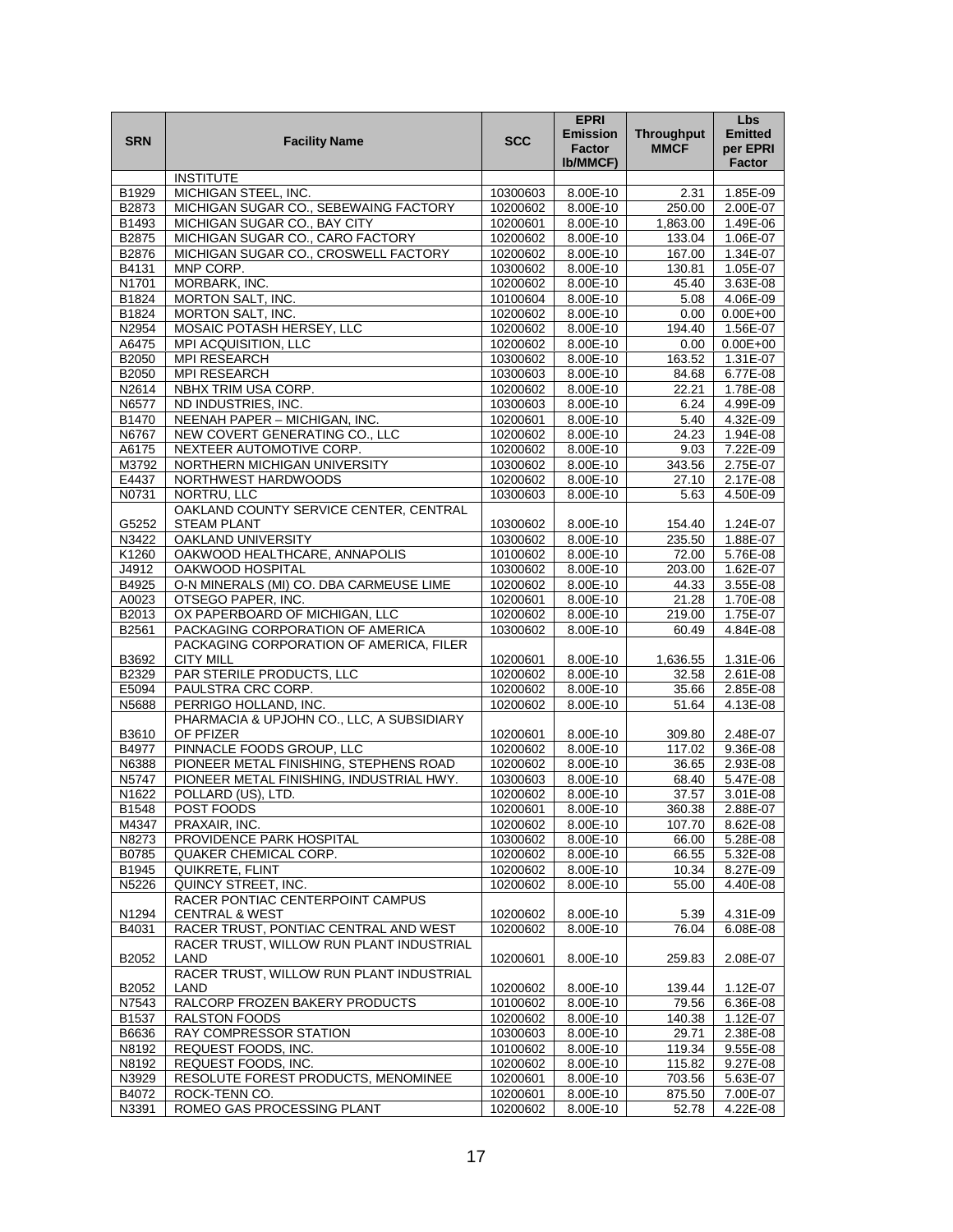|            |                                        |            | <b>EPRI</b>     |                   | <b>Lbs</b>     |
|------------|----------------------------------------|------------|-----------------|-------------------|----------------|
| <b>SRN</b> | <b>Facility Name</b>                   | <b>SCC</b> | <b>Emission</b> | <b>Throughput</b> | <b>Emitted</b> |
|            |                                        |            | <b>Factor</b>   | <b>MMCF</b>       | per EPRI       |
|            |                                        |            | Ib/MMCF)        |                   | Factor         |
| F3254      | SELFRIDGE AIR NATIONAL GUARD BASE      | 10300603   | 8.00E-10        | 152.85            | 1.22E-07       |
| B2952      | SILBOND CORP.                          | 10200602   | 8.00E-10        | 33.26             | 2.66E-08       |
| M2032      | SPECTRUM HEALTH, BUTTERWORTH CAMPUS    | 10300602   | 8.00E-10        | 258.00            | 2.06E-07       |
| B8707      | SPRINGS WINDOW FASHIONS, LLC           | 10200602   | 8.00E-10        | 0.44              | 3.54E-10       |
| M1812      | ST. JOHN HOSPITAL & MEDICAL CENTER     | 10300602   | 8.00E-10        | 106.43            | 8.51E-08       |
| G5066      | ST. JOSEPH MERCY HOSPITAL              | 10300602   | 8.00E-10        | 103.78            | 8.30E-08       |
| M3431      | ST. JOSEPH MERCY HOSPITAL              | 10300602   | 8.00E-10        | 230.60            | 1.84E-07       |
| M1952      | ST. MARY'S OF MICHIGAN                 | 10300602   | 8.00E-10        | 88.01             | 7.04E-08       |
| M1967      | ST. JOHN PROVIDENCE HOSPITAL           | 10300602   | 8.00E-10        | 136.42            | 1.09E-07       |
| N0677      | STEELCASE, INC., KENTWOOD COMPLEX      | 10200602   | 8.00E-10        | 13.30             | 1.06E-08       |
| N0677      | STEELCASE, INC., KENTWOOD COMPLEX      | 10300602   | 8.00E-10        | 76.80             | 6.14E-08       |
| B5966      | SUN CHEMICAL CORP.                     | 10200602   | 8.00E-10        | 141.35            | 1.13E-07       |
| N7132      | <b>SUN GRO HORTICULTURE</b>            | 10100602   | 8.00E-10        | 62.40             | 4.99E-08       |
|            | SUNOCO PARTNERS M & T, LP, RIVER ROUGE |            |                 |                   |                |
| B2926      | <b>TERMINAL</b>                        | 10300603   | 8.00E-10        | 2.00              | 1.60E-09       |
| N7289      | TEGRANT DIVERSIFIED BRANDS, INC.       | 10200602   | 8.00E-10        | 177.31            | 1.42E-07       |
| A4033      | THE DOW CHEMICAL COMPANY USA, MIDLAND  | 10200601   | 8.00E-10        | 49.20             | 3.94E-08       |
| A4033      | THE DOW CHEMICAL COMPANY USA, MIDLAND  | 10200602   | 8.00E-10        | 163.90            | 1.31E-07       |
| B6619      | TIARA YACHTS DIVISION OF S2 YACHTS     | 10300603   | 8.00E-10        | 31.08             | 2.49E-08       |
| B4885      | TILDEN MINING COMPANY LC               | 10200601   | 8.00E-10        | 1,636.00          | 1.31E-06       |
|            | TOYOTA MOTOR ENGINEERING AND           |            |                 |                   |                |
| N2915      | <b>MANUFACTURING</b>                   | 10300603   | 8.00E-10        | 69.80             | 5.58E-08       |
| M4086      | TOYOTA TECHNICAL CENTER, USA           | 10300603   | 8.00E-10        | 2.67              | 2.14E-09       |
| N5767      | <b>TWEDDLE GROUP</b>                   | 10300602   | 8.00E-10        | 21.24             | 1.70E-08       |
| A7757      | US SILICA CO.                          | 10200602   | 8.00E-10        | 55.70             | 4.46E-08       |
| A7809      | US STEEL GREAT LAKES WORKS             | 10200601   | 8.00E-10        | 0.00              | $0.00E + 00$   |
| A7809      | US STEEL GREAT LAKES WORKS             | 10200602   | 8.00E-10        | 1,433.00          | 1.15E-06       |
| B2763      | US ARMY GARRISON, DETROIT ARSENAL      | 10300603   | 8.00E-10        | 195.00            | 1.56E-07       |
| N7248      | US MANUFACTURING CORP.                 | 10200602   | 8.00E-10        | 35.33             | 2.83E-08       |
| K5375      | UNIVERSITY OF MICHIGAN, DEARBORN       | 10300602   | $8.00E - 10$    | 82.50             | 6.60E-08       |
| K5375      | UNIVERSITY OF MICHIGAN, DEARBORN       | 10300603   | 8.00E-10        | 47.80             | 3.82E-08       |
| M0675      | UNIVERSITY OF MICHIGAN                 | 10300601   | 8.00E-10        | 2,323.17          | 1.86E-06       |
| M0675      | UNIVERSITY OF MICHIGAN                 | 10300602   | 8.00E-10        | 131.53            | 1.05E-07       |
| M0675      | UNIVERSITY OF MICHIGAN                 | 10300603   | 8.00E-10        | 452.31            | 3.62E-07       |
| M3641      | UNIVERSITY OF MICHIGAN, FLINT          | 10300603   | 8.00E-10        | 114.92            | 9.19E-08       |
|            | UNIVERSITY OF MICHIGAN, FORMER PFIZER  |            |                 |                   |                |
| B2328      | <b>GLOBAL R &amp; D</b>                | 10200602   | 8.00E-10        | 351.20            | 2.81E-07       |
| N5040      | USEPA NATIONAL VEHICLE & FUEL EMISSION | 10300602   | 8.00E-10        | 52.56             | 4.20E-08       |
| M3653      | VA MEDICAL CENTER                      | 10300602   | 8.00E-10        | 134.81            | 1.08E-07       |
| B2337      | VCF FILMS, INC.                        | 10200602   | 8.00E-10        | 28.72             | 2.30E-08       |
| N0923      | <b>VENTRA IONIA MAIN, LLC</b>          | 10200602   | 8.00E-10        | 90.31             | 7.22E-08       |
| B2838      | <b>VEOLIA ENERGY GRAND RAPIDS, LLC</b> | 10300601   | 8.00E-10        | 639.65            | 5.12E-07       |
| B2838      | <b>VEOLIA ENERGY GRAND RAPIDS. LLC</b> | 10300602   | 8.00E-10        | 173.41            | 1.39F-07       |
| B7192      | VERSO PAPER, QUINNESEC                 | 10200601   | 8.00E-10        | 174.10            | 1.39E-07       |
| B7192      | VERSO PAPER, QUINNESEC                 | 10200602   | 8.00E-10        | 100.70            | 8.06E-08       |
|            | VERTELLUS HEALTH & SPECIALTY PRODUCTS, |            |                 |                   |                |
| B2817      | <b>LLC</b>                             | 10200602   | 8.00E-10        | 67.27             | 5.38E-08       |
| A2849      | <b>WACKER CHEMICAL CORP</b>            | 10200602   | 8.00E-10        | 18.88             | 1.51E-08       |
| M4773      | WAYNE COUNTY COM. COLLEGE, DOWNRIVER   | 10300603   | 8.00E-10        | 23.10             | 1.85E-08       |
| M4774      | WAYNE COUNTY COM. COLLEGE, EASTERN     | 10300603   | 8.00E-10        | 13.80             | 1.10E-08       |
| M4833      | WAYNE COUNTY COM. COLLEGE, NORTHWEST   | 10300603   | 8.00E-10        | 10.00             | 8.00E-09       |
| M4772      | WAYNE COUNTY COM. COLLEGE, WESTERN     | 10300603   | 8.00E-10        | 10.10             | 8.08E-09       |
| M0239      | WAYNE STATE UNIVERSITY                 | 10300602   | 8.00E-10        | 838.46            | 6.71E-07       |
| M0239      | WAYNE STATE UNIVERSITY                 | 10300603   | 8.00E-10        | 33.63             | 2.69E-08       |
| N1461      | WELCH FOODS, INC.                      | 10200602   | 8.00E-10        | 223.08            | 1.78E-07       |
| K2131      | WESTERN MICHIGAN UNIVERSITY            | 10300602   | 8.00E-10        | 313.69            | 2.51E-07       |
| B2024      | WHITE PIGEON PAPER COMPANY             | 10200601   | 8.00E-10        | 62.03             | 4.96E-08       |
| B2024      | WHITE PIGEON PAPER COMPANY             | 10200602   | 8.00E-10        | 340.36            | 2.72E-07       |
| B1966      | WHITE PINE ELECTRIC POWER, LLC         | 10200602   | 8.00E-10        | 3.31              | 2.65E-09       |
| G5067      | WILLIAM BEAUMONT HOSPITAL              | 10300602   | 8.00E-10        | 454.66            | $3.64E - 07$   |
| G5067      | WILLIAM BEAUMONT HOSPITAL              | 10300603   | 8.00E-10        | 22.49             | 1.80E-08       |
| N3987      | WILLIAM BEAUMONT HOSPITAL              | 10300602   | 8.00E-10        | 149.98            | 1.20E-07       |
| N6980      | WMU ENERGY RESOURCE CENTER             | 10300602   | 8.00E-10        | 47.63             | 3.81E-08       |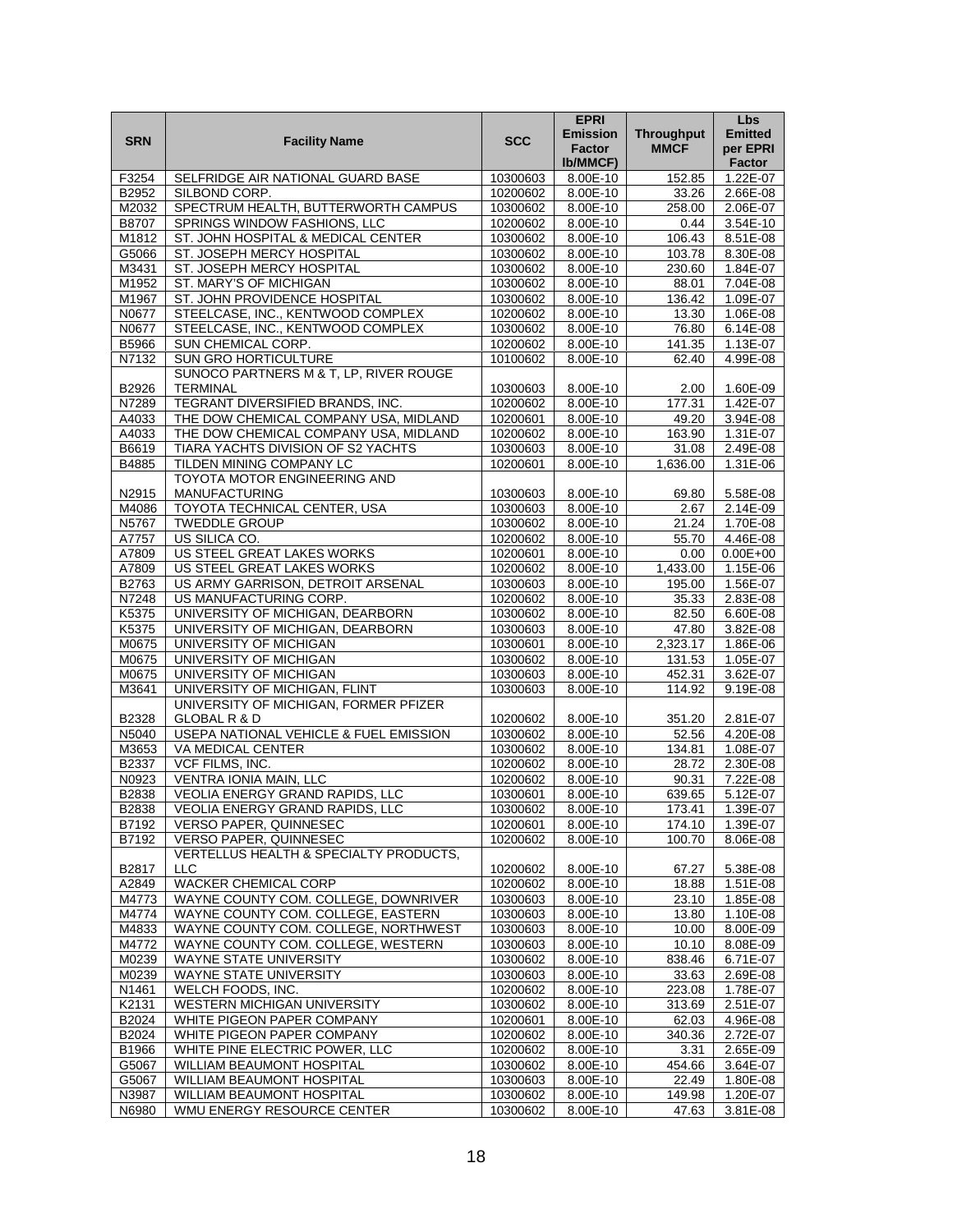| <b>SRN</b> | <b>Facility Name</b>       | <b>SCC</b> | <b>EPRI</b><br><b>Emission</b><br><b>Factor</b><br><b>Ib/MMCF)</b> | <b>Throughput</b><br><b>MMCF</b> | Lbs<br><b>Emitted</b><br>per EPRI<br>Factor |
|------------|----------------------------|------------|--------------------------------------------------------------------|----------------------------------|---------------------------------------------|
| B5162      | <b>XCEL STEEL PICKLING</b> | 10200602   | 8.00E-10                                                           | 33.70                            | 2.70E-08                                    |
| B4288      | ZOETIS P & U, LLC          | 10200601   | 8.00E-10                                                           | 37.99                            | 3.04E-08                                    |
| B4288      | ZOETIS P & U. LLC          | 10200602   | 8.00E-10                                                           | 149.72                           | 1.20E-07                                    |
| N3519      | ZOETIS P & U, LLC          | 10200602   | 8.00E-10                                                           | 0.00                             | $0.00E + 00$                                |
| N3519      | ZOETIS P & U. LLC          | 10300602   | 8.00E-10                                                           | 39.78                            | 3.18E-08                                    |
|            | <b>TOTAL</b>               |            |                                                                    | 66.692.07                        | 5.34E-05                                    |

#### *Stationary Internal Combustion Engines*

Stationary internal combustion engine emissions were calculated similarly to industrial/ commercial boilers that combust natural gas. The EPRI factor produced a statewide estimate of 1.20E-05 lbs, compared to the MAERS estimate, which produced an estimate of 126.01 lbs using the USEPA factor.

The following sources of natural gas combustion were included in the estimate:

| Table 13. |  |
|-----------|--|
|-----------|--|

| <b>SRN</b> | <b>Facility Name</b>                               | <b>SCC</b> | <b>Emission</b><br><b>Factor</b><br><b>Ib/MMCF</b> | <b>Throughput</b><br><b>MMCF</b> | <b>Lbs</b><br><b>Emitted</b> | EI.<br>Year |
|------------|----------------------------------------------------|------------|----------------------------------------------------|----------------------------------|------------------------------|-------------|
| B7197      | ANR Pipeline Co., Rapid River Compressor Station   | 20200202   | 8.000E-10                                          | 97.11                            | 7.77E-08                     | 2011        |
|            | ANR Pipeline Co., Central Charlton Compressor      |            |                                                    |                                  |                              |             |
| B7390      | Station                                            | 20200202   | 8.000E-10                                          | 89.38                            | 7.15E-08                     | 2011        |
| B7198      | ANR Pipeline Co., Cold Springs / Blue Lake         | 20200202   | 8.000E-10                                          | 597.86                           | 4.78E-07                     | 2011        |
| B3721      | ANR Pipeline Co., Reed City Compressor Station     | 20200202   | 8.000E-10                                          | 139.64                           | 1.12E-07                     | 2011        |
| B7220      | ANR Pipeline Co., Woolfolk Compressor Station      | 20200202   | 8.000E-10                                          | 558.22                           | 4.47E-07                     | 2011        |
| N5578      | ANR Pipeline Co., Winfield Compressor Station      | 20200202   | 8.000E-10                                          | 41.27                            | 3.30E-08                     | 2011        |
| N5576      | ANR Pipeline Co., Goodwell Compressor Station      | 20200201   | 8.000E-10                                          | 42.39                            | 3.39E-08                     | 2011        |
| B7219      | ANR Pipeline Co., South Chester Compressor Station | 20200202   | 8.000E-10                                          | 92.35                            | 7.39E-08                     | 2011        |
| N5575      | ANR Pipeline Co., Bridgman Compressor Station      | 20200201   | 8.000E-10                                          | 82.71                            | 6.62E-08                     | 2011        |
| N5575      | ANR Pipeline Co., Bridgman Compressor Station      | 20200202   | 8.000E-10                                          | 616.15                           | 4.93E-07                     | 2011        |
| N5574      | ANR Pipeline Co., Hamilton Compressor Station      | 20200201   | 8.000E-10                                          | 835.64                           | 6.69E-07                     | 2011        |
| N5574      | ANR Pipeline Co., Hamilton Compressor Station      | 20200202   | 8.000E-10                                          | 2.29                             | 1.83E-09                     | 2011        |
| N5586      | ANR Pipeline Co., Lincoln Compressor Station       | 20200202   | 8.000E-10                                          | 527.85                           | 4.22E-07                     | 2011        |
| B7196      | ANR Storage Co., Excelsior Compressor Station      | 20200202   | 8.000E-10                                          | 62.95                            | 5.04E-08                     | 2011        |
| M4085      | Chrysler, Mack Avenue                              | 20200202   | 8.000E-10                                          | 0.08                             | 6.40E-11                     | 2011        |
| B3350      | Chrysler, Trenton Engine                           | 20200202   | 8.000E-10                                          | 0.39                             | 3.09E-10                     | 2011        |
| N5724      | City of St. Louis                                  | 20200202   | 8.000E-10                                          | 0.00                             | 2.16E-12                     | 2011        |
| B6508      | Clinton, Village of                                | 20200202   | 8.000E-10                                          | 0.15                             | 1.23E-10                     | 2011        |
| N2901      | Consumers Energy, Muskegon River Compressor Stat   | 20200201   | 8.000E-10                                          | 34.29                            | 2.74E-08                     | 2011        |
| N5798      | Core Energy, LLC, Chester 10 CO2 Recovery          | 20200202   | 8.000E-10                                          | 202.00                           | $1.62E - 07$                 | 2011        |
| A8638      | Detroit Diesel Corp.                               | 20200202   | 8.000E-10                                          | 0.00                             | $0.00E + 00$                 | 2011        |
| B4942      | Dow Agrosciences, LLC                              | 20200201   | 8.000E-10                                          | 738.00                           | 5.90E-07                     | 2011        |
| N3392      | DTE Gas Co., Taggart Compressor Station            | 20200202   | 8.000E-10                                          | 285.13                           | 2.28E-07                     | 2011        |
| N3022      | Eaton Rapids Gas Storage System                    | 20200202   | 8.000E-10                                          | 132.34                           | 1.06E-07                     | 2011        |
| N6266      | Federal Mogul Powertrain, Inc.                     | 20200202   | 8.000E-10                                          | 0.00                             | $0.00E + 00$                 | 2011        |
| B5815      | General Motors, Romulus Engine Plant               | 20200201   | 8.000E-10                                          | 0.00                             | $0.00E + 00$                 | 2011        |
| B4049      | <b>GM Technical Center</b>                         | 20200202   | 8.000E-10                                          | 0.00                             | $0.00E + 00$                 | 2011        |
| N5581      | Great Lakes Gas, Farwell Compressor Station 12     | 20200201   | 8.000E-10                                          | 26.78                            | 2.14E-08                     | 2011        |
| N5581      | Great Lakes Gas, Farwell Compressor Station 12     | 20200202   | 8.000E-10                                          | 473.06                           | 3.78E-07                     | 2011        |
|            | Great Lakes Gas, Transmission Station 11           |            |                                                    |                                  |                              |             |
| B8573      | (TransCanada 11)                                   | 20200201   | 8.000E-10                                          | 323.88                           | 2.59E-07                     | 2011        |
| N3758      | Great Lakes Gas, Transmission Station 10           | 20200201   | 8.000E-10                                          | 1,106.93                         | 8.86E-07                     | 2011        |
| N3818      | Great Lakes Gas, Transmission Station 13           | 20200201   | 8.000E-10                                          | 991.16                           | 7.93E-07                     | 2011        |
| N2168      | Great Lakes Gas, Transmission Station 7            | 20200201   | 8.000E-10                                          | 276.59                           | 2.21E-07                     | 2011        |
| N3760      | Great Lakes Gas, Transmission Station 8            | 20200201   | 8.000E-10                                          | 1,258.97                         | 1.01E-06                     | 2011        |
| N3759      | Great Lakes Gas, Transmission Station 9            | 20200201   | 8.000E-10                                          | 89.36                            | 7.15E-08                     | 2011        |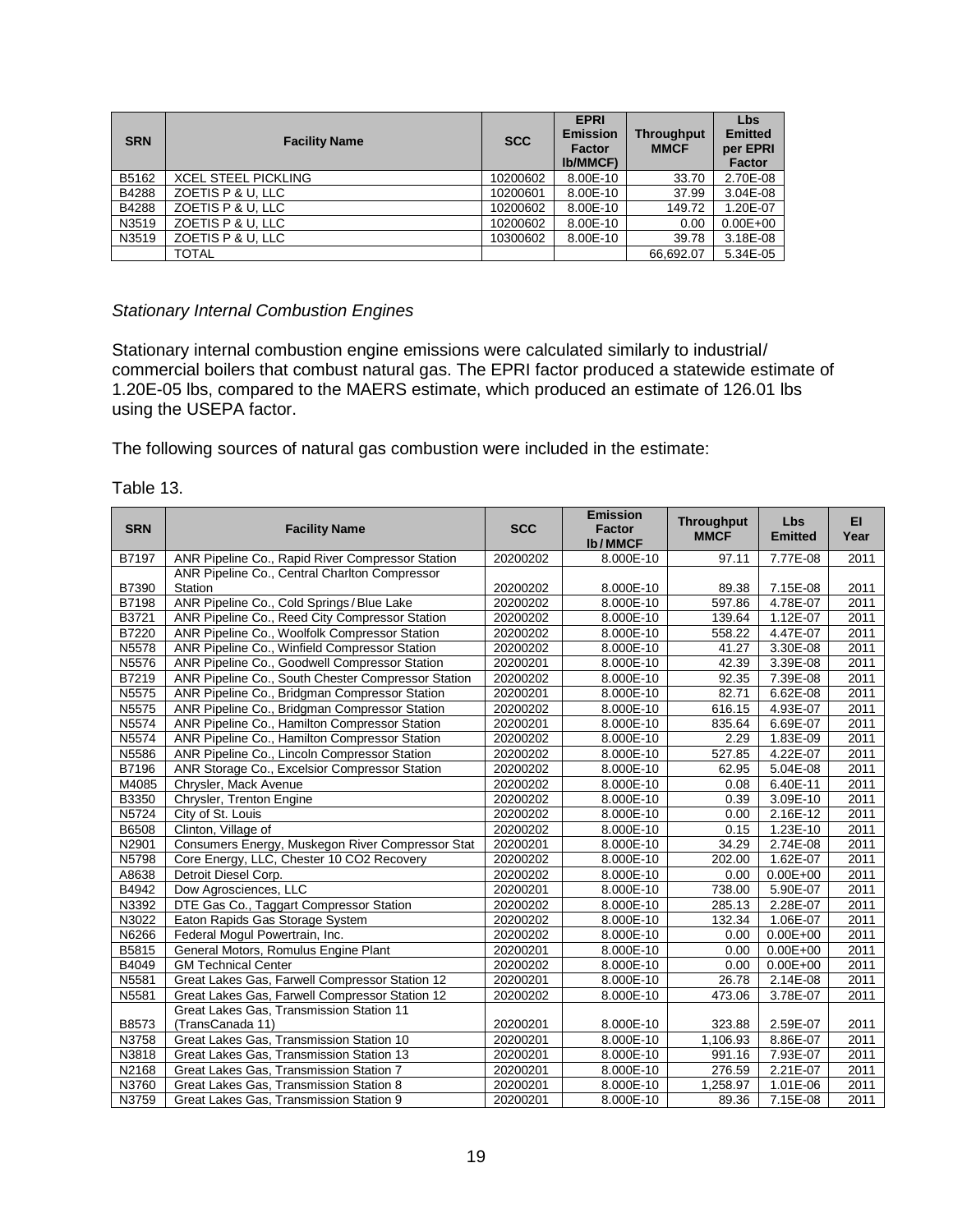| <b>SRN</b>        | <b>Facility Name</b>                            | <b>SCC</b> | <b>Emission</b><br><b>Factor</b><br><b>Ib/MMCF</b> | <b>Throughput</b><br><b>MMCF</b> | <b>Lbs</b><br><b>Emitted</b> | EI.<br>Year |
|-------------------|-------------------------------------------------|------------|----------------------------------------------------|----------------------------------|------------------------------|-------------|
| A9831             | Marathon Petroleum Co., LP                      | 20200202   | 8.000E-10                                          | 91.23                            | 7.30E-08                     | 2011        |
| B4282             | Marysville Hydrocarbons, LLC                    | 20200201   | 8.000E-10                                          | 2.65                             | 2.12E-09                     | 2011        |
| A5858             | Mead Johnson & Company, LLC                     | 20200202   | 8.000E-10                                          | 0.00                             | 2.20E-13                     | 2011        |
| B4292             | Merit Energy Co., Kalkaska Gas Plant            | 20200201   | 8.000E-10                                          | 28.38                            | 2.27E-08                     | 2011        |
| B6481             | Mid Michigan Gas Storage Co., Capac             | 20200202   | 8.000E-10                                          | 0.04                             | 3.20E-11                     | 2011        |
| N2954             | Mosaic Potash Hersey LLC                        | 20200201   | 8.000E-10                                          | 529.80                           | 4.24E-07                     | 2011        |
| B8337             | Muttonville Compressor Station                  | 20200202   | 8.000E-10                                          | 31.09                            | 2.49E-08                     | 2011        |
| B6636             | <b>Ray Compressor Station</b>                   | 20200201   | 8.000E-10                                          | 177.06                           | 1.42E-07                     | 2011        |
| N3391             | Romeo Gas Processing Plant                      | 20200202   | 8.000E-10                                          | 584.32                           | 4.67E-07                     | 2011        |
| M4780             | <b>Roush Industries</b>                         | 20200202   | 8.000E-10                                          | 0.93                             | 7.44E-10                     | 2011        |
| B6637             | St. Clair Compressor Station                    | 20200201   | 8.000E-10                                          | 87.33                            | 6.99E-08                     | 2011        |
| N <sub>1685</sub> | <b>TES Filer City Station</b>                   | 20200202   | 8.000E-10                                          | 0.05                             | 4.00E-11                     | 2011        |
| B5421             | Van Dyke Generating Plant                       | 20200201   | 8.000E-10                                          | 24.38                            | 1.95E-08                     | 2011        |
| N7624             | Vector Pipeline, LP                             | 20200201   | 8.000E-10                                          | 1,286.69                         | 1.03E-06                     | 2011        |
| N8151             | Vector Pipeline, LP, Athens Compressor Station  | 20200201   | 8.000E-10                                          | 906.89                           | 7.26E-07                     | 2011        |
| N6838             | Vector Pipeline LP, Highland Compressor Station | 20200201   | 8.000E-10                                          | 1.407.88                         | 1.13E-06                     | 2011        |
| N6512             | Westside Gas Producers, LLC                     | 20200202   | 8.000E-10                                          | 63.35                            | 5.07E-08                     | 2011        |
| N <sub>1652</sub> | Whiting Petroleum West Branch Gas Plant         | 20200202   | 8.000E-10                                          | 58.16                            | 4.65E-08                     | 2011        |
|                   | TOTAL                                           |            |                                                    | 15,005.14                        | 1.20E-05                     |             |

# <span id="page-22-0"></span>*Wood Combustion*

#### *Electric Utilities*

Mercury emissions from wood-fired electric utilities were estimated using data from MAERS as part of Michigan's submittal to the USEPA's 2011 NEI (MDEQ, 2014). Wood consumption, or throughput, is expressed in tons.

A mercury emission factor was not available for the source classification code (SCC) selected by Genesee Power for reporting of wood and wood waste combusted in their boiler. Accordingly, an emission rate factor obtained from their May 2010 stack testing was used by the AQD with hourly activity data from MAERS to create an estimate.

Wood-fired electric utilities included in the estimate:

| Table 14. |
|-----------|
|           |

| <b>SRN</b> | <b>Facility Name</b>               | <b>SCC</b> | <b>Emission</b><br><b>Factor</b><br>lb/ton | <b>Throughput</b><br>tons | Lbs<br><b>Emitted</b> | EI<br>Year |
|------------|------------------------------------|------------|--------------------------------------------|---------------------------|-----------------------|------------|
| N1395      | Cadillac Renewable Energy Facility | 10100902   | 3.64E-05                                   | 344374.00                 | 12.53521              | 2011       |
| N3570      | Genesee Power                      | 10100911   | 3.0E-04 hrs/yr                             | 8160 hrs/yr               | 2.45                  | 2011       |
| N2388      | <b>Grayling Generating Station</b> | 10100902   | 3.64E-05                                   | 329372.00                 | 11.98914              | 2011       |
| N1266      | Hillman Power Company              | 10100902   | 3.64E-05                                   | 217966.00                 | 7.93396               | 2011       |
| B4260      | L'Anse Warden Electric Company     | 10100901   | $5.15E - 06$                               | 40.00                     | 0.00021               | 2011       |
| B4260      | L'Anse Warden Electric Company     | 10100903   | 3.64E-05                                   | 105684.00                 | 3.84690               | 2011       |
| N0890      | Viking Energy of Lincoln, LLC      | 10100902   | 3.64E-05                                   | 0.00                      | 0.00000               | 2011       |
| B1966      | White Pine Electric Power, LLC     | 10200905   | $5.15E - 06$                               | 0.00                      | 0.00000               | 2011       |
| N2454      | Wolverine Hardwoods, Inc.          | 10100903   | 3.64E-05                                   | 773.00                    | 0.02814               | 2011       |
|            | <b>TOTAL</b>                       |            |                                            |                           | 38.78356              |            |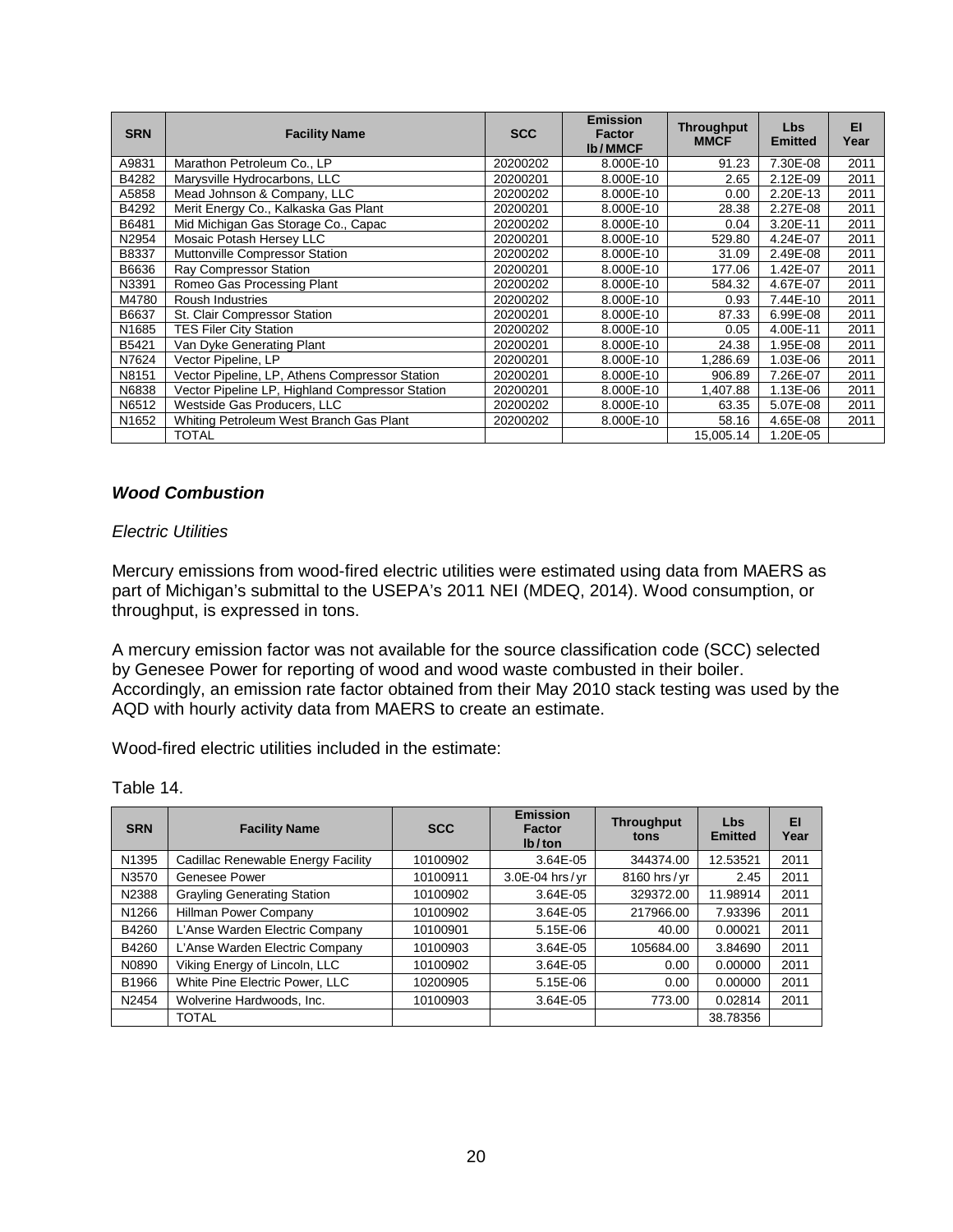#### *Industrial/Commercial*

Point source estimates such as those for industrial and commercial combustion of wood were collected from MAERS (MDEQ, 2014). These point source estimates were generated as part of Michigan's submittal to USEPA's 2011 NEI.

Facilities included in the estimate:

| <b>SRN</b> | <b>Facility Name</b>                   | <b>SCC</b> | <b>Emission</b><br>Factor | <b>Throughput</b><br>tons | <b>Lbs</b><br><b>Emitted</b> | <b>El Year</b> |
|------------|----------------------------------------|------------|---------------------------|---------------------------|------------------------------|----------------|
| A0749      | Ameriwood Industries                   | 10300903   | 3.64E-05                  | 2,018.00                  | 0.07346                      | 2011           |
| N2206      | Banks Hardwoods, Inc.                  | 10200906   | 5.15E-06                  | 7,595.00                  | 0.03911                      | 2011           |
| N7799      | <b>Bordine Nursery</b>                 | 10100903   | 3.64E-05                  | 3219.00                   | 0.11717                      | 2011           |
| K2460      | Central Michigan University            | 10300903   | 3.64E-05                  | 34,078.00                 | 1.24044                      | 2011           |
| B7099      | Connor AGA Sports Flooring, LLC        | 10200905   | 5.15E-06                  | 3,214.59                  | 0.01656                      | 2011           |
| B1476      | Decorative Panels International, Inc.  | 10200901   | $3.15E - 05$              | 55,363.00                 | 1.74393                      | 2011           |
| B1476      | Decorative Panels International, Inc.  | 10200902   | 3.395E-05                 | 9,863.00                  | 0.33485                      | 2011           |
| A0884      | Escanaba Paper Company                 | 10200902   | 3.395E-05                 | 588,524.00                | 19.98039                     | 2011           |
| B6001      | Herman Miller, Inc.                    | 10200907   | 5.15E-06                  | 10,409.00                 | 0.05361                      | 2011           |
| A5937      | <b>Howard Miller Company</b>           | 10200906   | $5.15E-06$                | 790.00                    | 0.00407                      | 2011           |
| B8603      | JELD-WEN Interior Door - Grand Rapids  | 10300903   | 3.64E-05                  | 0.00                      | 0.00000                      | 2011           |
| N0780      | Louisiana-Pacific Corp. Newberry Plant | 10200905   | 5.15E-06                  | 10,448.00                 | 0.05381                      | 2011           |
| N1315      | Louisiana-Pacific Corp. Sagola Plant   | 10200904   | 5.15E-06                  | 18,255.00                 | 0.09401                      | 2011           |
| A0999      | Michigan Maple Block Company           | 10200906   | 5.15E-06                  | 2,184.00                  | 0.01125                      | 2011           |
| N7729      | Michigan Wood Fuels, LLC               | 10300903   | 3.64E-05                  | 2,740.00                  | 0.09974                      | 2011           |
| B1470      | Neenah Paper - Michigan, Inc.          | 10200902   | 3.395E-05                 | 0.00                      | 0.00000                      | 2011           |
| E4437      | Northwest Hardwoods                    | 10200906   | $5.15E-06$                | 3,000.00                  | 0.01545                      | 2011           |
| N5940      | Potlatch Land and Lumber, LLC          | 10200905   | 5.15E-06                  | 39,220.00                 | 0.20198                      | 2011           |
| B8707      | Springs Window Fashions, LLC           | 10200905   | 5.15E-06                  | 1,139.27                  | 0.00587                      | 2011           |
| B7192      | Verso Paper - Quinnesec                | 10200902   | 3.395E-05                 | 303,546.00                | 10.30539                     | 2011           |
| N1160      | Viking Energy of McBain                | 10300902   | 5.15E-06                  | 174,830.00                | 0.90037                      | 2011           |
|            | <b>TOTAL</b>                           |            |                           |                           | 35.29145                     |                |

Table 15.

#### *Residential*

For residential wood combustion, the USEPA's estimate of mercury emissions from the 2011 NEI version 1 was utilized. The USEPA calculated that 11.94 lbs of mercury was emitted from residential wood burning in Michigan. This estimate is based on inputs and emission factors included in USEPA's Residential Wood Combustion Tool, an Access database designed for estimating pollutants from the residential wood sector.

#### *Tire-Derived Fuel Combustion*

Several facilities utilized tire-derived fuel (TDF) to fire their boilers. Viking Energy of Lincoln, LLC (N0890) is the only facility to have reported a mercury value to MAERS based on their stack testing in 2010. The other values are default MAERS estimates based on a USEPA emission factor.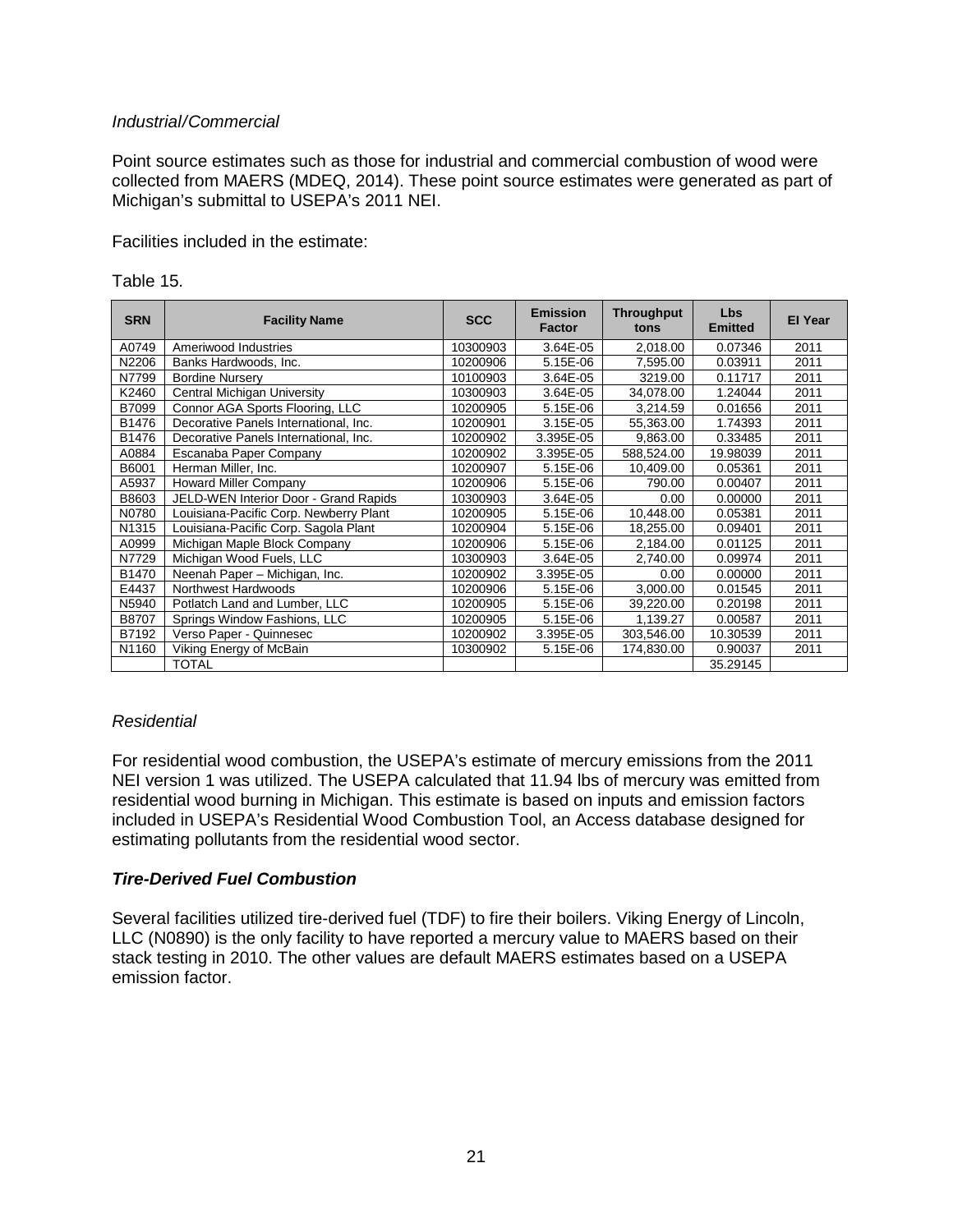Table 16.

| EI<br>Year | <b>SRN</b> | <b>Facility Name</b>               | <b>SCC</b> | <b>TDF</b><br>tons | <b>Mercury</b><br><b>lbs</b> | <b>Source of Estimate</b> |
|------------|------------|------------------------------------|------------|--------------------|------------------------------|---------------------------|
| 2011       | B2132      | Wyandotte Dept. Muni Power Plant   | 10101201   | 25.882.00          | 100.01                       | Default MAERS Estimate    |
| 2011       | N0890      | Viking Energy of Lincoln, LLC      | 10101201   | 11,538.00          | 0.00                         | 2010 Stack Test           |
| 2011       | N1160      | Viking Energy of McBain            | 10101201   | 14.453.00          | 55.85                        | Default MAERS Estimate    |
| 2011       | N1685      | <b>TES Filer City Station</b>      | 10101201   | 26.029.60          | 100.58                       | Default MAERS Estimate    |
| 2011       | N2388      | <b>Grayling Generating Station</b> | 10101201   | 4.839.00           | 18.70                        | Default MAERS Estimate    |
| 2011       | N3570      | <b>Genesee Power Station</b>       | 10101201   | 273.00             | 1.05                         | Default MAERS Estimate    |
|            |            | TOTAL                              |            | 83.014.60          | 276.19                       |                           |

#### <span id="page-24-0"></span>*Petroleum Refining*

Marathon Ashland Petroleum (A9831), the only petroleum refinery in the state, emitted 7.66 lbs of mercury in 2011 according to data gathered from MAERS as part of Michigan's submittal to USEPA's 2011 NEI (MDEQ, 2014).

Table 17.

| <b>SRN</b> | <b>Facility</b>             | <b>Throughput MMCF</b> | <b>Emission</b><br><b>Factor</b> | Lbs<br>Emitted | EI<br>Year |
|------------|-----------------------------|------------------------|----------------------------------|----------------|------------|
| A9831      | Marathon Petroleum Refining | 1185.88                | 4.23E-04                         | 0.50           | 2011       |
| A9831      | Marathon Petroleum Refining | 2624.06                | 2.73E-03                         | 7.16           | 2011       |
|            | <b>TOTAL</b>                |                        |                                  | 7.66           |            |

#### <span id="page-24-1"></span>*Residential LPG (Propane) Combustion*

Residential fuel combustion estimates were generated as part of Michigan's submittal to the USEPA's 2011 NEI. For residential Liquefied Petroleum Gas (LPG) or propane combustion, an emission factor of 0.000012 lbs/1,000 gallons was selected. This factor was used along with year 2010 Census data on household heating and 2010 statewide fuel consumption data from the EIA, USDoE to generate estimated emissions of mercury for 2011 (MDEQ, 2014). LPG consumption, or throughput, is expressed in thousands of gallons.

Table 18.

| Category                       | <b>Throughput</b><br>E3GAL | Emission<br><b>Factor</b><br>lb/E3GAL | Lbs<br><b>Emitted</b> | Year |
|--------------------------------|----------------------------|---------------------------------------|-----------------------|------|
| <b>Residential LPG Propane</b> | 384.510.00                 | 1.20E-05                              | 4.61                  | 2011 |

#### <span id="page-24-2"></span>**INCINERATION**

#### <span id="page-24-3"></span>*Sewage Sludge Incineration*

When possible, specific facility information was collected and used to compute emissions. The Battle Creek Wastewater Treatment Plant (WWTP) has two multiple hearth sewage sludge incinerators, which have venturi scrubber, impingement scrubber, quencher, and afterburner controls. Both incinerators had stack testing conducted on them in 2001. More recent testing data was not available. According to facility reported MAERS data, the Battle Creek WWTP emitted 0.00 lbs of mercury in 2005 due to incineration (MDEQ, 2009). The facility did not report a mercury value for 2011. The 2011 emission estimator value is 9.23 lbs.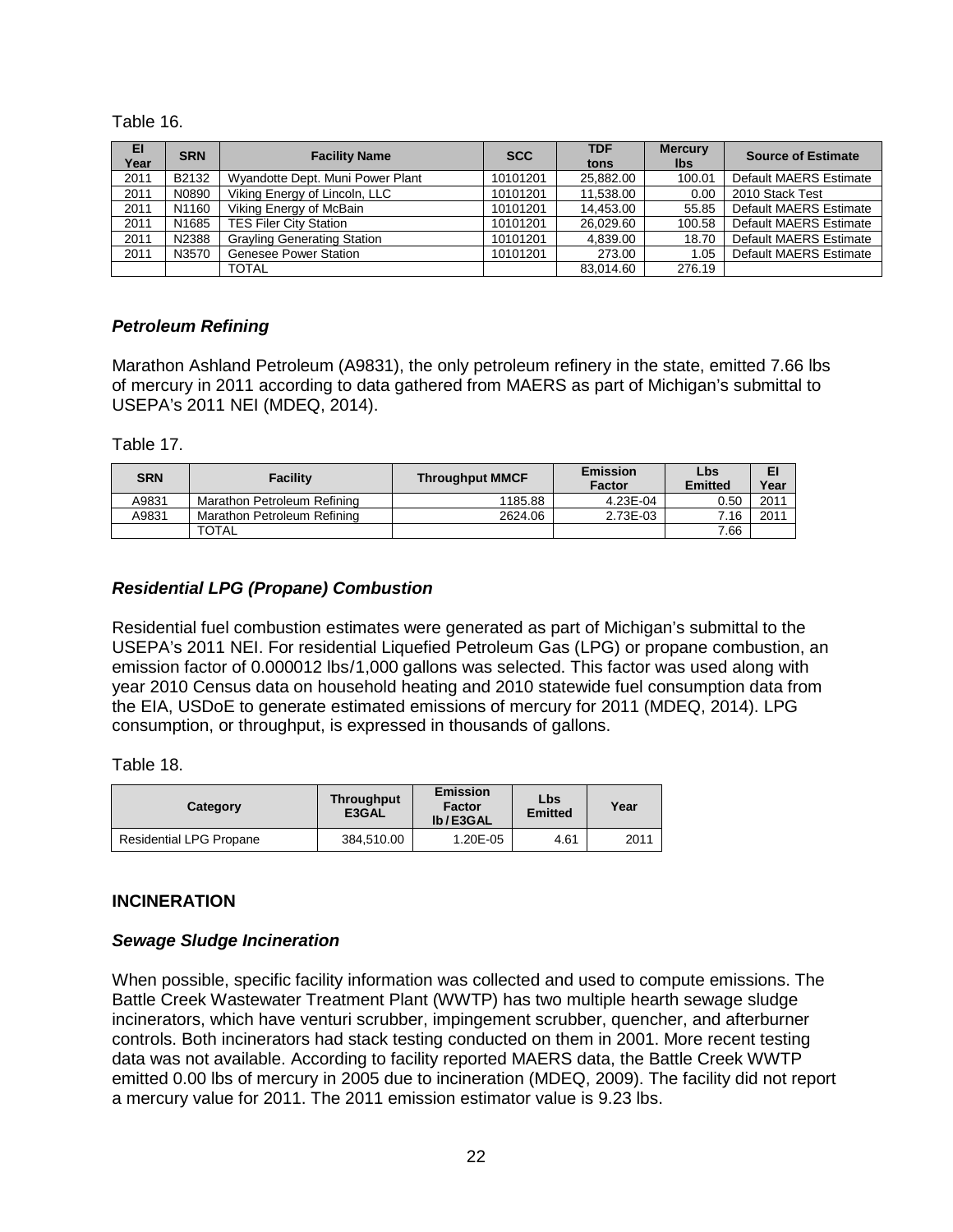According to MAERS, 97,717.60 tons of biosolids (sewage sludge) were incinerated at the Detroit Wastewater Treatment Plant in 2011 (McGeen, 2014). Using an emission factor derived from a 2012 stack test at the facility, 105.54 lbs of Hg were likely released to the air in 2011.

The Flint Water Pollution Control Plant has an afterburner, venturi and impingement tray scrubber and mist eliminator controls. Recent stack testing data was not available; therefore, stack tests from 2001, and 2011 MAERS operating data, were used to compute emissions (McGeen, 2014).

Emissions in 2011 from the Ypsilanti Community Utilities Authority (YCUA) were reported at 0.35 lbs / yr in the annual MAERS reporting (MDEQ, 2014). This was based on stack testing conducted at the facility on December 6, 2011. The new incinerator is a fluidized bed incinerator with venturi and impingement scrubbers, wet electrostatic precipitator, and carbon adsorption. The East Lansing POTW shut down their incinerator in 2002; therefore, it was not included in this inventory. The Trenton WWTP removed their incinerator in 2003 and it was also not accounted for in this inventory. The Ann Arbor WWTP incinerator ceased operations and the permit was voided in 2006.

MAERS was used to determine SCCs and control technologies for the other incinerators (MDEQ, 2014). An emission factor from WebFIRE was then applied to these facilities' throughput information (USEPA, 2014).

The following sewage sludge incinerators were included in the calculation:

| <b>SRN</b> | <b>Facility Name</b>                                        | <b>Throughput</b><br>tons | <b>EM</b><br><b>Factor</b><br>lb/ton | <b>MAERS</b><br><b>EE Value</b><br>lbs. | <b>Final Estimate,</b><br>includes Alternate<br><b>Calculation where</b><br>Available |
|------------|-------------------------------------------------------------|---------------------------|--------------------------------------|-----------------------------------------|---------------------------------------------------------------------------------------|
| B1598      | <b>Flint Water Pollution Control</b>                        | annual hrs/<br>unit       | various                              | 11.65                                   | 7.78                                                                                  |
| B1950      | Pontiac WWTP                                                | 3205.3                    | 1.90E-03                             | 14.74                                   | 6.09                                                                                  |
| B2103      | Detroit WWTP                                                | 97,717.60                 | 1.08E-03                             | <b>NA</b>                               | 105.54                                                                                |
| L0058      | Port Huron WWTP                                             | 1277                      | 1.40E-03                             | NA.                                     | 1.79                                                                                  |
| B1792      | Warren WWTP                                                 | 5185                      |                                      | 23.851                                  | 23.851                                                                                |
| B6237      | <b>Ypsilanti Community Utilities Authority</b>              | 5842.513                  |                                      | 0.35                                    | 0.35                                                                                  |
| B6307      | City of Battle Creek WWTP                                   | 2006.87                   |                                      | 9.2316                                  | 9.231602                                                                              |
|            | <b>TOTALS</b>                                               |                           |                                      | 59.83                                   | 154.63                                                                                |
|            | B2060, Ann Arbor WWTP, voided incinerator<br>permit in 2006 |                           |                                      |                                         |                                                                                       |

Table 19.

Trends for Mercury in Michigan Biosolids (MDEQ, Water Bureau, 2012), per an email from Michael Person, MDEQ, to Joy Taylor Morgan:

Table 20.

| Year | <b>Hg Concentrations in Biosolids</b><br>mg/kg |
|------|------------------------------------------------|
| 2009 | 1.63                                           |
| 2010 | 1.83                                           |
| 2011 | 2.01                                           |
| 2012 | 1.61                                           |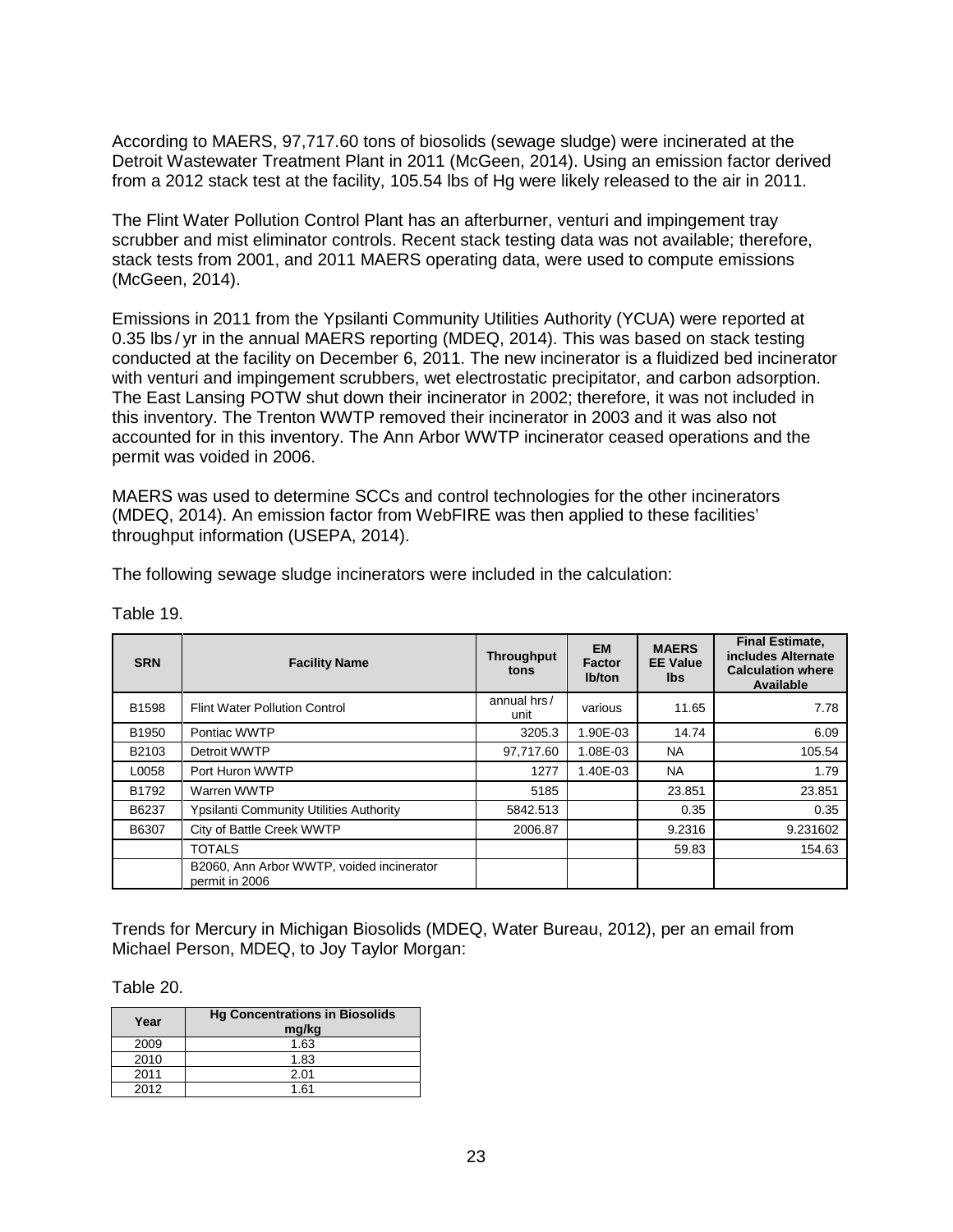In an email on February 19, 2014, Michael Person indicated "… please note that this is the average concentration in land applied biosolids not sewage sludge that is incinerated. It is probably fairly close, but I do not have the Hg concentration of incineration only facilities."

Pre-2008 trends in biosolids are shown below, as documented by the MDEQ's Water Bureau (2014).



# <span id="page-26-0"></span>*Municipal Waste Incineration*

Three municipal waste combustors were operating in Michigan in 2011.

Kent County Waste-to-Energy submitted facility-verified estimates of 2.89 lbs of mercury to MAERS for the 2011 operating year based on stack testing (MAERS, 2014).

An emission factor for the Jackson County Waste to Energy facility was obtained from the facility's 2010 stack test data (MDEQ, 2014). When applied to hourly operating data from the 2011 MAERS report, this factor yielded an emission estimate of 0.46 lbs for 2011 (McGeen, 2014).

Detroit Renewable Power, LLC (formerly Greater Detroit Resource Recovery Facility) conducted stack testing on all three of its municipal solid waste combustors in 2011 (TESTAR, Inc.). The combustors at the Greater Detroit facility had combined emissions of 69.47 lbs of Hg based on the lb/hr rate from 2011 stack tests for EUBOILER011, EUBOILER012 and EUBOILER013.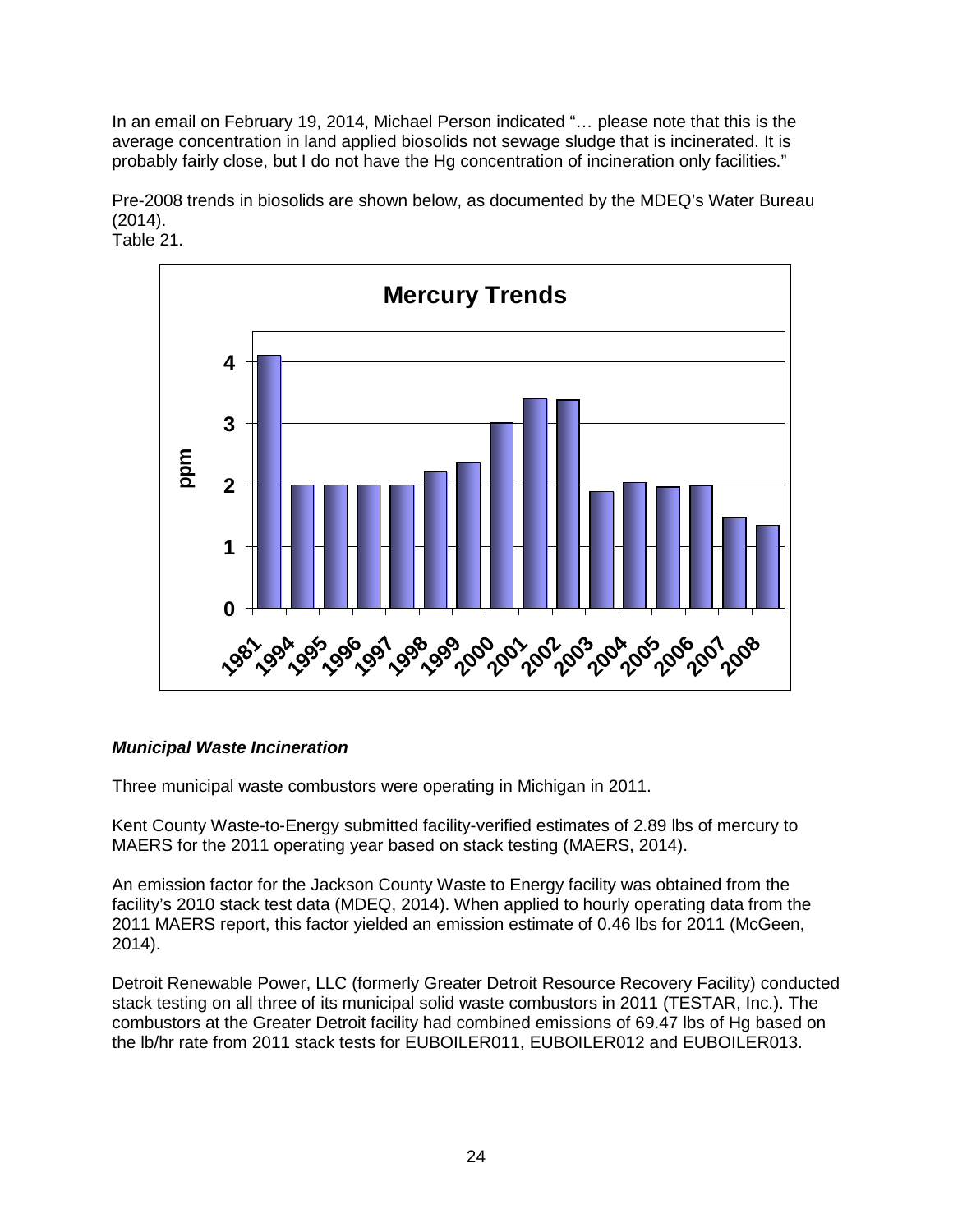The following municipal waste incinerators were included in the calculations:

| Table 22 |  |
|----------|--|
|----------|--|

| <b>SRN</b>        | <b>Facility Name</b>                        | <b>Throughput</b><br>tons MSW | Emission<br>Factor<br>Ib / ton | <b>Emissions</b><br>lbs. | EI<br>Year | <b>Comments</b>                                            |
|-------------------|---------------------------------------------|-------------------------------|--------------------------------|--------------------------|------------|------------------------------------------------------------|
| N1125             | Jackson County Waste to Energy              | 54,152                        | 2.63E-05                       | 0.46                     | 2011       | EM Factor from 2010 stack test                             |
| N1604             | Kent County Waste to Energy                 | 93,417                        |                                | 1.82                     | 2011       | Reported by owner                                          |
| N <sub>1604</sub> | Kent County Waste to Energy                 | 92,582                        |                                | 1.07                     | 2011       | Reported by owner                                          |
| M4148             | <b>Greater Detroit Resource</b><br>Recovery | 132,956                       | 7.10E-04<br>LB/HR              | 6.22                     | 2011       | Reported by owner, based on stack<br>tests for each boiler |
| M4148             | <b>Greater Detroit Resource</b><br>Recovery | 284,115                       | 1.08E-03<br>LB/HR              | 9.46                     | 2011       | Reported by owner, based on stack<br>tests for each boiler |
| M4148             | <b>Greater Detroit Resource</b><br>Recovery | 277,687                       | $6.14E-03$<br>LB/HR            | 53.79                    | 2011       | Reported by owner, based on stack<br>tests for each boiler |
|                   | <b>TOTAL</b>                                |                               |                                | 72.82                    |            |                                                            |

# <span id="page-27-0"></span>*Hazardous Waste Incineration*

One facility operates a hazardous waste incinerator in Michigan: Dow Chemical (A4033). In 2003, Dow began operating a new incinerator, the 32 Incinerator, to replace the existing 830 Building and 703 Building Incinerators. The most recent stack testing was conducted on the 32 Incinerator in 2009. Per Dow's 32 Incinerator HWC MACT Notification of Compliance and Comprehensive Performance Test Report, less than 1.59E-04 pounds of mercury per hour were emitted from this facility under test conditions designed to simulate extreme operating parameters. Based on the continuous year-round operating schedule reported to MAERS in 2011, this extrapolates to annual emissions of 1.39 lbs of mercury. Actual emissions were likely less as the performance test simulates adverse rather than routine operating conditions (McGeen, 2014).

Pharmacia & Upjohn operated a hazardous waste incinerator, which was included in the MDEQ's 2002 and 2005 reports of anthropogenic mercury emissions. However, the incinerator was reported as removed on December 31, 2006 (MAERS, 2014).

| <b>SRN</b> | <b>Facility Name</b> | <b>Emission</b><br><b>Factor</b><br>lb/hr | <b>Lbs Emitted</b> | El Year | <b>Comments</b>                                         |
|------------|----------------------|-------------------------------------------|--------------------|---------|---------------------------------------------------------|
| A4033      | Dow Chemical         | $1.55E-03$                                | 1.39               | 2011    | Based on 2009 stack test                                |
| B3610      | Pharmacia & Upjohn   | <b>NA</b>                                 | NA                 | 2011    | B3610 removed incinerator on or<br>prior to 12/31/2006. |
|            | TOTAL                |                                           | .39                |         |                                                         |

Table 23.

#### <span id="page-27-1"></span>*Hospital Medical Infectious Waste Incineration*

There is not currently any medical waste incineration facility operating in Michigan. City Medical Waste (M4139) in Hamtramck was a hospital medical infectious waste incinerator, which stopped operating on July 28, 2008. This was per the date of a court order, which required the company to cease operation of the facility (McLemore, 2010). The ROP was voided on December 15, 2008 (Foy, 2010).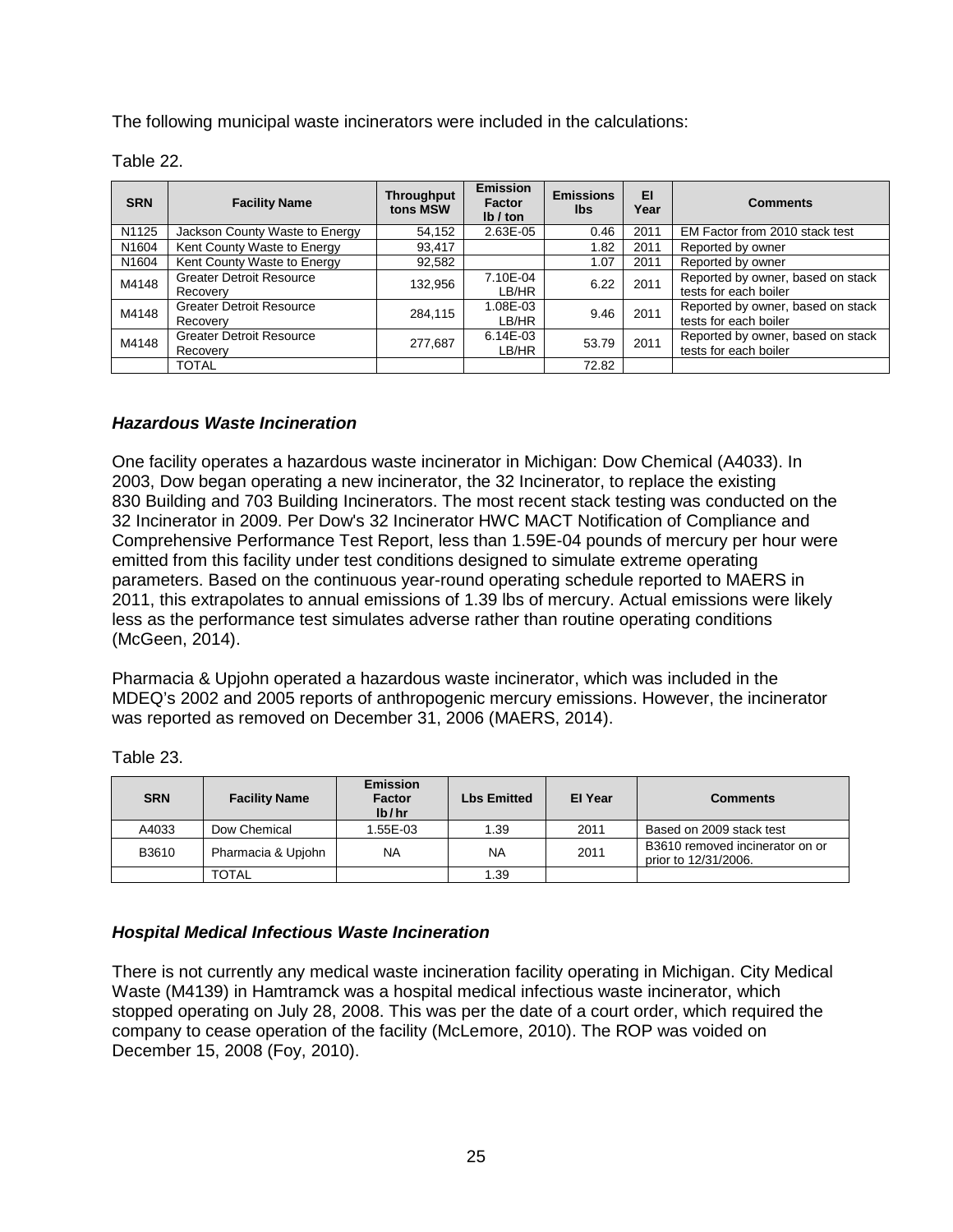# *Human and Animal Cremation (Point Source)*

Two universities and three animal/veterinary cremation facilities reported the combustion of animal and / or human remains in 2011. If the emission factor from the Takoaka study of crematories is utilized, a total of 4.56E-05 lbs of emissions are estimated from the point source human and animal cremation category.

| <b>SRN</b> | <b>Facility Name</b>                                                                | <b>Throughput</b><br>tons | <b>Emission</b><br><b>Factor</b><br>$lb/ton*$ | <b>ERAU</b><br>Value | <b>MAERS</b><br>EE<br>Value | EI<br>Year | <b>Comments</b>                                                                       |
|------------|-------------------------------------------------------------------------------------|---------------------------|-----------------------------------------------|----------------------|-----------------------------|------------|---------------------------------------------------------------------------------------|
| K3249      | Michigan State Univ.                                                                | 442.803                   | 1.38E-08                                      | $6.11E-06$           | 0.33                        | 2011       |                                                                                       |
| M0239      | Wayne State Univ.                                                                   | 19                        | 1.38E-08                                      | 2.62E-07             | 0.01                        | 2011       |                                                                                       |
| N6494      | Union Lake Veterinary<br>Hospital (fka<br>Veterinarian<br><b>Cremation Service)</b> | 27                        | 1.38E-08                                      | 3.73E-07             |                             | 2011       | No longer a MAERS<br>source; therefore, 2005<br>throughput is used as a<br>surrogate. |
| N6543      | Monroe County<br><b>Animal Control</b>                                              | 2814                      | 1.38E-08                                      | 3.88E-05             | 2.07                        | 2011       |                                                                                       |
| N7158      | <b>TLC Acres</b><br>(fka Rainbow Bridge)                                            | 2.5                       | 1.38E-08                                      | 3.45E-08             |                             | 2011       | No longer a MAERS<br>source; therefore, 2005<br>throughput is used as a<br>surrogate. |
|            | <b>TOTALS</b>                                                                       |                           |                                               | 4.56E-05             | 2.40                        |            |                                                                                       |

Table 24.

\* 0.94 mg Hg / body (without fillings) used for human and/or animal remains; assumes 100 lbs / body per study "Mercury emission from crematories in Japan" (Takaoka, Oshita, Takeda and Morisawa, 2010).

#### *Pathological Waste Incineration*

Pharmacia & Upjohn Company, LLC (N3519), a medical research and development facility, is estimated to have emitted 0.00953 lbs of mercury in 2011 from the disposal of pathological waste in their pathological waste incinerator. This is based on the use of a WebFIRE emission factor by the MAERS emission estimator.

Table 25.

| <b>SRN</b> | <b>Facility Name</b> | <b>Throughput</b><br>tons | <b>Emission</b><br>Factor Ib/ton | <b>Source</b><br>οf<br>Factor | Lbs<br><b>Emitted</b> | <b>El Year</b> | <b>Comments</b> |
|------------|----------------------|---------------------------|----------------------------------|-------------------------------|-----------------------|----------------|-----------------|
| N3519      | Pharmacia & Upjohn   | 12.98                     | 7.34E-04                         | MAERS                         | 0.00953               | 2011           | <b>EE</b> Value |

#### <span id="page-28-0"></span>**INDUSTRIAL SOURCES**

#### <span id="page-28-1"></span>*Cement Manufacturing*

There are three cement manufacturing facilities in Michigan: Holcim, Lafarge, and St. Marys Cement. Throughput values for all of the facilities were obtained from EI Toolkit. According to MAERS, Holcim estimated their facility's 2005 emissions of mercury to be 53.00 lbs through stack testing. Holcim ceased operating the cement kilns in 2009 and voided the kiln permits in 2010. The facility continues operations only as a cement terminal with bagging operation (Maillard, 2009). Lafarge's own 2011 estimate of mercury from their cement manufacturing facility was 180.94 lbs, as reported to MAERS. Speciation data was obtained from a 2007 report prepared for the company (Advanced Environmental Management Group, 2007).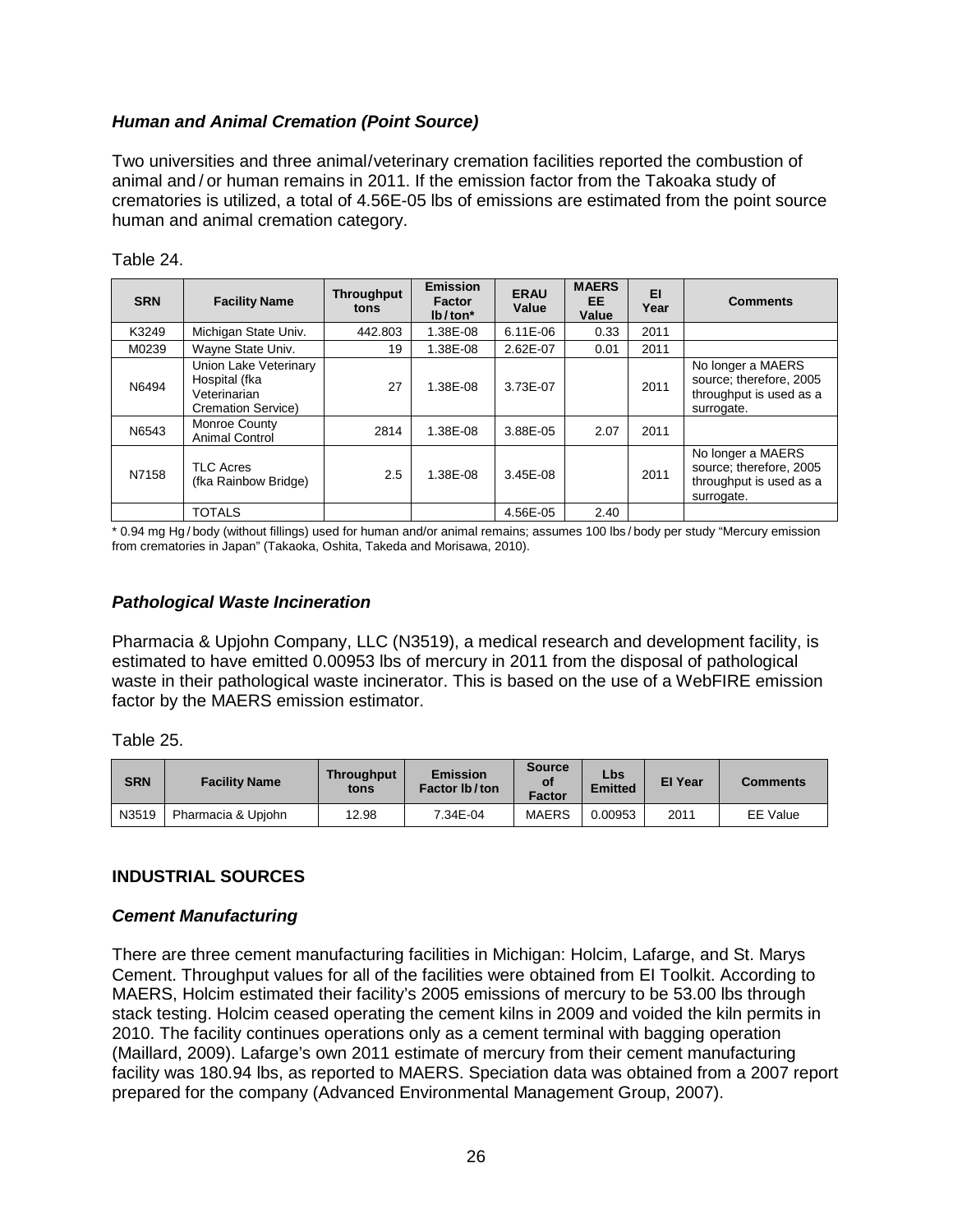#### Table 26.

| B1477 (Lafarge)<br>processes, for 2011 | Hg in<br>lbs | <b>Particulate</b><br><b>Divalent</b><br><b>Speciation</b><br><b>Factor</b> | Gaseous<br><b>Divalent</b><br><b>Speciation</b><br><b>Factor</b> | <b>Elemental</b><br>Gaseous<br><b>Speciation</b><br><b>Factor</b> | Hg(p)<br>in Ibs | <b>RGM</b> in<br>lbs | $Hg(0)$ in<br><b>lbs</b> |
|----------------------------------------|--------------|-----------------------------------------------------------------------------|------------------------------------------------------------------|-------------------------------------------------------------------|-----------------|----------------------|--------------------------|
| Kiln 19                                | 20.28        | 0.01                                                                        | 0.85                                                             | 0.14                                                              | 0.2028          | 17.238               | 2.8392                   |
| Kiln 20                                | 28.87        | 0.01                                                                        | 0.85                                                             | 0.14                                                              | 0.2887          | 24.5395              | 4.0418                   |
| Kiln <sub>21</sub>                     | 36.51        | 0.01                                                                        | 0.85                                                             | 0.14                                                              | 0.3651          | 31.0335              | 5.1114                   |
| Kiln 22                                | 51.05        | 0.01                                                                        | 0.91                                                             | 0.08                                                              | 0.5105          | 46.4555              | 4.084                    |
| Kiln 23                                | 44.14        | 0.01                                                                        | 0.91                                                             | 0.08                                                              | 0.4414          | 40.1674              | 3.5312                   |
| Raw Material Grinding<br>and Drying    | 0.09         | 0.17                                                                        | 0.38                                                             | 0.45                                                              | 0.0153          | 0.0342               | 0.0405                   |
| <b>TOTAL</b>                           | 180.94       |                                                                             |                                                                  |                                                                   | 1.8238          | 159.468              | 19.648                   |

A facility-submitted MAERS value was not available for St. Marys Cement. Accordingly, 2010 stack testing data and 2011 hourly operating data was used by the AQD's Emissions Reporting and Assessment Unit (ERAU), to estimate emissions of mercury at 3.15 lbs (McGeen, 2014). For comparison, the 2011 TRI value of 26.88 lbs has also been included in the report. A total of 184.09 lbs of mercury was estimated from cement manufacturing in Michigan in 2011.

The following cement manufacturing facilities were included in the inventory:

| <b>SRN</b>   | <b>Facility</b>     | <b>Throughput</b><br>tons | <b>Source for Best</b><br><b>Estimate</b> | Lbs Hg<br><b>Emitted, Best</b><br><b>Estimate</b> | <b>TRI Data</b><br><b>Ibs</b> | <b>MAERS Estimate</b> |
|--------------|---------------------|---------------------------|-------------------------------------------|---------------------------------------------------|-------------------------------|-----------------------|
| B1743        | Holcim              | <b>NA</b>                 | Kiln permits voided in<br>2010            | <b>NA</b>                                         | <b>NA</b>                     | NA                    |
| B1477        | Lafarge             | 5,323,511                 | Owner reported value<br>in MAERS, 2011    | 180.94                                            | 219.00                        | 180.94                |
| B1559        | St. Marys<br>Cement | 915.212                   | 2010 stack test                           | 3.15                                              | 26.88                         | 201.35                |
| <b>TOTAL</b> |                     |                           |                                           | 184.09                                            | 245.88                        | 382.29                |

Table 27.

# <span id="page-29-0"></span>*Taconite Processing*

Michigan has two taconite processing plants, Empire and Tilden, located in the Marquette Range of the Upper Peninsula. Cleveland-Cliffs is the owner of both Tilden and Empire.

Tilden processes both hematite and magnetite. A 2002 stack test for Tilden (B4885) found it emitted 71.83 lbs/yr of mercury, based on reported continuous operation of 8,760 hours. More recent stack testing is not available for mercury. Based on the 2002 factor and the 2011 operating schedule for coal-fired pellet production from MAERS (7,296 hours for the Unit 1 kiln and 6,396 hours for the Unit 2 kiln), an estimate of 58.35 lbs was created for 2011.

Empire (B1827) only produces taconite from magnetite. Based on an emission factor of 3.54E-06 lb of mercury per long ton of coal-fired pellets made (3.161E-06 lb/ton) from Jiang (1999), and the 2011 production value of 2.91 million tons from coal firing, 9.20 lbs of mercury was likely emitted from Empire for 2011. Total mercury emissions from taconite processing amount to 67.55 lbs.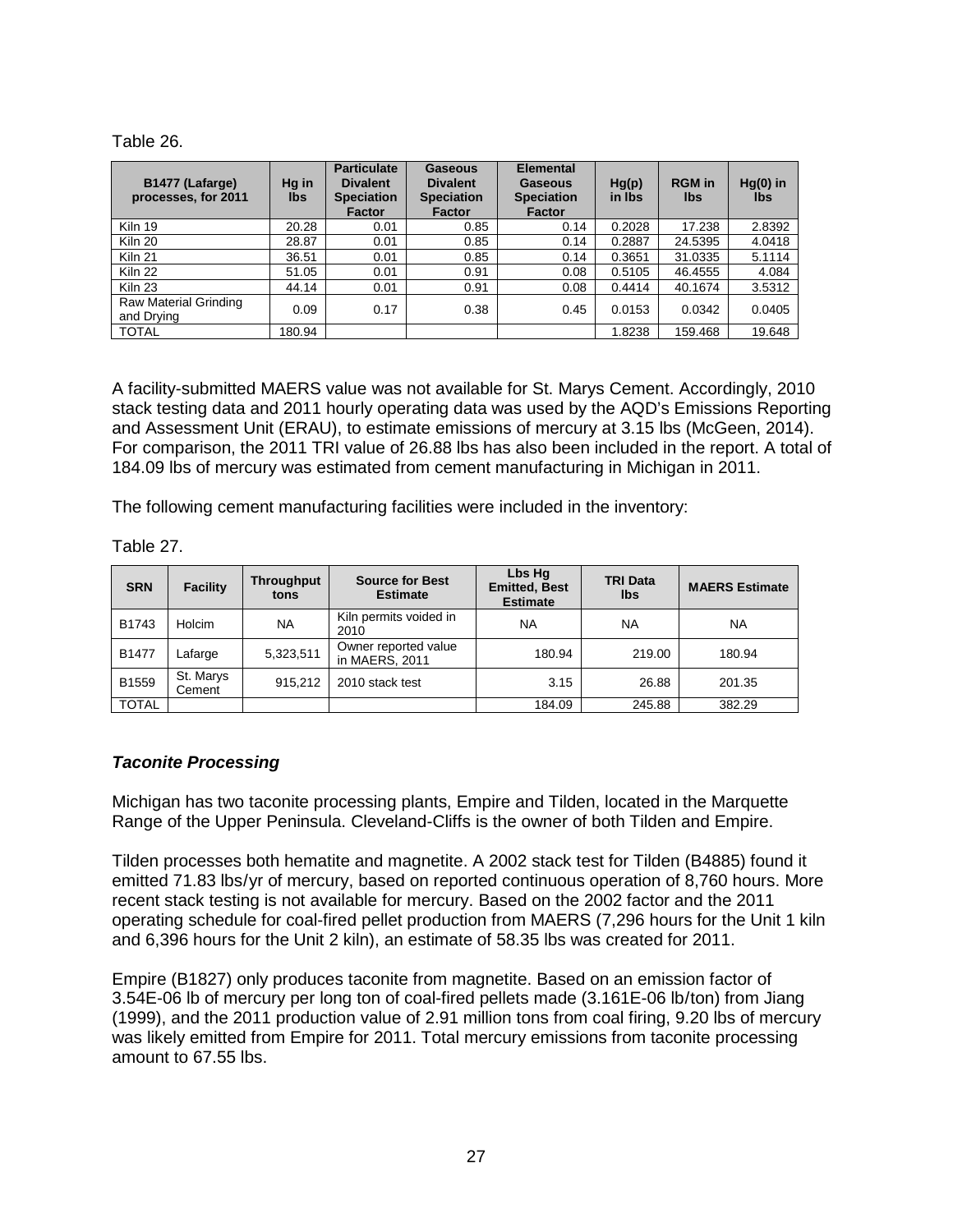#### <span id="page-30-0"></span>*Dental Amalgam Manufacturing*

In 2011 there was one dental amalgam manufacturer in Michigan, Kerr Industries (B2658). Based on the average mercury concentration inside the building and the ventilation rate of the building, one can estimate that less than four pounds of mercury are emitted from this facility every year. Lumex RA915+ monitoring inside the building yielded an estimated average mercury concentration of approximately 500 ng/m<sup>3</sup> for the entire building. The building has a volume of  $44,309$  m<sup>3</sup> and has nine air exchanges per hour (MDEQ, 2009).

#### <span id="page-30-1"></span>*Lime Manufacturing*

Throughput values for facilities with lime kilns were obtained using MAERS. These throughputs were then multiplied by an emission factor to estimate mercury emissions. The emission factor of 1.2  $\times$  10<sup>-4</sup> lbs of mercury per ton of lime produced corresponds to facilities that manufacture lime (Pilgrim, 1998). The emission factor from WebFIRE for lime kilns used by the paper manufacturing industry (2.90 x  $10^{-7}$  lbs of mercury per ton of lime produced) was used to estimate emissions from Escanaba Paper Company and Verso Paper – Quinnesec. Using the WebFIRE and Pilgrim emission factors, and 2011 TRI data, where available, it is estimated that 58.12 lbs of mercury was emitted to the air in 2011 from lime manufacturing kilns (McGeen, 2014).

Western Lime Corporation began operations on May 14, 2007, and therefore was not included in earlier mercury inventories. A trial burn with refuse-derived fuel in August 2009 yielded a rate of 2.50E-04 lb/hr. When applied to the 2011 operating schedule this produced an estimate of 2.11 lbs of mercury annually. However, this value has not been included in the table below since the kiln is typically fired with coal rather than refuse-derived fuel. The Pilgrim factor was used as the basis for an estimate instead (McGeen, 2014).

The following lime kilns were included in the calculation:

| <b>SRN</b> | <b>Facility</b>                              | <b>Throughput</b><br>tons | <b>WebFIRE</b><br>and Pilgrim<br><b>Emission</b><br>Factors* | <b>ERAU</b><br><b>Estimate</b><br>Οf<br><b>Mercury</b><br>in Ibs | 2011<br><b>TRI</b><br><b>Data</b> | <b>Best</b><br><b>Estimate</b> | EI<br>Year |
|------------|----------------------------------------------|---------------------------|--------------------------------------------------------------|------------------------------------------------------------------|-----------------------------------|--------------------------------|------------|
| A0884      | Escanaba Paper Co.                           | 104,655.00                | 2.90E-07                                                     | 0.03                                                             | 35.32                             | 35.32                          | 2011       |
| A3900      | Martin Marietta Magnesia<br>Specialties, LLC | 153,333.00                | 1.20E-04                                                     | 18.40                                                            |                                   | 18.40                          | 2011       |
| B2169      | Carmeuse Lime, Inc., River<br>Rouge          | 266.876.00                | 1.20E-04                                                     | 32.03                                                            | 2.02                              | 2.02                           | 2011       |
| B7192      | Verso Paper - Quinnesec                      | 496.606.00                | 2.90E-07                                                     | 0.14                                                             |                                   | 0.14                           | 2011       |
| N7362      | Graymont Western Lime,<br>Inc.               | 240.424.98                | 1.20E-04                                                     | 28.85                                                            | 2.24                              | 2.24                           | 2011       |
|            | <b>TOTAL</b>                                 | 1,261,894.98              |                                                              | 79.45                                                            | 39.58                             | 58.12                          |            |

#### Table 28.

\* 1.2E-04 lb / ton from Pilgrim, 1998; 2.9E-07 lb / ton from WebFIRE

Harbison Walker Refractories Co. (A3933) was closed and demolished in 2007.

Occidental Chemical Corporation, fka The Dow Chemical Company, Calcium Chloride Products (B1846), reported zero activity in 2011 for its calcium chloride production line.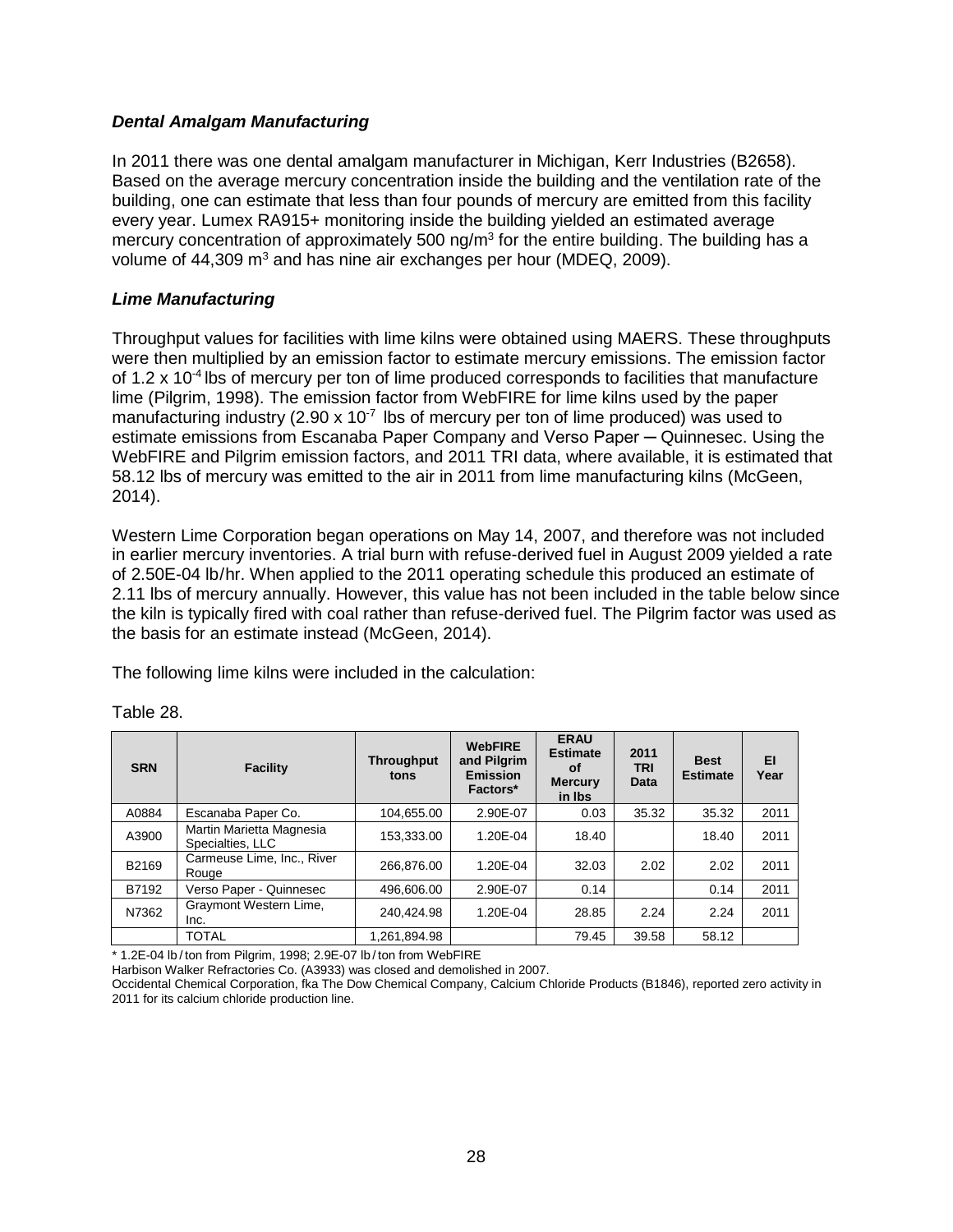# *Phosphate Mills*

Michigan does not have any phosphate mills. Based on a query of the SCCs involving phosphates, superphosphates, and ammonium phosphates, the only facility in MAERS associated with the use of phosphates is B1989, Agrium Advanced Technologies (US) Inc. (MDEQ, 2014). This facility's NAICS code of 325314 indicates "Fertilizer (Mixing Only) Manufacturing."

# <span id="page-31-0"></span>*Brick Manufacturing*

Hanson Brick (A6497) in Corunna, emitted 0.34 lbs from its two gas-fired kilns in 2011, based on the facility reported throughput and the application of a standard USEPA emission factor by the MAERS emission estimator (MDEQ, 2014).

Table 29.

| <b>SRN</b> | <b>Facility</b> | <b>Throughput</b><br>tons | <b>Emission Factor</b> | <b>Lbs Emitted</b> | Year |
|------------|-----------------|---------------------------|------------------------|--------------------|------|
| A6497      | Hanson Brick    |                           | 7.50E-06               |                    | 2011 |
| A6497      | Hanson Brick    | 45688                     | 7.50E-06               | 0.34266            | 2011 |
|            | <b>TOTAL</b>    |                           |                        | 0.34266            | 2011 |

# <span id="page-31-1"></span>*Coke Production*

Michigan has one coke battery, the EES Coke Battery, LLC (P0408). This facility was formerly part of US Steel (A7809) on Zug Island, River Rouge, until it was permitted as a separate stationary source (P0408). In a permit application submitted in June 2014, EES Coke estimated a maximum emission rate for mercury of 0.006 lb/hr (Brunner, 2014). Accordingly, a maximum annual estimate of 52.56 lbs has been estimated by the AQD (McGeen, 2014).

#### <span id="page-31-2"></span>*Medical Waste Autoclave*

There were no medical waste autoclaves operating in Michigan in 2011. There were two medical waste autoclaves referenced in the 2005 mercury report. One was Michigan Waste Services (M4139) in Grand Blanc. This facility, which utilized a medical waste incinerator as well as the autoclave, is no longer operating. This source ceased operations on July 28, 2008, per the date of the court order, which required the company to cease operation of the facility (McLemore, 2010). The other medical waste autoclave was Agility (N7568), in Kentwood. This facility was later known as Stericycle, Inc. This source started operation on October 7, 2004, and closed in 2010 (Charley, 2010).

#### <span id="page-31-3"></span>**PRODUCTION OF METALS**

Primary Metal production refers to metal created from ore, whereas secondary metal production refers to the production of alloys from ingots and to the recovery of metal from scrap and salvage (USEPA, 1986). Metal production that uses scrap is of more concern for mercury emissions, because of the wide application of mercury-containing convenience light switches and antilock brake switches used in vehicles until 2003 (End-of Life Vehicles Solutions Corporation, 2014).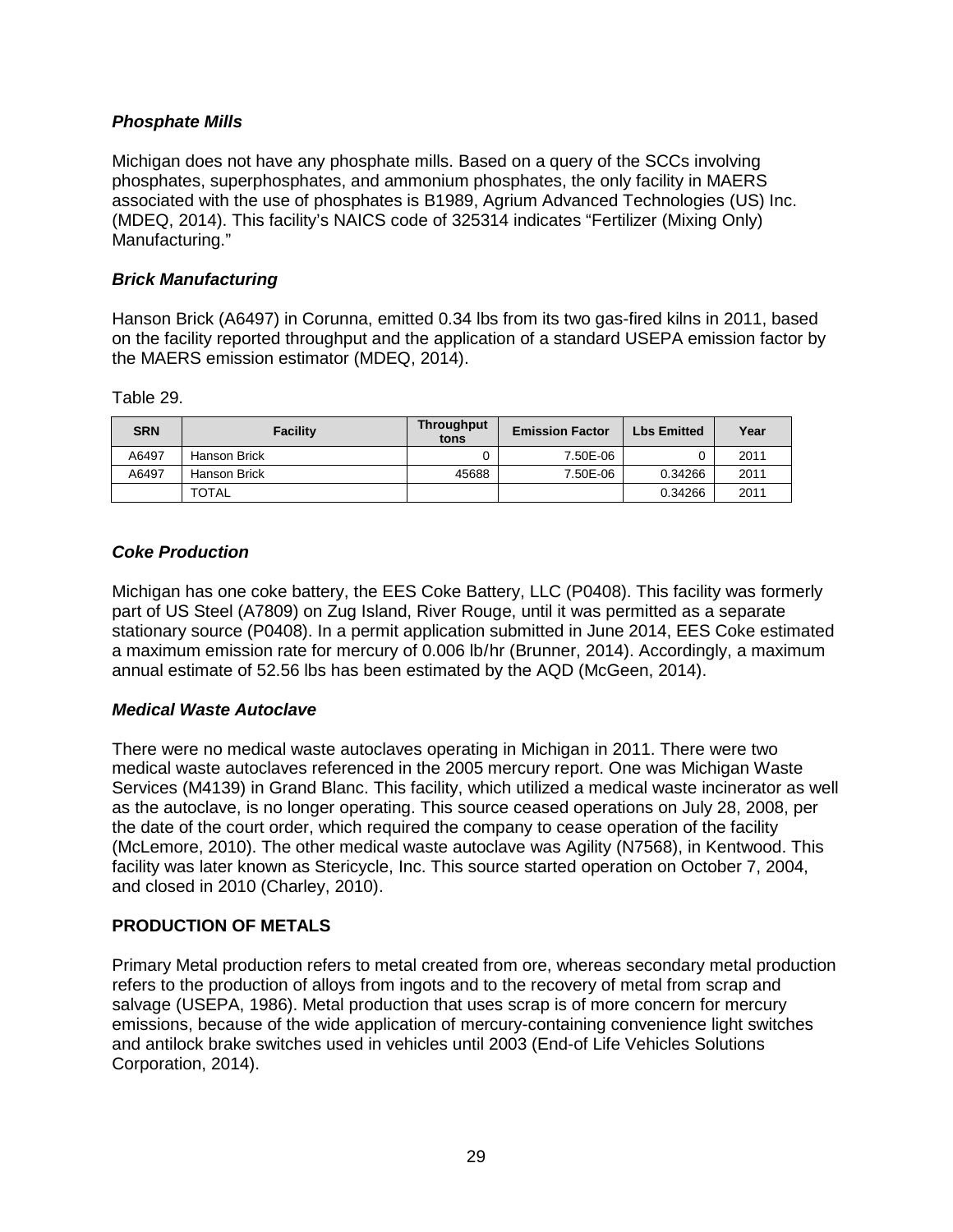# <span id="page-32-0"></span>*BOFs in Primary Metal Production (Steel Manufacturing)*

Basic Oxygen Furnaces (BOFs) are used to make steel from molten metal and scrap. The input material is typically 70 percent molten pig iron and 30 percent scrap (Grinstern, 2010). The input material is refined by injecting high-purity oxygen into the furnace; the oxygen reacts with carbon and other impurities in the metal to remove them from the metal. Basic oxygen process steelmaking is executed in large, refractory-lined, pear-shaped furnaces (USEPA,1986).

There are two facilities in Michigan that make steel using the basic oxygen process, Severstal (formerly Rouge Steel) (A8640) and US Steel (A7809). For 2011 operations, Severstal reported 54.00 lbs of mercury emissions to the USEPA's TRI (MDEQ, 2014). TRI data from 2011 indicates that US Steel emitted 4.06 lbs of mercury in that year. In total, it is estimated that facilities engaged in steelmaking via the Blast/BOF process emitted 58.06 lbs of mercury to the atmosphere in 2011.

Table 30.

| <b>SRN</b> | <b>Facility</b>                  | <b>Emissions lbs</b> | <b>El Year</b> | <b>Comments</b> |
|------------|----------------------------------|----------------------|----------------|-----------------|
| A8640      | Severstal (formerly River Rouge) | 54.00                | 2011           | 2011 TRI        |
| A7809      | <b>US Steel</b>                  | 4.06                 | 2011           | 2011 TRI        |
|            | <b>TOTAL</b>                     | 58.06                |                |                 |

# <span id="page-32-1"></span>*EAFs in Primary Metal Production (Steel Manufacturing)*

Electric arc furnaces are the most common type of furnace used for the electric production of steel. EAFs are capable of melting small amounts of iron scrap, pig iron, and direct reduced iron, but primarily melt scrap (Energy International, 2005). According to the AP-42 Compilation of Emission Factors, about 57% of total steel produced in the United States comes from EAFs in operations called minimills (USEPA, 2010). Minimills use 100% scrap charge (Metals Advisor).

Gerdau MacSteel Jackson (B4306) in Jackson, MI conducted stack testing in December 2006. More recent stack testing for mercury was not available. Based on the stack test emission factor of 1.70E-02 lb/hr, and the 2011 operating schedule of 7,200 hours reported to MAERS, 122.40 lbs are estimated for this facility (McGeen, 2014).

Gerdau MacSteel Monroe (B7061) estimated in their 2011 MAERS report that their mercury emissions for the year were 123.12 lbs. This is based on facility stack test data. The ERAU also added a value of 0.03 lbs for emissions of particle bound mercury from the baghouse, based on baghouse dust analysis performed by the facility in 2005. Accordingly, a total estimate of 123.15 lbs of mercury was estimated for Gerdau MacSteel Monroe. These emissions are comprised of elemental and gaseous reactive mercy (McGeen, 2014).

Ervin Amasteel (B1754) conducted stack testing in 2008 on their EAF baghouse exhaust. The emission rate of 7.86E-07 gr/dscf was utilized by the ERAU to estimate annual emissions of 15.93 lbs of mercury from the facility (McGeen, 2014).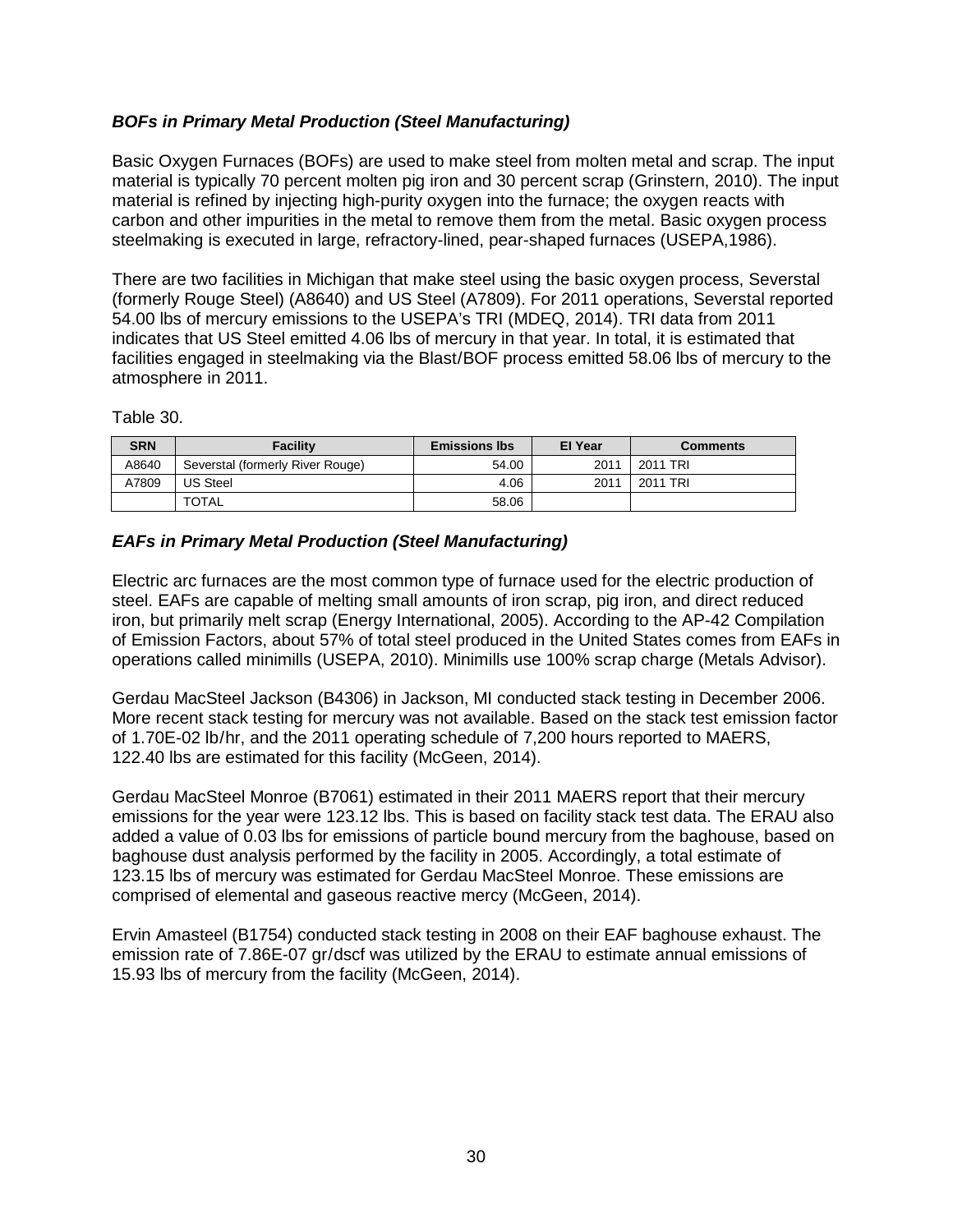Table 31.

| <b>El Year</b> | <b>SRN</b> | <b>Facility Name</b>                                   | <b>SCC</b> | <b>Throughput</b><br>tons steel | <b>Emission Factor</b> | Hrs/yr | <b>Estimated</b><br><b>Emissions</b> |
|----------------|------------|--------------------------------------------------------|------------|---------------------------------|------------------------|--------|--------------------------------------|
| 2011           | B7061      | Gerdau MacSteel<br>Monroe                              | 30300908   | 590490                          | 1.60E-02<br>lb/hr      | 7695   | 123.15                               |
| 2011           | B4306      | Gerdau Special Steel<br>North America, Jackson<br>Mill | 30300904   | 283576.91                       | 1.70E-02<br>lb/hr      |        | 122.40                               |
| 2011           | B1754      | <b>Ervin Amasteel Division</b>                         | 30400701   | 85646                           | 7.86E-07 gr/dscf       |        | 15.93                                |
| TOTAL          |            |                                                        |            |                                 |                        |        | 261.48                               |

# <span id="page-33-0"></span>*EAFs and EIFs in Secondary Metal Production (Steel Foundries)*

EAFs and EIFs are used by the steel industry to melt and formulate steel. EAFs are large, welded steel cylindrical vessels with removable roofs through which three retractable carbon electrodes are lowered; metal charge is melted by the resistive heating generated from electrical current flowing among the electrodes and through the charge. EAFs are used to produce carbon and alloy steels. The input material to an EAF is typically 100% scrap (USEPA, 1986).

EIFs are cylindrical or cup-shaped vessels that are surrounded by electrical coils. The coils are energized with an alternating current to produce a fluctuating magnetic field that heats the metal charge (USEPA, 1986).

Throughput information for secondary metal production (steel foundries) was obtained using the EI toolkit. An emission factor from *"Toxics in Vehicles: Mercury"* was then applied since WebFIRE was lacking an emission factor for this category (Ecology Center & Great Lakes United, 2001). EAFs and EIFs engaged in Secondary Metal Production (steel foundries) emitted approximately 39.72 lbs of mercury in 2011 (McGeen, 2014).

The following EAFs and EIFs in steel foundries were included in the calculation:

| El Year      | <b>SRN</b> | <b>Facility Name</b>                              | <b>Throughput</b><br>tons | <b>Emission</b><br>Factor<br>lb/ton* | <b>ERAU</b><br><b>Mercury</b><br><b>Estimate</b> |
|--------------|------------|---------------------------------------------------|---------------------------|--------------------------------------|--------------------------------------------------|
| 2011         | B1929      | Michigan Steel, Inc.                              | 5590                      | 6.90E-04                             | 3.86                                             |
| 2011         | B2178      | Cadillac Casting, Inc.                            | 137592                    | 3.90E-05                             | 5.37                                             |
| 2011         | B7013      | Huron Castings, Inc. & Blue Diamond Steel Casting | 18901                     | 6.90E-04                             | 13.04                                            |
| 2011         | B7357      | Temperform Corp.                                  | 590                       | 6.90E-04                             | 0.41                                             |
| 2011         | B7870      | Eagle Alloy, Inc.                                 | 22957.56                  | 6.90E-04                             | 15.84                                            |
| 2011         | N2631      | Barron Cast, Inc.                                 | 910                       | 6.90E-04                             | 0.63                                             |
| 2011         | N7276      | Ancast, Inc.                                      | 835                       | 6.90E-04                             | 0.58                                             |
| <b>TOTAL</b> |            |                                                   |                           |                                      | 39.72                                            |

Table 32.

\* Factor for B2178 based on facility stack testing

Cannon Muskegon Corp. (A4315) was not included for mercury estimates since they do not melt any automotive or common white goods scrap. They only use high quality/purity metals due to the products they produce; therefore, any mercury emitted would have to come from the metal itself as opposed to contamination from mercury switches (Grinstern, 2010).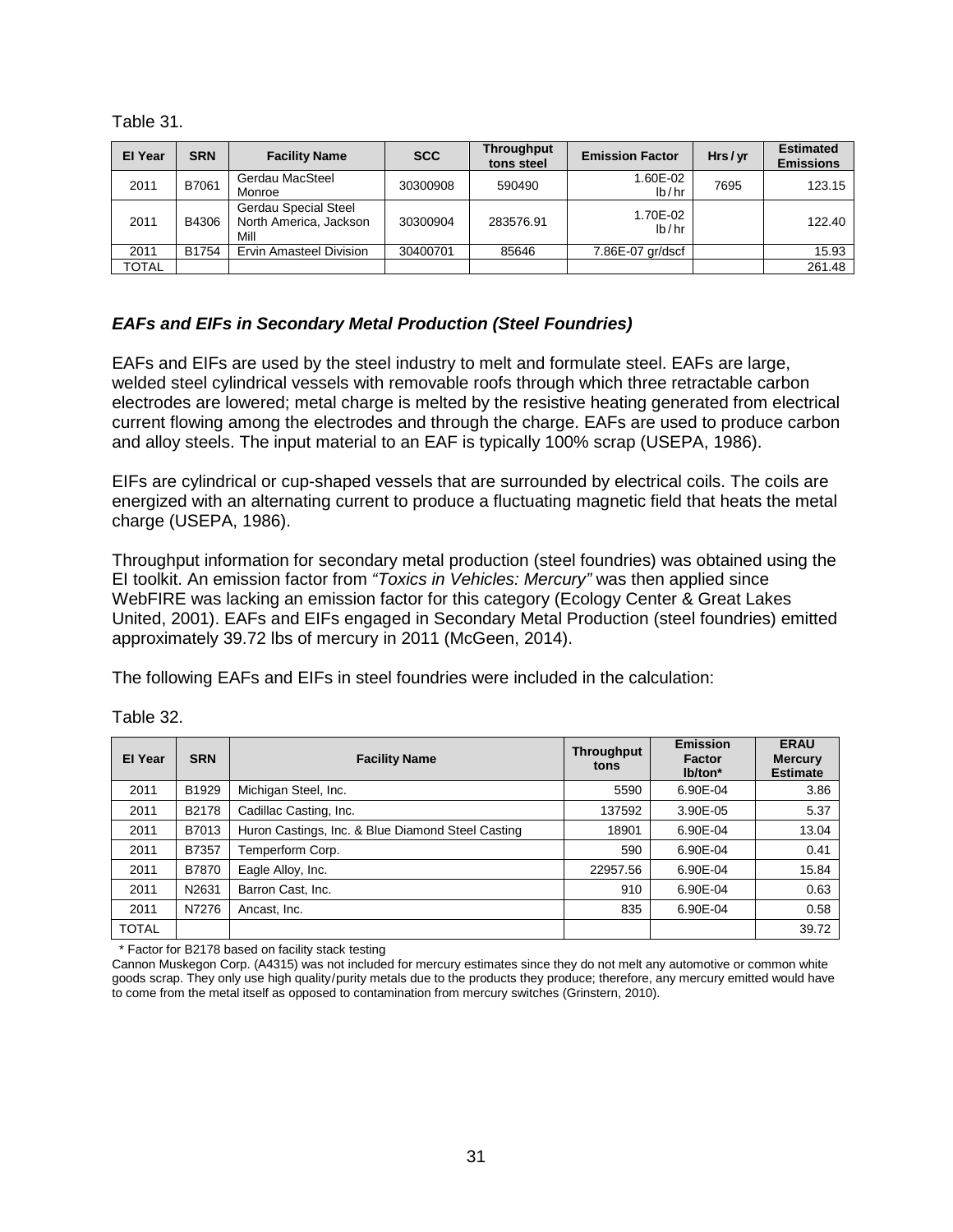# Table 33. Supporting Data from *Toxics in Vehicles: Mercury* (Ecology Center & Great Lakes United, 2001)

| Company                                               | <b>Production</b> <sup>a</sup><br><b>Estimated</b><br><b>Estimated</b><br><b>State</b><br>Capacity<br>Hg<br>Hg<br><b>Emissions</b><br>Hg<br><b>Short</b><br><b>Emissions</b><br>Tons/year<br>Low Lbs/yr<br><b>High Lbs/yr</b> |                      | Average<br><b>Estimated</b><br><b>Emissions</b> |      | <b>Average Emission Factor</b> |            |                         |
|-------------------------------------------------------|-------------------------------------------------------------------------------------------------------------------------------------------------------------------------------------------------------------------------------|----------------------|-------------------------------------------------|------|--------------------------------|------------|-------------------------|
|                                                       |                                                                                                                                                                                                                               |                      |                                                 |      | Lbs/yr                         | Lbs Hg/ton | <b>Kg Hg/metric ton</b> |
| <b>Marion Steel</b>                                   | OH                                                                                                                                                                                                                            | 365,000              | 371                                             | 572  | 514                            | 0.0014     | 0.0007                  |
| Co-Steel<br>Sayreville                                | <b>NJ</b>                                                                                                                                                                                                                     | 750,000              | 24                                              | 4730 | 597                            | 0.00080    | 0.00040                 |
| North Star Steel                                      | MN                                                                                                                                                                                                                            | 465.000 <sup>b</sup> | 136                                             | 136  | 136                            | 0.00029    | 0.00011                 |
| Co-Steel<br>Raritan                                   | NJ.                                                                                                                                                                                                                           | 800.000              | 129                                             | 323  | 224                            | 0.00028    | 0.00014                 |
| Overall average emission factor<br>0.00035<br>0.00069 |                                                                                                                                                                                                                               |                      |                                                 |      |                                |            |                         |

| Table 16: Mercury Emission Factors for EAFs (1997-2000 test data) |  |  |  |  |  |
|-------------------------------------------------------------------|--|--|--|--|--|
|-------------------------------------------------------------------|--|--|--|--|--|

Note: Except for NSS, estimated mercury emissions are based on actual stack-test data for pounds of mercury emitted per hour times the allowable operating hours per year. NSS mercury emissions are based on actual stack-test data times the annual hours the EAF is under power.

a Except for NSS, production capacity data from Iron & Steel Maker, EAF Roundup, May 2000.

**b** Based on estimated 1998 production instead of capacity

# <span id="page-34-0"></span>*Secondary Metal Production (Grey Iron)*

Grey iron is a type of cast iron with 3.5% carbon and is used in industry. Much of the carbon in this type of cast iron separates out as graphite giving grey iron its grey appearance (Dictionary.com). This broad grouping includes the following two categories, cupolas in secondary metal production (grey iron) and EAFs and EIFs in secondary metal production (grey iron).

#### <span id="page-34-1"></span>*Cupolas in Secondary Metal Production (Grey Iron)*

The cupola is a type of furnace used in the iron foundry industry. It uses coke as a fuel and is typically composed of a cylindrical steel shell with a refractory-lined or water-cooled inner wall (USEPA, 1986).

For Grede LLC (B1577), CWC Textron (B1909) and Metavation Vassar LLC (B2043), recent stack test data was available and was deemed applicable for use in estimating 2011 emissions based on lack of process equipment changes preceding or following the years in which the testing occurred. Accordingly, ERAU staff created mercury estimates for these sources using the emission rates in lbs per ton. Emission rates in lbs per hour were also utilized, where available. The resulting values were several times lower than the MAERS default estimates and the estimates based on the New Jersey or WebFIRE emission factors (McGeen, 2014).

Stack testing data from other cupolas engaged in secondary metal production of grey iron was not available. Throughput data was gathered using the EI Toolkit. This throughput data was then multiplied by an emission factor. For facilities where control information was unknown, the uncontrolled emission factor from WebFIRE was utilized. The emission factor from WebFIRE is based on compliance testing for one baghouse from December 1990. Where knowledge was available on control information, a controlled factor from WebFIRE was selected. The "New Jersey" emission factor was generated based on stack tests from three facilities between 1993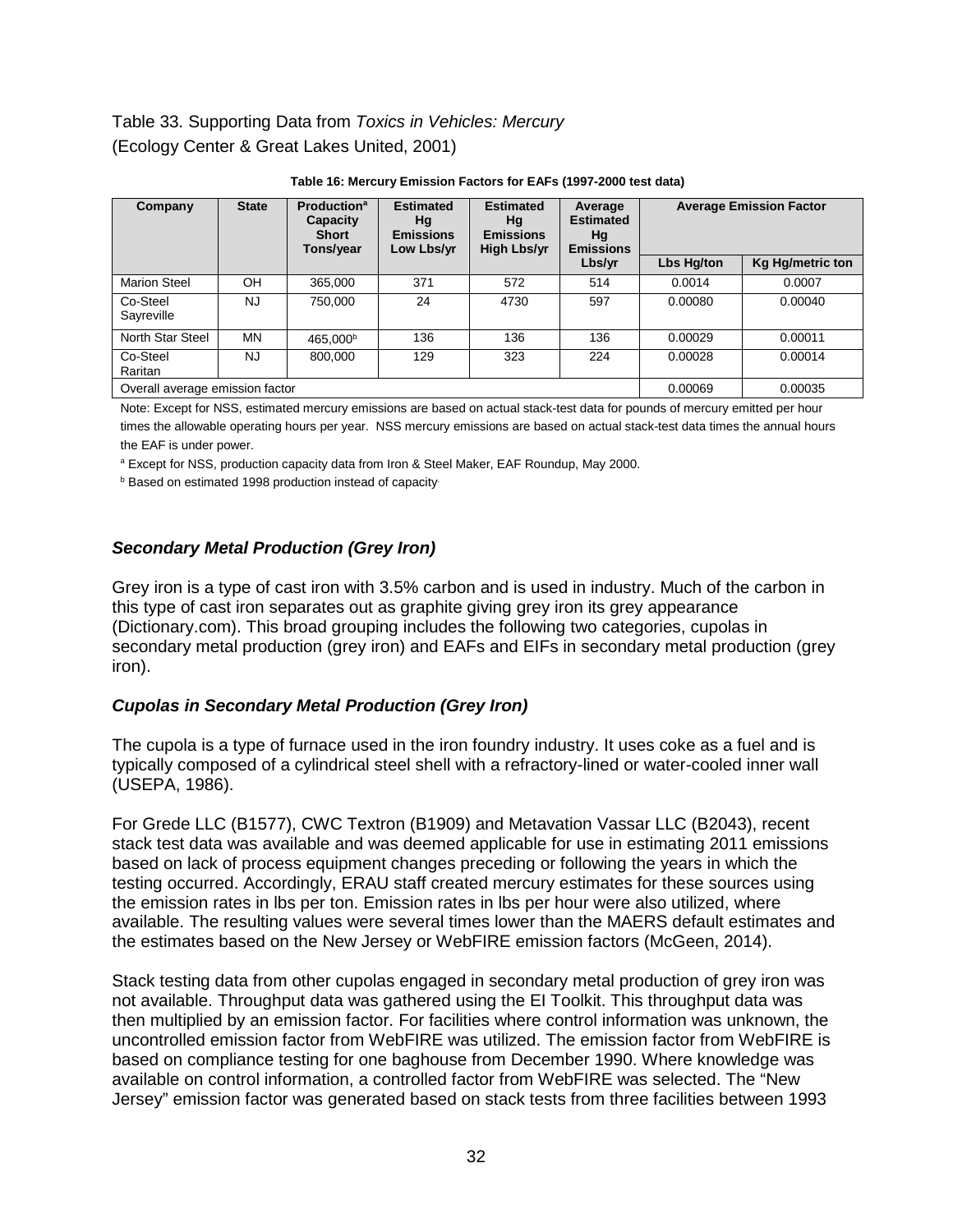and 1999 (Ecology Center & Great Lakes United, 2001). When using the stack-test based emission estimates, and the WebFIRE and New Jersey factors for facilities where stack testing was not available, between 74.31 lbs and 97.60 lbs of mercury emissions were emitted from cupolas in 2011.

The following cupolas engaged in the production of grey iron were included in the inventory:

| Table 34. |  |
|-----------|--|
|-----------|--|

| <b>SRN</b>         | <b>Facility Name</b>                       | 2011 EE<br>Value<br>from<br><b>MAERS</b> | <b>WebFIRE</b><br>Factor<br>lb / ton <sup>1</sup> | <b>New Jersey</b><br>Factor<br>lb / ton <sup>2</sup> | Facility<br><b>Stack</b><br><b>Emission</b><br>Rates<br>1 <sup>b</sup> / hr <sup>3</sup> | <b>Facility</b><br><b>Stack</b><br><b>Emission</b><br>Rates<br>$1b$ / ton <sup>3</sup> | <b>Lbs Emitted per</b><br><b>WebFIRE</b><br>Factor, and<br><b>Stack Test</b><br>Results, as<br><b>Available</b> | <b>Lbs Emitted</b><br>per New<br>Jersey Factor,<br>and Stack<br><b>Test Results,</b><br>as Available |
|--------------------|--------------------------------------------|------------------------------------------|---------------------------------------------------|------------------------------------------------------|------------------------------------------------------------------------------------------|----------------------------------------------------------------------------------------|-----------------------------------------------------------------------------------------------------------------|------------------------------------------------------------------------------------------------------|
| A0767              | East Jordan Iron Works, dba<br>EJUSA, Inc. | 62.14                                    | 1.59E-04                                          | 2.50E-04                                             |                                                                                          |                                                                                        | 28.39                                                                                                           | 44.64                                                                                                |
| A3934              | Great Lakes Castings, LLC                  | 19.44                                    | 3.48E-04                                          | 2.50E-04                                             |                                                                                          |                                                                                        | 19.44                                                                                                           | 13.96                                                                                                |
| B1577              | Grede, LLC, Iron Mountain                  | 26.49                                    | 1.59E-04                                          | 2.50E-04                                             |                                                                                          | 2.70E-05                                                                               | 2.05                                                                                                            | 2.05                                                                                                 |
| B1909              | <b>CWC Textron</b>                         | 16.08                                    | 1.59E-04                                          | 2.50E-04                                             | 2.90E-06                                                                                 | 1.49E-07                                                                               | 6.89E-03                                                                                                        | 6.89E-03                                                                                             |
| B2043 <sup>4</sup> | Metavation Vassar, LLC                     | 9.76                                     | 3.48E-04                                          | 2.50E-04                                             | 7.09E-04                                                                                 | 1.03E-04                                                                               | 2.54                                                                                                            | 2.54                                                                                                 |
| B2178              | Cadillac Casting, Inc.                     | 47.88                                    | 1.59E-04                                          | 2.50E-04                                             |                                                                                          |                                                                                        | 21.88                                                                                                           | 34.40                                                                                                |
| <b>TOTALS</b>      |                                            | 181.79                                   |                                                   |                                                      |                                                                                          |                                                                                        | 74.31                                                                                                           | 97.60                                                                                                |

1 1.59e-04 lb / ton is controlled factor from WebFIRE reflecting application of a baghouse; 3.48e-04 lb / ton is an uncontrolled factor from WebFIRE.<br><sup>2</sup> The "New Jersey" emission factor was generated based on stack tests from three facilities between 1993 and 1999 (Ecology

Center and Great Lakes United, 2001). B2043, now known as Metavation Vassar, LLC ceased operations in November 2013 and entered Chapter 11 bankruptcy in January 2014. By 2010, B1961 (Barber Steel Foundry Corporation) was bankrupt. It did not

operate in 2011 and therefore is not included in the report. The facility began operating again as of 2013.<br><sup>3</sup> For CWC Textron (B1909), mercury emissions were beneath the Method Detection Limit (MDL) during stack testing therefore, the MDL is used to approximate a worst case scenario. For Grede/Metavation Vassar (B2043), stack testing on 7/24/2013 was used to estimate per ton and per hour emission rates. For Grede LLC/Iron Mountain (B1577), stack testing on 5/8/2012 was used to estimate a per ton emission rate.

4 B2043, now known as Metavation Vassar, LLC, ceased operations in November 2013 and entered Chapter 11 bankruptcy in January 2014.

Table 35. Supporting data from *Toxics in Vehicles: Mercury* (Ecology Center & Great Lakes United, 2001)

| <b>Facility</b>                         | <b>Permitted</b><br><b>Production</b><br><b>Capacity</b><br>(short<br>tons/yr) | <b>Mercury</b><br><b>Permit</b><br>Limit<br>(lbs/yr) | <b>Stack Test</b><br>Date                     | <b>Mercury</b><br><b>Emissions</b><br>(lbs/yr) | <b>Average Mercury Emission</b><br>Factor |                 |  |  |  |
|-----------------------------------------|--------------------------------------------------------------------------------|------------------------------------------------------|-----------------------------------------------|------------------------------------------------|-------------------------------------------|-----------------|--|--|--|
|                                         |                                                                                |                                                      |                                               |                                                | (lbs/short ton)                           | (kg/metric ton) |  |  |  |
| <b>Atlantic States</b><br>Iron Pipe Co. | 234.000                                                                        | 137                                                  | Nov. 1993                                     | 40                                             | 0.00032                                   | 0.000016        |  |  |  |
|                                         |                                                                                |                                                      | Nov. 1999                                     | 108                                            |                                           |                 |  |  |  |
| <b>Griffin Pipe</b><br><b>Products</b>  | 182.000                                                                        | 312                                                  | Sept. 1997                                    | 10                                             | 0.000055                                  | 0.000027        |  |  |  |
| U.S. Pipe and<br>Foundry, Inc.          | 262.964                                                                        | 80                                                   | Sept. 1997                                    | 96                                             | 0.00037                                   | 0.00018         |  |  |  |
|                                         |                                                                                |                                                      | Average Emission Factor<br>0.00025<br>0.00012 |                                                |                                           |                 |  |  |  |

**Table 20: Mercury Emissions from New Jersey Foundries**

Source: Agrawal, Sunila, NJ DEP, October 30, 2000.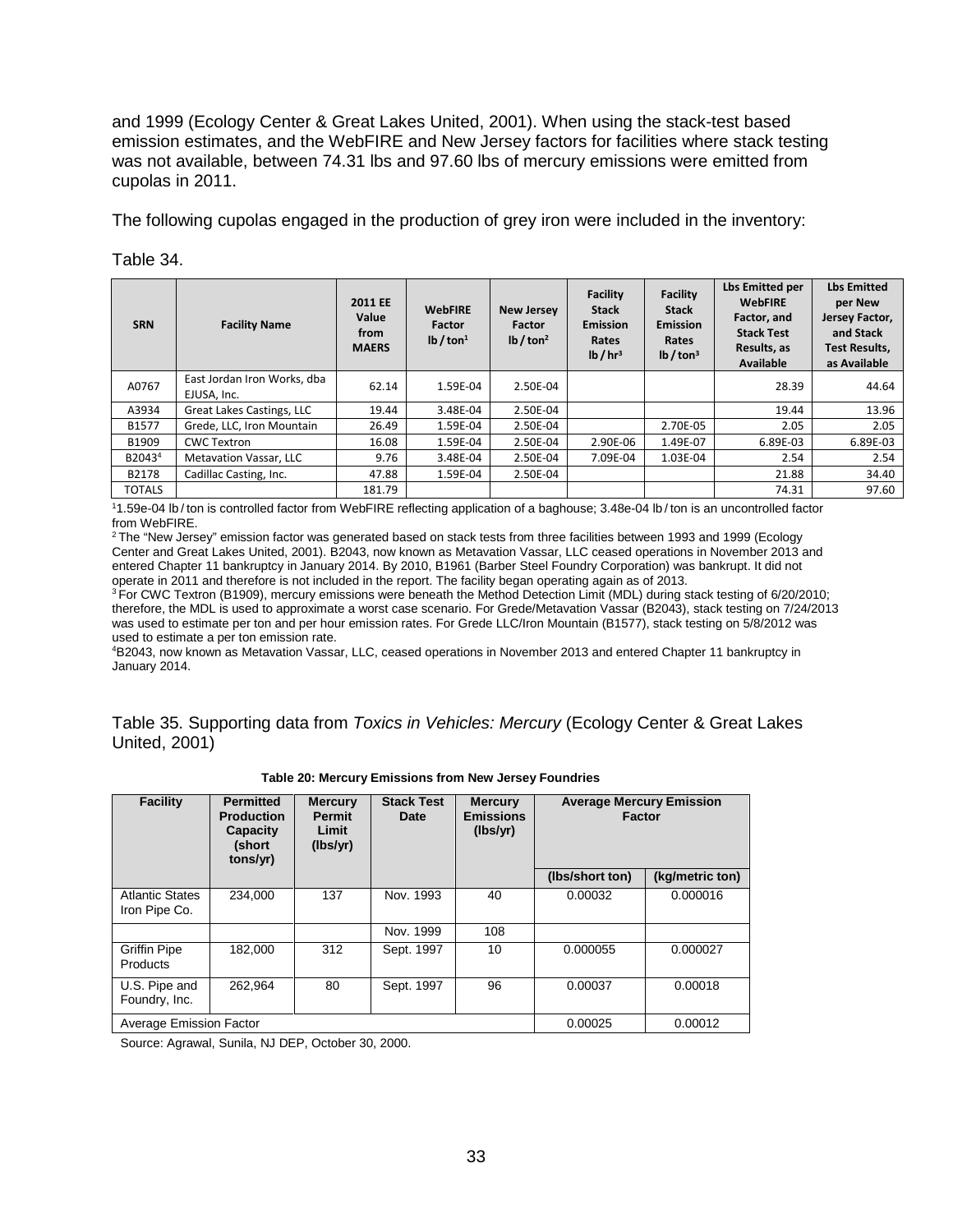#### <span id="page-36-0"></span>*EAFs and EIFs in Secondary Metal Production (Grey Iron)*

An EAF is a large, welded steel cylindrical vessel with a removable roof through which three retractable carbon electrodes are lowered and energized, creating arcs that melt metallic charge with their heat. EIFs are cylindrical or cup-shaped vessels that are surrounded by electrical coils, which are energized to produce an electromagnetic field that heats the metal charge (USEPA, 1986).

Stack testing was not available for EAFs and EIFs involved in the secondary metal production of grey iron. Throughput information was obtained from the EI Toolkit. The emission factor was obtained from the Indiana Department of Environmental Management's "Summary of Mercury Emissions from Non-Electric Generating Units (IDEM, 2004)." This emission factor was then compared to the emission factors corresponding to grey iron production from WebFIRE to generate a range (USEPA, 2009).

The following EAFs and EIFs engaged in the production of grey iron in 2011 were included in the calculations:

| EI<br>Year    | <b>SRN</b> | <b>Facility Name</b>                                | Throughput<br>tons | Emission<br><b>Factor from</b><br><b>WebFIRE</b> | <b>Emission</b><br>Factor<br>from IDEM | <b>Stack Test</b><br><b>Emission</b><br>Rate<br>Lb/hr | Lbs<br><b>Emitted</b><br>per<br>WebFIRE.<br>and Stack<br><b>Test based</b><br>Est. B1716<br>and N5814 | <b>Lbs Emitted</b><br>per IDEM,<br>and Stack<br><b>Test-based</b><br>Est.<br><b>B1716 and</b><br>N5815 |
|---------------|------------|-----------------------------------------------------|--------------------|--------------------------------------------------|----------------------------------------|-------------------------------------------------------|-------------------------------------------------------------------------------------------------------|--------------------------------------------------------------------------------------------------------|
| 2011          | A0095      | ATI Casting Service, LLC                            | 0.00               | 7.20E-05                                         | 2.70E-04                               |                                                       | 0.00                                                                                                  | 0.00                                                                                                   |
| 2011          | A0171      | Hastings Manufacturing Co.,<br>LLC.                 | 1,961.40           | 7.20E-05                                         | 2.70E-04                               |                                                       | 0.14                                                                                                  | 0.53                                                                                                   |
| 2011          | B1577      | Grede LLC, Iron Mountain                            | 2,295.00           | 7.20E-05                                         | 2.70E-04                               |                                                       | 0.17                                                                                                  | 0.62                                                                                                   |
| 2011          | B1661      | Pioneer Foundry Co., Inc.                           | 1,024.00           | 7.20E-05                                         | 2.70E-04                               |                                                       | 0.07                                                                                                  | 0.28                                                                                                   |
| 2011          | B1709      | Federal-Mogul Powertrain<br>Systems                 | 15,254.00          | 7.20E-05                                         | 2.70E-04                               |                                                       | 1.10                                                                                                  | 4.12                                                                                                   |
| 2011          | B1716      | Betz Industries, Inc.                               | 33,727.00          | 7.20E-05                                         | 2.70E-04                               | $< 4.969E-05$                                         | 0.11                                                                                                  | 0.11                                                                                                   |
| 2011          | B1737      | Kent Foundry Co.                                    | 6,175.40           | 7.20E-05                                         | 2.70E-04                               |                                                       | 0.44                                                                                                  | 1.67                                                                                                   |
| 2011          | B2015      | Metal Technologies, Inc.,<br>Three Rivers Gray Iron | 159,011.00         | 7.20E-05                                         | 2.70E-04                               |                                                       | 11.45                                                                                                 | 42.93                                                                                                  |
| 2011          | B4538      | Blackmer                                            | 2,884.50           | 7.20E-05                                         | 2.70E-04                               |                                                       | 0.21                                                                                                  | 0.78                                                                                                   |
| 2011          | M4387      | Process Prototype, Inc.                             | 246.06             | 7.20E-05                                         | 2.70E-04                               |                                                       | 0.02                                                                                                  | 0.07                                                                                                   |
| 2011          | N5814      | Asama Coldwater<br>Manufacturing, Inc.              | 72,969.00          | 7.20E-05                                         | 2.70E-04                               | 6.11E-06                                              | 0.06                                                                                                  | 0.06                                                                                                   |
| 2011          | N5866      | Metal Technologies, Inc.,<br>Ravenna Ductile Iron   | 117,313.00         | 7.20E-05                                         | 2.70E-04                               |                                                       | 8.45                                                                                                  | 31.67                                                                                                  |
| <b>TOTALS</b> |            |                                                     |                    |                                                  |                                        |                                                       | 22.21                                                                                                 | 82.83                                                                                                  |

Table 36.

A6177, Eaton Corp. did not operate its three EAFs in 2005 and has since closed.

B1547, Hayes Albion Corp. closed in 2002.

B1786, Schwarb Foundry closed in 2003.

EAFs and EIFs engaged in the production of grey iron produced between 22.21 and 82.83 lbs of mercury emissions in 2011 (McGeen, 2014).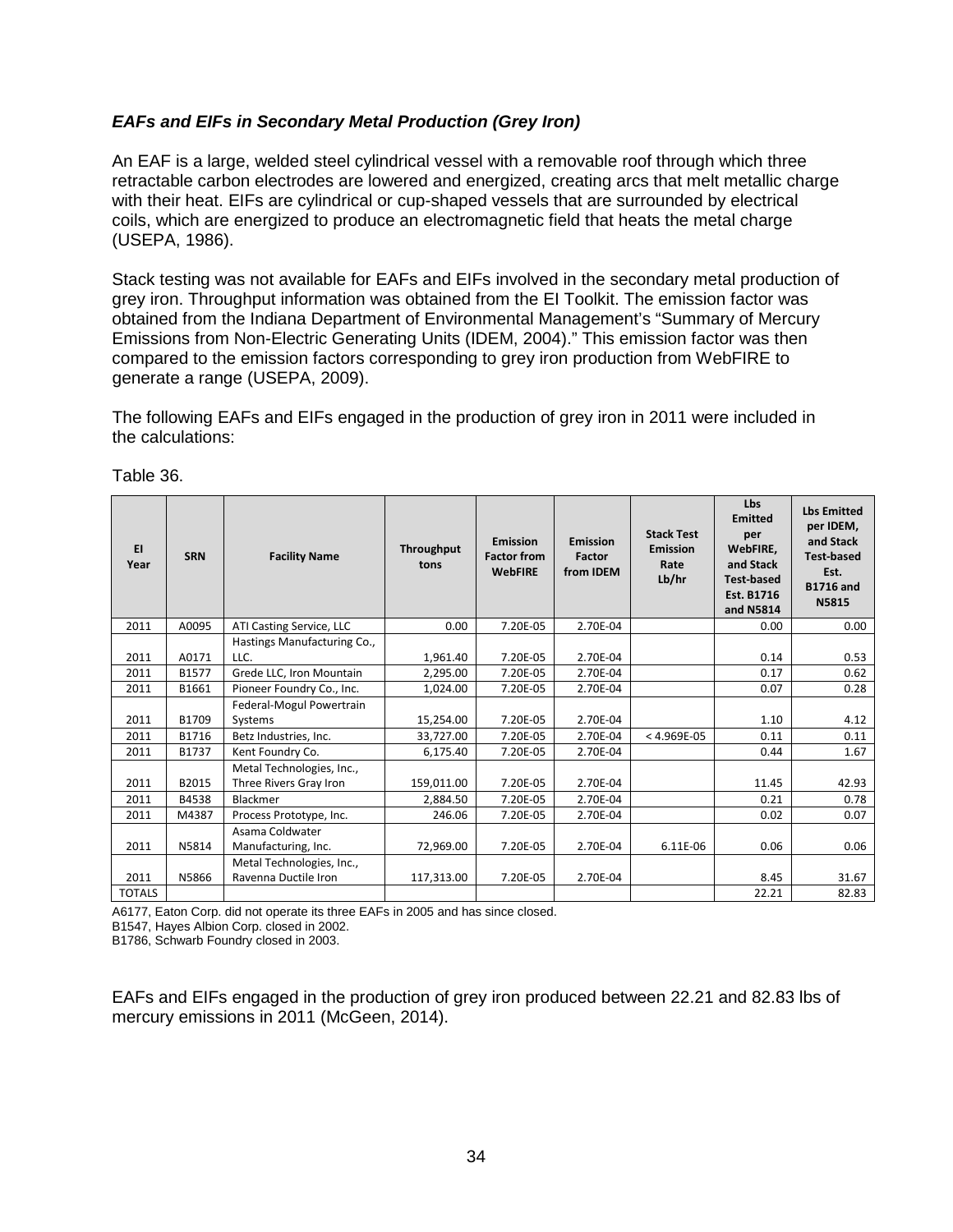# <span id="page-37-0"></span>*Auto Switches ─ Shredding of Autos (Point Source)*

Mercury emissions from the shredding of automobiles have a point source component (from permitted facilities) as well as an area source component from unpermitted facilities.

#### Table 37.

| Category                         | 2011 Mercury Emissions in Ibs |
|----------------------------------|-------------------------------|
| Point source auto shredding      | 16.54                         |
| Area source auto shredding       | 59.53                         |
| Statewide totals: auto shredding | 76.07                         |

Using Michigan data about scrapped vehicles, an estimated total of 34.51 kg (76.07 lbs) of mercury were emitted statewide to the atmosphere from shredding (McGeen, 2014). It was estimated that 16.54 lbs were emitted by point sources, per the table below. Estimates were based on stack test data and Lumex monitoring.

In the area source section, the methodology for estimating the area source component of auto shredding emissions (59.53 lbs) will be presented.

| <b>SRN</b> | Company                                                                      | <b>Emission Control Equipment</b>                                                                      | <b>Emissions</b><br>lbs/yr | <b>Source</b>                                                                  |
|------------|------------------------------------------------------------------------------|--------------------------------------------------------------------------------------------------------|----------------------------|--------------------------------------------------------------------------------|
| A2457      | Louis Padnos Iron & Metal<br>Co., 2001 Turner Ave NW,<br><b>Grand Rapids</b> | Shredder has "water only" spray<br>in the hammer mill.                                                 | 11.44                      | 2008 stack test                                                                |
| A4750      | SLC Recycling, Inc.<br>(Ferrous Processing and<br>Trading)                   | <b>Baghouse</b>                                                                                        | 0.4                        | 2001 stack test                                                                |
| B3240      | <b>Fritz Enterprises</b><br>23550 Pennsylvania Rd,<br>Taylor                 | Water spray and cyclone on<br>shredder.                                                                |                            | 2003 Lumex Monitoring<br>(assuming 8 hour workday/<br>$365$ days/yr)           |
| B6178      | Huron Valley Steel Corp.<br>41000 Huron River Dr.,<br><b>Belleville</b>      | Two cyclones                                                                                           | <b>NA</b>                  | No stack test, TRI, permit or<br>MAERS data available for<br>mercury emissions |
| N0844      | Rifkin Scrap Iron & Metal<br>1445 N. Niagara Street,<br>Saginaw              | Shredder enclosed by a metal<br>hood and ducted to a cyclone<br>followed by a wet venturi<br>scrubber. | 2.7                        | 2004 stack test at baghouse<br>(assuming operating 24 hr/d,<br>365 d/yr        |
| N3753      | E. Kingsford Iron and Metal<br>100 Superior Avenue,<br>Kingsford             | <b>NA</b>                                                                                              | NA.                        | No stack test, TRI, permit or<br>MAERS data available for<br>mercury emissions |
| N6293      | <b>Strong Steel Products</b><br>6464 Strong, Detroit                         | Shredder has water added to<br>control emissions.                                                      |                            | 2005 Lumex Monitoring (5008<br>max. operating hours)                           |
|            | <b>TOTAL</b>                                                                 |                                                                                                        | 16.54                      |                                                                                |

Table 38.

#### *Relay Manufacturers*

MDI (Mercury Displacement Industry, SRN # N5886) operates in Edwardsburg, MI. According to the facility's TRI report, it emitted 80.5 lbs of mercury in 2011. According to the 2005 NATA, the mercury emissions are elemental mercury.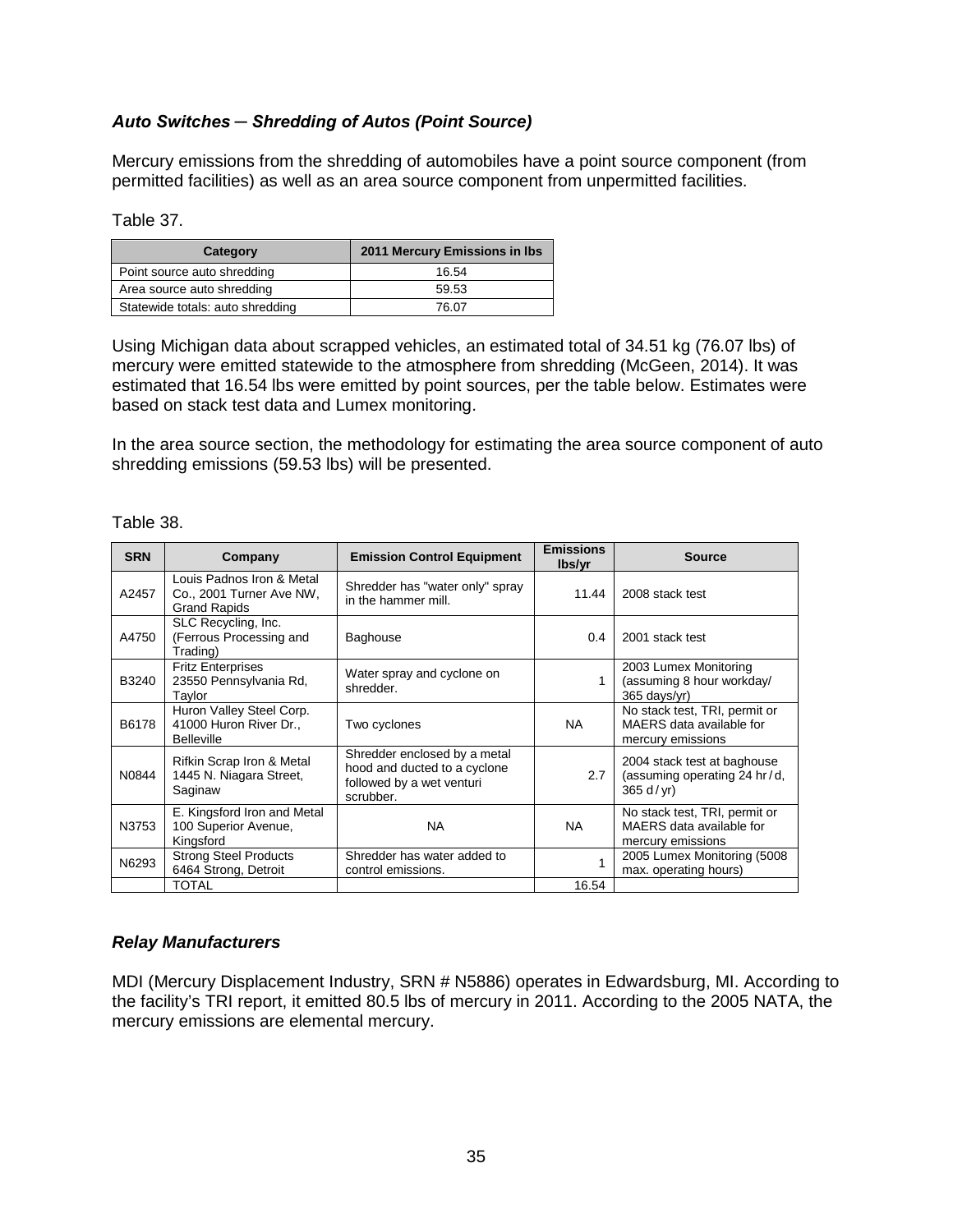# <span id="page-38-0"></span>**AREA SOURCES**

# <span id="page-38-1"></span>*MERCURY IN PRODUCTS*

Incineration of wastes contaminated with mercury-containing products have been known for some time to release mercury to the air, but other pathways for atmospheric mercury emissions from products have received little attention. Emissions from products in this inventory were calculated using the flow model approach. The flow pathway technique was pioneered by the Swedish Nation Chemicals Inspectorate (KEMI), which estimated releases from batteries, fluorescent lamps and sewage sludge. Barr Engineering Company (Barr) and Minnesota Pollution Control Agency (MPCA) used the KEMI approach to estimate the quantity of mercury releases from products in Minnesota. The Minnesota study expanded the KEMI technique to include additional release pathways and additional products. The Minnesota study looked at releases to air, water, and land. The flow model developed during the Minnesota study has since been used to estimate emissions in studies conducted by the Wisconsin Department of Natural Resources and USEPA Region 5 with assistance from Barr (WDNR, 2006). The estimates for emissions from products in this inventory used the most recent model that was updated by USEPA Region 5. Michigan specific data was incorporated into the model when possible. Since the purpose of this inventory is to quantify air emissions, releases to land and water were not included. The methodology used for each specific product is described below.

#### <span id="page-38-2"></span>*Dental Amalgam*

Substituting Michigan data for national data in the USEPA Mercury Flow Diagram, emissions from dental amalgam were calculated (McGeen, 2014). Emissions in this category can be further subdivided into four categories: emissions from the dental office, emissions from the consumer "in use," emissions from recycling, and emissions from dental amalgam in the solid waste stream.

Emissions from dental offices are based on the Interstate Mercury Education & Reduction Clearinghouse Fact Sheet: Mercury Use in Dental Amalgam (IMERC, 2014). According to the January 2014 version of the fact sheet, there were 34,163 total lbs of mercury sold nationally in dental amalgam in 2010. The 2011 calculation assumes that 2011 sales were identical to 2010. Michigan's proportion of the national sales was determined by population (3.2% of the national value). Furthermore, it was assumed that all amalgam sold within the year was placed. Accordingly, 1093.23 lbs was assumed for placement of dental amalgam in Michigan in 2011.

This corresponds to 33.96 kg (74.87 lbs) of mercury emissions, assuming that 7% of the mercury in an amalgam volatilizes to the air during placement of the amalgam.

Additionally, it was estimated that 276.04 kg of mercury returned to the dental office in the form of mercury amalgams which were replaced with new amalgam. Seven percent of the replaced amalgam or 18.90 kg (41.67 lbs) of mercury was emitted from the dental office in the form of air emissions. This source of emissions was inadvertently omitted from the AQD's 2002 and 2005 mercury reports.

Consumer "in use" emissions were estimated to be 7.18 kg (15.83 lbs). This estimate was based on the assumption that 76 percent of the mercury input to dental offices goes to the consumer. A release factor of 0.02% was used to estimate the amount of mercury that would be exhaled to the air.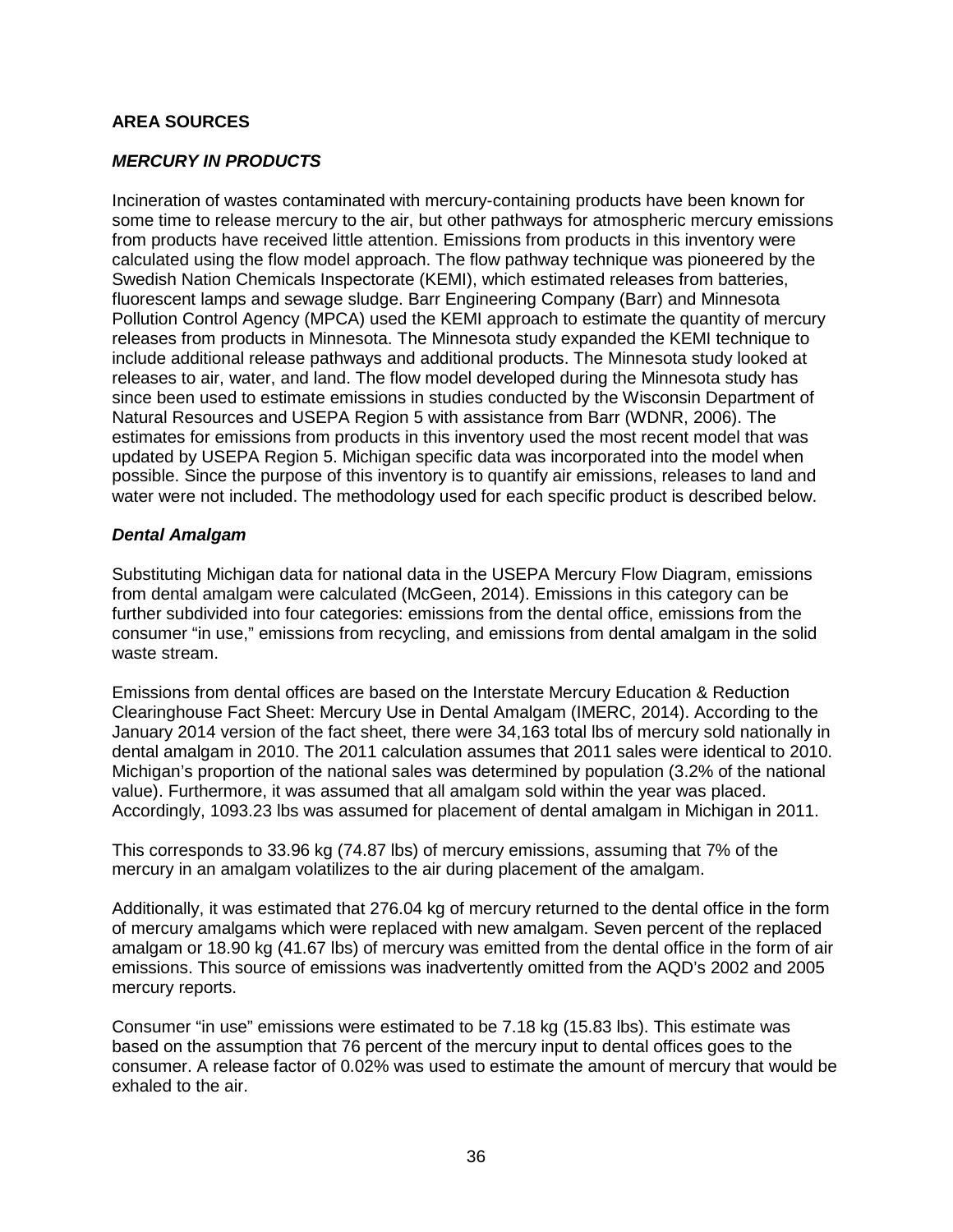Mercury from storage, transit and transfer en route to MSW landfills was estimated at 0.14 kg (0.31 lbs). Mercury from disposal as MSW was estimated at 0.85 kg (1.87 lbs).

Mercury in the amount of 3.20 kg from mass burn and refuse derived fuel (RDF) was estimated by the USEPA model, but since this category is already accounted for in the point source inventory, this estimate was not included in the Michigan 2011 mercury inventory.

Mercury in the amount of 132.37 lbs was estimated in total for the category of dental amalgams in 2011, for the placement of dental amalgams and consumer "in use" emissions. Mercury in the amount of 2.18 lbs was estimated for the waste steam as noted above. These values do not include the emission estimates from cremation which is a separate area source category.

Table 39.

| <b>Dental Amalgam</b> |       |              |                                                                                                           |  |  |  |
|-----------------------|-------|--------------|-----------------------------------------------------------------------------------------------------------|--|--|--|
| Year                  | kg    | $\mathbf{I}$ | <b>Subset</b>                                                                                             |  |  |  |
| 2011                  | 33.96 | 74.87        | Emissions from replacement (removal) of dental amalgam                                                    |  |  |  |
| 2011                  | 18.90 | 41.67        | Emissions from placement of dental amalgam                                                                |  |  |  |
| 2011                  | 7.18  | 15.83        | Consumer "in use" emissions                                                                               |  |  |  |
| 2011                  | 0.14  | 0.31         | Storage, transit and transfer (MSW)                                                                       |  |  |  |
| 2011                  | 0.85  | 1.87         | Landfills                                                                                                 |  |  |  |
| 2011                  | NA.   | NA.          | Recycling                                                                                                 |  |  |  |
| 2011                  | NA.   | NA.          | Mass burning and RDF                                                                                      |  |  |  |
| 2011                  | NA.   | NA.          | <b>Burn barrels</b>                                                                                       |  |  |  |
| TOTALS                |       | 134.55       |                                                                                                           |  |  |  |
|                       |       |              | <b>Assignment in Table 1</b>                                                                              |  |  |  |
| Table 1               |       | 132.37       | <b>MERCURY CONTAINING PRODUCTS</b>                                                                        |  |  |  |
| Table 1               |       | 2.18         | All other values (storage, transfer and transit) are included under subsets of<br>Waste Disposal category |  |  |  |

#### <span id="page-39-0"></span>*Fluorescent and Non-fluorescent Lamps*

Substituting Michigan data for national data in the USEPA Mercury Flow Diagram, an emissions estimate for fluorescent lamp breakage was calculated (McGeen, 2014). 8.40 tons of mercury was present in lamp sales in 2010, based on data from IMERC's Mercury Use in Products factsheet (IMERC, 2014). This represents a 22% decline since 2001. The IMERC data was presented for lamp manufacturing as a whole and did not apportion the number into values for fluorescent and non-fluorescent lighting. Accordingly, the two categories have been grouped together for the 2011 mercury report.

For the estimation of Michigan's 2011 emissions, it was assumed that 2011 lamp sales in the United States were the same as in 2010. Using Michigan and national population data for 2011, it was assumed that Michigan received a proportionate percentage of the lamps containing mercury (3.2%, or 30,468,707 lamps). This number was increased to account for an additional 0.5% broken at retail locations (for 30,621,050 lamps), and an additional 5.0% broken prior to delivery to retail locations (production total of 32,152,103 lamps). The quantity of lamps in retail and the quantity of lamps purchased by consumers were then multiplied by release factors to estimate the amount of mercury emitted when a fraction of these lamps were broken. The release factor for breakage during retail was 0.002%, and the release factor for consumer breakage was 0.01%. It was assumed that each lamp manufactured in 2011 contained 0.008 g of mercury (NEMA, 2000). This method yielded an emissions estimate of 2.93 kg (6.46 lbs) of mercury emitted from lamp breakage by retailers and consumers, plus an additional 0.08 kg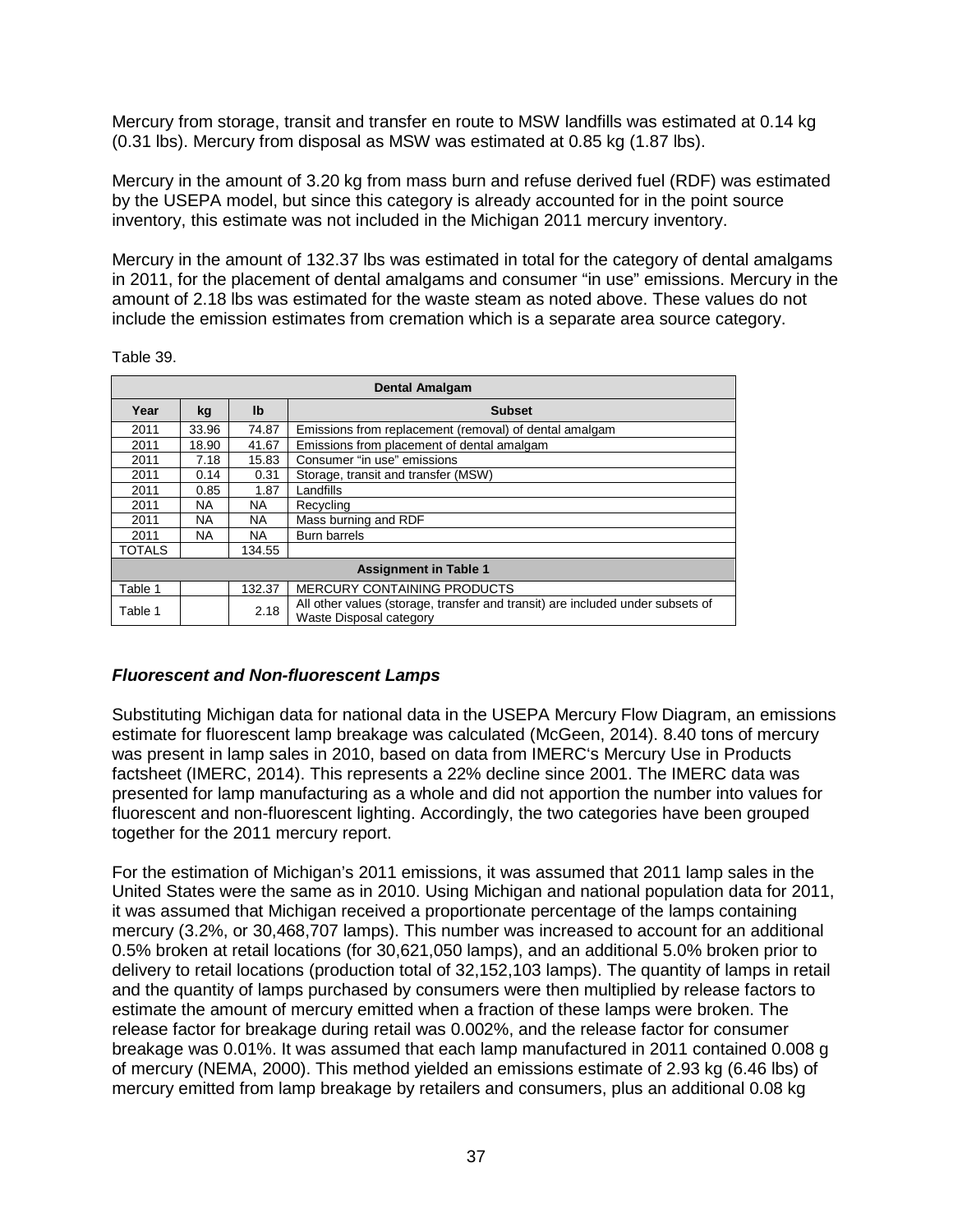(0.18 lbs) of mercury from lamps broken at production facilities for a total of 3.01 kg (6.64 lbs) directly from lamp breakage.

The USEPA Flow Diagram was also used to estimate emissions from the disposal of lamps in the MSW stream. Of the total number of disposed fluorescent lamps (364 kg/yr in Michigan based on the estimate of lamps being discarded in 2011), 78% or 283.92 kg likely ended up in the solid waste stream. Assuming 10% of the mercury in each lamp was released while in transit, 28.39 kg (62.59 lbs) of mercury emissions would be attributable to the collection and processing of lamp-containing MSW.

Assuming 84% of lamps in MSW end up in landfills, and 1% of the mercury is released, 2.01 kg (4.43 lbs) of mercury emissions can be attributed to landfill emissions from disposed lamps. Another 3.87 kg (8.53 lbs) of emissions were likely due to the 2% of lamps in MSW that are burned in burn barrels, assuming a 90% release factor. Emissions in the amount of 16.80 kg (37.04 lbs) were estimated from lamps incinerated in mass burn/RDF combustion. However, Michigan's 2011 mercury inventory already accounts for solid waste incineration under point sources, so the 37.04 lbs of area source mercury emissions estimated by the USEPA Mercury Flow Diagram for mass burn/RDF has been omitted from the Michigan 2011 inventory.

Using the USEPA Mercury Flow Diagram and assuming that Michigan recycles fluorescent lamps at the same rate as the national average, 22%, about 5.1 million lamps should have been recycled in Michigan in 2005 (U.S. Census Bureau). Approximately 0.80 kilogram (1.76 lbs) of mercury was likely released during the transport of lamps to the recycling facility based on a 1% release factor.

It can be estimated that the four companies in Michigan with fluorescent lamp recyclers emit 3.5 lbs of mercury per year, assuming that they are emitting the maximum amount allowed by their permit conditions. These six facilities are not required to report to the Michigan Air Emissions Reporting System. Therefore, it was not known how many hours they operated or, in the case of the portable sources, where they operated and emitted in 2011.

| <b>SRN</b>                | <b>Facility</b>                 | Portable or<br><b>Stationary</b>                                     | <b>Permit</b><br>Limit                             | <b>Max. Emitted</b><br>lbs |
|---------------------------|---------------------------------|----------------------------------------------------------------------|----------------------------------------------------|----------------------------|
| N5941,<br>N5942,<br>N5614 | <b>Valley City</b>              | Each facility is portable.                                           | $0.004$ g/hr for each<br>portable lamp<br>recycler | 0.231                      |
| N5948                     | Greenlites (Cleanlites)         | Stationary                                                           | $0.08$ g/hr                                        | 1.5                        |
| N6821                     | Reliable Relamping              | Facility is permitted as both a<br>portable and a stationary source. | $0.01$ g/hr                                        | 0.19                       |
| N5549                     | <b>Greenlite Lamp Recycling</b> | Stationary                                                           | $0.08$ g/hr                                        | 1.55                       |
|                           | Total                           |                                                                      |                                                    | 3.5                        |

#### Table 40.

Hence, fluorescent and non-fluorescent lamp breakage, recycling and the solid waste stream are estimated to have released 39.67 kg (87.45 lbs) of mercury to the atmosphere in 2011. Lamp breakage is estimated to have released 6.64 lbs of mercury by itself, and fluorescent lamp recycling is estimated to have released 5.26 lbs.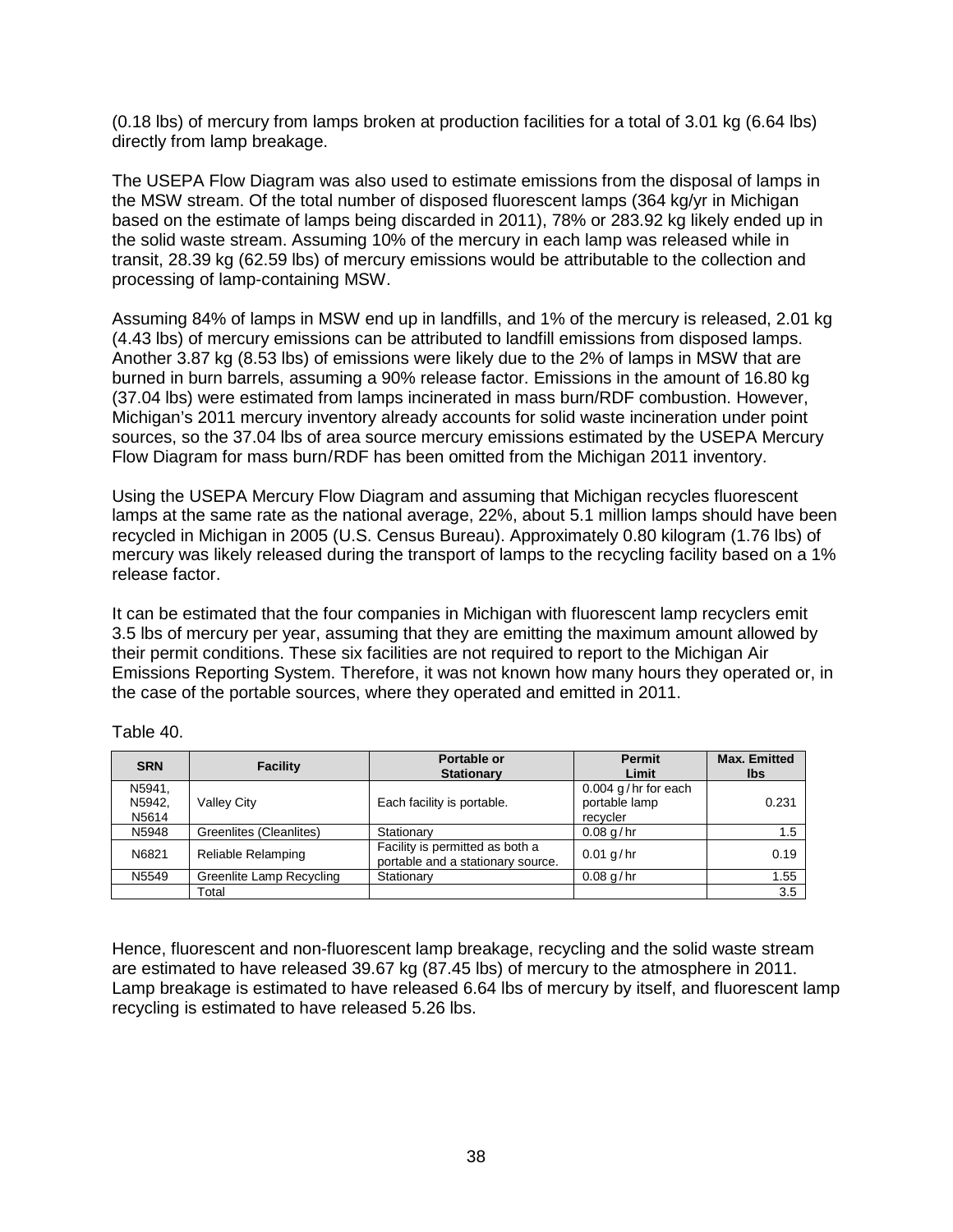Table 41.

| <b>Fluorescent and Non-fluorescent Lamps</b> |                              |       |                                                                                                                      |  |  |
|----------------------------------------------|------------------------------|-------|----------------------------------------------------------------------------------------------------------------------|--|--|
| Year                                         | kg                           | Ib    | <b>Subset</b>                                                                                                        |  |  |
| 2011                                         | 0.08                         | 0.18  | Production breakage                                                                                                  |  |  |
| 2011                                         | 0.49                         | 1.08  | Retail breakage                                                                                                      |  |  |
| 2011                                         | 2.44                         | 5.38  | Consumer breakage                                                                                                    |  |  |
| 2011                                         | 28.39                        | 62.59 | Storage, transit and transfer (MSW)                                                                                  |  |  |
| 2011                                         | 0.80                         | 1.76  | Storage, transit and transfer (recycling)                                                                            |  |  |
| 2011                                         | 2.01                         | 4.43  | Landfills                                                                                                            |  |  |
| 2011                                         | 1.59                         | 3.50  | Recycling                                                                                                            |  |  |
| 2011                                         | NA.                          | NA.   | Mass burning and RDF                                                                                                 |  |  |
| 2011                                         | 3.87                         | 8.53  | <b>Burn barrels</b>                                                                                                  |  |  |
| <b>TOTAL</b>                                 |                              | 87.45 |                                                                                                                      |  |  |
|                                              | <b>Assignment in TABLE 1</b> |       |                                                                                                                      |  |  |
| TABLE 1                                      |                              | 6.64  | <b>MERCURY CONTAINING PRODUCTS</b>                                                                                   |  |  |
| TABLE 1                                      |                              | 80.81 | All other values (storage, transfer, transit and recycling) are included under<br>subsets of Waste Disposal category |  |  |

#### *Drum-Top Crushers*

As of 2014, eight permits have been issued by EGLE for drum-top crushers (DTCs). One permit was voided in 2006 and another in 2011 when that DTC was included under the facility's Renewable operating permit. Accordingly, there were seven permitted DTCs operating in 2011. A new DTC was permitted in 2014. The information available for these sources is summarized below. Based on the maximum allowed number of lamps to be crushed each year (5,000 per facility with 90% control for carbon filters, per Joy Taylor Morgan, EGLE), the amount emitted from this category in 2011 can be estimated at a minimum of 0.07 lbs and a maximum of 0.16 lbs (McGeen, 2014).

| <b>SRN</b> | <b>Applicant</b>            | <b>Site City</b>     | <b>Permit No.</b> | <b>Received</b> | <b>Approved</b> | <b>Voided</b> | <b>Rolled</b><br>into<br><b>ROP</b> |
|------------|-----------------------------|----------------------|-------------------|-----------------|-----------------|---------------|-------------------------------------|
| N7614      | Shaheen Chevrolet           | Lansing              | 138-06            | 4/11/2006       | 7/13/2006       |               |                                     |
| N7728      | Blue Star, Inc.             | Dearborn             | 351-06            | 11/17/2006      | 11/17/2006      | 12/11/2006    |                                     |
| E8510      | Adrian College              | Adrian               | $23 - 10$         | 12/11/2009      | 2/3/2010        |               |                                     |
| P0063      | McPhee Electric             | Potterville          | 40-10             | 2/4/2010        | 3/8/2010        |               |                                     |
| N5245      | Marquette County Waste      | Marquette            | $117 - 10$        | 4/19/2010       | 7/19/2010       |               |                                     |
| N0929      | Auto Alliance International | Flat Rock            | 112-10            | 5/26/2010       | 6/9/2010        | 5/19/2011     | X                                   |
| P0231      | Hybra Recycling, LLC        | <b>Traverse City</b> | 49-11             | 3/29/2011       | 5/4/2011        |               |                                     |
| P0500      | Sebewaing Light and Power   | Sebewaing            | $16 - 14$         | 2/11/2014       |                 |               |                                     |

Table 42.

# <span id="page-41-0"></span>*Auto Switches ─ Shredding of Autos (Area Source)*

Area source mercury emissions from the shredding of automobiles were calculated by substituting Michigan data for national data in the USEPA Flow Diagram (McGeen, 2014).

Using Michigan data about scrapped vehicles, an estimated 34.51 kg (76.07 lbs) of mercury was emitted to the atmosphere from shredding, in total. It was estimated that 238.76 kg (526.37 lbs) of mercury was present in switches in end-of-life vehicles in Michigan in 2011, based on the estimated number of vehicles scrapped in Michigan (5.62% or 442,142 vehicles) and assuming an average of 0.54 switches per vehicle with an average of 1 gram of mercury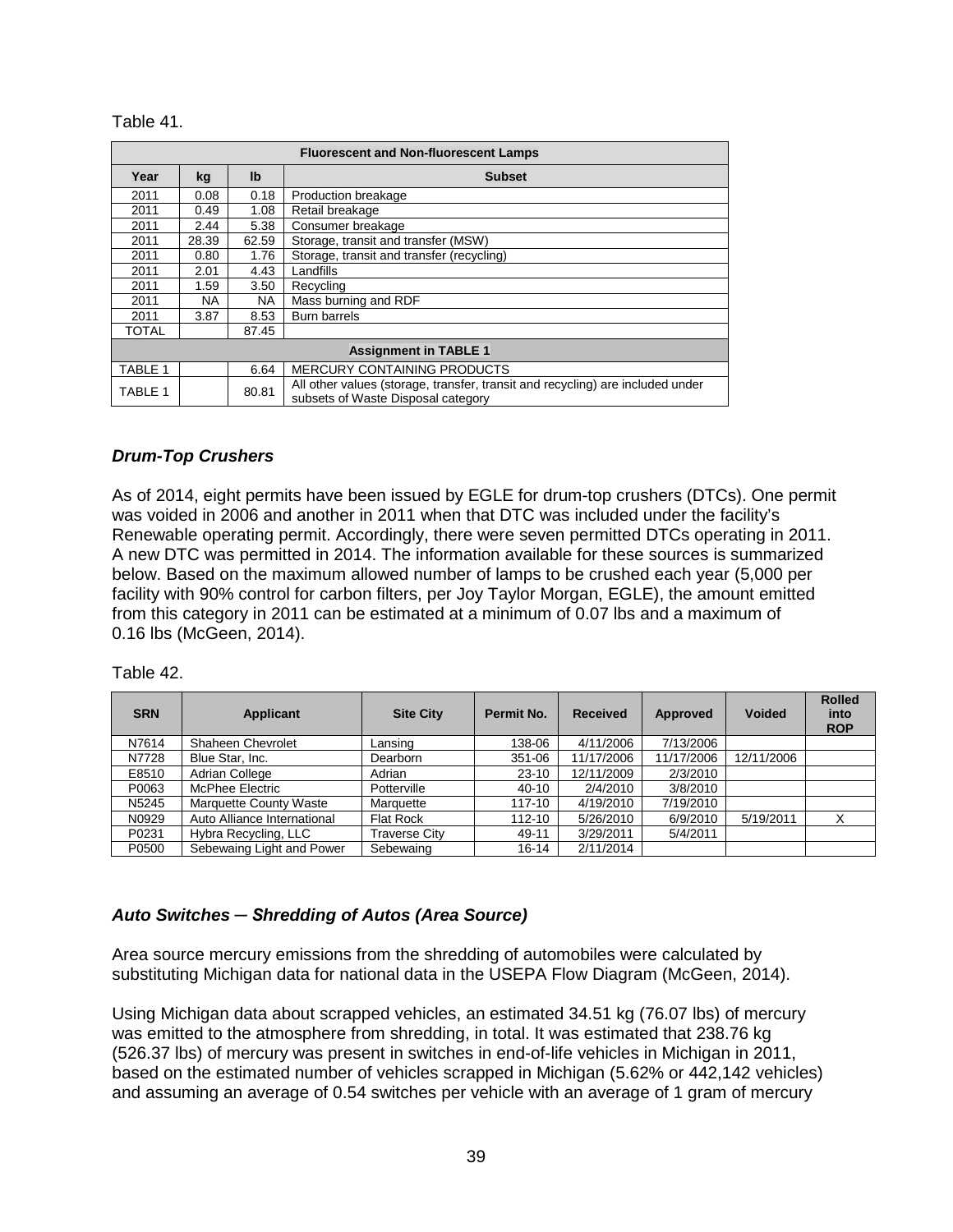per switch. Ninety-nine percent of these vehicles were assumed to be sent to scrap yards / dismantlers, with the remaining 1% being disposed of in some other manner. Based on a 2006 report (End-of-Life-Vehicle Solutions, 2006) which estimated that 100.96 lbs of mercury was recovered from end of life vehicles, a similar amount (18.69% or 101.96 lbs of the 2011 end of life vehicles sent to scrap yards) was estimated to have been recovered during 2011, since Michigan's mercury switch recovery program has been in place since 2004 (MDEQ, 2010). Sixty-six percent of the vehicles sent to scrap yards/dismantlers were assumed to be shredded. Per the USEPA Flow Diagram, it was estimated that 22% or 27.61 kg (60.86 lbs) of mercury in these vehicles will be released during the shredding process. This release factor was based on the *North Star Steel Mercury Mass Balance Report*, prepared by Barr in 1999. Another 6.90 kg (15.21 lbs) of mercury should be released from auto fluff, assuming a 25% release factor per the Barr report.

This results in a total of 34.51 kg (76.07 lbs) from the auto shredding sector. Following the deduction of 16.54 lbs of mercury estimated for the point source component of auto shredding, the area source component is estimated to be 59.53 lbs in 2011.

| <b>Auto Switches</b>         |           |           |                                           |  |
|------------------------------|-----------|-----------|-------------------------------------------|--|
| Year                         | kg        | Ib        | <b>Subset</b>                             |  |
| 2011                         | 27.61     | 60.86     | Shredding                                 |  |
| 2011                         | 6.90      | 15.21     | Auto fluff                                |  |
| 2011                         | <b>NA</b> | NA.       | Storage, transit and transfer (MSW)       |  |
| 2011                         | <b>NA</b> | <b>NA</b> | Storage, transit and transfer (recycling) |  |
| 2011                         | ΝA        | <b>NA</b> | Landfills                                 |  |
| 2011                         | <b>NA</b> | <b>NA</b> | Recycling                                 |  |
| 2011                         | <b>NA</b> | <b>NA</b> | Mass burning and RDF                      |  |
| 2011                         | <b>NA</b> | <b>NA</b> | Burn barrels                              |  |
| TOTAL                        |           | 76.07     | Area source and point source totals       |  |
|                              |           | 16.54     | Point source total                        |  |
|                              |           | 59.53     | Area source total                         |  |
| <b>Assignment in TABLE 1</b> |           |           |                                           |  |
| TABLE 1                      |           | 59.53     | <b>MERCURY CONTAINING PRODUCTS</b>        |  |
| TABLE 1                      |           | 16.54     | Point source deduction entry              |  |

Table 43.

#### <span id="page-42-0"></span>*Switches and Relays*

Using national data in the USEPA Flow Diagram, emissions from switches and relays were estimated as a proportion of national emissions (McGeen, 2014). Michigan accounted for 3.2% of the United States population in 2011 so national values were scaled down to reflect Michigan's proportion of the national population.

Approximately 0.54 kg (1.19 lbs) of mercury was emitted from the retail of switches and relays, assuming 0.1% of mercury in switches and relays is released during retail in 2011. The quantity of mercury sold annually in switches and relays nationally was based on the 2010 figure from the IMERC Fact Sheet: Mercury Use in Switches & Relays (IMERC, 2014). The 2010 value was adjusted for an annual 4% decline by 2011.

For consumer breakage of switches and relays a 0.05% release factor was used. It is estimated that 28.69 kg (63.25 lbs) of mercury was emitted from consumer breakage in 2011, for a total of 64.44 lbs from the consumer and retail category.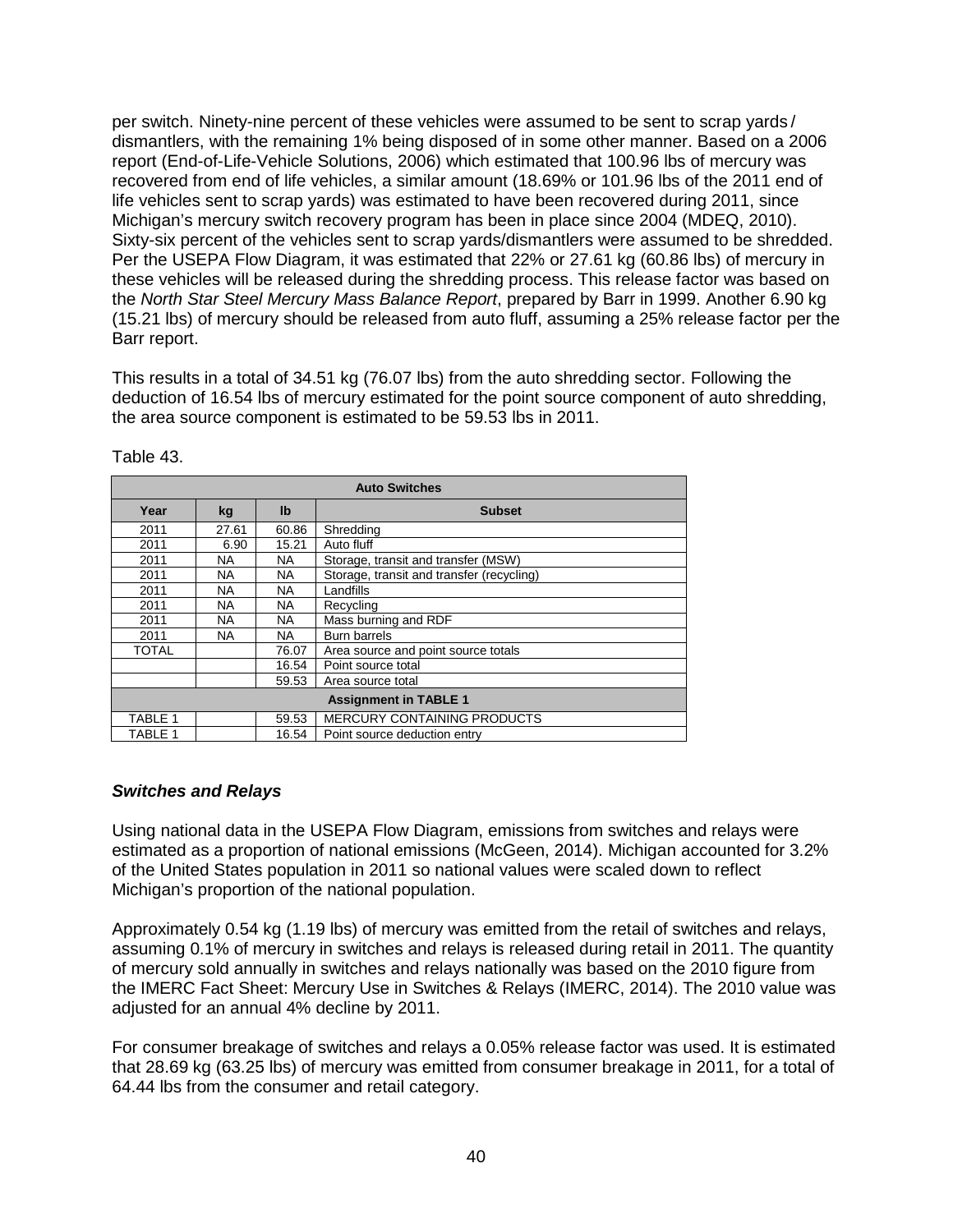During the storage, transit, and transfer of MSW, 6.93 kg (15.28 lbs) of mercury was likely released assuming a 1.5% release factor. Another 9.24 kg (20.37 lbs) of mercury was released in 2011 during the storage and transfer of switches and relays bound for recycling. Approximately 40% of the mercury in discarded switches and relays is sent on for recycling.

The switches and relays in MSW which reach landfills contributed 3.20 kg (7.05 lbs) of mercury emissions under the assumption that 1% of the mercury is released. Another 9.05 kg (19.95 lbs) of mercury was likely released due to recycling switches and relays, assuming a 1% release factor and is reported under recycling. The mercury model projected that 44.92 kg more would be lost due to mass burning and RDF combustion, but this was not included in the switch and relay area source estimate as the incineration category has already been accounted for under point sources. Three percent of switches and relays in MSW were likely burned in burn barrels releasing 90% of the mercury contained in them, or 13.78 kg (30.38 lbs).

In total, 157.47 lbs of mercury was likely released from activities associated with mercurycontaining switches and relays in 2011. This includes the solid waste stream.

Mercury in the amount of 64.44 lbs is listed in Table 1 for the Switches & Relays component of the mercury-containing products category. This includes only the emissions from retail and consumer breakage. The remaining emissions from activities such as storage, transfer, transit and recycling are reported in Table 1 under the Waste Disposal category.

| <b>Switches and Relays</b> |                              |                |                                                                                                                      |  |  |
|----------------------------|------------------------------|----------------|----------------------------------------------------------------------------------------------------------------------|--|--|
| Year                       | kg                           | I <sub>b</sub> | <b>Subset</b>                                                                                                        |  |  |
| 2011                       | 0.54                         | 1.19           | Retail breakage                                                                                                      |  |  |
| 2011                       | 28.69                        | 63.25          | Consumer breakage                                                                                                    |  |  |
| 2011                       | 6.93                         | 15.28          | Storage, transit and transfer (MSW)                                                                                  |  |  |
| 2011                       | 9.24                         | 20.37          | Storage, transit and transfer (recycling)                                                                            |  |  |
| 2011                       | 3.20                         | 7.05           | Landfills                                                                                                            |  |  |
| 2011                       | NA.                          | <b>NA</b>      | Compost                                                                                                              |  |  |
| 2011                       | 9.05                         | 19.95          | Recycling                                                                                                            |  |  |
| 2011                       | NA.                          | NA             | Mass burning and RDF                                                                                                 |  |  |
| 2011                       | 13.78                        | 30.38          | <b>Burn barrels</b>                                                                                                  |  |  |
| <b>TOTAL</b>               | 71.43                        | 157.47         |                                                                                                                      |  |  |
|                            | <b>Assignment in TABLE 1</b> |                |                                                                                                                      |  |  |
| TABLE 1                    |                              | 64.44          | <b>MERCURY CONTAINING PRODUCTS</b>                                                                                   |  |  |
| TABLE 1                    |                              | 93.03          | All other values (storage, transfer, transit and recycling) are included under subsets of<br>Waste Disposal category |  |  |

Table 44.

# <span id="page-43-0"></span>*Thermostats*

Emissions from thermostats were estimated by substituting Michigan data for national data in the USEPA Flow Diagram (McGeen, 2014). Emissions were estimated from production, retail, and consumers.

The fact sheet Mercury Use in Thermostats provided an estimate of total mercury sold nationally in electro-mechanical thermostats (IMERC, 2014). The fact sheet indicated that 340 lbs of mercury was sold in thermostats in 2010. This represents a decline of almost 99% in mercury use in thermostats since 2001. According to Clean Water Action, this decline was in large part due to state laws which banned the sale of thermostats containing mercury (Clean Water Action, 2010).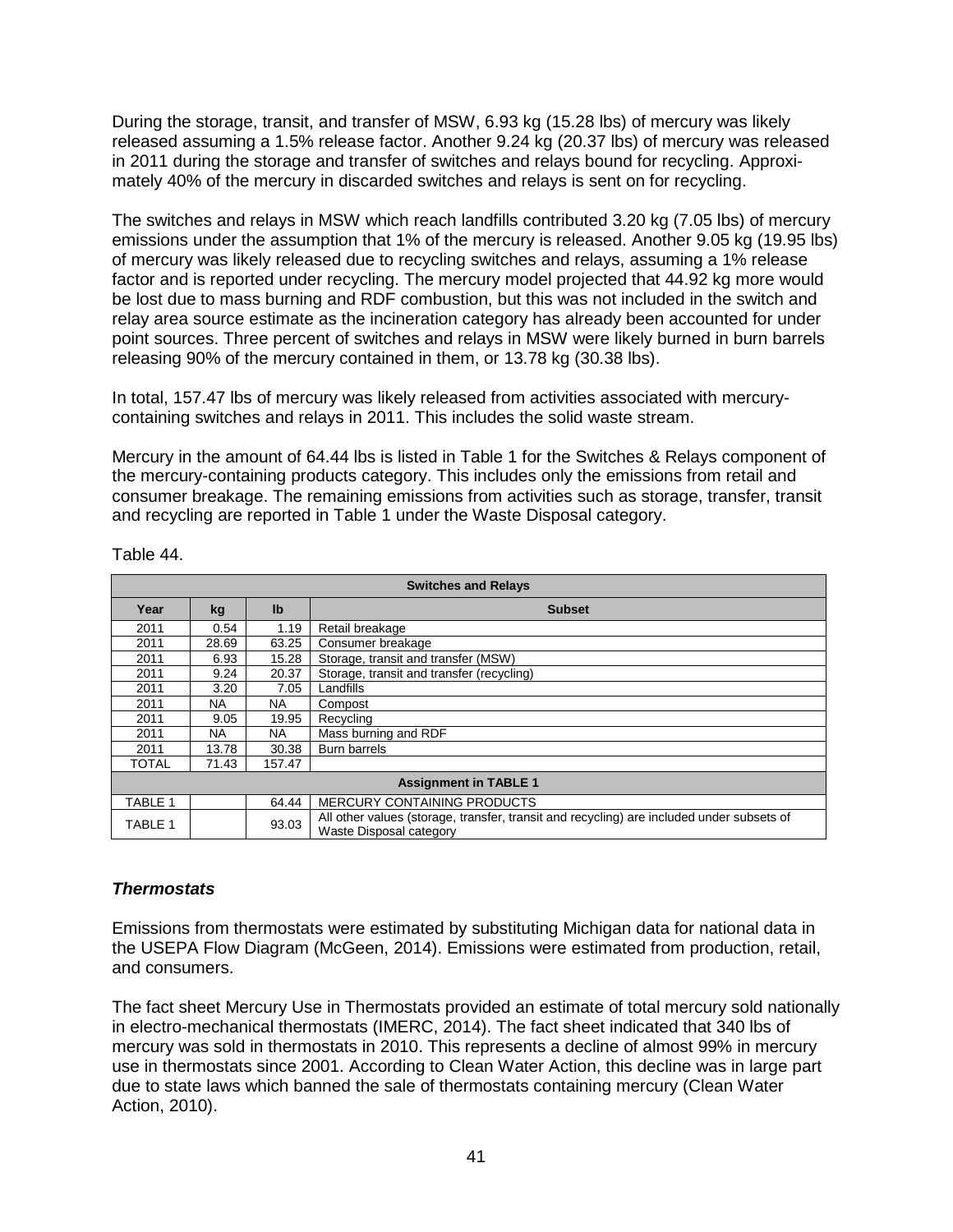Assuming that mercury use in 2011 thermostats sold is equal to 2010 levels, and using Michigan's 2011 population data to apportion the United States total sales to Michigan, 1,345 thermostats containing mercury was estimated to be sold in Michigan in 2011. This includes sales for new construction, and sales for the replacement of older units. This estimate assumes that Michigan received an even percentage of the national number of thermostats produced, that thermostats contain an average of 3.67 g mercury per unit.

It was assumed that 0.2% of the mercury in new electro-mechanical thermostats was emitted during production, resulting in 0.01 kg (0.02 lbs) of mercury emissions. Another 0.2% of the mercury in thermostats was emitted from breakage during retail. This likely contributed 0.01 kg (0.02 lbs) of mercury emissions in 2011.

Based on state and national population data, and national estimates for the number of thermostats replaced, an estimated 112,000 mercury-containing thermostats were replaced (discarded by consumers) in Michigan in 2011. This estimate assumes that Michigan accounted for an even percentage of the national number of thermostats replaced, that thermostats contain an average of 3.67 g mercury per unit, and that 70% of the thermostats removed contained mercury (an increasing share of replaced thermostats is expected to be non-mercury, based on the gradual increase since the 1990s in the sale of non-mercury thermostats). An estimated 4.02 kg (8.86 lbs) of mercury was emitted from consumer breakage of the replaced thermostats. During consumer use, 1% percent of the mercury in thermostats was expected to have volatilized due to breakage. The total emission estimate from retail and consumer breakage is 8.90 lbs.

Based on the estimated 112,000 mercury-containing thermostats discarded by consumers in 2011, 8.67 kg was contained in the 2% of thermostats which were recycled.

Per the USEPA Mercury Flow Diagram, 0.17 kg (0.37 lbs) of mercury of mercury was estimated to be emitted during storage, transit and transfer on the way to recycling. Mercury in the amount of 0.08 kg (0.18 lbs) was estimated to be emitted during recycling.

Mercury in the amount of 361.26 kg in thermostats entered the solid waste stream. During the storage, transit and transfer of MSW, thermostats contributed 5.42 kg (11.95 lbs) of emissions. Three percent of thermostats in MSW were likely burned in burn barrels emitting 90% or 10.78 kg (23.77 lbs) of the mercury they contained. Mercury in the amount of 2.51 kg (5.53 lbs) was likely released due to the 75% of the thermostats in the MSW stream that were landfilled, assuming 1% of the mercury would volatilize.

An additional 41 kg of mercury was present in the 10% of thermostats which ended up under demolition debris disposal. Mercury in the amount of 0.41 kg (0.90 lbs) was emitted during the storage, transit, and transfer to demolition debris landfills. Additional mercury in the amount of 0.77 kg (1.70 lbs) was emitted after disposal in the demolition debris landfills.

There are also wastewater treatment and sludge disposal emission components for thermostats which enter the MSW stream. 0.55 kg (0.90 lbs) of mercury emissions were estimated from wastewater treatment. Another 0.28 kg (0.62 lbs) was estimated from land application air emissions, but this category has been estimated as a separate area source. Mercury in the amount of 0.56 kg, estimated by the USEPA Mercury Flow Diagram for WWTP incineration was not included, since this category is addressed under point sources.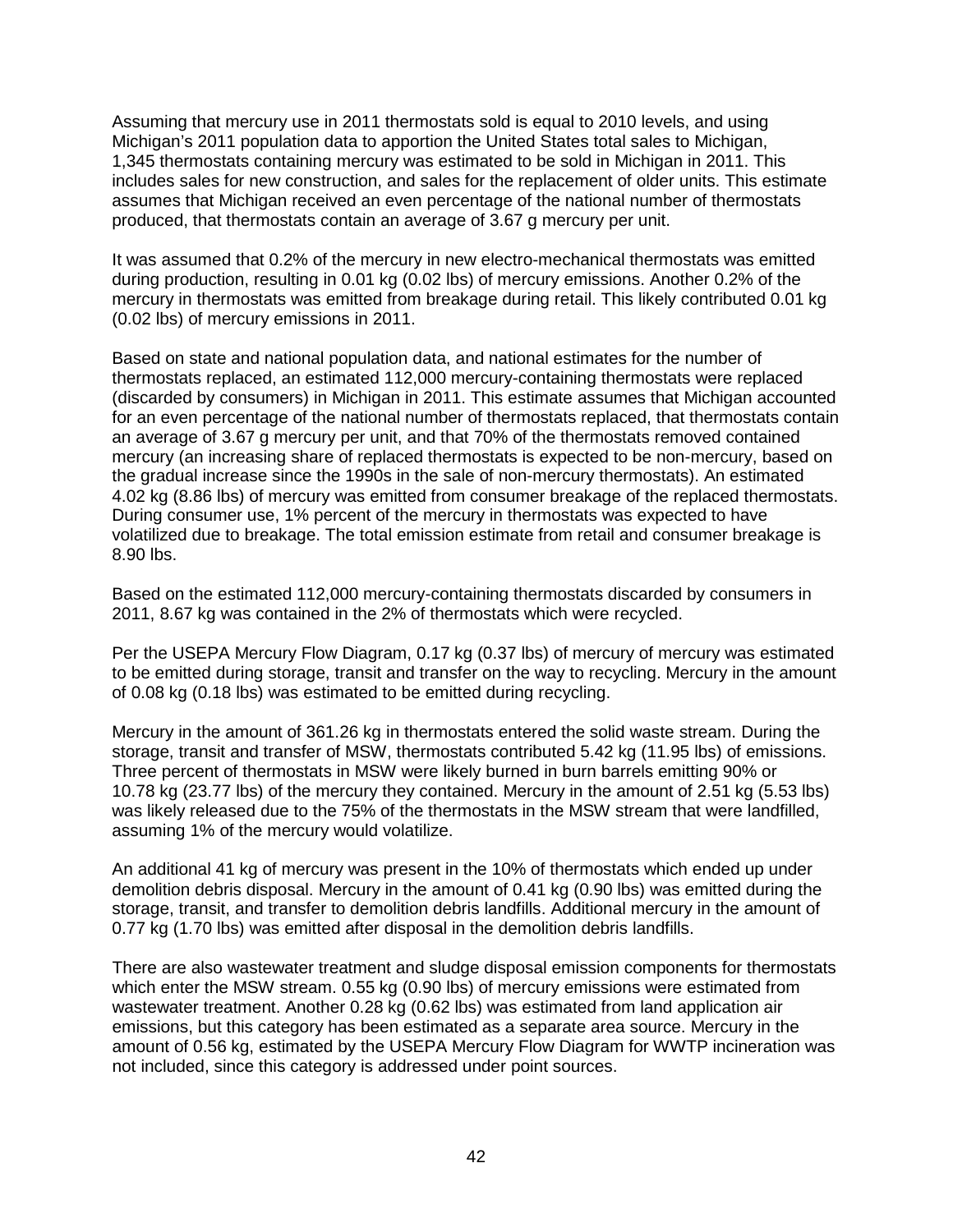Not including the emissions from wastewater treatment and land application, 53.30 lbs of mercury was likely emitted due to thermostats in 2011. Of this, 8.90 lbs was emitted directly from retail and consumer breakage.

| <b>Thermostats</b> |           |                |                                                                                                                      |  |
|--------------------|-----------|----------------|----------------------------------------------------------------------------------------------------------------------|--|
| Year               | kg        | I <sub>b</sub> | <b>Subset</b>                                                                                                        |  |
| 2011               |           | 0.02           | <b>Production losses</b>                                                                                             |  |
| 2011               |           | 8.86           | Consumer breakage                                                                                                    |  |
| 2011               |           | 0.02           | Retail breakage                                                                                                      |  |
| 2011               | 5.42      | 11.95          | Storage, transit and transfer (MSW)                                                                                  |  |
| 2011               | 0.41      | 0.90           | Storage, transit and transfer (demolition debris landfills)                                                          |  |
| 2011               | 0.17      | 0.37           | Storage, transit and transfer (recycling)                                                                            |  |
| 2011               | 2.51      | 5.53           | Landfills                                                                                                            |  |
| 2011               | 0.77      | 1.70           | Landfills (demolition debris)                                                                                        |  |
| 2011               | 0.08      | 0.18           | Recycling                                                                                                            |  |
| 2011               | <b>NA</b> | <b>NA</b>      | Mass burning and RDF                                                                                                 |  |
| 2011               | 10.78     | 23.77          | <b>Burn barrels</b>                                                                                                  |  |
| <b>TOTAL</b>       |           | 53.30          |                                                                                                                      |  |
|                    |           |                | <b>Assignment in TABLE 1</b>                                                                                         |  |
| TABLE 1            |           | 8.90           | <b>MERCURY CONTAINING PRODUCTS</b>                                                                                   |  |
| TABLE 1            |           | 12.85          | Storage, transit and transfer (includes both MSW and demolition debris landfills)                                    |  |
| TABLE 1            |           | 7.23           | Emissions from landfills (includes both MSW and demoliton debris landfills)                                          |  |
| TABLE 1            |           | 24.32          | All other values (storage, transfer, transit and recycling) are included under subsets of<br>Waste Disposal category |  |

Table 45.

# <span id="page-45-0"></span>*Measurement and Control Devices*

Emissions from measurement and control devices were estimated as a proportion of national emissions using the USEPA Flow Diagram (McGeen, 2014). According to the IMERC fact sheet Mercury Use in Measuring Devices, 0.77 tons of mercury was contained in measuring devices sold nationally in 2010 (IMERC, 2014). This represents an 85% decline since 2001 when measuring devices sold contained 5.12 tons of mercury. Much of the decline comes from the discontinuation of mercury in barometers and dairy manometers, and the reduction of mercury used in thermometers. Based on USEPA's assessment that mercury thermometers have an average life span of five years, the same assumption will be made for mercury manometers until data can be found indicating*.* Michigan accounted for 3.2% of the United States population in 2011 so national values were adjusted accordingly to generate Michigan-specific values.

Approximately 0.02 kg (0.40 lbs) of mercury was emitted from the retail of measurement and control devices assuming 0.1% of mercury in measurement and control devices is released during retail. For consumer breakage of measurement and control devices a 0.2% release factor was used. 13.2 kg (29.10 lbs) of mercury was emitted from consumer breakage in 2011, for a total of 29.50 lbs from retail and consumer breakage.

During the storage, transit, and transfer of measurement and control devices as MSW, 0.27 kg (0.60 lbs) of mercury was likely released assuming a 1.5% release factor. Approximately 40% of the mercury in discarded measurement and control devices is sent on for recycling. Mercury in the amount of 0.14 kg (0.31 lbs) was release during storage and transfer of measurement and control devices bound for recycling. Another 0.14 kg (0.31 lbs) of mercury was likely released due to recycling assuming a 1% release factor and will be grouped with retail and consumer losses.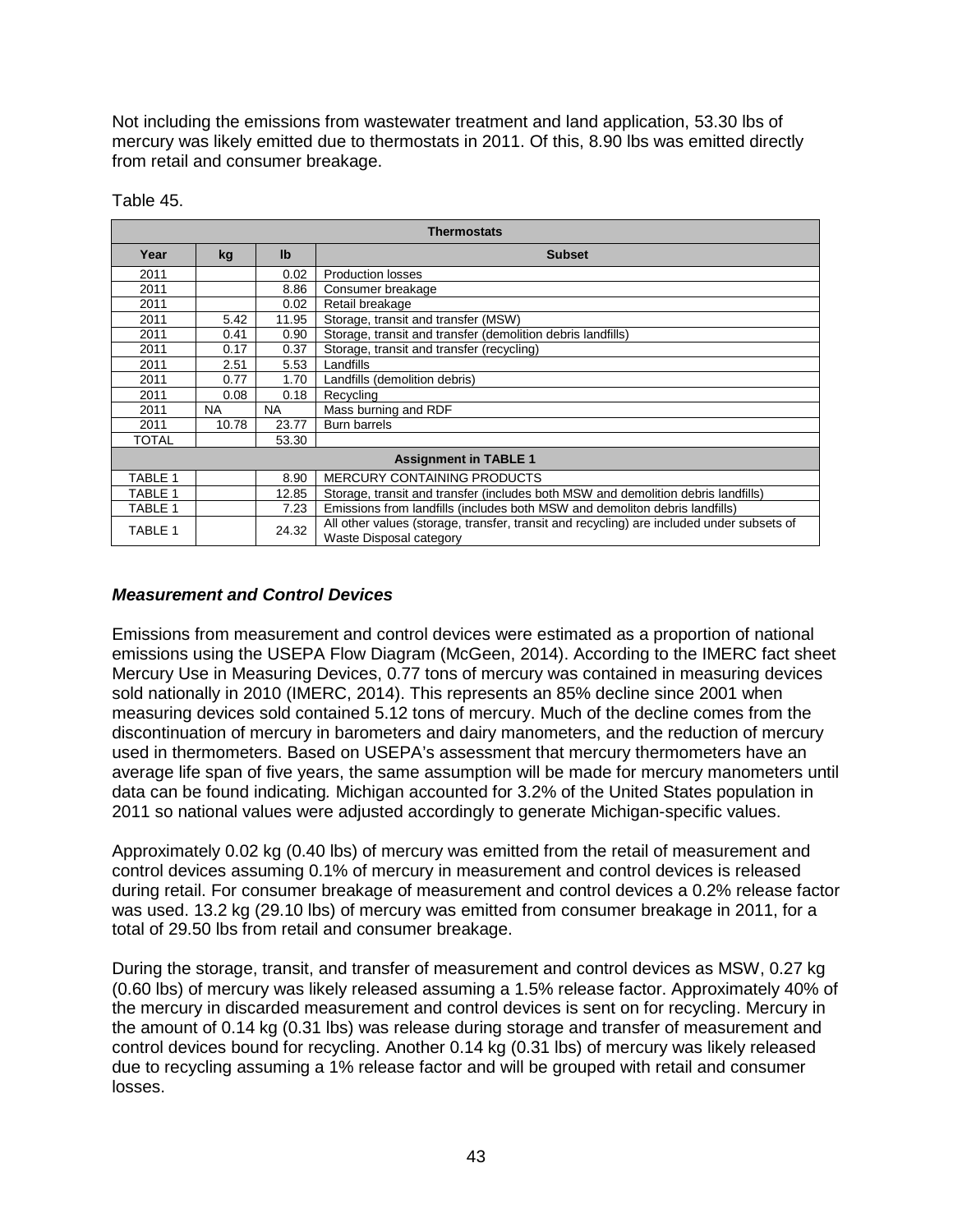Three percent of measurement and control devices in MSW were likely burned in a burn barrel releasing 90% of the mercury contained in them. Accordingly, 0.54 kg (1.19 lbs) of mercury was released due to measurement and control devices being burned in burn barrels. Seventy-five percent of measurement and control devices in MSW are sent to landfills. Measurement and control devices in landfills contribute 0.13 kg (0.29 lbs) of mercury emissions assuming 1% of the mercury is released.

In total, 14.61 kg (32.20) lbs of mercury was likely released from all activities associated with mercury-containing measurement and control devices in 2011.

Table 46.

| <b>Measurement &amp; Control Devices</b> |           |              |                                                                                                                      |  |
|------------------------------------------|-----------|--------------|----------------------------------------------------------------------------------------------------------------------|--|
| Year                                     | kg        | $\mathbf{I}$ | <b>Subset</b>                                                                                                        |  |
| 2011                                     | 0.02      | 0.40         | Retail breakage                                                                                                      |  |
| 2011                                     | 13.20     | 29.10        | Consumer breakage                                                                                                    |  |
| 2011                                     | 0.27      | 0.60         | Storage, transit and transfer (MSW)                                                                                  |  |
| 2011                                     | 0.14      | 0.31         | Storage, transit and transfer (recycling)                                                                            |  |
| 2011                                     | 0.13      | 0.29         | Landfills                                                                                                            |  |
| 2011                                     | 0.14      | 0.31         | Recycling                                                                                                            |  |
| 2011                                     | <b>NA</b> | <b>NA</b>    | Mass burning and RDF                                                                                                 |  |
| 2011                                     | 0.54      | 1.19         | <b>Burn barrels</b>                                                                                                  |  |
| <b>TOTAL</b>                             | 14.44     | 32.20        |                                                                                                                      |  |
| <b>Assignment in TABLE 1</b>             |           |              |                                                                                                                      |  |
| TABLE 1                                  |           | 29.50        | <b>MERCURY CONTAINING PRODUCTS</b>                                                                                   |  |
| TABLE 1                                  |           | 2.70         | All other values (storage, transfer, transit and recycling) are included under subsets of<br>Waste Disposal category |  |

#### <span id="page-46-0"></span>*Thermometers*

In 2003, Michigan PA 578 banned the sale of mercury thermometers in Michigan, or for use in the state of Michigan. The only exceptions are if a mercury thermometer is sold or offered for one of the following:

- a) A use for which a mercury thermometer is required by state or federal statute, regulation or administrative rule;
- b) Pharmaceutical research purposes; or
- c) By prescription.

Mercury thermometers in household use are assumed to have a 5-year lifespan prior to breakage and disposal. Therefore, it is assumed that household use and breakage of mercury thermometers in 2011 is negligible, based on the ban on sales since 2003. Mercury thermometers used in hospitals were assumed to have a 1-year life span prior to breakage and disposal; therefore, it was assumed no hospital mercury thermometers were in use in 2011. Accordingly, mercury emissions from breakage and disposal of mercury thermometers is assumed to be minimal in 2011 and zero emissions have been calculated (McGeen, 2014).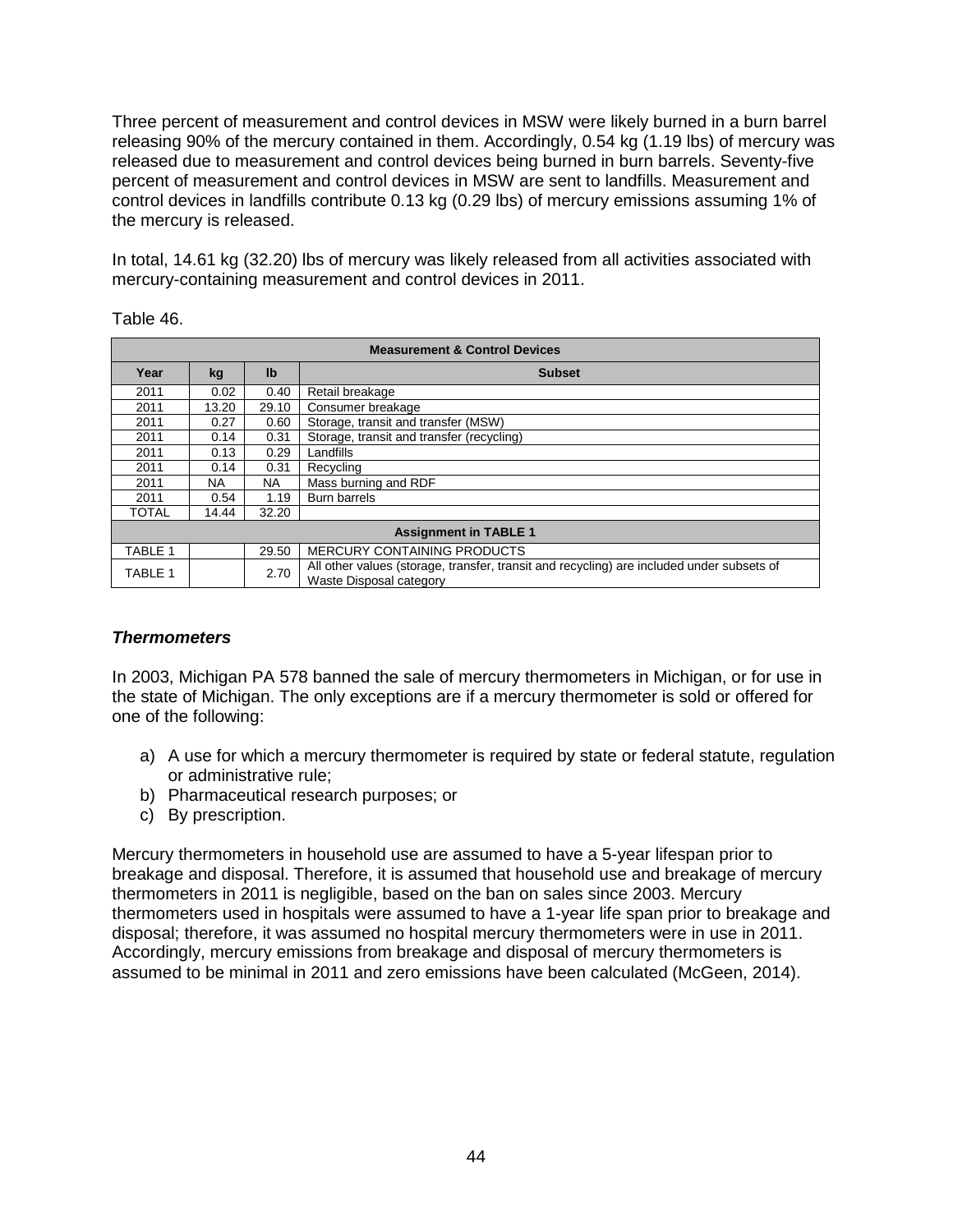# <span id="page-47-0"></span>*Bulk Mercury*

Clean Sweep Household Hazardous Waste collection sites collected 142.97 kg (315.2 lbs) of elemental free-flowing mercury in 2011. The USEPA Flow Model estimates that 1% or 1.43 kg (3.15 lbs) of this mercury was released to the air. A total of 142.97 kg (315.2 lbs) of bulk mercury was also transported as waste in 2011. One percent or 1.43 kg (3.15 lbs) of this mercury was expected to be released during waste transport. Approximately 1,906.23 kg (4,202.51 lbs) of mercury was calculated as the total consumer input by extrapolating from the total waste estimates. It was assumed that bulk mercury disposed of as waste comprised 7.5% of total consumer input. Mercury from consumers had an expected release factor of 0.2%, resulting in emissions of approximately 4 kg (8.82 lbs) of elemental mercury in 2011. Therefore, approximately 15.12 lbs of mercury was likely released from all aspects of the bulk mercury category in 2011 (McGeen, 2014).

| <b>Consumer Use of Bulk Mercury</b> |           |                |                                                                                                                      |  |
|-------------------------------------|-----------|----------------|----------------------------------------------------------------------------------------------------------------------|--|
| Year                                | kg        | I <sub>b</sub> | <b>Subset</b>                                                                                                        |  |
| 2011                                | 1.43      | 3.15           | Released from collection of bulk mercury emissions (Clean Sweep sites)                                               |  |
| 2011                                | 4.00      | 8.82           | Consumer and retail                                                                                                  |  |
| 2011                                | 1.43      | 3.15           | Storage, transit and transfer (MSW)                                                                                  |  |
| 2011                                | NA.       | NA.            | Landfills                                                                                                            |  |
| 2011                                | <b>NA</b> | <b>NA</b>      | Recycling                                                                                                            |  |
| 2011                                | <b>NA</b> | <b>NA</b>      | Mass burning and RDF                                                                                                 |  |
| 2011                                | <b>NA</b> | <b>NA</b>      | Burn barrels                                                                                                         |  |
| <b>TOTAL</b>                        | 6.86      | 15.12          |                                                                                                                      |  |
|                                     |           |                | <b>Assignment in TABLE 1</b>                                                                                         |  |
| TABLE 1                             |           | 8.82           | <b>MERCURY CONTAINING PRODUCTS</b>                                                                                   |  |
| TABLE 1                             |           | 3.15           | See CLEAN SWEEP SITES entry                                                                                          |  |
| TABLE 1                             |           | 3.15           | All other values (storage, transfer, transit and recycling) are included under subsets of<br>Waste Disposal category |  |

Table 47.

# <span id="page-47-1"></span>*Volatilization During Solid Waste Collection and Processing*

The estimate for volatilization during solid waste collection and processing was based on the assumption that 1.5% of the mercury in solid waste is volatilized during collection, transportation, and mechanical processing (MPCA, 2001). To estimate the quantity of MSW composted in Michigan, a Michigan specific figure from the MDEQ Waste and Hazardous Materials Division (WHMD) was utilized (Fletcher, 2009). 2008 is the only year for which MSW compost data was available. The quantity of solid waste combusted was calculated using EI Toolkit throughput values (see Municipal Waste Incineration). Landfill data from 2011 was obtained from the WHMD (MDEQ, 2014). For this estimate, only Type II in-state waste (municipal solid waste) was considered. The value was 21,764,732 cubic yards and a weight of 0.333 tons per yard was assumed. Since out-of-state waste is not likely to be transported to a transfer station in Michigan, it was not included in this estimate. It is assumed that the mercury concentration of MSW is approximately 0.004 lbs of mercury per ton of solid waste (van Veizen, 2002). Mercury in the amount of 514.95 lbs was likely emitted due to volatilization during the collection and processing of MSW in 2011 (McGeen, 2014).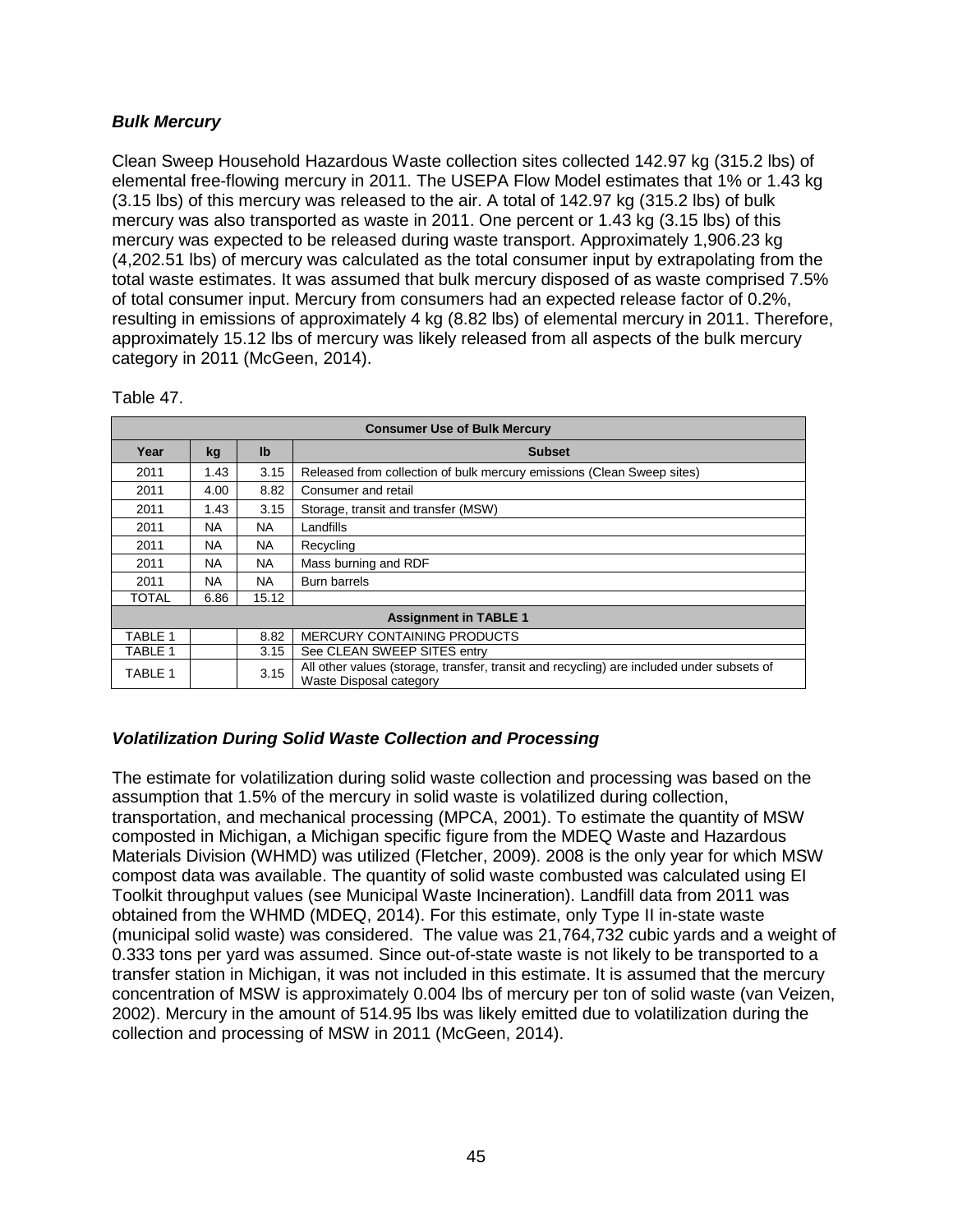#### Table 48.

| <b>Fate of Municipal Solid Waste (MSW)</b>                                                                                     | Amount       | Reference                         |
|--------------------------------------------------------------------------------------------------------------------------------|--------------|-----------------------------------|
| MSW Compost (tons)                                                                                                             | 400,000.00   | Fletcher, DEQ (2008 value)        |
| Resource Recovery (tons)                                                                                                       | 934,909.00   | From 2011 MSW incineration sector |
| Landfill Type II In-State Waste (tons)                                                                                         | 7,247,655.76 | MDEQ, WHMD, for 2011              |
| Total landfill, combusted, composted                                                                                           | 8,582,564.76 |                                   |
| Calculated Mercury Content (Ib/ton)                                                                                            | 0.004        | van Veizen (2002)                 |
| Mercury content (lb) of solid waste (excluding recycling)                                                                      | 34,330.26    |                                   |
| Volatilization during handling and transport, in lbs (equals 1.5% of<br>mercury content from landfill, combustion, composting) | 514.95       |                                   |

#### <span id="page-48-0"></span>*Landfill Volatilization*

The estimate for volatilization during from solid waste in landfills was based on the assumption that 0.1% of the mercury in landfilled solid waste is volatilized per year based on studies of MSW emissions in Florida (Lindberg and Price, 1999).

To estimate the quantity of MSW landfilled in Michigan in 2011, a Michigan specific figure from the MDEQ's WHMD was utilized (MDEQ, WHMD, 2014). For this estimate, total landfilled Type II (in-state and out-of-state) waste (29,600,348 cubic yards) was considered and a weight of 0.333 tons per yard was assumed. It is assumed that the mercury concentration of MSW is approximately 0.004 lbs of mercury per ton of solid waste (van Veizen, 2002). Approximately 39.43 lbs of mercury was likely emitted due to volatilization from landfilled MSW in 2011 (McGeen, 2014).

#### Table 49.

| <b>Fate of Municipal Solid Waste</b>                                                                               | Amount     | Reference                 |
|--------------------------------------------------------------------------------------------------------------------|------------|---------------------------|
| Total landfilled in-state and out-state Type II Waste (municipal solid &<br>commercial waste) in cubic yards, 2011 | 29,600,348 | MDEQ. WHMD                |
| Total landfilled Type II Waste (municipal solid waste) in tons (assumes<br>0.333 tons/yd), 2011                    | 9.856.916  | MDEQ, WHMD                |
| Calculated mercury content (lb/ton)                                                                                | 0.0040     | van Veizen (2002)         |
| Mercury content in Ib of solid waste (excluding recycling)                                                         | 39.428     |                           |
| Volatilization from landfilled MSW in Ib (0.1% of mercury in MSW<br>volatilizes)                                   | 39.43      | Lindberg and Price (1999) |

#### *Burn Barrels*

For the category of burn barrels (open burning of MSW), the methodology from the 2005 report was utilized to estimate 105.60 lbs of mercury from the open burning of MSW in 2011. The USEPA's methodology was from Appendix A of *Documentation for the Final 2002 Nonpoint Sector (Feb 06 Version) National Emissions inventory for Criteria and Hazardous Air Pollutants*. The ratio of urban to rural population was obtained from 2000 U.S. Census data, and then multiplied by a 2011 U.S. Census Bureau estimate of the county population in Michigan to obtain an estimate of rural population in 2011. The USEPA's estimate of 3.37 lbs of solid waste per person per day was used to calculate total solid waste generated. It was assumed that MSW has a mercury content of 0.0040 lb / ton (van Veizen, 2002). Per an estimate by Minnesota Pollution Control Agency (MPCA, 20008), 2% of MSW was assumed to be disposed of in burn barrels, resulting in the estimate of 105.60 lbs (McGeen, 2014).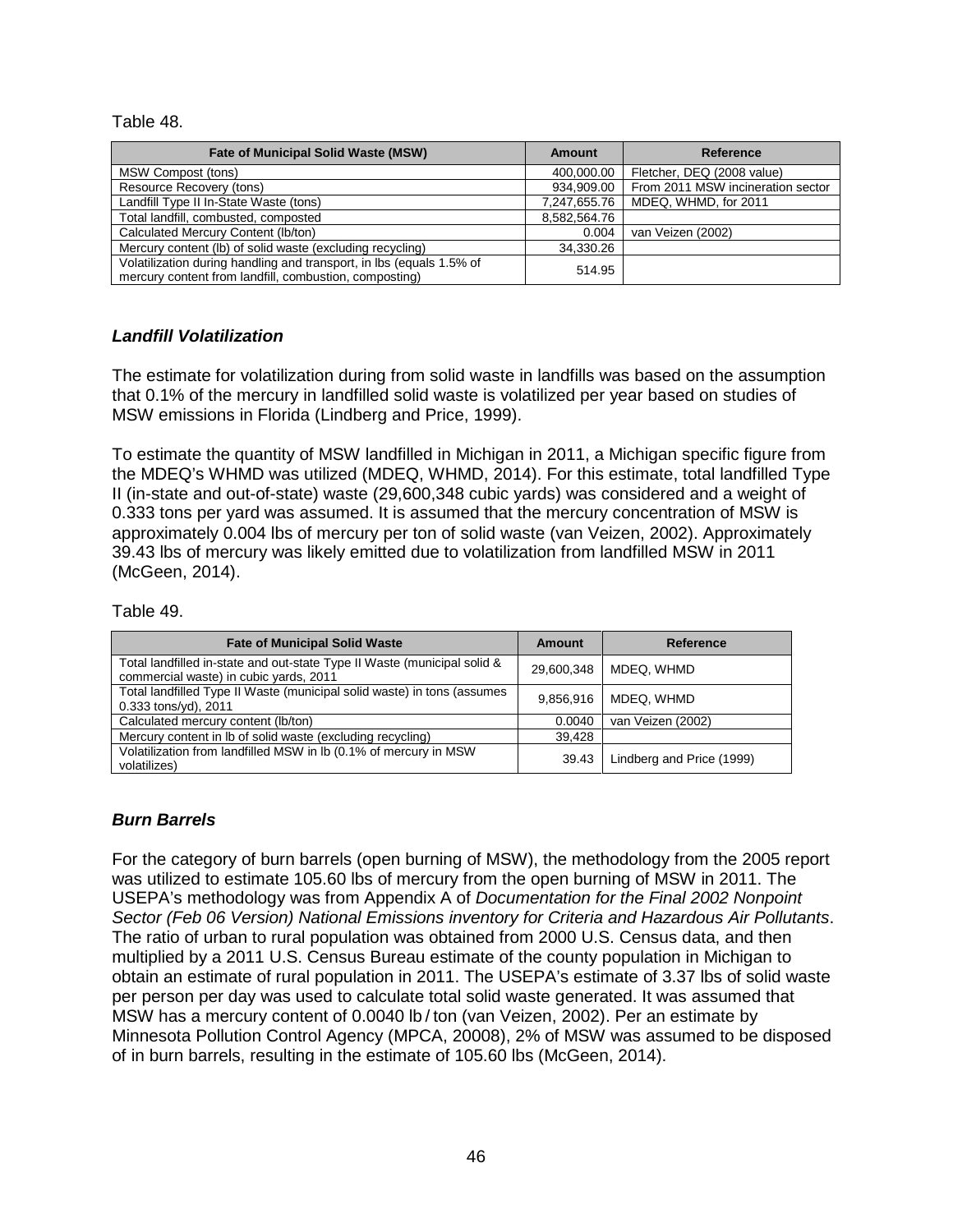Per the USEPA's open burning estimates in the 2011 NEI v1, an estimated 210,174.93 tons of MSW were burned using 2010 data as a surrogate for 2011. From this source, burn barrel emissions of mercury for 2011 are estimated at 840.70 lbs utilizing the van Veizen emission factor and the throughput from the 2011 NEI (McGeen, 2014). This value is substantially higher due to the assumption of a larger quantity of available waste being burned.

# <span id="page-49-0"></span>*Human Cremation*

According to Michael Beebe, Michigan Department of Community Health (MDCH), there were 44,058 bodies cremated in Michigan in 2011 (MDCH, 2014). Estimates of the amount of mercury released per body cremated vary greatly. One literature review concludes that a release of 2 to 3 grams of mercury per body cremated seems most well-supported (Reindl, 2005). This yields a total emissions estimate between 194.26 and 291.39 lbs of mercury from this category in Michigan. However, a more recent study in Japan estimated that the average mercury amalgam in place contains 51.6 mg (Takaoka, Oshita, Takeda and Morisawa, 2010). This estimate, with an assumption of four fillings per body, yields a total estimate of 20.05 lbs of mercury emitted in 2011 from the human cremation category. Using the study's conservative estimate of a maximum of 231 mg of mercury per filling, a high range emissions estimate of 89.75 lbs is obtained.

A research project was conducted to quantify the emissions of mercury from dental amalgam in human cremations in Minnesota. The report *Quantifying Mercury Emissions Resulting from the Cremation of Dental Amalgam in Minnesota: Final Results* was presented to MPCA on September 15, 2015. A factor of 2.3 grams of mercury emissions per body from cremation was calculated for the project. This value was applied to the number of 2011 cremations in Michigan, resulting in a statewide estimate of 223.40 lbs of mercury emissions. The factor from the MPCA study is considered to be more representative of the U.S. population than the Takaoka study. Therefore, 223.40 lbs of mercury was likely emitted to the atmosphere from human cremations in Michigan in 2011 (McGeen, 2016).

# *Volatilization: Land Application of Sewage Sludge*

Sewage sludge in the amount of 72,048 dry English tons was land applied in Michigan in 2011 according to estimates from the Sewage Sludge Program of the Water Bureau, MDEQ (Water Bureau, 2014). According to Water Bureau staff, sewage sludge had an average concentration of 2.01 ppm of mercury in 2011. Assuming 1% of mercury applied to the surface of the land volatilized within one year (MPCA, 2004), but not taking into account any carryover from previous years, 2.90 lbs of mercury was likely emitted via volatilization from surface-applied sewage sludge in 2011 (McGeen, 2014).

#### *Contaminated Site Remediation*

The only known source of atmospheric mercury emissions from the clean-up of a contaminated site in Michigan was the dredging of the BASF Riverview site in Detroit. The dredging of this site began in late 2006 and was completed in the second week of 2007 (MDEQ, 2014). Therefore in 2011 there are no known air emissions of mercury from contaminated site remediation.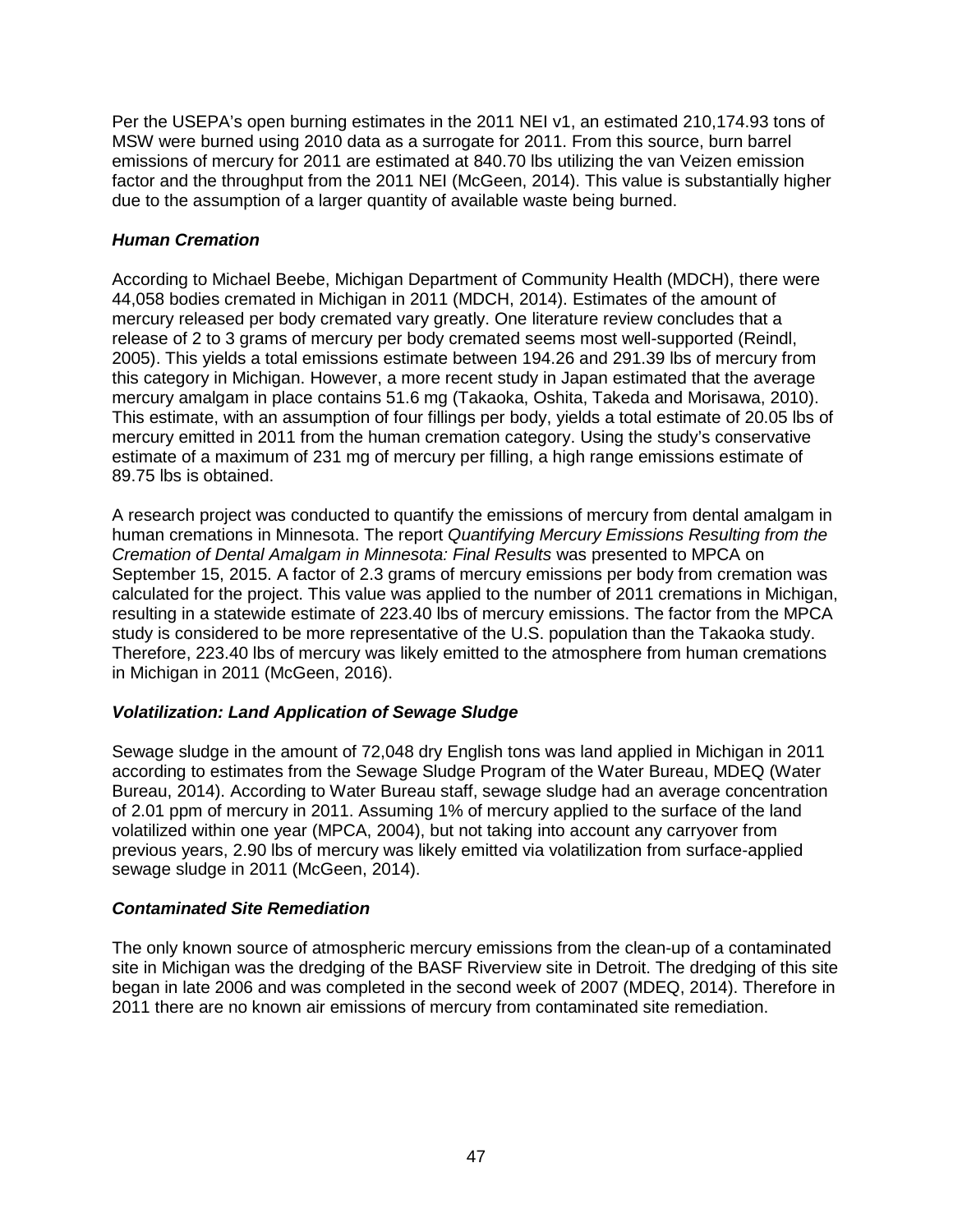# <span id="page-50-0"></span>**Mobile Sources**

# <span id="page-50-1"></span>*ON-ROAD*

The USEPA and the University of Michigan (U of M) Air Quality Laboratory collaborated on a pilot project in 2002 to investigate motor vehicle mercury emissions (Hoyer et al., 2004). This pilot project produced significantly different emission factors than those previously used to estimate mobile source mercury emissions from on-road vehicles. Michigan's 1999 mercury emissions inventory estimated on-road mobile source emissions using emission factors that were the detection limit cut in half from Coordinating Research Council (CRC) data. The emission factors produced by the USEPA/U of M pilot project were several orders of magnitude lower than the estimate based on the CRC factor.

Table 50.

| Year | <b>Total On-road Emissions, Ibs</b><br>(1999 CRC factor) | <b>Total On-road Low Range</b><br><b>Emissions, Ibs</b><br>(USEPA/U of M $2002$<br>factor) | <b>Total On-road High Range</b><br><b>Emissions, Ibs</b><br>(USEPA/U of M 2002)<br>factor) | <b>USEPA NEI</b><br><b>Estimate for On-</b><br>road lbs |
|------|----------------------------------------------------------|--------------------------------------------------------------------------------------------|--------------------------------------------------------------------------------------------|---------------------------------------------------------|
| 2011 | 1767.49                                                  | 0.18                                                                                       | 0.49                                                                                       | 23.53                                                   |

Table 51. Comparison of 1999 (CRC) and 2002 (USEPA/U of M) Emission Factors

| <b>Vehicle Type</b> | <b>1999 Emission Factor</b> | <b>2002 Emission Factor</b> |
|---------------------|-----------------------------|-----------------------------|
| Light-duty Diesel   | 6,579 ng/mi                 | 6.4-11.1 $\frac{ng}{mi}$    |
| Heavy-duty Diesel   | 86,577 ng/mi                | 6.4-11.1 $nq/mi$            |
| Light-duty Gasoline | 875 ng/mi                   | $0.3 - 1.4$ ng/mi           |
| Heavy-duty Gasoline | 839 ng/mi                   | $0.3 - 1.4$ ng/mi           |

Table 52. 2011 Michigan Statewide Vehicle Miles Traveled (VMT) (in millions)

| LDG        | HDG       | LDD      | <b>HDD</b> | Total VMT  |
|------------|-----------|----------|------------|------------|
| 85937.6193 | 3363.4001 | 332.8592 | 8333.7632  | 97967.6419 |

The Light Duty Gasoline Vehicles emission factor from USEPA/U of M was applied to all gasoline vehicles for 2011 and the Heavy Duty Diesel Vehicles emission factor from USEPA/ U of M was applied to all diesel vehicles. Based on data from MDEQ and the Michigan Department of Transportation (MDOT, 2014) 89,301,019,446 miles were driven by various gasoline vehicles in 2011. The estimated number of miles to be driven by diesel vehicles was 8,666,622,451. The 2011 estimate based on the USEPA/U of M 2002 factor suggests that <1 lbs of mercury was emitted from on-road vehicles (0.18 to 0.49 lbs). The estimate from the USEPA's 2011 NEI version 1 suggests that 23.53 lbs of mercury was emitted from on-road vehicles.

It should be noted that the USEPA/U of M pilot project did not measure reactive gaseous mercury and since this was a pilot project, few vehicles were studied. Further research is needed to estimate emissions from mobile sources with the desired degree of certainty. This pilot study tested light-duty gasoline vehicles and heavy-duty diesel vehicles. These estimates only include mercury from tailpipe emissions and do not address other potential mercury sources from on-road vehicles such as mercury in brake pads. Brake wear was identified as a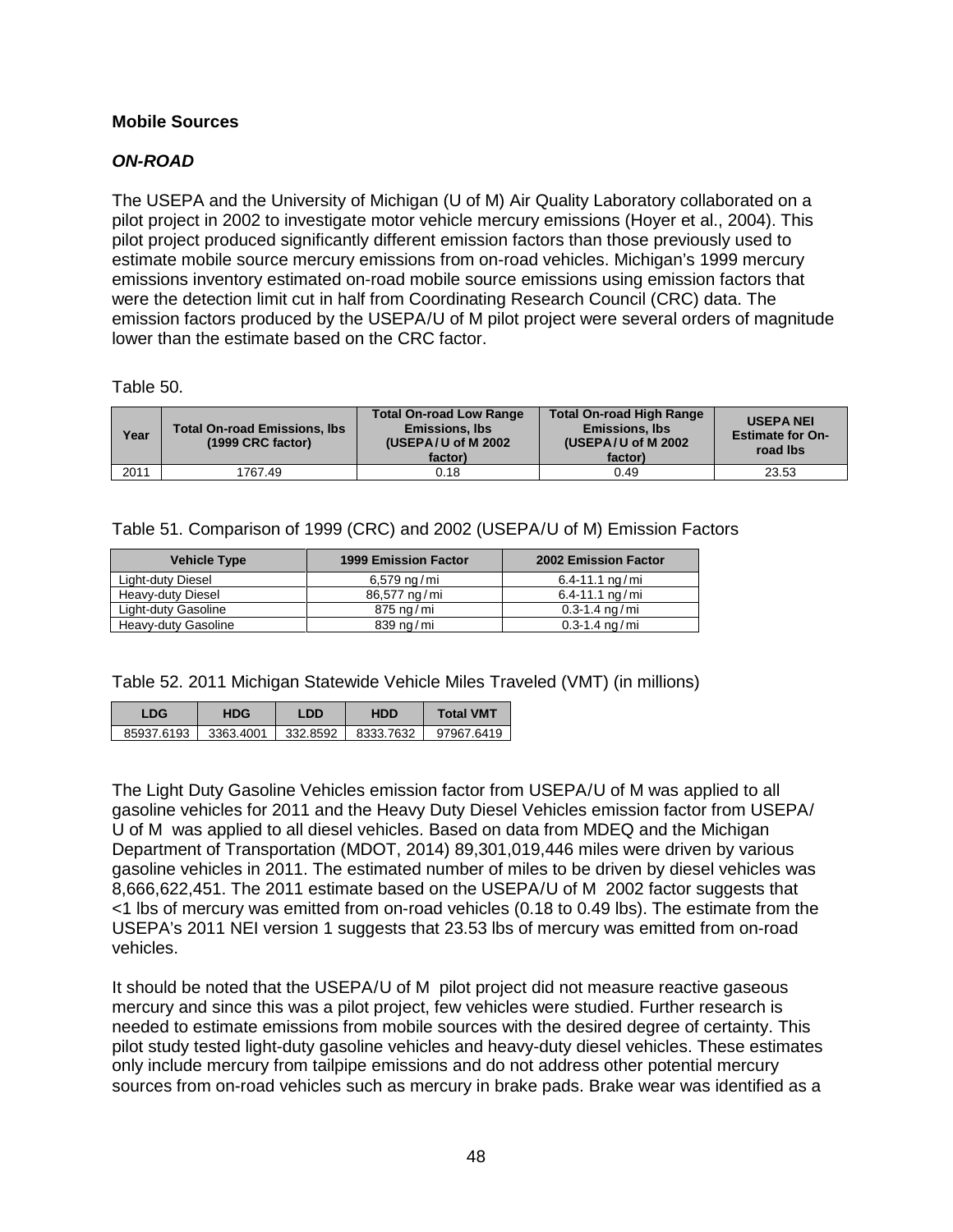potentially significant source of mercury emissions from mobile sources during the pilot study (Hoyer et al., 2004).

# <span id="page-51-0"></span>*NON-ROAD*

The 2011 mercury inventory includes several non-road categories, which were not present in the 2002 and 2005 reports. These categories are: off-road vehicles and equipment (diesel and gasoline-powered); commercial marine vessels; and railroads.

The estimate from the USEPA's 2011 Mobile dataset estimates that 1.36 lbs of mercury was emitted from off-road vehicles and equipment. This includes snowmobiles, ATVs, agricultural, construction, mining, and lawn and garden equipment. Mercury in the amount of 0.20 lbs was from diesel equipment and vehicles, and 1.16 lbs of mercury was from gasoline-powered vehicles and equipment (USEPA, 2014).

The USEPA's 2011 NEI version 1 estimates that 11.00 lbs of mercury was emitted from commercial marine vessels and 12.11 lbs from came from railroads (USEPA, 2014). This includes port and underway emissions for the marine vessels. It also includes emissions from line-haul locomotives for Class I, II and III railroads (large carriers, regional railroads, and shortlines, respectively).

A preliminary estimate of between 0.24 and 10.80 lbs of mercury emitted per year was generated for Michigan's only coal-burning ferry, the *S.S. Badger,* owned by Lake Michigan Carferry Service. The *Badger* burns12,000 tons of bituminous coal per year on average, according to USEPA (EPA, 2013). Using the range of mercury concentration in bituminous coal of 0.01-0.45 ppm [\(MMEUW, 2005\)](http://www.michigan.gov/documents/deq/deq-aqd-air-aqe-mercury-report_272074_7.pdf), the preliminary range of emissions was created (McGeen, 2014). Efforts to estimate other emissions from this source sector and other non-road mobile sources have not been conducted to date.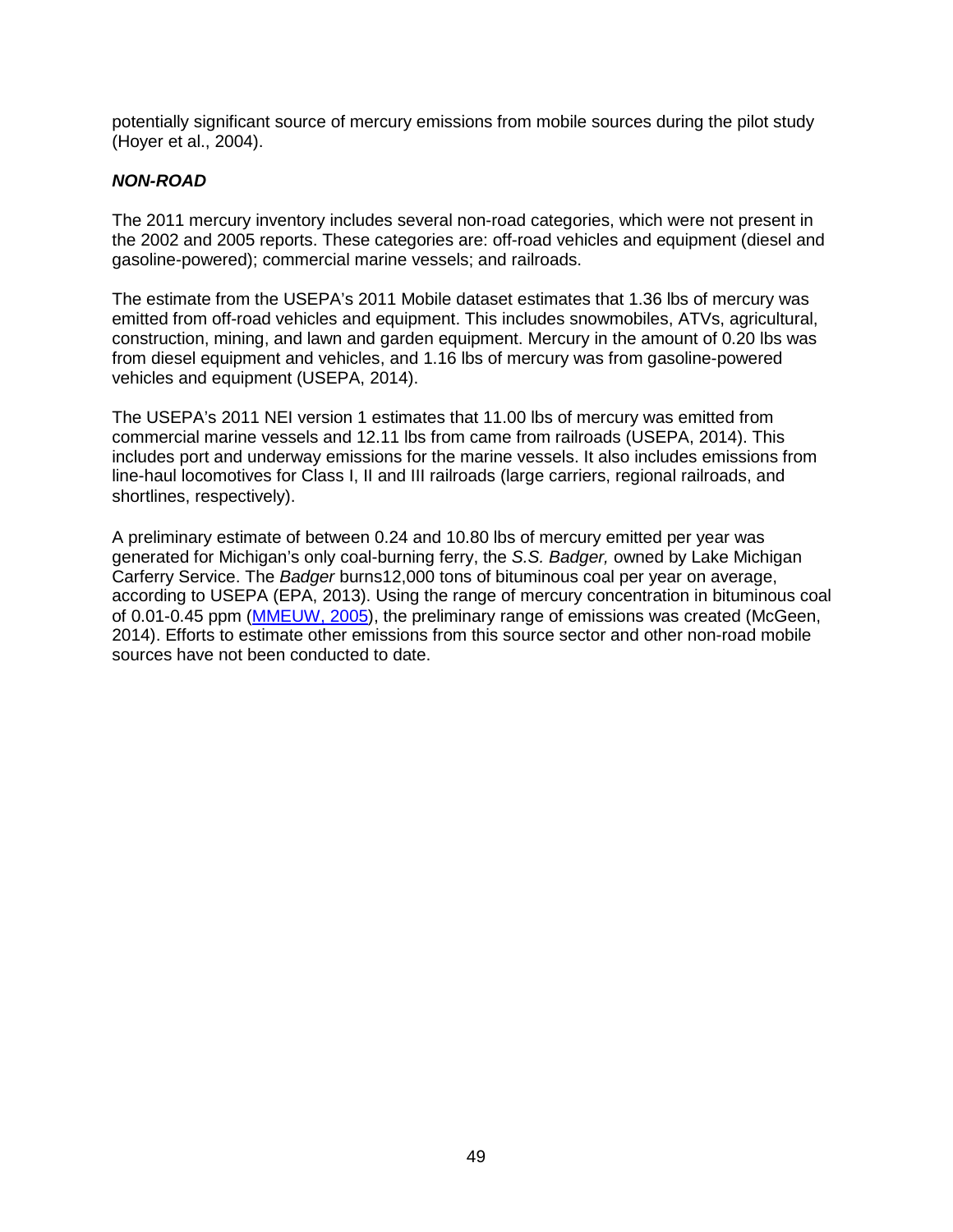#### <span id="page-52-0"></span>**REFERENCES**

Advanced Environmental Management Group. Nov. 1, 2007. *Assessment of Mercury Emissions Impacts for Lafarge Midwest, Inc., Alpena, Michigan*, pp. 20-21.

Air Compliance Testing, Inc. 2002. *North Star Steel Company-Michigan Division: Compliance Stack Emission Test Report,* p. 7*.* 

*[AP-42 Compilation of Emission Factors, U.S. Environmental Protection Agency](http://www.epa.gov/ttn/chief/ap42/ch12/final/c12s0501.pdf)* (USEPA). Ch. 12.5, Iron and Steel Production, pp. 1-19.

Charley, Mary. 2010. Personal communication via writing on 8/18/2010 to Dennis McGeen. Charley is a retired Environmental Engineer Specialist and is the incineration expert for Air Quality Division, MDEQ.

[Dictionary.com. Gray Iron.](http://dictionary.reference.com/search?q=gray%20iron) Available from: Originally from *Webster's Revised Unabridged Dictionary, © 1996, 1998 MICRA, Inc.*

[Ecology Center & Great Lakes United.](https://archive.epa.gov/region5/mercury/web/pdf/toxicsinvehicles_mercury.pdf) 2001. *Toxics in Vehicles: Mercury*, p 35, 38.

[End-of-Life-Vehicle Solutions Corporation.](http://www.seas.columbia.edu/earth/RRC/documents/End-of-Life%20Vehicle%20Solutions%20Corporation,%20annual%20report%202006.pdf) 2006. 2006 Annual Report, p 7.

[Energy International: Metals Processing Advisor.](http://heattreatconsortium.com/metals-advisor/electric-arc-furnace/) Electric Arc Furnace: Process Description.

Fletcher, Matt. 2009 Personal communication via 12/15/2010 email to Dennis McGeen. Matt Fletcher is the Recycling and Composting Coordinator for the Waste and Hazardous Materials Division, MDEQ.

Foy, Joanne. 2010. Personal communication via 8/03/2010 email to Dennis McGeen. Joanne Foy is an Environmental Quality Specialist with the Lansing District of the Air Quality Division, MDEQ.

Grinstern, Eric. 2010. Personal communication via 8/19/2010 email to Dennis McGeen. Grinstern is an Environmental Quality Analyst with the Grand Rapids District of the Air Quality Division, MDEQ.

Great Lakes Commission. 2009. 2005 Inventory of Toxic Air Emissions for the Great Lakes Region: Appendix C: Michigan Toxic Emissions Inventory.

[Hoyer, Marion, Baldauf, Richard W., Scarbro, Carl, Barres, James, and Gerald J. Keeler.](http://citeseerx.ist.psu.edu/viewdoc/download;jsessionid=6C6FA335AB34AB27422930B1FF54C23A?doi=10.1.1.508.4571&rep=rep1&type=pdf) Mercury Emissions from Motor Vehicles. 2004. Paper from the 13<sup>th</sup> International Emissions inventory Conference: "Working for Clean Air in Clearwater."

Indiana Department of Environmental Management (IDEM), Office of Air Quality. *Summary of Mercury Emissions from Non-Electric Generating Units (Non-EGUs)*.

Jiang, Hongming. 1999. Personal communication via 4/8/1999 email to Joy Taylor Morgan. Jiang Hongming is with the MPCA and based this value on a 1995 stack test from Empire.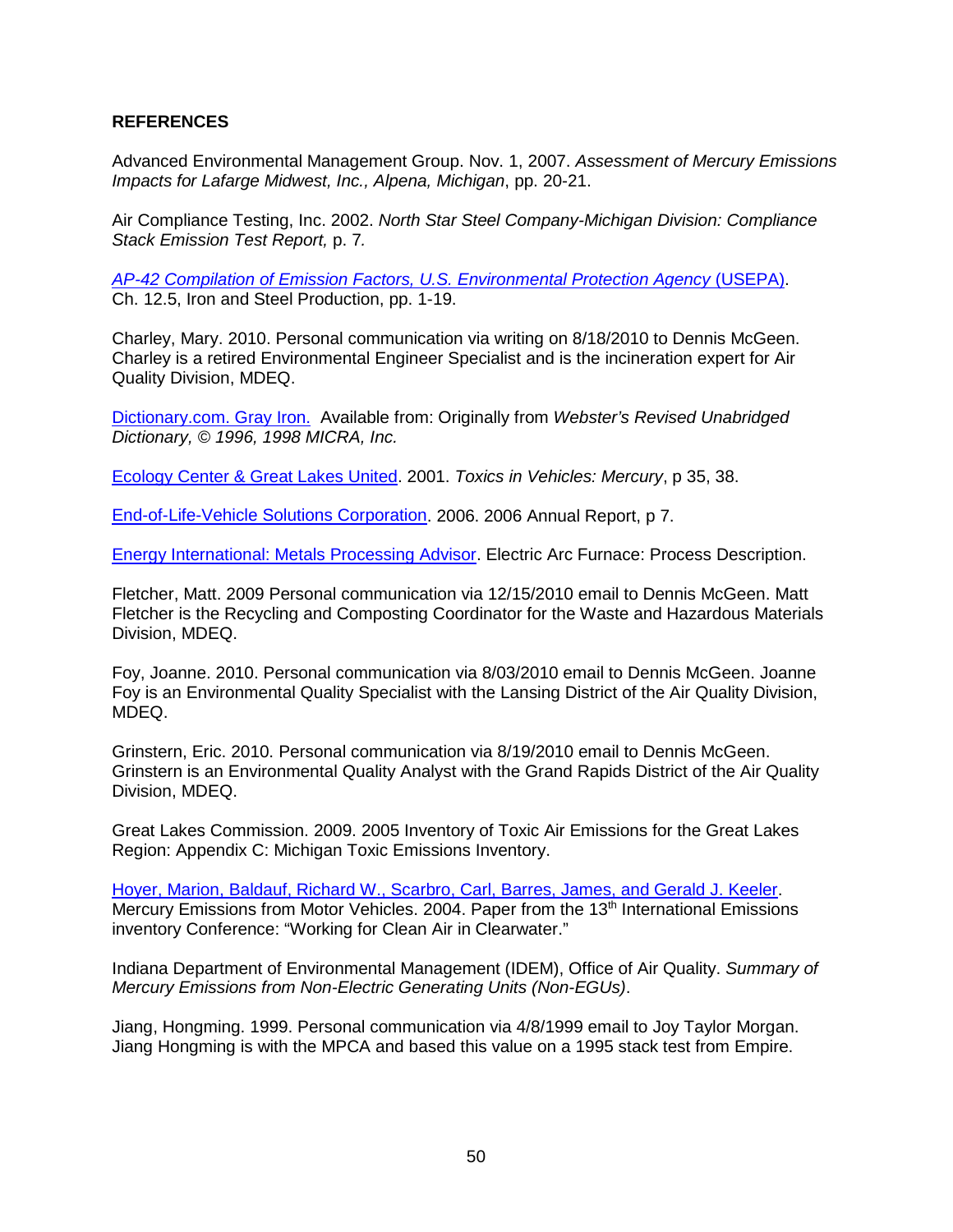Humphreys, Kathy. 2005. Personal communication via 8/30/2006 email to Dennis McGeen. Kathy Humphreys is with the Division for Vital Records and Health Statistics, Michigan Department of Community Health.

Lindberg, S. E.; Price, J.L. Airborne emissions of mercury from municipal landfill operations: a short-term measurement study in Florida. *J. Air & Waste Manage. Assoc.* 1999, 49, 520-532.

Maillard, Michael. 2009. Personal communication via telephone with Dennis McGeen, MDEQ, on Sept. 8, 2009. Michael Maillard is an Environmental Engineer with the Air Quality Division, MDEQ.

McGeen, Dennis. 2009. Dennis McGeen is an Environmental Quality Analyst with the Emissions, Reporting & Assessment Unit of the Air Quality Division.

McLemore, Wilhemina. 2010. Personal communication via 8/03/2010 email to Dennis McGeen. McLemore is the District Supervisor of the Detroit Office of the Air Quality Division, MDEQ.

[Michigan Department of Consumer and Industry Services: Bureau of Health Services](http://www.michigan.gov/documents/mdch_bhs2003AnnualReport_117627_7.pdf) (now MI Dept. of Labor & Economic Growth). 2002/2003 Annual Report of the Bureau of Health Services.

MDEQ, Air Quality Division. *EI Toolkit*. Version: 2008.0.0. Accessed Dec. 2009.

MDEQ, Environmental Sciences & Services Division. TRI Query Tool. 2009. Query tool has since been replaced by USEPA's [TRI Explorer.](https://enviro.epa.gov/triexplorer/tri_release.chemical)

[MDEQ, Waste and Hazardous Materials Division.](http://www.michigan.gov/deq/0,1607,7-135-3312_4123-47581--,00.html) 2006. *Report of Solid Waste Landfilled in Michigan: October 1, 2004-September 30, 2005*.

MDEQ, Water Bureau. *Mercury Trends*. December 2009.

MDEQ, Air Quality Division. 2010. *Jackson County RRF, Unit #1, Metals/Mercury, February 16, 2005, and Jackson County RRF, Unit #2, Metals,, February 8, 2005.* Copies from TPU File "Jackson County RRF, MWC 1 + 2 (Subpart JJJ testing). Jackson, Various Pollutants May 2-4 + June 21-22, 2005."

[MDEQ, Pollution Prevention Program.](https://www.michigan.gov/documents/deq/deq-ess-p2-mercury-switchsweepmou_306168_7.pdf) *Memorandum of Understanding Between the Michigan Department of Environmental Quality and the Alliance of Automobile Manufacturers Establishing the Michigan Mercury Automotive 'Switch/Sweep' Program.* July 1, 2004.

MDOT. 2005. Statistics: Michigan Average Vehicle Miles Traveled-2005. Accessed Dec 2009.

[Metals Processing Advisor.](http://heattreatconsortium.com/metals-advisor/electric-arc-furnace/) Energy International, with support from Southern California Gas, Gas Research Institute and others.

Meyers, Sandra. Quantifying Mercury Emissions Resulting from the Cremation of Dental Amalgam in Minnesota. September 15, 2015.

[Michigan Mercury Electric Utility Workgroup \(MMEUW\).](http://www.michigan.gov/documents/deq/deq-aqd-air-aqe-mercury-report_272074_7.pdf) 2005. Michigan's Electric Utility Workgroup Report on Mercury Emissions from Coal-Fired Power Plants.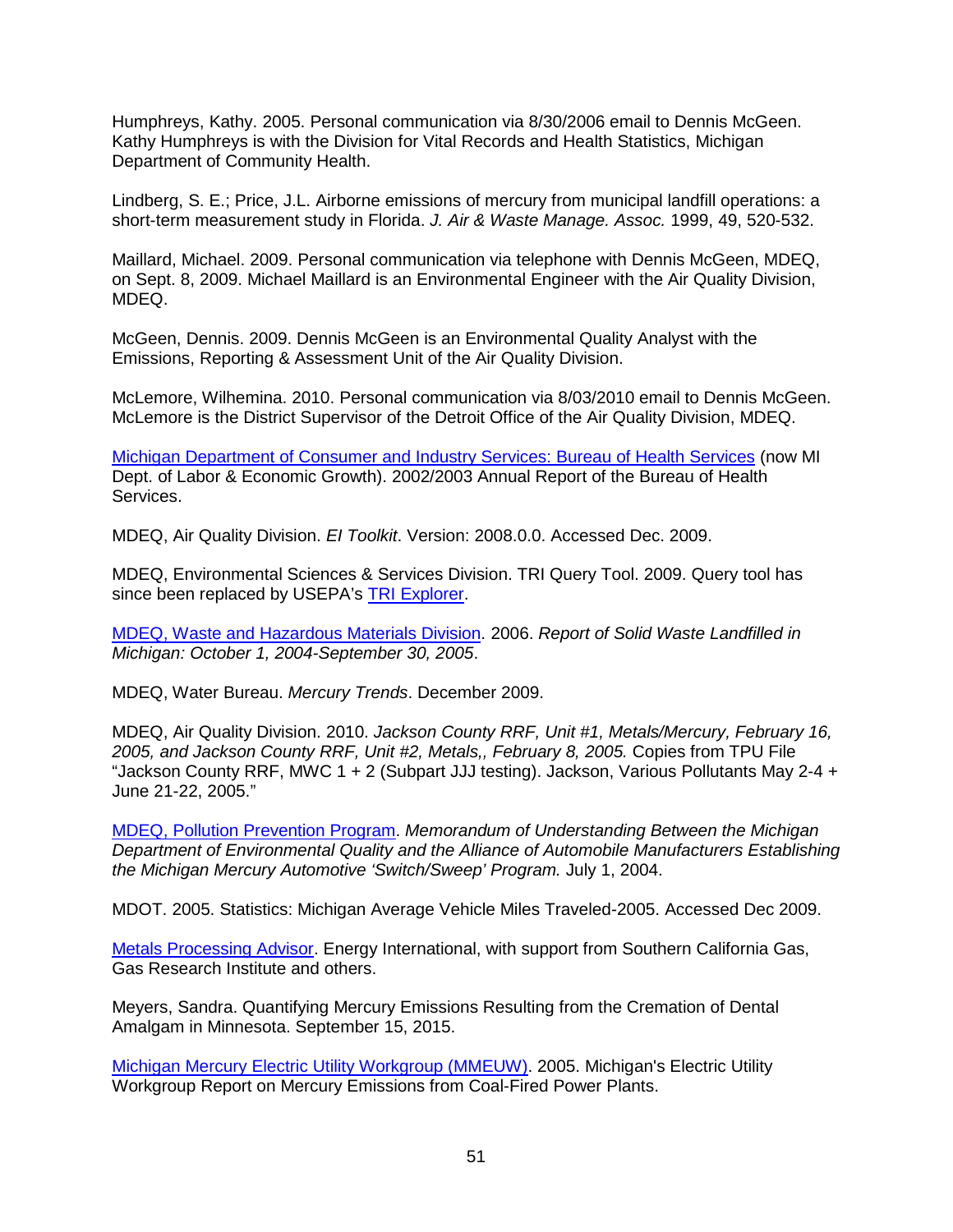Minnesota Pollution Control Agency (MPCA). 2004. *Estimated Mercury Emissions in Minnesota for 1990, 1995, & 2000: March 2004 Update.*

[MPCA.](https://www.pca.state.mn.us/sites/default/files/wq-iw1-21.pdf) 2008. Estimated Mercury Emissions in Minnesota for 2005 to 2018.

[MPCA.](https://www.pca.state.mn.us/sites/default/files/hg-substance.pdf) 2001. Substance Flow Analysis of Mercury in Products.

NEMA (National Electrical Manufacturers Association). 2000. Environmental Impact Analysis: Spent Mercury-Containing Lamps.

[Office of Highway Policy Information, Federal Highway Administration.](http://www.fhwa.dot.gov/policy/ohim/hs05/xls/mv1.xls) Highway Statistics 2005. Section II: Motor Vehicles. State Motor Vehicle Registrations – 2005.

[Reindl, John.](https://healthandenvironment.net/uploads-old/Mercury_Emissions_Crematoria.pdf) 2005. Summary of References on Mercury Emissions from Crematoria. Dane County Department of Public Works in Madison, Wisconsin.

Sadoff, Margaret. 2006. Personal communication via 5/26/2006 email to Joy Taylor Morgan.

Schleusener, Paul. 2005. Personal communication via 3/30/2005 email to Leah Granke.

[Takaoka M., Oshita K., Takeda N., and Morisawa, S.](http://www.atmos-chem-phys.net/10/3665/2010/acp-10-3665-2010.pdf) Mercury emission from crematories in Japan. Atmospheric Chemistry and Physics. April 20, 2010.

Taylor Morgan, Joy. 2010. Personal communication via writing on 8/09/2010 to Dennis McGeen. Taylor Morgan is an Environmental Quality Specialist and is the mercury expert for Air Quality Division, MDEQ.

TESTAR, Inc. Emissions Test Report #10793. 2011. Detroit Renewable Power LLC. Text and Appendices A through E page 25.

TESTAR, Inc. Emissions Test Report #10765. 2011. Detroit Renewable Power LLC. Text and Appendices A through E pp. 21, 49.

Tibbetts, Mark. 2009. Personal communication via 12/15/2010 email to Dennis McGeen. Mark Tibbetts is the Executive Director of Thermostat Recycling Corporation. Re: 2005 Estimates for Mercury Thermostat Recycling.

Tilden stack test. 2002. Received via 12/04 email from Conrad Chin, USEPA.

URS Corporation. 2004. Final Report: Risk Burn Test of the 32 Rotary Kiln Incinerator. The Dow Chemical Company. Midland, Michigan.

[U.S. Census Bureau.](http://www.census.gov/programs-surveys/popest.html) Population estimates: states.

[USEPA.](http://www.epa.gov/ttn/chief/ap42/ch12/index.html) 1986. *AP 42, Fifth Ed., Volume 1, Chapter 12: Metallurgical Industry.* 

[USEPA.](https://cfpub.epa.gov/webfire/) 2009. *WebFIRE database.*

[USEPA.](https://enviro.epa.gov/triexplorer/tri_release.chemical) 2002. TRI Explorer.